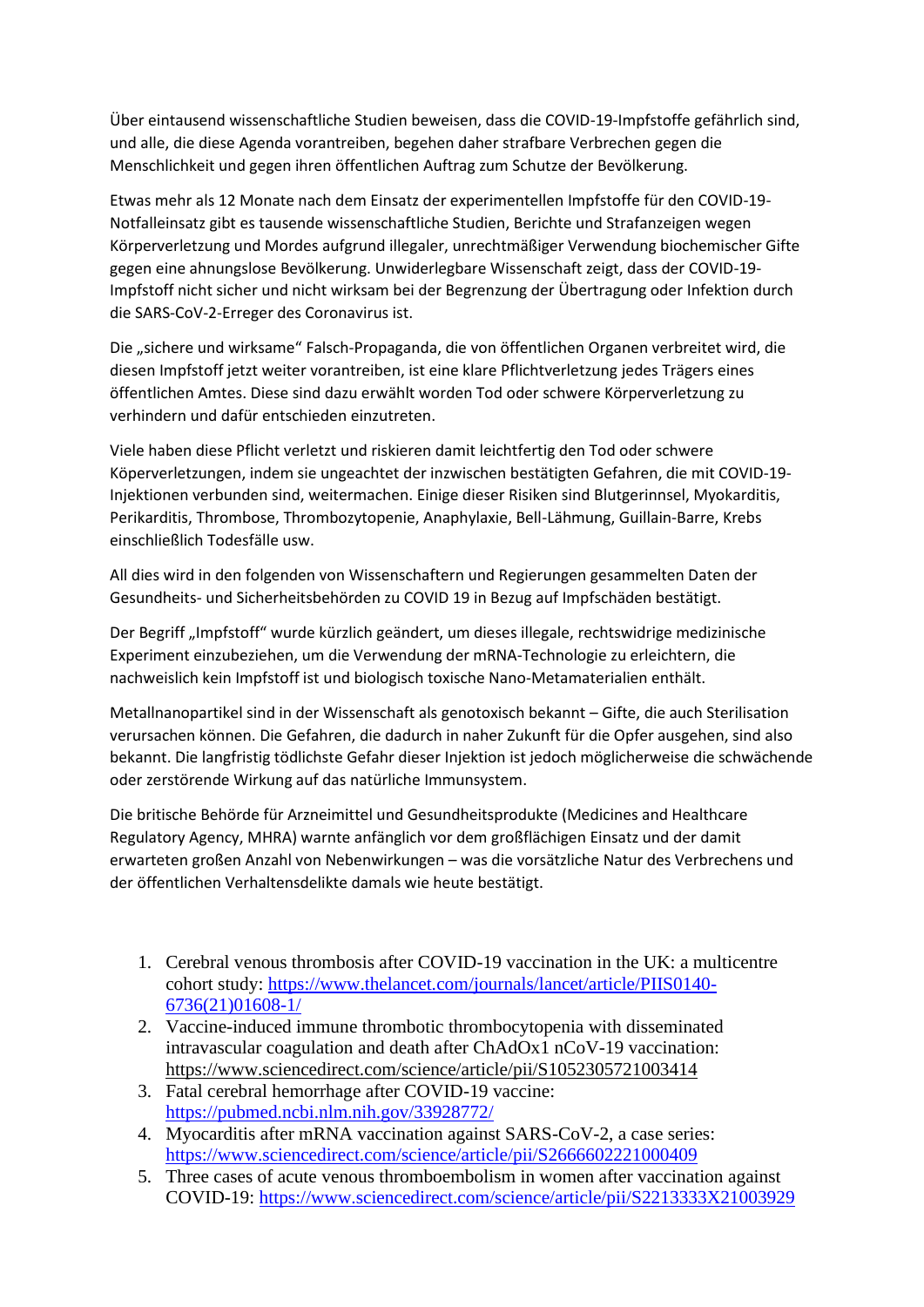- 6. Acute thrombosis of the coronary tree after vaccination against COVID-19: <https://www.sciencedirect.com/science/article/abs/pii/S1936879821003988>
- 7. US case reports of cerebral venous sinus thrombosis with thrombocytopenia after vaccination with Ad26.COV2.S (against covid-19), March 2 to April 21, 2020: <https://pubmed.ncbi.nlm.nih.gov/33929487/>
- 8. Portal vein thrombosis associated with ChAdOx1 nCov-19 vaccine: [https://www.thelancet.com/journals/langas/article/PIIS2468-1253\(21\)00197-7/](https://www.thelancet.com/journals/langas/article/PIIS2468-1253(21)00197-7/)
- 9. Management of cerebral and splanchnic vein thrombosis associated with thrombocytopenia in subjects previously vaccinated with Vaxzevria (AstraZeneca): position statement of the Italian Society for the Study of Hemostasis and Thrombosis (SISET):<https://pubmed.ncbi.nlm.nih.gov/33871350/>
- 10. Vaccine-induced immune immune thrombotic thrombocytopenia and cerebral venous sinus thrombosis after vaccination with COVID-19; a systematic review: <https://www.sciencedirect.com/science/article/pii/S0022510X21003014>
- 11. Thrombosis with thrombocytopenia syndrome associated with COVID-19 vaccines: <https://www.sciencedirect.com/science/article/abs/pii/S0735675721004381>
- 12. Covid-19 vaccine-induced thrombosis and thrombocytopenia: a commentary on an important and practical clinical dilemma: <https://www.sciencedirect.com/science/article/abs/pii/S0033062021000505>
- 13. Thrombosis with thrombocytopenia syndrome associated with COVID-19 viral vector vaccines:<https://www.sciencedirect.com/science/article/abs/pii/S0953620521001904>
- 14. COVID-19 vaccine-induced immune-immune thrombotic thrombocytopenia: an emerging cause of splanchnic vein thrombosis: <https://www.sciencedirect.com/science/article/pii/S1665268121000557>
- 15. The roles of platelets in COVID-19-associated coagulopathy and vaccine-induced immune thrombotic immune thrombocytopenia (covid): <https://www.sciencedirect.com/science/article/pii/S1050173821000967>
- 16. Roots of autoimmunity of thrombotic events after COVID-19 vaccination: <https://www.sciencedirect.com/science/article/abs/pii/S1568997221002160>
- 17. Cerebral venous sinus thrombosis after vaccination: the United Kingdom experience: [https://www.thelancet.com/journals/lancet/article/PIIS0140-6736\(21\)01788-8/fulltext](https://www.thelancet.com/journals/lancet/article/PIIS0140-6736(21)01788-8/fulltext)
- 18. Thrombotic immune thrombocytopenia induced by SARS-CoV-2 vaccine: <https://www.nejm.org/doi/full/10.1056/nejme2106315>
- 19. Myocarditis after immunization with COVID-19 mRNA vaccines in members of the US military. This article reports that in "23 male patients, including 22 previously healthy military members, myocarditis was identified within 4 days after receipt of the vaccine":<https://jamanetwork.com/journals/jamacardiology/fullarticle/2781601>
- 20. Thrombosis and thrombocytopenia after vaccination with ChAdOx1 nCoV-19: [https://www.nejm.org/doi/full/10.1056/NEJMoa2104882?query=recirc\\_curatedRelate](https://www.nejm.org/doi/full/10.1056/NEJMoa2104882?query=recirc_curatedRelated_article) [d\\_article](https://www.nejm.org/doi/full/10.1056/NEJMoa2104882?query=recirc_curatedRelated_article)
- 21. Association of myocarditis with the BNT162b2 messenger RNA COVID-19 vaccine in a case series of children:<https://pubmed.ncbi.nlm.nih.gov/34374740/>
- 22. Thrombotic thrombocytopenia after vaccination with ChAdOx1 nCov-19: [https://www.nejm.org/doi/full/10.1056/NEJMoa2104840?query=recirc\\_curatedRelate](https://www.nejm.org/doi/full/10.1056/NEJMoa2104840?query=recirc_curatedRelated_article) [d\\_article](https://www.nejm.org/doi/full/10.1056/NEJMoa2104840?query=recirc_curatedRelated_article)
- 23. Post-mortem findings in vaccine-induced thrombotic thrombocytopenia (covid-19): <https://haematologica.org/article/view/haematol.2021.279075>
- 24. Thrombocytopenia, including immune thrombocytopenia after receiving COVID-19 mRNA vaccines reported to the Vaccine Adverse Event Reporting System (VAERS): <https://www.sciencedirect.com/science/article/pii/S0264410X21005247>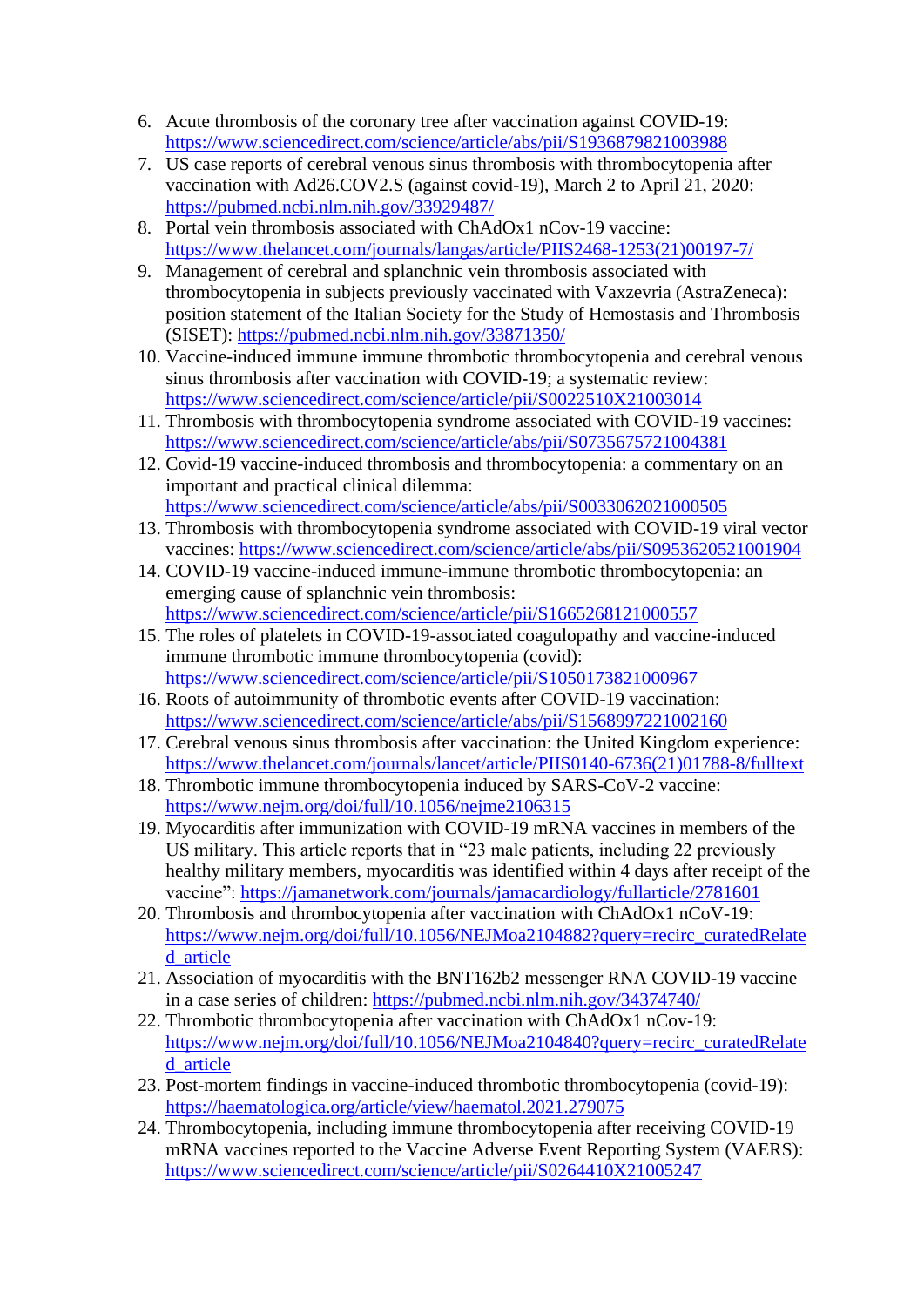25. Acute symptomatic myocarditis in seven adolescents after Pfizer-BioNTech COVID-19 vaccination:

```
https://pediatrics.aappublications.org/content/early/2021/06/04/peds.2021-052478
```
26. Aphasia seven days after the second dose of an mRNA-based SARS-CoV-2 vaccine. Brain MRI revealed an intracerebral hemorrhage (ICBH) in the left temporal lobe in a 52-year-old man.

<https://www.sciencedirect.com/science/article/pii/S2589238X21000292#f0005>

- 27. Comparison of vaccine-induced thrombotic episodes between ChAdOx1 nCoV-19 and Ad26.COV.2.S vaccines: <https://www.sciencedirect.com/science/article/abs/pii/S0896841121000895>
- 28. Hypothesis behind the very rare cases of thrombosis with thrombocytopenia syndrome after SARS-CoV-2 vaccination: <https://www.sciencedirect.com/science/article/abs/pii/S0049384821003315>
- 29. Blood clots and bleeding episodes after BNT162b2 and ChAdOx1 nCoV-19 vaccination: analysis of European data: <https://www.sciencedirect.com/science/article/pii/S0896841121000937>
- 30. Cerebral venous thrombosis after BNT162b2 mRNA SARS-CoV-2 vaccine: <https://www.sciencedirect.com/science/article/abs/pii/S1052305721003098>
- 31. Primary adrenal insufficiency associated with thrombotic immune thrombocytopenia induced by the Oxford-AstraZeneca ChAdOx1 nCoV-19 vaccine (VITT): <https://www.sciencedirect.com/science/article/pii/S0953620521002363>
- 32. Myocarditis and pericarditis after vaccination with COVID-19 mRNA: practical considerations for care providers:

<https://www.sciencedirect.com/science/article/pii/S0828282X21006243>

- 33. "Portal vein thrombosis occurring after the first dose of SARS-CoV-2 mRNA vaccine in a patient with antiphospholipid syndrome": <https://www.sciencedirect.com/science/article/pii/S2666572721000389>
- 34. Early results of bivalirudin treatment for thrombotic thrombocytopenia and cerebral venous sinus thrombosis after vaccination with Ad26.COV2.S: <https://www.sciencedirect.com/science/article/pii/S0196064421003425>
- 35. Myocarditis, pericarditis and cardiomyopathy after COVID-19 vaccination: <https://www.sciencedirect.com/science/article/pii/S1443950621011562>
- 36. Mechanisms of immunothrombosis in vaccine-induced thrombotic thrombocytopenia (VITT) compared to natural SARS-CoV-2 infection: <https://www.sciencedirect.com/science/article/abs/pii/S0896841121000706>
- 37. Prothrombotic immune thrombocytopenia after COVID-19 vaccination: <https://www.sciencedirect.com/science/article/pii/S0006497121009411>
- 38. Vaccine-induced thrombotic thrombocytopenia: the dark chapter of a success story: <https://www.sciencedirect.com/science/article/pii/S2589936821000256>
- 39. Cerebral venous sinus thrombosis negative for anti-PF4 antibody without thrombocytopenia after immunization with COVID-19 vaccine in a non-comorbid elderly Indian male treated with conventional heparin-warfarin based anticoagulation: <https://www.sciencedirect.com/science/article/pii/S1871402121002046>
- 40. Thrombosis after COVID-19 vaccination: possible link to ACE pathways: <https://www.sciencedirect.com/science/article/pii/S0049384821004369>
- 41. Cerebral venous sinus thrombosis in the U.S. population after SARS-CoV-2 vaccination with adenovirus and after COVID-19: <https://www.sciencedirect.com/science/article/pii/S0735109721051949>
- 42. A rare case of a middle-aged Asian male with cerebral venous thrombosis after AstraZeneca COVID-19 vaccination: <https://www.sciencedirect.com/science/article/pii/S0735675721005714>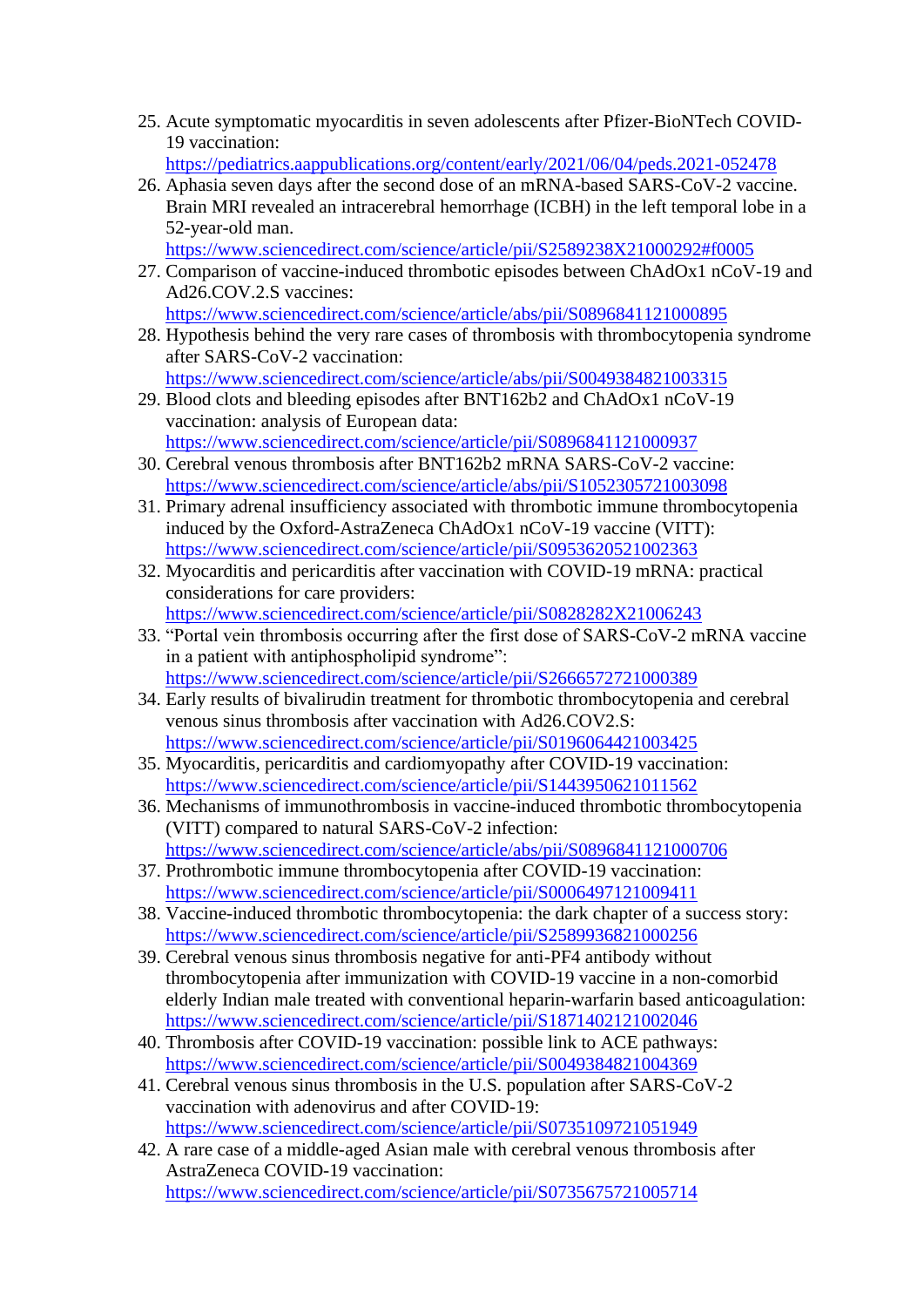- 43. Cerebral venous sinus thrombosis and thrombocytopenia after COVID-19 vaccination: report of two cases in the United Kingdom: <https://www.sciencedirect.com/science/article/abs/pii/S088915912100163X>
- 44. Immune thrombocytopenic purpura after vaccination with COVID-19 vaccine (ChAdOx1 nCov-19):
	- [https://www.sciencedirect.com/science/article/abs/pii/S0006497121013963.](https://www.sciencedirect.com/science/article/abs/pii/S0006497121013963)
- 45. Antiphospholipid antibodies and risk of thrombophilia after COVID-19 vaccination: the straw that breaks the camel's back?: <https://docs.google.com/document/d/1XzajasO8VMMnC3CdxSBKks1o7kiOLXFQ>
- 46. Vaccine-induced thrombotic thrombocytopenia, a rare but severe case of friendly fire in the battle against the COVID-19 pandemic: What pathogenesis?: <https://www.sciencedirect.com/science/article/pii/S0953620521002314>
- 47. Diagnostic-therapeutic recommendations of the ad-hoc FACME expert working group on the management of cerebral venous thrombosis related to COVID-19 vaccination: <https://www.sciencedirect.com/science/article/pii/S0213485321000839>
- 48. Thrombocytopenia and intracranial venous sinus thrombosis after exposure to the "AstraZeneca COVID-19 vaccine":<https://pubmed.ncbi.nlm.nih.gov/33918932/>
- 49. Thrombocytopenia following Pfizer and Moderna SARS-CoV-2 vaccination: <https://pubmed.ncbi.nlm.nih.gov/33606296/>
- 50. Severe and refractory immune thrombocytopenia occurring after SARS-CoV-2 vaccination:<https://pubmed.ncbi.nlm.nih.gov/33854395/>
- 51. Purpuric rash and thrombocytopenia after mRNA-1273 (Modern) COVID-19 vaccine: <https://www.ncbi.nlm.nih.gov/pmc/articles/PMC7996471/>
- 52. COVID-19 vaccination: information on the occurrence of arterial and venous thrombosis using data from VigiBase:<https://pubmed.ncbi.nlm.nih.gov/33863748/>
- 53. Cerebral venous thrombosis associated with the covid-19 vaccine in Germany: <https://onlinelibrary.wiley.com/doi/10.1002/ana.26172>
- 54. Cerebral venous thrombosis following BNT162b2 mRNA vaccination of BNT162b2 against SARS-CoV-2: a black swan event: <https://pubmed.ncbi.nlm.nih.gov/34133027/>
- 55. The importance of recognizing cerebral venous thrombosis following anti-COVID-19 vaccination:<https://pubmed.ncbi.nlm.nih.gov/34001390/>
- 56. Thrombosis with thrombocytopenia after messenger RNA vaccine -1273: <https://pubmed.ncbi.nlm.nih.gov/34181446/>
- 57. Blood clots and bleeding after BNT162b2 and ChAdOx1 nCoV-19 vaccination: an analysis of European data:<https://pubmed.ncbi.nlm.nih.gov/34174723/>
- 58. First dose of ChAdOx1 and BNT162b2 COVID-19 vaccines and thrombocytopenic, thromboembolic, and hemorrhagic events in Scotland: <https://www.nature.com/articles/s41591-021-01408-4>
- 59. Exacerbation of immune thrombocytopenia after COVID-19 vaccination: <https://pubmed.ncbi.nlm.nih.gov/34075578/>
- 60. First report of a de novo iTTP episode associated with a COVID-19 mRNA-based anti-COVID-19 vaccine:<https://pubmed.ncbi.nlm.nih.gov/34105244/>
- 61. PF4 immunoassays in vaccine-induced thrombotic thrombocytopenia: <https://www.nejm.org/doi/full/10.1056/NEJMc2106383>
- 62. Antibody epitopes in vaccine-induced immune immune thrombotic thrombocytopenia: <https://www.nature.com/articles/s41586-021-03744-4>
- 63. Myocarditis with COVID-19 mRNA vaccines: <https://www.ahajournals.org/doi/pdf/10.1161/CIRCULATIONAHA.121.056135>
- 64. Myocarditis and pericarditis after COVID-19 vaccination: <https://jamanetwork.com/journals/jama/fullarticle/2782900>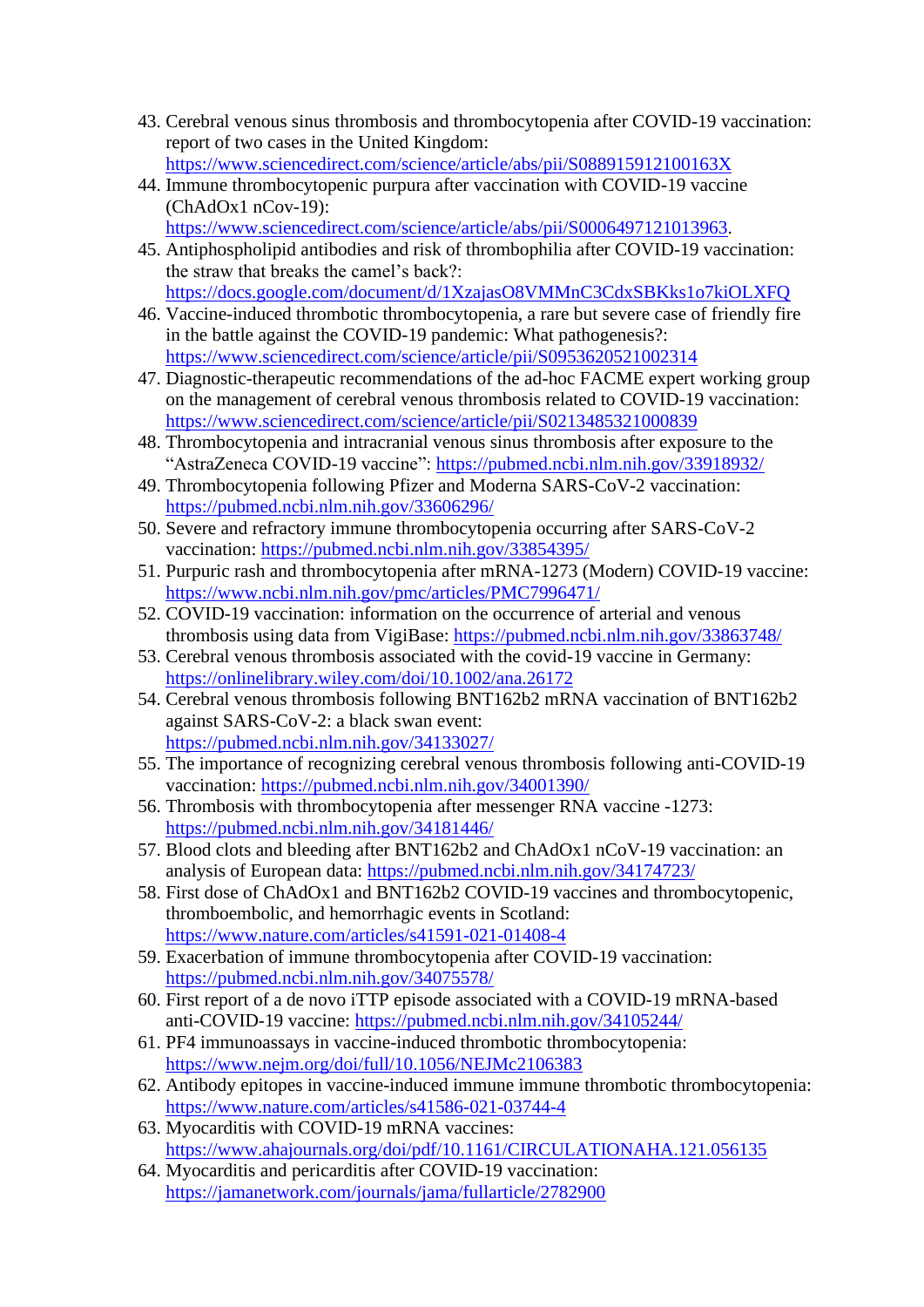- 65. Myocarditis temporally associated with COVID-19 vaccination: [https://www.ahajournals.org/doi/pdf/10.1161/CIRCULATIONAHA.121.055891.](https://www.ahajournals.org/doi/pdf/10.1161/CIRCULATIONAHA.121.055891)
- 66. COVID-19 Vaccination Associated with Myocarditis in Adolescents: [https://pediatrics.aappublications.org/content/pediatrics/early/2021/08/12/peds.2021-](https://pediatrics.aappublications.org/content/pediatrics/early/2021/08/12/peds.2021-053427.full.pdf) [053427.full.pdf](https://pediatrics.aappublications.org/content/pediatrics/early/2021/08/12/peds.2021-053427.full.pdf)
- 67. Acute myocarditis after administration of BNT162b2 vaccine against COVID-19: <https://pubmed.ncbi.nlm.nih.gov/33994339/>
- 68. Temporal association between COVID-19 vaccine Ad26.COV2.S and acute myocarditis: case report and review of the literature: <https://www.sciencedirect.com/science/article/pii/S1553838921005789>
- 69. COVID-19 vaccine-induced myocarditis: a case report with review of the literature: <https://www.sciencedirect.com/science/article/pii/S1871402121002253>
- 70. Potential association between COVID-19 vaccine and myocarditis: clinical and CMR findings:<https://www.sciencedirect.com/science/article/pii/S1936878X2100485X>
- 71. Recurrence of acute myocarditis temporally associated with receipt of coronavirus mRNA disease vaccine 2019 (COVID-19) in a male adolescent: <https://www.sciencedirect.com/science/article/pii/S002234762100617X>
- 72. Fulminant myocarditis and systemic hyper inflammation temporally associated with BNT162b2 COVID-19 mRNA vaccination in two patients: [https://www.sciencedirect.com/science/article/pii/S0167527321012286.](https://www.sciencedirect.com/science/article/pii/S0167527321012286)
- 73. Acute myocarditis after administration of BNT162b2 vaccine: <https://www.sciencedirect.com/science/article/pii/S2214250921001530>
- 74. Lymphohistocytic myocarditis after vaccination with COVID-19 Ad26.COV2.S viral vector:<https://www.sciencedirect.com/science/article/pii/S2352906721001573>
- 75. Myocarditis following vaccination with BNT162b2 in a healthy male: <https://www.sciencedirect.com/science/article/pii/S0735675721005362>
- 76. Acute myocarditis after Comirnaty (Pfizer) vaccination in a healthy male with previous SARS-CoV-2 infection: <https://www.sciencedirect.com/science/article/pii/S1930043321005549>
- 77. Myopericarditis after Pfizer mRNA COVID-19 vaccination in adolescents: <https://www.sciencedirect.com/science/article/pii/S002234762100665X>
- 78. Pericarditis after administration of BNT162b2 mRNA COVID-19 mRNA vaccine: <https://www.sciencedirect.com/science/article/pii/S1885585721002218>
- 79. Acute myocarditis after vaccination with SARS-CoV-2 mRNA-1273 mRNA: <https://www.sciencedirect.com/science/article/pii/S2589790X21001931>
- 80. Temporal relationship between the second dose of BNT162b2 mRNA Covid-19 vaccine and cardiac involvement in a patient with previous SARS-COV-2 infection: <https://www.sciencedirect.com/science/article/pii/S2352906721000622>
- 81. Myopericarditis after vaccination with COVID-19 mRNA in adolescents 12 to 18 years of age:<https://www.sciencedirect.com/science/article/pii/S0022347621007368>
- 82. Acute myocarditis after SARS-CoV-2 vaccination in a 24-year-old man: <https://www.sciencedirect.com/science/article/pii/S0870255121003243>
- 83. Important information on myopericarditis after vaccination with Pfizer COVID-19 mRNA in adolescents:
	- <https://www.sciencedirect.com/science/article/pii/S0022347621007496>
- 84. A series of patients with myocarditis after vaccination against SARS-CoV-2 with mRNA-1279 and BNT162b2: <https://www.sciencedirect.com/science/article/pii/S1936878X21004861>
- 85. Takotsubo cardiomyopathy after vaccination with mRNA COVID-19: <https://www.sciencedirect.com/science/article/pii/S1443950621011331>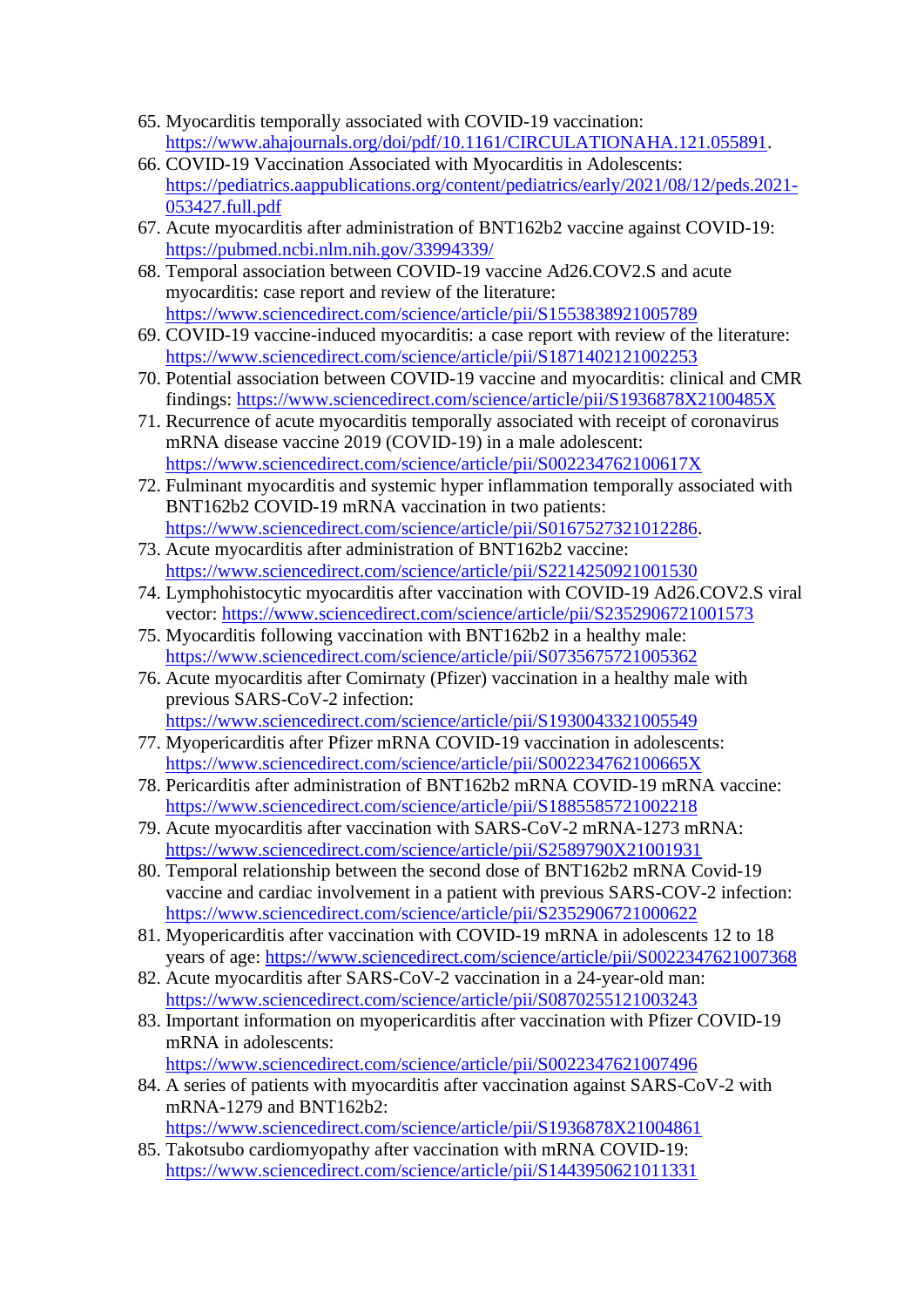- 86. COVID-19 mRNA vaccination and myocarditis: <https://pubmed.ncbi.nlm.nih.gov/34268277/>
- 87. COVID-19 vaccine and myocarditis:<https://pubmed.ncbi.nlm.nih.gov/34399967/>
- 88. Epidemiology and clinical features of myocarditis/pericarditis before the introduction of COVID-19 mRNA vaccine in Korean children: a multicenter study [https://search.bvsalud.org/global-literature-on-novel-coronavirus-2019-ncov/resourc](https://search.bvsalud.org/global-literature-on-novel-coronavirus-2019-ncov/resourc%20e/en/covidwho-1360706)  [e/en/covidwho-1360706.](https://search.bvsalud.org/global-literature-on-novel-coronavirus-2019-ncov/resourc%20e/en/covidwho-1360706)
- 89. COVID-19 vaccines and myocarditis:<https://pubmed.ncbi.nlm.nih.gov/34246566/>
- 90. Myocarditis and other cardiovascular complications of COVID-19 mRNA-based COVID-19 vaccines https://www.cureus.com/articles/61030-myocarditis-and-othercardiovascular-comp lications-of-the-mrna-based-covid-19-vaccines [https://www.cureus.com/articles/61030-myocarditis-and-other-cardiovascular](https://www.cureus.com/articles/61030-myocarditis-and-other-cardiovascular-complications-of-the-mrna-based-covid-19-vaccines)[complications-of-the-mrna-based-covid-19-vaccines](https://www.cureus.com/articles/61030-myocarditis-and-other-cardiovascular-complications-of-the-mrna-based-covid-19-vaccines)
- 91. Myocarditis, pericarditis, and cardiomyopathy after COVID-19 vaccination: <https://pubmed.ncbi.nlm.nih.gov/34340927/>
- 92. Myocarditis with covid-19 mRNA vaccines: <https://www.ahajournals.org/doi/10.1161/CIRCULATIONAHA.121.056135>
- 93. Association of myocarditis with COVID-19 mRNA vaccine in children: [https://media.jamanetwork.com/news-item/association-of-myocarditis-with-mrna-co](https://media.jamanetwork.com/news-item/association-of-myocarditis-with-mrna-co%20vid-19-vaccine-in-children/)  [vid-19-vaccine-in-children/](https://media.jamanetwork.com/news-item/association-of-myocarditis-with-mrna-co%20vid-19-vaccine-in-children/)
- 94. Association of myocarditis with COVID-19 messenger RNA vaccine BNT162b2 in a case series of children:

<https://jamanetwork.com/journals/jamacardiology/fullarticle/2783052>

95. Myocarditis after immunization with COVID-19 mRNA vaccines in members of the U.S. military:

<https://jamanetwork.com/journals/jamacardiology/fullarticle/2781601%5C>

- 96. Myocarditis occurring after immunization with COVID-19 mRNA-based COVID-19 vaccines:<https://jamanetwork.com/journals/jamacardiology/fullarticle/2781600>
- 97. Myocarditis following immunization with Covid-19 mRNA: <https://www.nejm.org/doi/full/10.1056/NEJMc2109975>
- 98. Patients with acute myocarditis after vaccination withCOVID-19 mRNA: <https://jamanetwork.com/journals/jamacardiology/fullarticle/2781602>
- 99. Myocarditis associated with vaccination with COVID-19 mRNA: <https://pubs.rsna.org/doi/10.1148/radiol.2021211430>
- 100. Symptomatic Acute Myocarditis in 7 Adolescents after Pfizer-BioNTech COVID-19 Vaccination:

<https://pediatrics.aappublications.org/content/148/3/e2021052478>

- 101. Cardiovascular magnetic resonance imaging findings in young adult patients with acute myocarditis after COVID-19 mRNA vaccination: a case series: <https://jcmr-online.biomedcentral.com/articles/10.1186/s12968-021-00795-4>
- 102. Clinical Guidance for Young People with Myocarditis and Pericarditis after Vaccination with COVID-19 mRNA: [https://www.cps.ca/en/documents/position/clinical-guidance-for-youth-with](https://www.cps.ca/en/documents/position/clinical-guidance-for-youth-with-myocarditis-and-pericarditis)[myocarditis-and-pericarditis](https://www.cps.ca/en/documents/position/clinical-guidance-for-youth-with-myocarditis-and-pericarditis)
- 103. Cardiac imaging of acute myocarditis after vaccination with COVID-19 mRNA:<https://pubmed.ncbi.nlm.nih.gov/34402228/>
- 104. Case report: acute myocarditis after second dose of mRNA-1273 SARS-CoV-2 mRNA vaccine:<https://academic.oup.com/ehjcr/article/5/8/ytab319/6339567>
- 105. Myocarditis / pericarditis associated with COVID-19 vaccine: [https://science.gc.ca/eic/site/063.nsf/eng/h\\_98291.html](https://science.gc.ca/eic/site/063.nsf/eng/h_98291.html)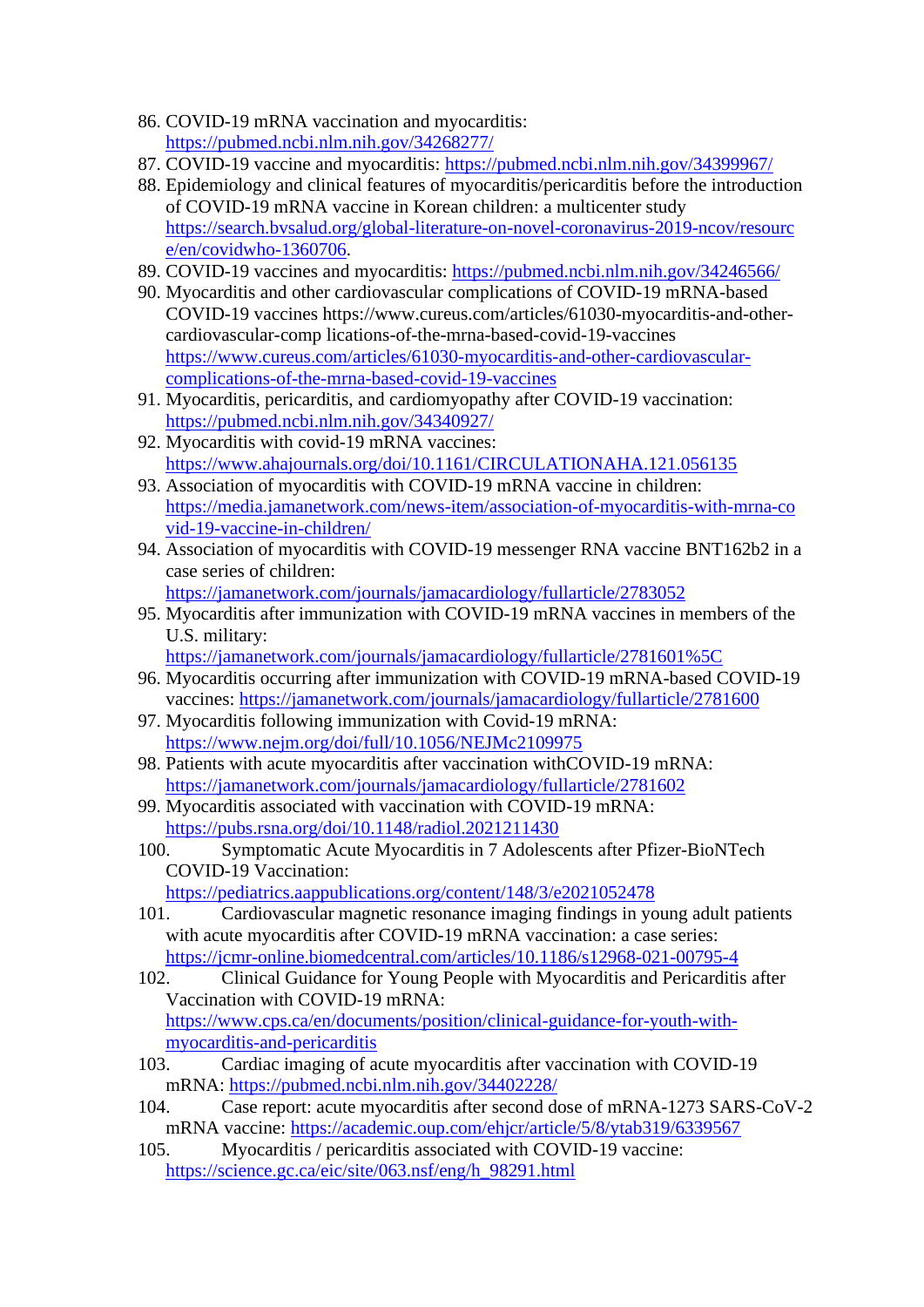106. Transient cardiac injury in adolescents receiving the BNT162b2 mRNA COVID-19 vaccine:

[https://journals.lww.com/pidj/Abstract/9000/Transient\\_Cardiac\\_Injury\\_in\\_Adolesce](https://journals.lww.com/pidj/Abstract/9000/Transient_Cardiac_Injury_in_Adolesce%20nts_Receiving.95800.aspx)  [nts\\_Receiving.95800.aspx](https://journals.lww.com/pidj/Abstract/9000/Transient_Cardiac_Injury_in_Adolesce%20nts_Receiving.95800.aspx)

- 107. Perimyocarditis in adolescents after Pfizer-BioNTech COVID-19 vaccine: <https://academic.oup.com/jpids/advance-article/doi/10.1093/jpids/piab060/6329543>
- 108. The new COVID-19 mRNA vaccine platform and myocarditis: clues to the possible underlying mechanism:<https://pubmed.ncbi.nlm.nih.gov/34312010/>
- 109. Acute myocardial injury after COVID-19 vaccination: a case report and review of current evidence from the Vaccine Adverse Event Reporting System database: <https://pubmed.ncbi.nlm.nih.gov/34219532/>
- 110. Be alert to the risk of adverse cardiovascular events after COVID-19 vaccination:<https://www.xiahepublishing.com/m/2472-0712/ERHM-2021-00033>
- 111. Myocarditis associated with COVID-19 vaccination: echocardiographic, cardiac tomography, and magnetic resonance imaging findings: <https://www.ahajournals.org/doi/10.1161/CIRCIMAGING.121.013236>
- 112. In-depth evaluation of a case of presumed myocarditis after the second dose of COVID-19 mRNA vaccine:

<https://www.ahajournals.org/doi/10.1161/CIRCULATIONAHA.121.056038>

- 113. Occurrence of acute infarct-like myocarditis after COVID-19 vaccination: just an accidental coincidence or rather a vaccination-associated autoimmune myocarditis?:<https://pubmed.ncbi.nlm.nih.gov/34333695/>
- 114. Recurrence of acute myocarditis temporally associated with receipt of coronavirus mRNA disease vaccine 2019 (COVID-19) in a male adolescent: <https://www.ncbi.nlm.nih.gov/pmc/articles/PMC8216855/>
- 115. Myocarditis after SARS-CoV-2 vaccination: a vaccine-induced reaction?: <https://pubmed.ncbi.nlm.nih.gov/34118375/>
- 116. Self-limited myocarditis presenting with chest pain and ST-segment elevation in adolescents after vaccination with the BNT162b2 mRNA vaccine: <https://pubmed.ncbi.nlm.nih.gov/34180390/>
- 117. Myopericarditis in a previously healthy adolescent male after COVID-19 vaccination: Case report:<https://pubmed.ncbi.nlm.nih.gov/34133825/>
- 118. Biopsy-proven lymphocytic myocarditis after first COVID-19 mRNA vaccination in a 40-year-old man: case report: <https://pubmed.ncbi.nlm.nih.gov/34487236/>
- 119. Insights from a murine model of COVID-19 mRNA vaccine-induced myopericarditis: could accidental intravenous injection of a vaccine induce myopericarditis [https://academic.oup.com/cid/advance](https://academic.oup.com/cid/advance-article/doi/10.1093/cid/ciab741/6359059)[article/doi/10.1093/cid/ciab741/6359059](https://academic.oup.com/cid/advance-article/doi/10.1093/cid/ciab741/6359059)
- 120. Unusual presentation of acute perimyocarditis after modern SARS-COV-2 mRNA-1237 vaccination:<https://pubmed.ncbi.nlm.nih.gov/34447639/>
- 121. Perimyocarditis after the first dose of mRNA-1273 SARS-CoV-2 (Modern) mRNA-1273 vaccine in a young healthy male: case report: <https://bmccardiovascdisord.biomedcentral.com/articles/10.1186/s12872-021-02183>
- 122. Acute myocarditis after the second dose of SARS-CoV-2 vaccine: serendipity or causal relationship:<https://pubmed.ncbi.nlm.nih.gov/34236331/>
- 123. Rhabdomyolysis and fasciitis induced by the COVID-19 mRNA vaccine: <https://pubmed.ncbi.nlm.nih.gov/34435250/>
- 124. COVID-19 vaccine-induced rhabdomyolysis: case report with literature review: [https://pubmed.ncbi.nlm.nih.gov/34186348/.](https://pubmed.ncbi.nlm.nih.gov/34186348/)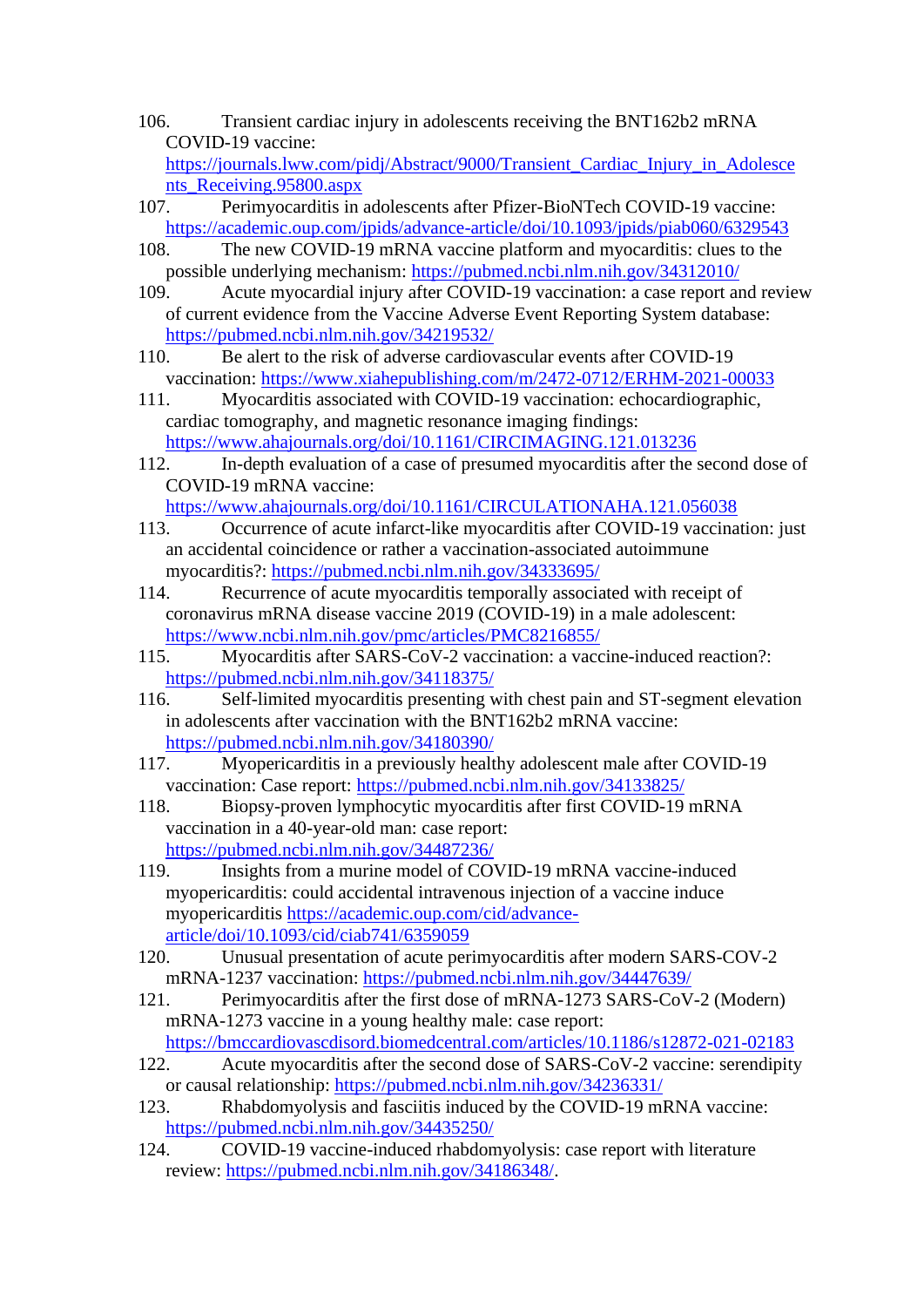- 125. GM1 ganglioside antibody and COVID-19-related Guillain Barre syndrome: case report, systemic review, and implications for vaccine development: <https://www.sciencedirect.com/science/article/pii/S2666354621000065>
- 126. Guillain-Barré syndrome after AstraZeneca COVID-19 vaccination: causal or casual association:

<https://www.sciencedirect.com/science/article/pii/S0303846721004169>

- 127. Sensory Guillain-Barré syndrome after ChAdOx1 nCov-19 vaccine: report of two cases and review of the literature: <https://www.sciencedirect.com/science/article/pii/S0165572821002186>
- 128. Guillain-Barré syndrome after the first dose of SARS-CoV-2 vaccine: a temporary occurrence, not a causal association: [https://www.sciencedirect.com/science/article/pii/S2214250921000998.](https://www.sciencedirect.com/science/article/pii/S2214250921000998)
- 129. Guillain-Barré syndrome presenting as facial diplegia after vaccination with COVID-19: a case report:

<https://www.sciencedirect.com/science/article/pii/S0736467921006442>

130. Guillain-Barré syndrome after the first injection of ChAdOx1 nCoV-19 vaccine: first report:

[https://www.sciencedirect.com/science/article/pii/S0035378721005853.](https://www.sciencedirect.com/science/article/pii/S0035378721005853)

131. SARS-CoV-2 vaccines are not safe for those with Guillain-Barre syndrome following vaccination:

<https://www.sciencedirect.com/science/article/pii/S2049080121005343>

- 132. Acute hyperactive encephalopathy following COVID-19 vaccination with dramatic response to methylprednisolone: a case report: <https://www.sciencedirect.com/science/article/pii/S2049080121007536>
- 133. Facial nerve palsy following administration of COVID-19 mRNA vaccines: analysis of self-report database:

<https://www.sciencedirect.com/science/article/pii/S1201971221007049>

134. Neurological symptoms and neuroimaging alterations related to COVID-19 vaccine: cause or coincidence:

[https://www.sciencedirect.com/science/article/pii/S0899707121003557.](https://www.sciencedirect.com/science/article/pii/S0899707121003557)

- 135. New-onset refractory status epilepticus after ChAdOx1 nCoV-19 vaccination: <https://www.sciencedirect.com/science/article/pii/S0165572821001569>
- 136. Acute myelitis and ChAdOx1 nCoV-19 vaccine: coincidental or causal association:<https://www.sciencedirect.com/science/article/pii/S0165572821002137>
- 137. Bell's palsy and SARS-CoV-2 vaccines: an unfolding story: <https://www.sciencedirect.com/science/article/pii/S1473309921002735>
- 138. Bell's palsy after the second dose of the Pfizer COVID-19 vaccine in a patient with a history of recurrent Bell's palsy:

<https://www.sciencedirect.com/science/article/pii/S266635462100020X>

139. Acute-onset central serous retinopathy after immunization with COVID-19 mRNA vaccine:.

[https://www.sciencedirect.com/science/article/pii/S2451993621001456.](https://www.sciencedirect.com/science/article/pii/S2451993621001456)

- 140. Bell's palsy after COVID-19 vaccination: case report: [https://www.sciencedirect.com/science/article/pii/S217358082100122X.](https://www.sciencedirect.com/science/article/pii/S217358082100122X)
- 141. An academic hospital experience assessing the risk of COVID-19 mRNA vaccine using patient's allergy history: <https://www.sciencedirect.com/science/article/pii/S2213219821007972>
- 142. COVID-19 vaccine-induced axillary and pectoral lymphadenopathy in PET: <https://www.sciencedirect.com/science/article/pii/S1930043321002612>
- 143. ANCA-associated vasculitis after Pfizer-BioNTech COVID-19 vaccine: <https://www.sciencedirect.com/science/article/pii/S0272638621007423>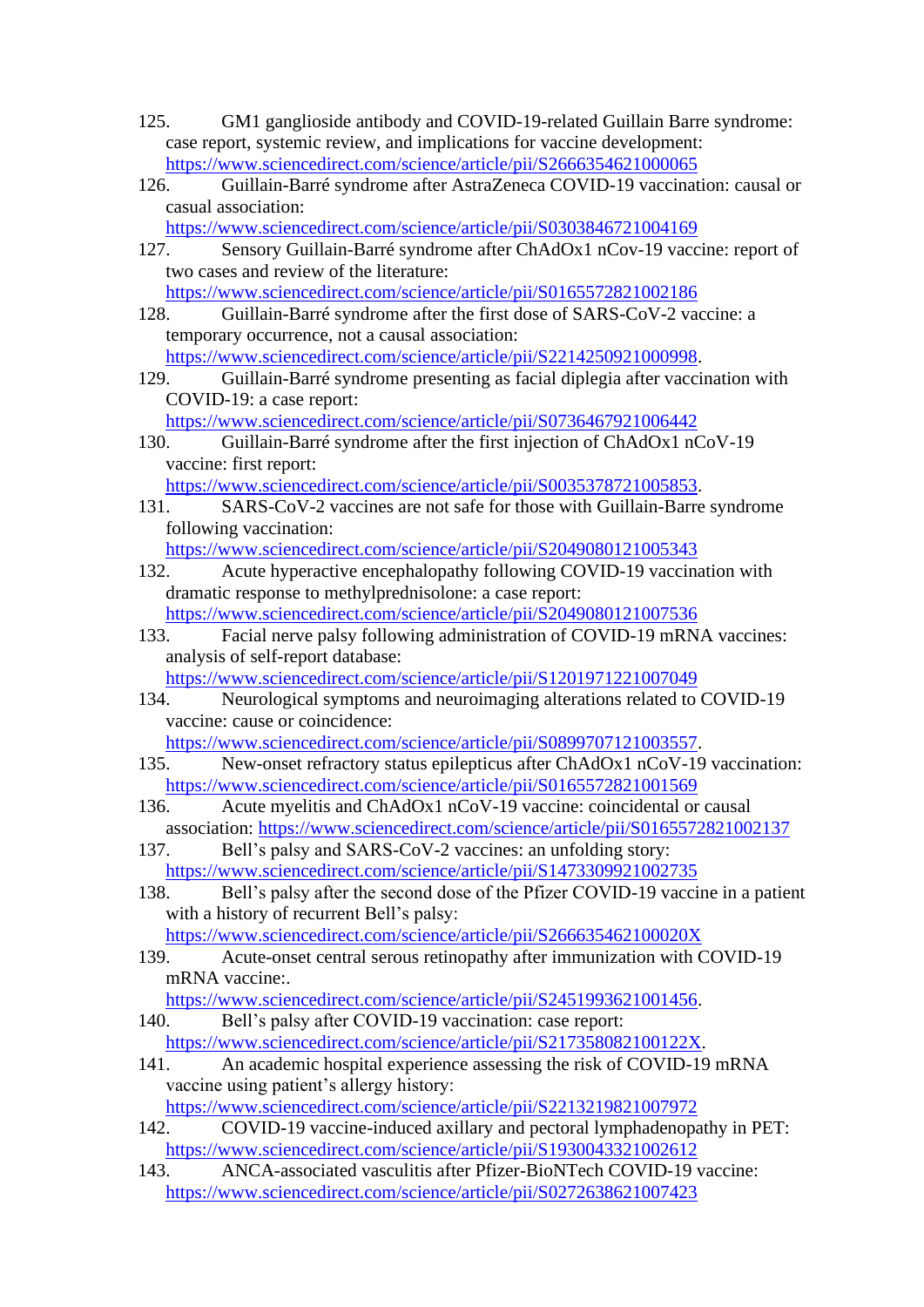- 144. Late cutaneous reactions after administration of COVID-19 mRNA vaccines: <https://www.sciencedirect.com/science/article/pii/S2213219821007996>
- 145. COVID-19 vaccine-induced rhabdomyolysis: case report with review of the literature:<https://www.sciencedirect.com/science/article/pii/S1871402121001880>
- 146. Clinical and pathologic correlates of skin reactions to COVID-19 vaccine, including V-REPP: a registry-based study:
	- <https://www.sciencedirect.com/science/article/pii/S0190962221024427>
- 147. Thrombosis with thrombocytopenia syndrome associated with COVID-19 vaccines:. [https://www.sciencedirect.com/science/article/abs/pii/S0735675721004381.](https://www.sciencedirect.com/science/article/abs/pii/S0735675721004381)
- 148. COVID-19 vaccine-associated anaphylaxis: a statement from the Anaphylaxis Committee of the World Allergy Organization:. [https://www.sciencedirect.com/science/article/pii/S1939455121000119.](https://www.sciencedirect.com/science/article/pii/S1939455121000119)
- 149. Cerebral venous sinus thrombosis negative for anti-PF4 antibody without thrombocytopenia after immunization with COVID-19 vaccine in an elderly, noncomorbid Indian male treated with conventional heparin-warfarin-based anticoagulation:.

[https://www.sciencedirect.com/science/article/pii/S1871402121002046.](https://www.sciencedirect.com/science/article/pii/S1871402121002046)

- 150. Acute myocarditis after administration of BNT162b2 vaccine against COVID-19:.<https://www.sciencedirect.com/science/article/abs/pii/S188558572100133X>
- 151. Blood clots and bleeding after BNT162b2 and ChAdOx1 nCoV-19 vaccine: an analysis of European data:.

[https://www.sciencedirect.com/science/article/pii/S0896841121000937.](https://www.sciencedirect.com/science/article/pii/S0896841121000937)

152. immune thrombocytopenia associated with Pfizer-BioNTech's COVID-19 BNT162b2 mRNA vaccine:.

[https://www.sciencedirect.com/science/article/pii/S2214250921002018.](https://www.sciencedirect.com/science/article/pii/S2214250921002018)

153. Bullous drug eruption after the second dose of COVID-19 mRNA-1273 (Moderna) vaccine: Case report:

[https://www.sciencedirect.com/science/article/pii/S1876034121001878.](https://www.sciencedirect.com/science/article/pii/S1876034121001878)

- 154. COVID-19 RNA-based vaccines and the risk of prion disease: https://scivisionpub.com/pdfs/covid19rna-based-vaccines-and-the-risk-of-prion-dis ease-1503.pdf
- 155. This study notes that 115 pregnant women lost their babies, out of 827 who participated in a study on the safety of covid-19 vaccines: [https://www.nejm.org/doi/full/10.1056/NEJMoa2104983.](https://www.nejm.org/doi/full/10.1056/NEJMoa2104983)
- 156. Process-related impurities in the ChAdOx1 nCov-19 vaccine: <https://www.researchsquare.com/article/rs-477964/v1>
- 157. COVID-19 mRNA vaccine causing CNS inflammation: a case series: <https://link.springer.com/article/10.1007/s00415-021-10780-7>
- 158. Allergic reactions, including anaphylaxis, after receiving the first dose of the Pfizer-BioNTech COVID-19 vaccine:<https://pubmed.ncbi.nlm.nih.gov/33475702/>
- 159. Allergic reactions to the first COVID-19 vaccine: a potential role of polyethylene glycol:<https://pubmed.ncbi.nlm.nih.gov/33320974/>
- 160. Pfizer Vaccine Raises Allergy Concerns: <https://pubmed.ncbi.nlm.nih.gov/33384356/>
- 161. Allergic reactions, including anaphylaxis, after receiving the first dose of Pfizer-BioNTech COVID-19 vaccine – United States, December 14-23, 2020: <https://pubmed.ncbi.nlm.nih.gov/33444297/>
- 162. Allergic reactions, including anaphylaxis, after receiving first dose of Modern COVID-19 vaccine – United States, December 21, 2020-January 10, 2021: <https://pubmed.ncbi.nlm.nih.gov/33507892/>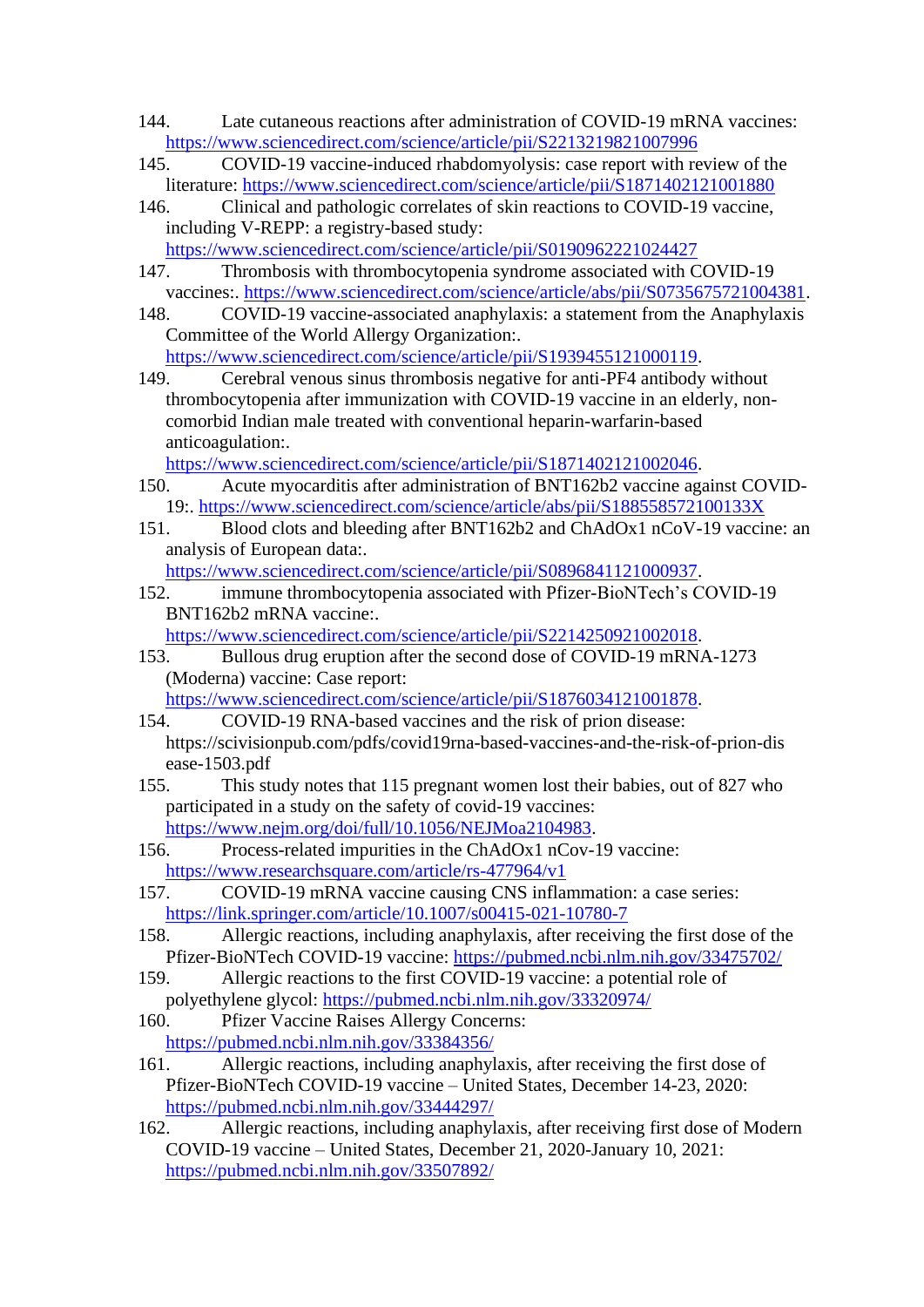- 163. Reports of anaphylaxis after coronavirus disease vaccination 2019, South Korea, February 26-April 30, 2021:<https://pubmed.ncbi.nlm.nih.gov/34414880/>
- 164. Reports of anaphylaxis after receiving COVID-19 mRNA vaccines in the U.S.- Dec 14, 2020-Jan 18, 2021:<https://pubmed.ncbi.nlm.nih.gov/33576785/>
- 165. Immunization practices and risk of anaphylaxis: a current, comprehensive update of COVID-19 vaccination data:<https://pubmed.ncbi.nlm.nih.gov/34269740/>
- 166. Relationship between pre-existing allergies and anaphylactic reactions following administration of COVID-19 mRNA vaccine: <https://pubmed.ncbi.nlm.nih.gov/34215453/>
- 167. Anaphylaxis Associated with COVID-19 mRNA Vaccines: Approach to Allergy Research:<https://pubmed.ncbi.nlm.nih.gov/33932618/>

168. Severe Allergic Reactions after COVID-19 Vaccination with the Pfizer / BioNTech Vaccine in Great Britain and the USA: Position Statement of the German Allergy Societies: German Medical Association of Allergologists (AeDA), German Society for Allergology and Clinical Immunology (DGAKI) and Society for Pediatric Allergology and Environmental Medicine (GPA): <https://pubmed.ncbi.nlm.nih.gov/33643776/>

- 169. Allergic reactions and anaphylaxis to LNP-based COVID-19 vaccines: <https://pubmed.ncbi.nlm.nih.gov/33571463/>
- 170. Reported orofacial adverse effects from COVID-19 vaccines: the known and the unknown:<https://pubmed.ncbi.nlm.nih.gov/33527524/>
- 171. Cutaneous adverse effects of available COVID-19 vaccines: <https://pubmed.ncbi.nlm.nih.gov/34518015/>
- 172. Cumulative adverse event report of anaphylaxis following injections of COVID-19 mRNA vaccine (Pfizer-BioNTech) in Japan: the first month report: <https://pubmed.ncbi.nlm.nih.gov/34347278/>
- 173. COVID-19 vaccines increase the risk of anaphylaxis: <https://pubmed.ncbi.nlm.nih.gov/33685103/>
- 174. Biphasic anaphylaxis after exposure to the first dose of the Pfizer-BioNTech COVID-19 mRNA vaccine COVID-19:<https://pubmed.ncbi.nlm.nih.gov/34050949/>
- 175. Allergenic components of the mRNA-1273 vaccine for COVID-19: possible involvement of polyethylene glycol and IgG-mediated complement activation: <https://pubmed.ncbi.nlm.nih.gov/33657648/>
- 176. Polyethylene glycol (PEG) is a cause of anaphylaxis to Pfizer / BioNTech mRNA COVID-19 vaccine:<https://pubmed.ncbi.nlm.nih.gov/33825239/>
- 177. Acute allergic reactions to COVID-19 mRNA vaccines: <https://pubmed.ncbi.nlm.nih.gov/33683290/>
- 178. Polyethylene glycole allergy of the SARS CoV2 vaccine recipient: case report of a young adult recipient and management of future exposure to SARS-CoV2: <https://pubmed.ncbi.nlm.nih.gov/33919151/>
- 179. Elevated rates of anaphylaxis after vaccination with Pfizer BNT162b2 mRNA vaccine against COVID-19 in Japanese healthcare workers; a secondary analysis of initial post-approval safety data:<https://pubmed.ncbi.nlm.nih.gov/34128049/>
- 180. Allergic reactions and adverse events associated with administration of mRNA-based vaccines. A health system experience: <https://pubmed.ncbi.nlm.nih.gov/34474708/>
- 181. Allergic reactions to COVID-19 vaccines: statement of the Belgian Society of Allergy and Clinical Immunology (BelSACI): <https://www.tandfonline.com/doi/abs/10.1080/17843286.2021.1909447>
- 182. .IgE-mediated allergy to polyethylene glycol (PEG) as a cause of anaphylaxis to COVID-19 mRNA vaccines:<https://pubmed.ncbi.nlm.nih.gov/34318537/>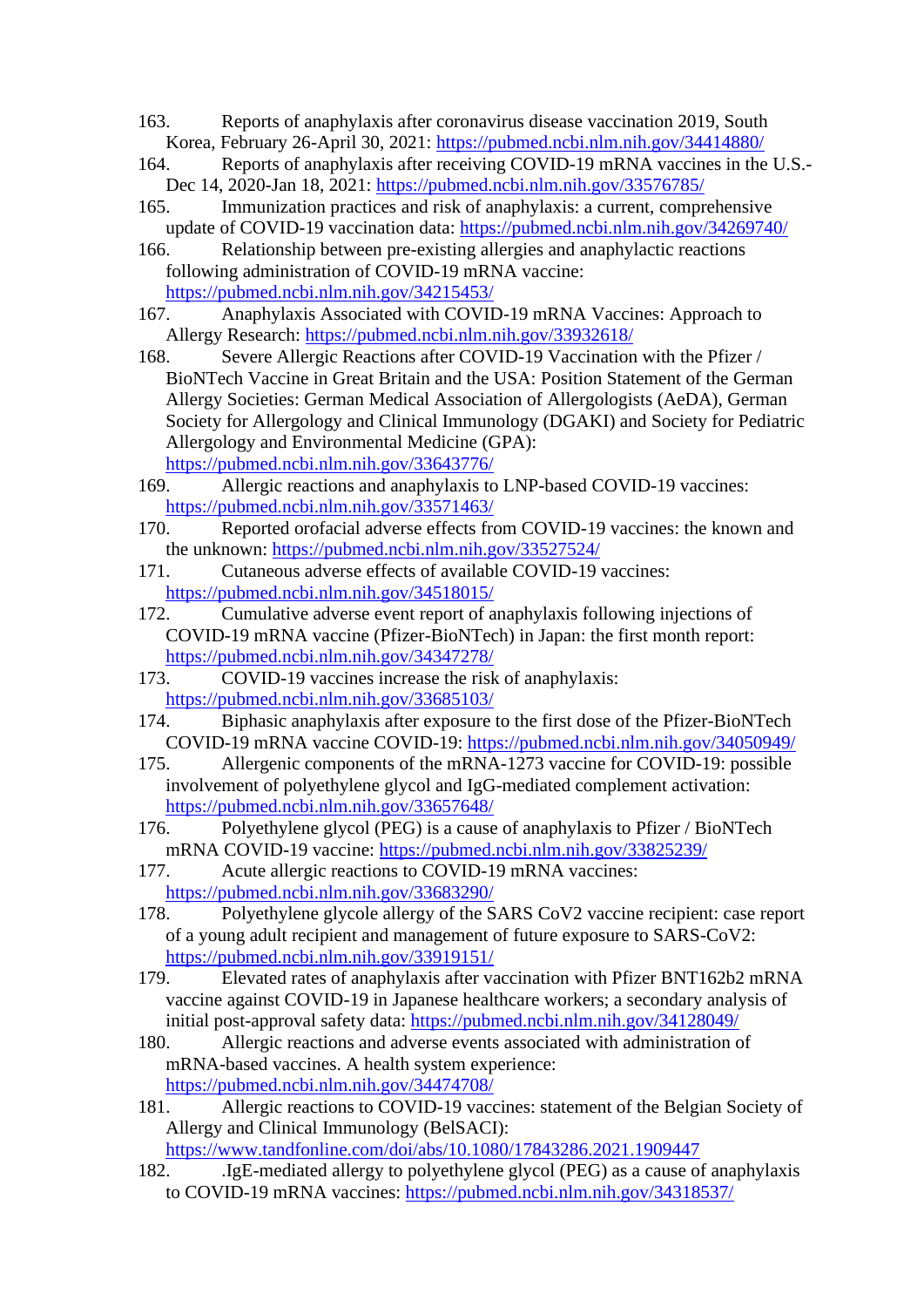- 183. Allergic reactions after COVID-19 vaccination: putting the risk in perspective: <https://pubmed.ncbi.nlm.nih.gov/34463751/>
- 184. Anaphylactic reactions to COVID-19 mRNA vaccines: a call for further studies: https://pubmed.ncbi.nlm.nih.gov/33846043/ 188.
- 185. Risk of severe allergic reactions to COVID-19 vaccines among patients with allergic skin disease: practical recommendations. An ETFAD position statement with external experts:<https://pubmed.ncbi.nlm.nih.gov/33752263/>
- 186. COVID-19 vaccine and death: causality algorithm according to the WHO eligibility diagnosis:<https://pubmed.ncbi.nlm.nih.gov/34073536/>
- 187. Fatal brain hemorrhage after COVID-19 vaccine: <https://pubmed.ncbi.nlm.nih.gov/33928772/>
- 188. A case series of skin reactions to COVID-19 vaccine in the Department of Dermatology at Loma Linda University:<https://pubmed.ncbi.nlm.nih.gov/34423106/>
- 189. Skin reactions reported after Moderna and Pfizer's COVID-19 vaccination: a study based on a registry of 414 cases:<https://pubmed.ncbi.nlm.nih.gov/33838206/>
- 190. Clinical and pathologic correlates of skin reactions to COVID-19 vaccine, including V-REPP: a registry-based study:
	- <https://pubmed.ncbi.nlm.nih.gov/34517079/>
- 191. Skin reactions after vaccination against SARS-COV-2: a nationwide Spanish cross-sectional study of 405 cases:<https://pubmed.ncbi.nlm.nih.gov/34254291/>
- 192. Varicella zoster virus and herpes simplex virus reactivation after vaccination with COVID-19: review of 40 cases in an international dermatologic registry: <https://pubmed.ncbi.nlm.nih.gov/34487581/>
- 193. Immune thrombosis and thrombocytopenia (VITT) associated with the COVID-19 vaccine: diagnostic and therapeutic recommendations for a new syndrome: <https://pubmed.ncbi.nlm.nih.gov/33987882/>
- 194. Laboratory testing for suspicion of COVID-19 vaccine-induced thrombotic (immune) thrombocytopenia:<https://pubmed.ncbi.nlm.nih.gov/34138513/>
- 195. Intracerebral hemorrhage due to thrombosis with thrombocytopenia syndrome after COVID-19 vaccination: the first fatal case in Korea: <https://pubmed.ncbi.nlm.nih.gov/34402235/>
- 196. Risk of thrombocytopenia and thromboembolism after covid-19 vaccination and positive SARS-CoV-2 tests: self-controlled case series study: <https://pubmed.ncbi.nlm.nih.gov/34446426/>
- 197. Vaccine-induced immune thrombotic thrombocytopenia and cerebral venous sinus thrombosis after covid-19 vaccination; a systematic review: [https://pubmed.ncbi.nlm.nih.gov/34365148/.](https://pubmed.ncbi.nlm.nih.gov/34365148/)
- 198. Nerve and muscle adverse events after vaccination with COVID-19: a systematic review and meta-analysis of clinical trials: [https://pubmed.ncbi.nlm.nih.gov/34452064/.](https://pubmed.ncbi.nlm.nih.gov/34452064/)
- 199. A rare case of cerebral venous thrombosis and disseminated intravascular coagulation temporally associated with administration of COVID-19 vaccine: <https://pubmed.ncbi.nlm.nih.gov/33917902/>
- 200. Primary adrenal insufficiency associated with thrombotic immune thrombocytopenia induced by Oxford-AstraZeneca ChAdOx1 nCoV-19 vaccine (VITT):<https://pubmed.ncbi.nlm.nih.gov/34256983/>
- 201. Acute cerebral venous thrombosis and pulmonary artery embolism associated with the COVID-19 vaccine: [https://pubmed.ncbi.nlm.nih.gov/34247246/.](https://pubmed.ncbi.nlm.nih.gov/34247246/)
- 202. Thromboaspiration infusion and fibrinolysis for portomesenteric thrombosis after administration of AstraZeneca COVID-19 vaccine: <https://pubmed.ncbi.nlm.nih.gov/34132839/>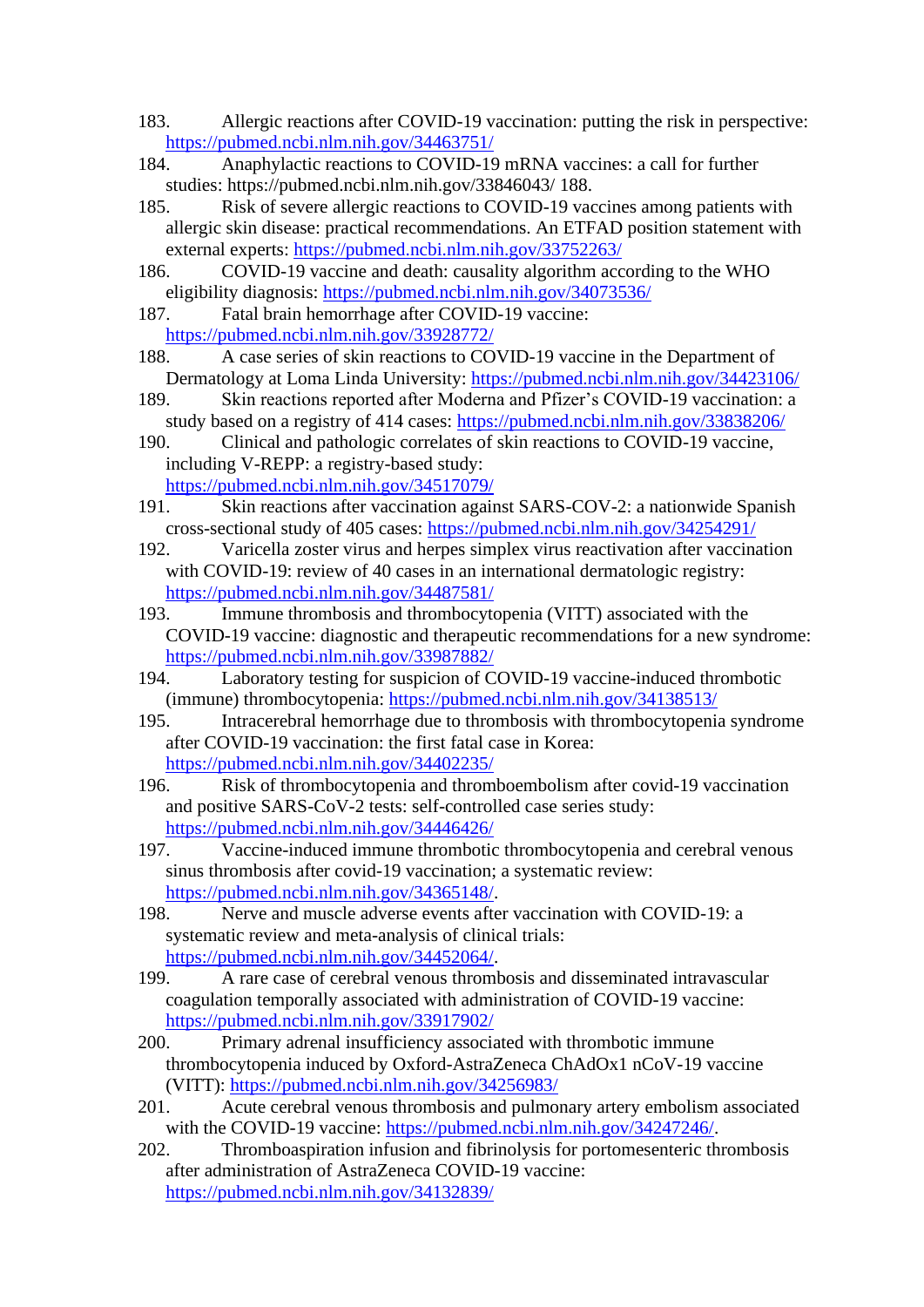- 203. 59-year-old woman with extensive deep venous thrombosis and pulmonary thromboembolism 7 days after a first dose of Pfizer-BioNTech BNT162b2 mRNA vaccine COVID-19:<https://pubmed.ncbi.nlm.nih.gov/34117206/>
- 204. Cerebral venous thrombosis and vaccine-induced thrombocytopenia.a. Oxford-AstraZeneca COVID-19: a missed opportunity for a rapid return on experience: <https://pubmed.ncbi.nlm.nih.gov/34033927/>
- 205. Myocarditis and other cardiovascular complications of mRNA-based COVID-19 vaccines:<https://pubmed.ncbi.nlm.nih.gov/34277198/>
- 206. Pericarditis after administration of COVID-19 mRNA BNT162b2 vaccine: <https://pubmed.ncbi.nlm.nih.gov/34364831/>
- 207. Unusual presentation of acute pericarditis after vaccination against SARS-COV-2 mRNA-1237 Modern:<https://pubmed.ncbi.nlm.nih.gov/34447639/>
- 208. Case report: acute myocarditis after second dose of SARS-CoV-2 mRNA-1273 vaccine mRNA-1273:<https://pubmed.ncbi.nlm.nih.gov/34514306/>
- 209. Immune-mediated disease outbreaks or recent-onset disease in 27 subjects after mRNA/DNA vaccination against SARS-CoV-2: <https://pubmed.ncbi.nlm.nih.gov/33946748/>
- 210. Insights from a murine model of myopericarditis induced by COVID-19 mRNA vaccine: could accidental intravenous injection of a vaccine induce myopericarditis:<https://pubmed.ncbi.nlm.nih.gov/34453510/>
- 211. Immune thrombocytopenia in a 22-year-old post Covid-19 vaccine: <https://pubmed.ncbi.nlm.nih.gov/33476455/>
- 212. propylthiouracil-induced neutrophil anti-cytoplasmic antibody-associated vasculitis after COVID-19 vaccination:<https://pubmed.ncbi.nlm.nih.gov/34451967/>
- 213. Secondary immune thrombocytopenia (ITP) associated with ChAdOx1 Covid-19 vaccine: case report:<https://pubmed.ncbi.nlm.nih.gov/34377889/>
- 214. Thrombosis with thrombocytopenia syndrome (TTS) following AstraZeneca ChAdOx1 nCoV-19 (AZD1222) COVID-19 vaccination: risk-benefit analysis for persons <60 years in Australia:<https://pubmed.ncbi.nlm.nih.gov/34272095/>
- 215. COVID-19 vaccination association and facial nerve palsy: A case-control study:<https://pubmed.ncbi.nlm.nih.gov/34165512/>
- 216. The association between COVID-19 vaccination and Bell's palsy: <https://pubmed.ncbi.nlm.nih.gov/34411533/>
- 217. Bell's palsy after COVID-19 vaccination: <https://pubmed.ncbi.nlm.nih.gov/33611630/>
- 218. Acute transverse myelitis (ATM): clinical review of 43 patients with COVID-19-associated ATM and 3 serious adverse events of post-vaccination ATM with ChAdOx1 nCoV-19 vaccine (AZD1222):<https://pubmed.ncbi.nlm.nih.gov/33981305/>
- 219. Bell's palsy after 24 hours of mRNA-1273 SARS-CoV-2 mRNA-1273 vaccine:<https://pubmed.ncbi.nlm.nih.gov/34336436/>
- 220. Sequential contralateral facial nerve palsy after first and second doses of COVID-19 vaccine: [https://pubmed.ncbi.nlm.nih.gov/34281950/.](https://pubmed.ncbi.nlm.nih.gov/34281950/)
- 221. Transverse myelitis induced by SARS-CoV-2 vaccination: <https://pubmed.ncbi.nlm.nih.gov/34458035/>
- 222. Peripheral facial nerve palsy after vaccination with BNT162b2 (COVID-19): <https://pubmed.ncbi.nlm.nih.gov/33734623/>
- 223. Acute abducens nerve palsy after COVID-19 vaccination: [https://pubmed.ncbi.nlm.nih.gov/34044114/.](https://pubmed.ncbi.nlm.nih.gov/34044114/)
- 224. Facial nerve palsy after administration of COVID-19 mRNA vaccines: analysis of self-report database:<https://pubmed.ncbi.nlm.nih.gov/34492394/>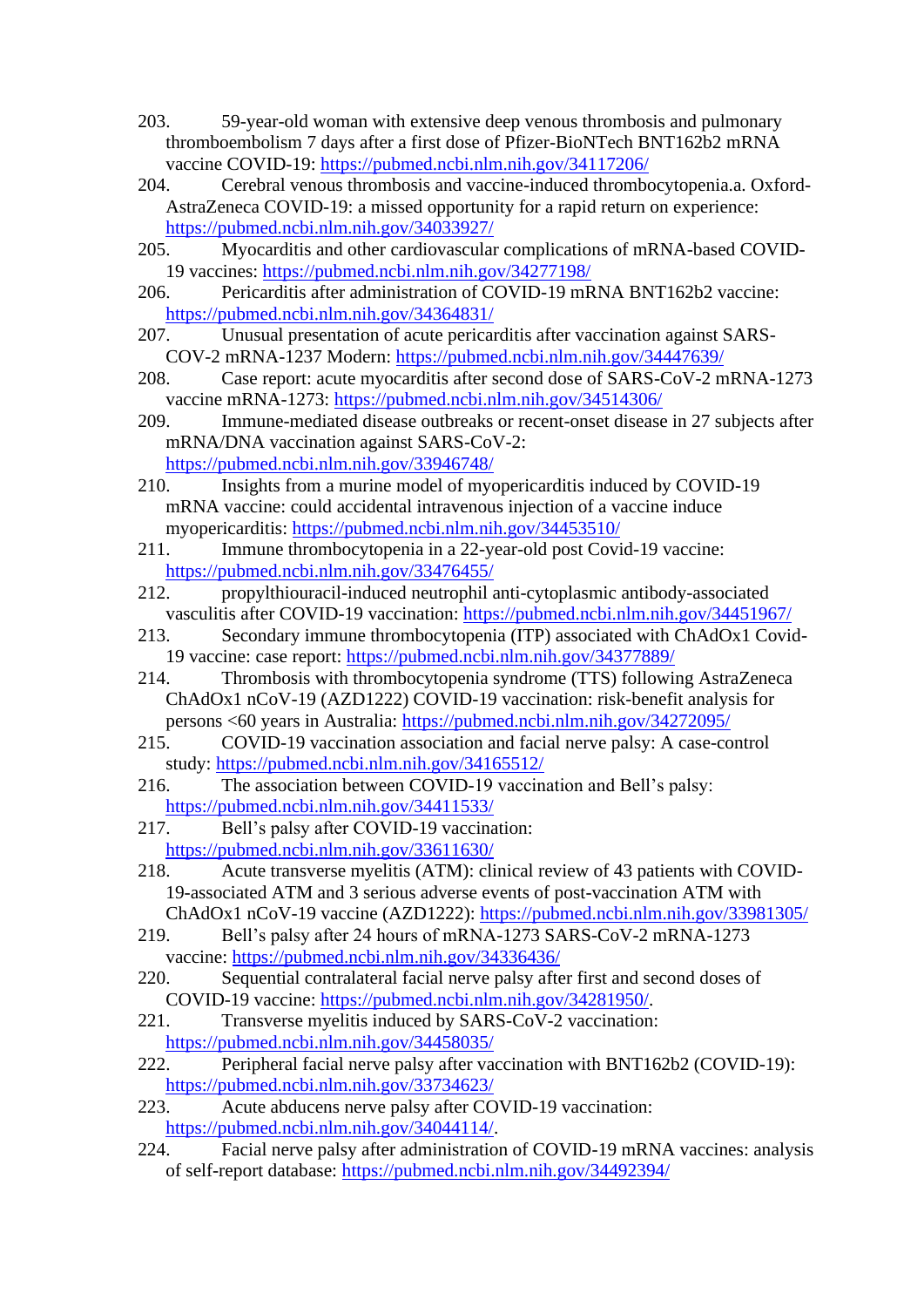- 225. Transient oculomotor paralysis after administration of RNA-1273 messenger vaccine for SARS-CoV-2 diplopia after COVID-19 vaccine: <https://pubmed.ncbi.nlm.nih.gov/34369471/>
- 226. Bell's palsy after Ad26.COV2.S COVID-19 vaccination: <https://pubmed.ncbi.nlm.nih.gov/34014316/>
- 227. Bell's palsy after COVID-19 vaccination: case report: <https://pubmed.ncbi.nlm.nih.gov/34330676/>
- 228. A case of acute demyelinating polyradiculoneuropathy with bilateral facial palsy following ChAdOx1 nCoV-19 vaccination: <https://pubmed.ncbi.nlm.nih.gov/34272622/>
- 229. Guillian Barré syndrome after vaccination with mRNA-1273 against COVID-19:<https://pubmed.ncbi.nlm.nih.gov/34477091/>
- 230. Acute facial paralysis as a possible complication of SARS-CoV-2 vaccination: [https://pubmed.ncbi.nlm.nih.gov/33975372/.](https://pubmed.ncbi.nlm.nih.gov/33975372/)
- 231. Bell's palsy after COVID-19 vaccination with high antibody response in CSF: [https://pubmed.ncbi.nlm.nih.gov/34322761/.](https://pubmed.ncbi.nlm.nih.gov/34322761/)
- 232. Parsonage-Turner syndrome associated with SARS-CoV-2 or SARS-CoV-2 vaccination. Comment on: "Neuralgic amyotrophy and COVID-19 infection: 2 cases of accessory spinal nerve palsy" by Coll et al. Articular Spine 2021; 88: 10519: [https://pubmed.ncbi.nlm.nih.gov/34139321/.](https://pubmed.ncbi.nlm.nih.gov/34139321/)
- 233. Bell's palsy after a single dose of vaccine mRNA. SARS-CoV-2: case report: [https://pubmed.ncbi.nlm.nih.gov/34032902/.](https://pubmed.ncbi.nlm.nih.gov/34032902/)
- 234. Autoimmune hepatitis developing after coronavirus disease vaccine 2019 (COVID-19): causality or victim?:<https://pubmed.ncbi.nlm.nih.gov/33862041/>
- 235. Autoimmune hepatitis triggered by vaccination against SARS-CoV-2: <https://pubmed.ncbi.nlm.nih.gov/34332438/>
- 236. Acute autoimmune-like hepatitis with atypical antimitochondrial antibody after vaccination with COVID-19 mRNA: a new clinical entity: [https://pubmed.ncbi.nlm.nih.gov/34293683/.](https://pubmed.ncbi.nlm.nih.gov/34293683/)
- 237. Autoimmune hepatitis after COVID vaccine: <https://pubmed.ncbi.nlm.nih.gov/34225251/>
- 238. A novel case of bifacial diplegia variant of Guillain-Barré syndrome after vaccination with Janssen COVID-19:<https://pubmed.ncbi.nlm.nih.gov/34449715/>
- 239. Comparison of vaccine-induced thrombotic events between ChAdOx1 nCoV-19 and Ad26.COV.2.S vaccines: [https://pubmed.ncbi.nlm.nih.gov/34139631/.](https://pubmed.ncbi.nlm.nih.gov/34139631/)
- 240. Bilateral superior ophthalmic vein thrombosis, ischemic stroke and immune thrombocytopenia after vaccination with ChAdOx1 nCoV-19: <https://pubmed.ncbi.nlm.nih.gov/33864750/>
- 241. Diagnosis and treatment of cerebral venous sinus thrombosis with vaccineinduced immune-immune thrombotic thrombocytopenia: <https://pubmed.ncbi.nlm.nih.gov/33914590/>
- 242. Venous sinus thrombosis after vaccination with ChAdOx1 nCov-19: <https://pubmed.ncbi.nlm.nih.gov/34420802/>
- 243. Cerebral venous sinus thrombosis following vaccination against SARS-CoV-2: an analysis of cases reported to the European Medicines Agency: <https://pubmed.ncbi.nlm.nih.gov/34293217/>
- 244. Risk of thrombocytopenia and thromboembolism after covid-19 vaccination and positive SARS-CoV-2 tests: self-controlled case series study: <https://pubmed.ncbi.nlm.nih.gov/34446426/>
- 245. Blood clots and bleeding after BNT162b2 and ChAdOx1 nCoV-19 vaccination: an analysis of European data:<https://pubmed.ncbi.nlm.nih.gov/34174723/>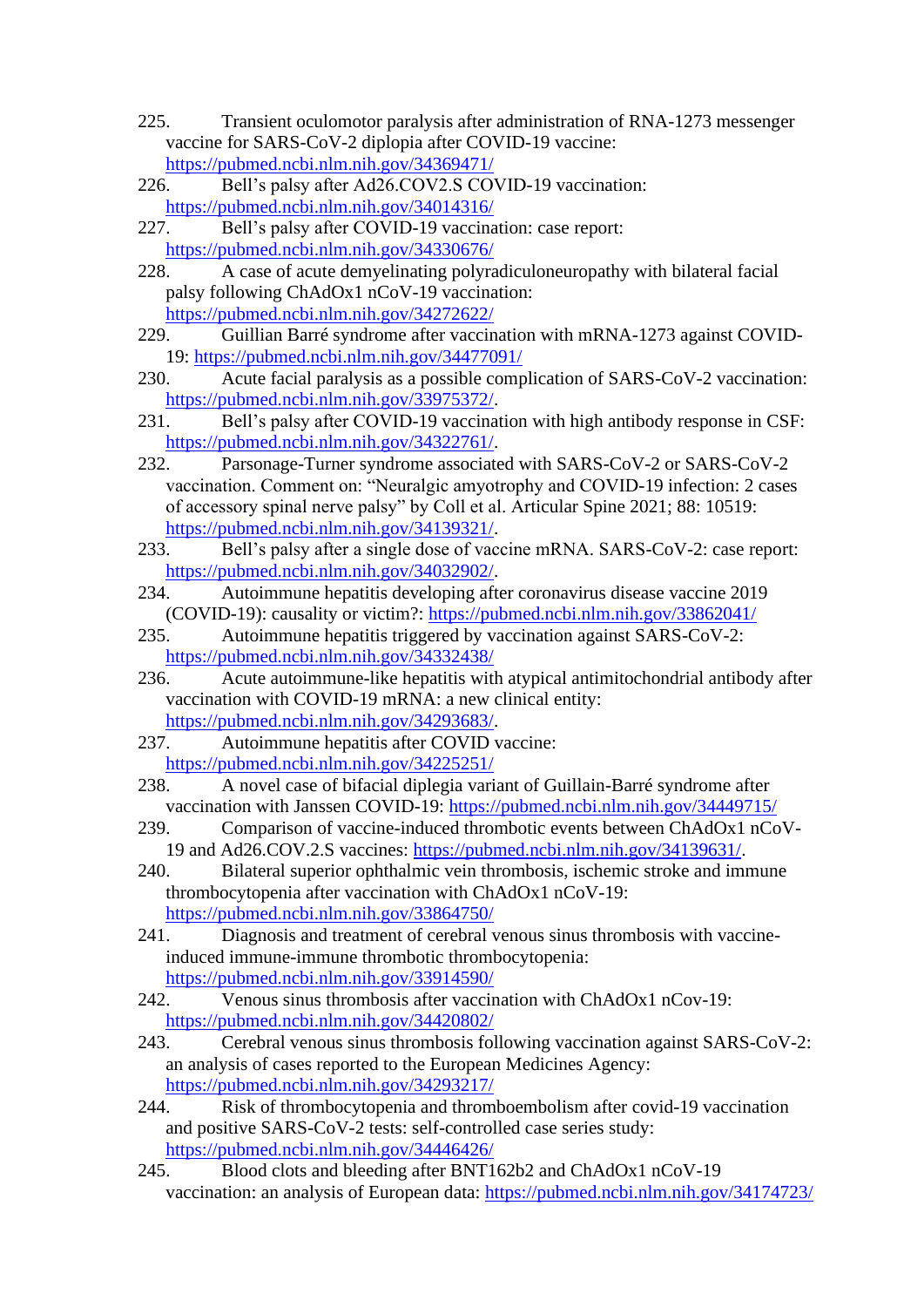- 246. Arterial events, venous thromboembolism, thrombocytopenia and bleeding after vaccination with Oxford-AstraZeneca ChAdOx1-S in Denmark and Norway: population-based cohort study:<https://pubmed.ncbi.nlm.nih.gov/33952445/>
- 247. First dose of ChAdOx1 and BNT162b2 COVID-19 vaccines and thrombocytopenic, thromboembolic and hemorrhagic events in Scotland: <https://pubmed.ncbi.nlm.nih.gov/34108714/>
- 248. Cerebral venous thrombosis associated with COVID-19 vaccine in Germany: <https://pubmed.ncbi.nlm.nih.gov/34288044/>
- 249. Malignant cerebral infarction after vaccination with ChAdOx1 nCov-19: a catastrophic variant of vaccine-induced immune-mediated thrombotic thrombocytopenia:<https://pubmed.ncbi.nlm.nih.gov/34341358/>
- 250. celiac artery and splenic artery thrombosis complicated by splenic infarction 7 days after the first dose of Oxford vaccine, causal relationship or coincidence: [https://pubmed.ncbi.nlm.nih.gov/34261633/.](https://pubmed.ncbi.nlm.nih.gov/34261633/)
- 251. Primary adrenal insufficiency associated with Oxford-AstraZeneca ChAdOx1 nCoV-19 (VITT) vaccine-induced immune thrombotic thrombocytopenia: <https://pubmed.ncbi.nlm.nih.gov/34256983/>
- 252. Thrombocytopenia after COVID-19 vaccination: [https://pubmed.ncbi.nlm.nih.gov/34332437/.](https://pubmed.ncbi.nlm.nih.gov/34332437/)
- 253. Cerebral venous sinus thrombosis associated with thrombocytopenia after COVID-19 vaccination: [https://pubmed.ncbi.nlm.nih.gov/33845870/.](https://pubmed.ncbi.nlm.nih.gov/33845870/)
- 254. Thrombosis with thrombocytopenia syndrome after COVID-19 immunization: <https://pubmed.ncbi.nlm.nih.gov/34236343/>
- 255. Acute myocardial infarction within 24 hours after COVID-19 vaccination: [https://pubmed.ncbi.nlm.nih.gov/34364657/.](https://pubmed.ncbi.nlm.nih.gov/34364657/)
- 256. Bilateral acute macular neuroretinopathy after SARS-CoV-2 vaccination: <https://pubmed.ncbi.nlm.nih.gov/34287612/>
- 257. central venous sinus thrombosis with subarachnoid hemorrhage after COVID-19 mRNA vaccination: are these reports merely coincidental: <https://pubmed.ncbi.nlm.nih.gov/34478433/>
- 258. Intracerebral hemorrhage due to thrombosis with thrombocytopenia syndrome after COVID-19 vaccination: the first fatal case in Korea: <https://pubmed.ncbi.nlm.nih.gov/34402235/>
- 259. Cerebral venous sinus thrombosis negative for anti-PF4 antibody without thrombocytopenia after immunization with COVID-19 vaccine in a non-comorbid elderly Indian male treated with conventional heparin-warfarin-based anticoagulation: <https://pubmed.ncbi.nlm.nih.gov/34186376/>
- 260. Cerebral venous sinus thrombosis 2 weeks after first dose of SARS-CoV-2 mRNA vaccine:<https://pubmed.ncbi.nlm.nih.gov/34101024/>
- 261. A case of multiple thrombocytopenia and thrombosis following vaccination with ChAdOx1 nCoV-19 against SARS-CoV-2: <https://pubmed.ncbi.nlm.nih.gov/34137813/>
- 262. Vaccine-induced thrombotic thrombocytopenia: the elusive link between thrombosis and adenovirus-based SARS-CoV-2 vaccines: <https://pubmed.ncbi.nlm.nih.gov/34191218/>
- 263. Acute ischemic stroke revealing immune thrombotic thrombocytopenia induced by ChAdOx1 nCov-19 vaccine: impact on recanalization strategy: <https://pubmed.ncbi.nlm.nih.gov/34175640/>
- 264. New-onset refractory status epilepticus after ChAdOx1 nCoV-19 vaccine: <https://pubmed.ncbi.nlm.nih.gov/34153802/>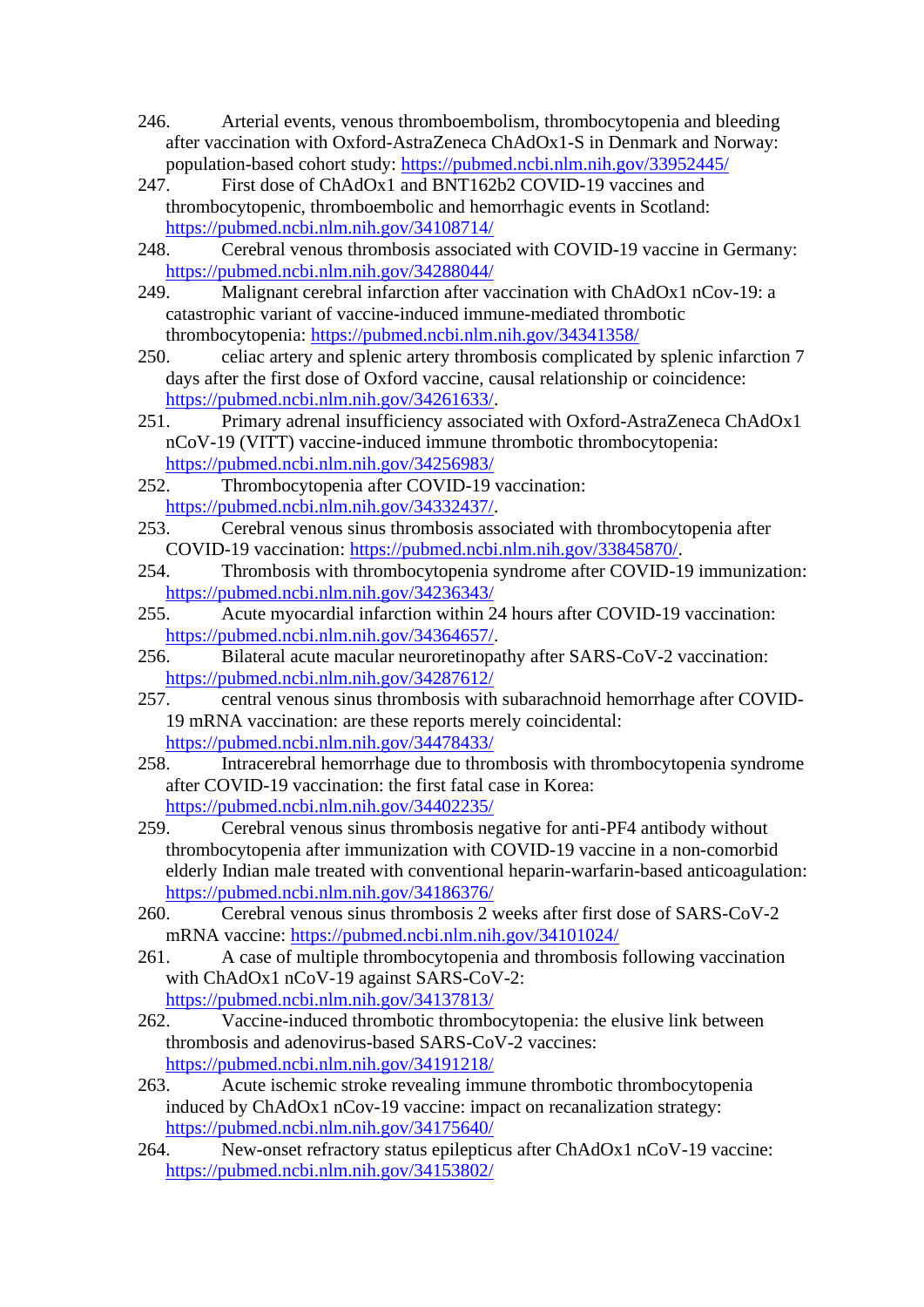- 265. Thrombosis with thrombocytopenia syndrome associated with COVID-19 viral vector vaccines:<https://pubmed.ncbi.nlm.nih.gov/34092488/>
- 266. Pulmonary embolism, transient ischemic attack, and thrombocytopenia after Johnson & Johnson COVID-19 vaccine:<https://pubmed.ncbi.nlm.nih.gov/34261635/>
- 267. Thromboaspiration infusion and fibrinolysis for portomesenteric thrombosis after administration of the AstraZeneca COVID-19 vaccine: [https://pubmed.ncbi.nlm.nih.gov/34132839/.](https://pubmed.ncbi.nlm.nih.gov/34132839/)
- 268. Spontaneous HIT syndrome: knee replacement, infection, and parallels with vaccine-induced immune thrombotic thrombocytopenia: <https://pubmed.ncbi.nlm.nih.gov/34144250/>
- 269. Deep venous thrombosis (DVT) occurring shortly after second dose of SARS-CoV-2 mRNA vaccine:<https://pubmed.ncbi.nlm.nih.gov/33687691/>
- 270. Procoagulant antibody-mediated procoagulant platelets in immune thrombotic thrombocytopenia associated with SARS-CoV-2 vaccination: [https://pubmed.ncbi.nlm.nih.gov/34011137/.](https://pubmed.ncbi.nlm.nih.gov/34011137/)
- 271. Vaccine-induced immune thrombotic thrombocytopenia causing a severe form of cerebral venous thrombosis with high mortality rate: a case series: [https://pubmed.ncbi.nlm.nih.gov/34393988/.](https://pubmed.ncbi.nlm.nih.gov/34393988/)
- 272. Procoagulant microparticles: a possible link between vaccine-induced immune thrombocytopenia (VITT) and cerebral sinus venous thrombosis: [https://pubmed.ncbi.nlm.nih.gov/34129181/.](https://pubmed.ncbi.nlm.nih.gov/34129181/)
- 273. Atypical thrombosis associated with the vaccine VaxZevria® (AstraZeneca): data from the French network of regional pharmacovigilance centers: [https://pubmed.ncbi.nlm.nih.gov/34083026/.](https://pubmed.ncbi.nlm.nih.gov/34083026/)
- 274. Acute cerebral venous thrombosis and pulmonary artery embolism associated with the COVID-19 vaccine: [https://pubmed.ncbi.nlm.nih.gov/34247246/.](https://pubmed.ncbi.nlm.nih.gov/34247246/)
- 275. Vaccine-induced thrombosis and thrombocytopenia with bilateral adrenal haemorrhage: [https://pubmed.ncbi.nlm.nih.gov/34235757/.](https://pubmed.ncbi.nlm.nih.gov/34235757/)
- 276. Palmar digital vein thrombosis after Oxford-AstraZeneca COVID-19 vaccination: [https://pubmed.ncbi.nlm.nih.gov/34473841/.](https://pubmed.ncbi.nlm.nih.gov/34473841/)
- 277. Cutaneous thrombosis associated with cutaneous necrosis following Oxford-AstraZeneca COVID-19 vaccination:<https://pubmed.ncbi.nlm.nih.gov/34189756/>
- 278. Cerebral venous thrombosis following COVID-19 vaccination: [https://pubmed.ncbi.nlm.nih.gov/34045111/.](https://pubmed.ncbi.nlm.nih.gov/34045111/)
- 279. Lipschütz ulcers after AstraZeneca COVID-19 vaccination: [https://pubmed.ncbi.nlm.nih.gov/34366434/.](https://pubmed.ncbi.nlm.nih.gov/34366434/)
- 280. Amyotrophic Neuralgia secondary to Vaxzevri vaccine (AstraZeneca) COVID-19:<https://pubmed.ncbi.nlm.nih.gov/34330677/>
- 281. Thrombosis with thrombocytopenia after Messenger vaccine RNA-1273: <https://pubmed.ncbi.nlm.nih.gov/34181446/>
- 282. Intracerebral hemorrhage twelve days after vaccination with ChAdOx1 nCoV-19:<https://pubmed.ncbi.nlm.nih.gov/34477089/>
- 283. Thrombotic thrombocytopenia after vaccination with COVID-19: in search of the underlying mechanism:<https://pubmed.ncbi.nlm.nih.gov/34071883/>
- 284. Coronavirus (COVID-19) Vaccine-induced immune thrombotic thrombocytopenia (VITT):<https://pubmed.ncbi.nlm.nih.gov/34033367/>
- 285. Comparison of adverse drug reactions among four COVID-19 vaccines in Europe using the EudraVigilance database: Thrombosis in unusual sites: <https://pubmed.ncbi.nlm.nih.gov/34375510/>
- 286. Immunoglobulin adjuvant for vaccine-induced immune thrombotic thrombocytopenia:<https://pubmed.ncbi.nlm.nih.gov/34107198/>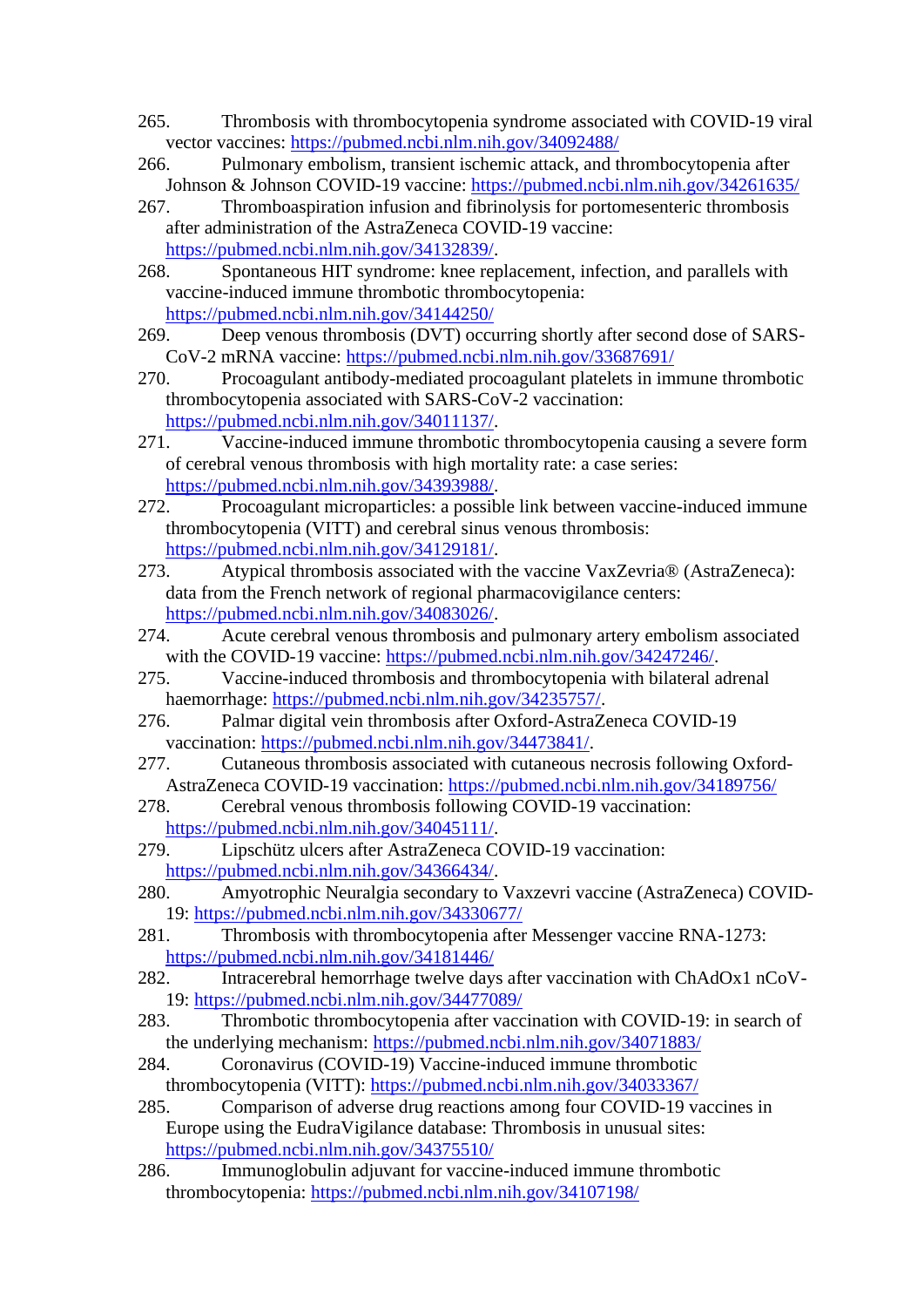- 287. Severe vaccine-induced thrombotic thrombocytopenia following vaccination with COVID-19: an autopsy case report and review of the literature: [https://pubmed.ncbi.nlm.nih.gov/34355379/.](https://pubmed.ncbi.nlm.nih.gov/34355379/)
- 288. A case of acute pulmonary embolism after immunization with SARS-CoV-2 mRNA:<https://pubmed.ncbi.nlm.nih.gov/34452028/>
- 289. Neurosurgical considerations regarding decompressive craniectomy for intracerebral hemorrhage after SARS-CoV-2 vaccination in vaccine-induced thrombotic thrombocytopenia-VITT:<https://pubmed.ncbi.nlm.nih.gov/34202817/>
- 290. Thrombosis and SARS-CoV-2 vaccines: vaccine-induced immune thrombotic thrombocytopenia: [https://pubmed.ncbi.nlm.nih.gov/34237213/.](https://pubmed.ncbi.nlm.nih.gov/34237213/)
- 291. Acquired thrombotic thrombocytopenic thrombocytopenic purpura: a rare disease associated with the BNT162b2 vaccine: [https://pubmed.ncbi.nlm.nih.gov/34105247/.](https://pubmed.ncbi.nlm.nih.gov/34105247/)
- 292. Immune complexes, innate immunity and NETosis in ChAdOx1 vaccineinduced thrombocytopenia: [https://pubmed.ncbi.nlm.nih.gov/34405870/.](https://pubmed.ncbi.nlm.nih.gov/34405870/)
- 293. Sensory Guillain-Barré syndrome following ChAdOx1 nCov-19 vaccine: report of two cases and review of the literature: [https://pubmed.ncbi.nlm.nih.gov/34416410/.](https://pubmed.ncbi.nlm.nih.gov/34416410/)
- 294. Vogt-Koyanagi-Harada syndrome after COVID-19 and ChAdOx1 nCoV-19 (AZD1222) vaccination: [https://pubmed.ncbi.nlm.nih.gov/34462013/.](https://pubmed.ncbi.nlm.nih.gov/34462013/)
- 295. Reactivation of Vogt-Koyanagi-Harada disease under control for more than 6 years, after anti-SARS-CoV-2 vaccination: [https://pubmed.ncbi.nlm.nih.gov/34224024/.](https://pubmed.ncbi.nlm.nih.gov/34224024/)
- 296. Post-vaccinal encephalitis after ChAdOx1 nCov-19: <https://pubmed.ncbi.nlm.nih.gov/34324214/>
- 297. Neurological symptoms and neuroimaging alterations related to COVID-19 vaccine: cause or coincidence?:<https://pubmed.ncbi.nlm.nih.gov/34507266/>
- 298. Fatal systemic capillary leak syndrome after SARS-COV-2 vaccination in a patient with multiple myeloma:<https://pubmed.ncbi.nlm.nih.gov/34459725/>
- 299. Polyarthralgia and myalgia syndrome after vaccination with ChAdOx1 nCOV-19:<https://pubmed.ncbi.nlm.nih.gov/34463066/>
- 300. Three cases of subacute thyroiditis after SARS-CoV-2 vaccination: postvaccination ASIA syndrome: [https://pubmed.ncbi.nlm.nih.gov/34043800/.](https://pubmed.ncbi.nlm.nih.gov/34043800/)
- 301. Facial diplegia: a rare and atypical variant of Guillain-Barré syndrome and the Ad26.COV2.S vaccine:<https://pubmed.ncbi.nlm.nih.gov/34447646/>
- 302. Association between ChAdOx1 nCoV-19 vaccination and bleeding episodes: large population-based cohort study: [https://pubmed.ncbi.nlm.nih.gov/34479760/.](https://pubmed.ncbi.nlm.nih.gov/34479760/)
- 303. fulminant myocarditis and systemic hyperinflammation temporally associated with BNT162b2 COVID-19 mRNA vaccination in two patients: [https://pubmed.ncbi.nlm.nih.gov/34416319/.](https://pubmed.ncbi.nlm.nih.gov/34416319/)
- 304. Adverse effects reported after COVID-19 vaccination in a tertiary care hospital, centered on cerebral venous sinus thrombosis (CVST): <https://pubmed.ncbi.nlm.nih.gov/34092166/>
- 305. Induction and exacerbation of subacute cutaneous lupus erythematosus erythematosus after mRNA- or adenoviral vector-based SARS-CoV-2 vaccination: <https://pubmed.ncbi.nlm.nih.gov/34291477/>
- 306. Petechiae and peeling of fingers after immunization with BTN162b2 messenger RNA (mRNA)-based COVID-19 vaccine: <https://pubmed.ncbi.nlm.nih.gov/34513435/>
- 307. Hepatitis C virus reactivation after COVID-19 vaccination: a case report: <https://pubmed.ncbi.nlm.nih.gov/34512037/>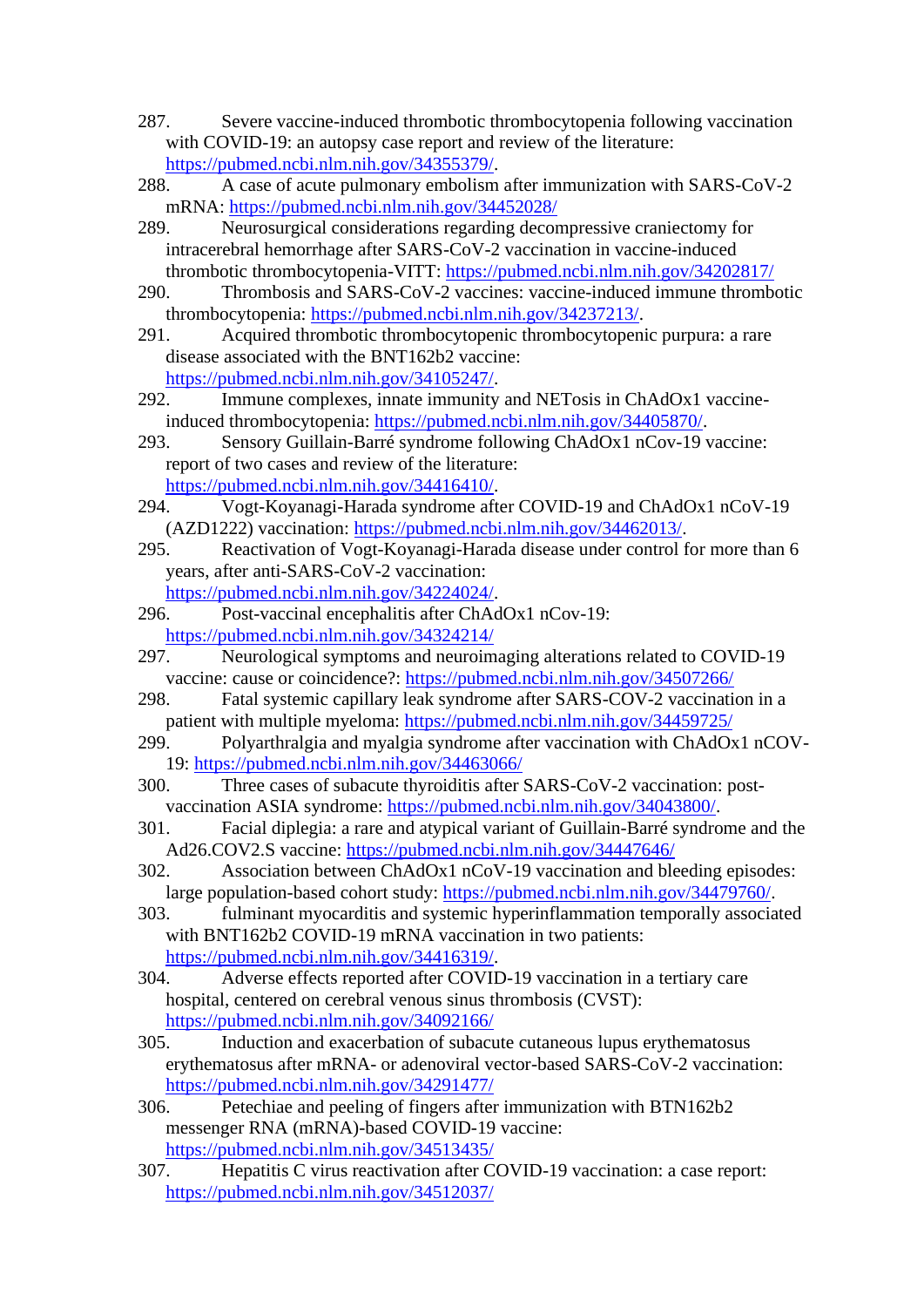- 308. Bilateral immune-mediated keratolysis after immunization with SARS-CoV-2 recombinant viral vector vaccine: [https://pubmed.ncbi.nlm.nih.gov/34483273/.](https://pubmed.ncbi.nlm.nih.gov/34483273/)
- 309. Immune-mediated thrombocytopenic purpura after Pfizer-BioNTech COVID-19 vaccine in an elderly woman:<https://pubmed.ncbi.nlm.nih.gov/34513446/>
- 310. Platelet activation and modulation in thrombosis with thrombocytopenia syndrome associated with the ChAdO  $\times$  1 nCov-19 vaccine: <https://pubmed.ncbi.nlm.nih.gov/34474550/>
- 311. Reactive arthritis after COVID-19 vaccination: [https://pubmed.ncbi.nlm.nih.gov/34033732/.](https://pubmed.ncbi.nlm.nih.gov/34033732/)
- 312. Two cases of Graves' disease after SARS-CoV-2 vaccination: an autoimmune / inflammatory syndrome induced by adjuvants: <https://pubmed.ncbi.nlm.nih.gov/33858208/>
- 313. Acute relapse and impaired immunization after COVID-19 vaccination in a patient with multiple sclerosis treated with rituximab: <https://pubmed.ncbi.nlm.nih.gov/34015240/>
- 314. Widespread fixed bullous drug eruption after vaccination with ChAdOx1 nCoV-19:<https://pubmed.ncbi.nlm.nih.gov/34482558/>
- 315. COVID-19 mRNA vaccine causing CNS inflammation: a case series: <https://pubmed.ncbi.nlm.nih.gov/34480607/>
- 316. Thymic hyperplasia after Covid-19 mRNA-based vaccination with Covid-19: <https://pubmed.ncbi.nlm.nih.gov/34462647/>
- 317. Acute disseminated encephalomyelitis following vaccination against SARS-CoV-2:<https://pubmed.ncbi.nlm.nih.gov/34325334/>
- 318. Tolosa-Hunt syndrome occurring after COVID-19 vaccination: <https://pubmed.ncbi.nlm.nih.gov/34513398/>
- 319. Systemic capillary extravasation syndrome following vaccination with ChAdOx1 nCOV-19 (Oxford-AstraZeneca): <https://pubmed.ncbi.nlm.nih.gov/34362727/>
- 320. Immune-mediated thrombocytopenia associated with Ad26.COV2.S vaccine (Janssen; Johnson & Johnson): [https://pubmed.ncbi.nlm.nih.gov/34469919/.](https://pubmed.ncbi.nlm.nih.gov/34469919/)
- 321. Transient thrombocytopenia with glycoprotein-specific platelet autoantibodies after vaccination with Ad26.COV2.S: case report: [https://pubmed.ncbi.nlm.nih.gov/34516272/.](https://pubmed.ncbi.nlm.nih.gov/34516272/)
- 322. Acute hyperactive encephalopathy following COVID-19 vaccination with dramatic response to methylprednisolone: case report: <https://pubmed.ncbi.nlm.nih.gov/34512961/>
- 323. Transient cardiac injury in adolescents receiving the BNT162b2 mRNA COVID-19 vaccine:<https://pubmed.ncbi.nlm.nih.gov/34077949/>
- 324. Autoimmune hepatitis developing after ChAdOx1 nCoV-19 vaccine (Oxford-AstraZeneca):<https://pubmed.ncbi.nlm.nih.gov/34171435/>
- 325. Severe relapse of multiple sclerosis after COVID-19 vaccination: a case report: <https://pubmed.ncbi.nlm.nih.gov/34447349/>
- 326. Lymphohistocytic myocarditis after vaccination with the COVID-19 viral vector Ad26.COV2.S:<https://pubmed.ncbi.nlm.nih.gov/34514078/>
- 327. Hemophagocytic lymphohistiocytosis after vaccination with ChAdOx1 nCov-19: [https://pubmed.ncbi.nlm.nih.gov/34406660/.](https://pubmed.ncbi.nlm.nih.gov/34406660/)
- 328. IgA vasculitis in adult patient after vaccination with ChadOx1 nCoV-19: <https://pubmed.ncbi.nlm.nih.gov/34509658/>
- 329. A case of leukocytoclastic vasculitis after vaccination with a SARS-CoV2 vaccine: case report: [https://pubmed.ncbi.nlm.nih.gov/34196469/.](https://pubmed.ncbi.nlm.nih.gov/34196469/)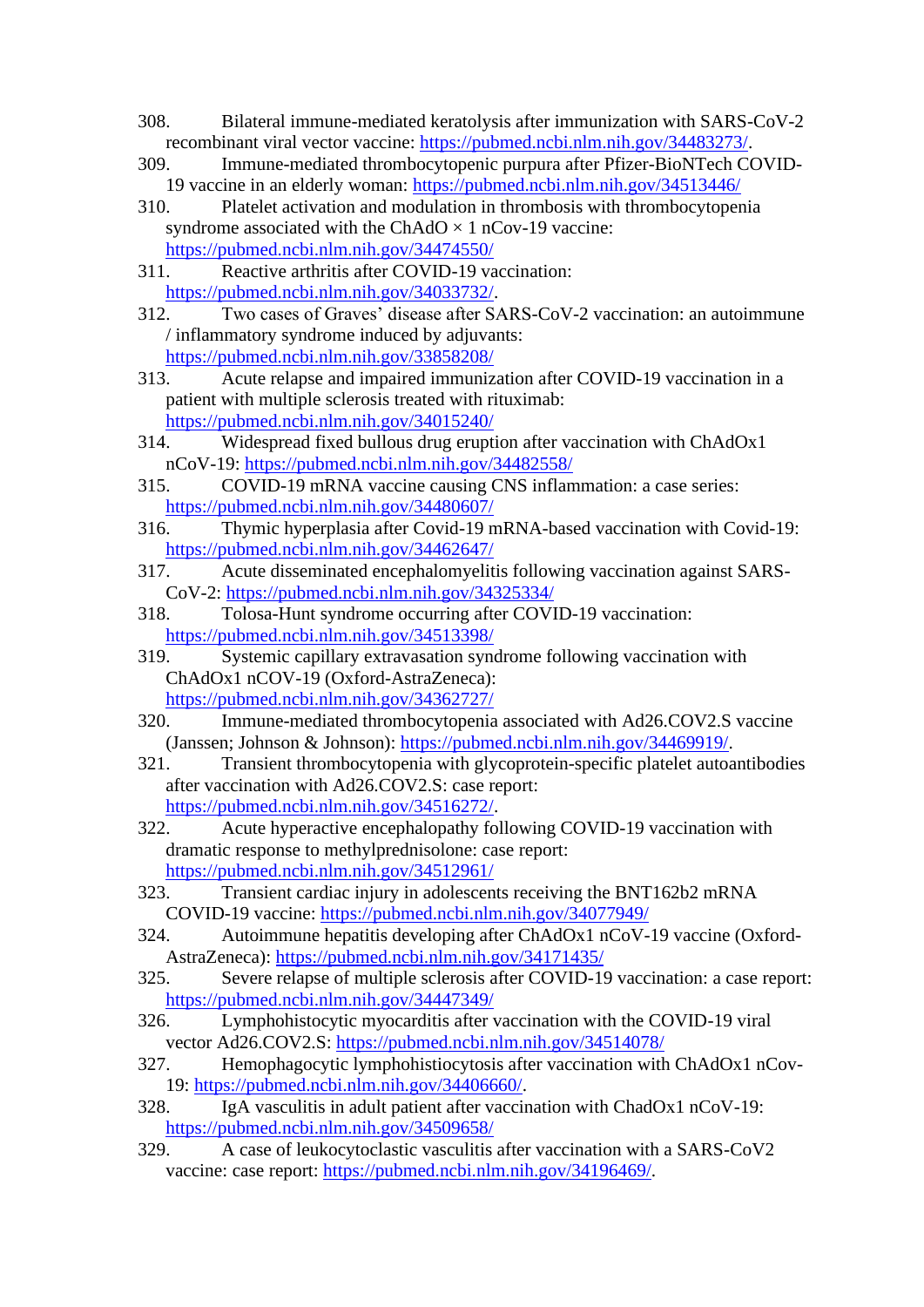- 330. Onset / outbreak of psoriasis after Corona virus ChAdOx1 nCoV-19 vaccine (Oxford-AstraZeneca / Covishield): report of two cases: <https://pubmed.ncbi.nlm.nih.gov/34350668/>
- 331. Hailey-Hailey disease exacerbation after SARS-CoV-2 vaccination: <https://pubmed.ncbi.nlm.nih.gov/34436620/>
- 332. Supraclavicular lymphadenopathy after COVID-19 vaccination in Korea: serial follow-up by ultrasonography: [https://pubmed.ncbi.nlm.nih.gov/34116295/.](https://pubmed.ncbi.nlm.nih.gov/34116295/)
- 333. COVID-19 vaccine, immune thrombotic thrombocytopenia, jaundice, hyperviscosity: concern in cases with underlying hepatic problems: [https://pubmed.ncbi.nlm.nih.gov/34509271/.](https://pubmed.ncbi.nlm.nih.gov/34509271/)
- 334. Report of the International Cerebral Venous Thrombosis Consortium on cerebral venous thrombosis after SARS-CoV-2 vaccination: <https://pubmed.ncbi.nlm.nih.gov/34462996/>
- 335. Immune thrombocytopenia after vaccination during the COVID-19 pandemic: <https://pubmed.ncbi.nlm.nih.gov/34435486/>
- 336. COVID-19: lessons from the Norwegian tragedy should be taken into account in planning for vaccine launch in less developed/developing countries: <https://pubmed.ncbi.nlm.nih.gov/34435142/>
- 337. Rituximab-induced acute lympholysis and pancytopenia following vaccination with COVID-19:<https://pubmed.ncbi.nlm.nih.gov/34429981/>
- 338. Exacerbation of plaque psoriasis after COVID-19 inactivated mRNA and BNT162b2 vaccines: report of two cases:<https://pubmed.ncbi.nlm.nih.gov/34427024/>
- 339. Vaccine-induced interstitial lung disease: a rare reaction to COVID-19 vaccine: [https://pubmed.ncbi.nlm.nih.gov/34510014/.](https://pubmed.ncbi.nlm.nih.gov/34510014/)
- 340. Vesiculobullous cutaneous reactions induced by COVID-19 mRNA vaccine: report of four cases and review of the literature: <https://pubmed.ncbi.nlm.nih.gov/34236711/>
- 341. Vaccine-induced thrombocytopenia with severe headache: <https://pubmed.ncbi.nlm.nih.gov/34525282/>
- 342. Acute perimyocarditis after the first dose of COVID-19 mRNA vaccine: <https://pubmed.ncbi.nlm.nih.gov/34515024/>
- 343. Rhabdomyolysis and fasciitis induced by COVID-19 mRNA vaccine: [https://pubmed.ncbi.nlm.nih.gov/34435250/.](https://pubmed.ncbi.nlm.nih.gov/34435250/)
- 344. Rare cutaneous adverse effects of COVID-19 vaccines: a case series and review of the literature:<https://pubmed.ncbi.nlm.nih.gov/34363637/>
- 345. Immune thrombocytopenia associated with the Pfizer-BioNTech COVID-19 mRNA vaccine BNT162b2:

<https://www.sciencedirect.com/science/article/pii/S2214250921002018>

- 346. Secondary immune thrombocytopenia putatively attributable to COVID-19 vaccination: [https://casereports.bmj.com/content/14/5/e242220.abstract.](https://casereports.bmj.com/content/14/5/e242220.abstract)
- 347. Immune thrombocytopenia following Pfizer-BioNTech BNT162b2 mRNA COVID-19 vaccine:<https://pubmed.ncbi.nlm.nih.gov/34155844/>
- 348. Newly diagnosed idiopathic thrombocytopenia after COVID-19 vaccine administration: [https://www.ncbi.nlm.nih.gov/pmc/articles/PMC8176657/.](https://www.ncbi.nlm.nih.gov/pmc/articles/PMC8176657/)
- 349. Idiopathic thrombocytopenic purpura and the Modern Covid-19 vaccine: [https://www.annemergmed.com/article/S0196-0644\(21\)00122-0/fulltext.](https://www.annemergmed.com/article/S0196-0644(21)00122-0/fulltext)
- 350. Thrombocytopenia after Pfizer and Moderna SARS vaccination CoV -2: [https://www.ncbi.nlm.nih.gov/pmc/articles/PMC8014568/.](https://www.ncbi.nlm.nih.gov/pmc/articles/PMC8014568/)
- 351. Immune thrombocytopenic purpura and acute liver injury after COVID-19 vaccination: [https://casereports.bmj.com/content/14/7/e242678.](https://casereports.bmj.com/content/14/7/e242678)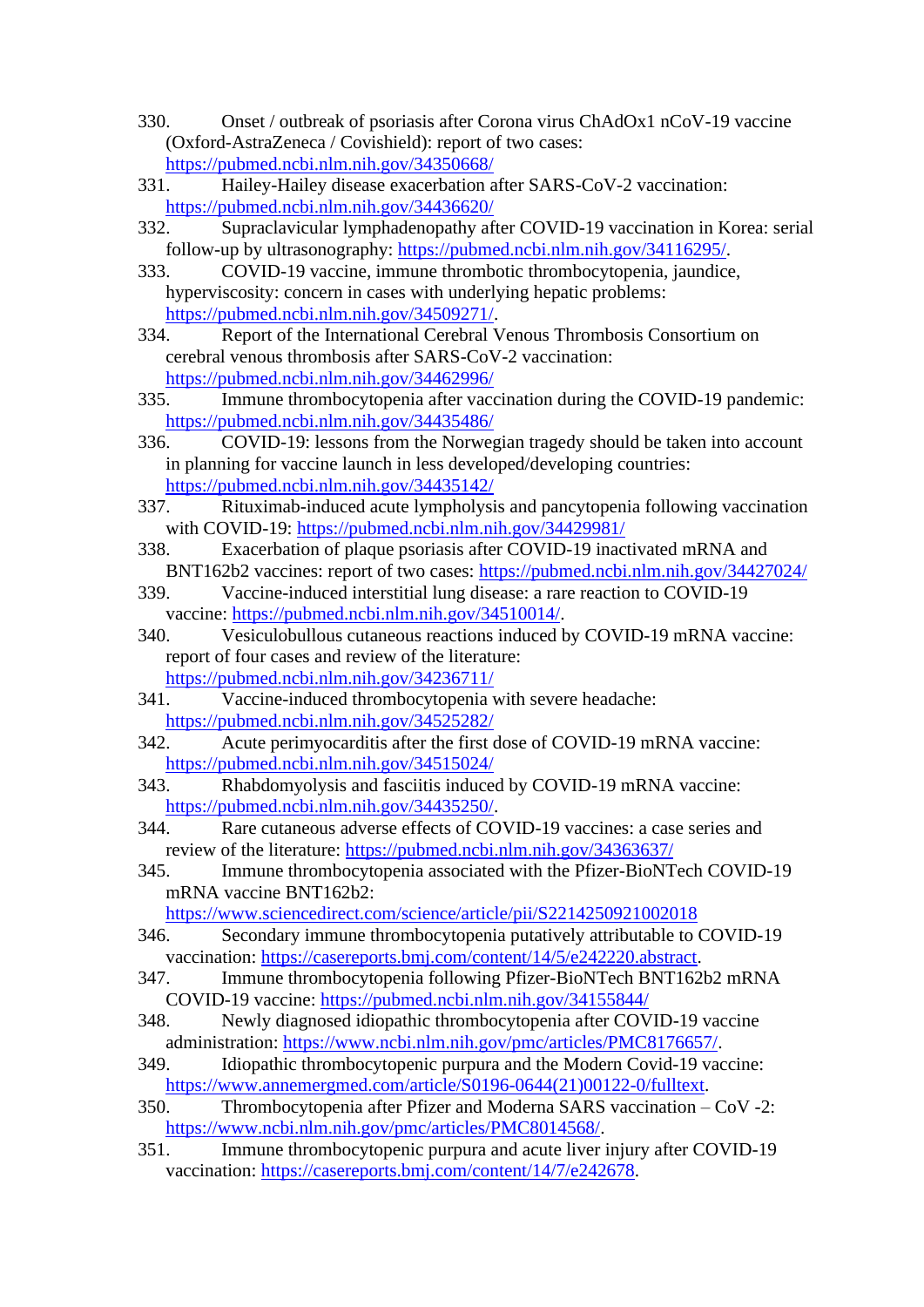- 352. Collection of complement-mediated and autoimmune-mediated hematologic conditions after SARS-CoV-2 vaccination: [https://ashpublications.org/bloodadvances/article/5/13/2794/476324/Autoimmune](https://ashpublications.org/bloodadvances/article/5/13/2794/476324/Autoimmune-and-complement-mediated-hematologic)[and-complement-mediated-hematologic](https://ashpublications.org/bloodadvances/article/5/13/2794/476324/Autoimmune-and-complement-mediated-hematologic)
- 353. Petechial rash associated with CoronaVac vaccination: first report of cutaneous side effects before phase 3 results:

<https://ejhp.bmj.com/content/early/2021/05/23/ejhpharm-2021-002794>

354. COVID-19 vaccines induce severe hemolysis in paroxysmal nocturnal hemoglobinuria:

[https://ashpublications.org/blood/article/137/26/3670/475905/COVID-19-vaccines](https://ashpublications.org/blood/article/137/26/3670/475905/COVID-19-vaccines-induce-severe-hemolysis-in)[induce-severe-hemolysis-in](https://ashpublications.org/blood/article/137/26/3670/475905/COVID-19-vaccines-induce-severe-hemolysis-in)

- 355. Cerebral venous thrombosis associated with COVID-19 vaccine in Germany: [https://pubmed.ncbi.nlm.nih.gov/34288044/.](https://pubmed.ncbi.nlm.nih.gov/34288044/)
- 356. Cerebral venous sinus thrombosis after COVID-19 vaccination : Neurological and radiological management: [https://pubmed.ncbi.nlm.nih.gov/34327553/.](https://pubmed.ncbi.nlm.nih.gov/34327553/)
- 357. Cerebral venous thrombosis and thrombocytopenia after COVID-19 vaccination: [https://pubmed.ncbi.nlm.nih.gov/33878469/.](https://pubmed.ncbi.nlm.nih.gov/33878469/)
- 358. Cerebral venous sinus thrombosis and thrombocytopenia after COVID-19 vaccination: report of two cases in the United Kingdom: [https://pubmed.ncbi.nlm.nih.gov/33857630/.](https://pubmed.ncbi.nlm.nih.gov/33857630/)
- 359. Cerebral venous thrombosis induced by SARS-CoV-2 vaccine: [https://pubmed.ncbi.nlm.nih.gov/34090750/.](https://pubmed.ncbi.nlm.nih.gov/34090750/)
- 360. Carotid artery immune thrombosis induced by adenovirus-vectored COVID-19 vaccine: case report: [https://pubmed.ncbi.nlm.nih.gov/34312301/.](https://pubmed.ncbi.nlm.nih.gov/34312301/)
- 361. Cerebral venous sinus thrombosis associated with vaccine-induced thrombotic thrombocytopenia:<https://pubmed.ncbi.nlm.nih.gov/34333995/>
- 362. The roles of platelets in COVID-19-associated coagulopathy and vaccineinduced immune-immune thrombotic thrombocytopenia: <https://pubmed.ncbi.nlm.nih.gov/34455073/>
- 363. Cerebral venous thrombosis after the BNT162b2 mRNA SARS-CoV-2 vaccine: [https://pubmed.ncbi.nlm.nih.gov/34111775/.](https://pubmed.ncbi.nlm.nih.gov/34111775/)
- 364. Cerebral venous thrombosis after COVID-19 vaccination: <https://pubmed.ncbi.nlm.nih.gov/34045111/>
- 365. Lethal cerebral venous sinus thrombosis after COVID-19 vaccination: <https://pubmed.ncbi.nlm.nih.gov/33983464/>
- 366. Cerebral venous sinus thrombosis in the U.S. population, After SARS-CoV-2 vaccination with adenovirus and after COVID-19: <https://pubmed.ncbi.nlm.nih.gov/34116145/>
- 367. Cerebral venous thrombosis after COVID-19 vaccination: is the risk of thrombosis increased by intravascular administration of the vaccine: [https://pubmed.ncbi.nlm.nih.gov/34286453/.](https://pubmed.ncbi.nlm.nih.gov/34286453/)
- 368. Central venous sinus thrombosis with subarachnoid hemorrhage after COVID-19 mRNA vaccination: are these reports merely coincidental: <https://pubmed.ncbi.nlm.nih.gov/34478433/>
- 369. Cerebral venous sinus thrombosis after ChAdOx1 nCov-19 vaccination with a misleading first brain MRI:<https://pubmed.ncbi.nlm.nih.gov/34244448/>
- 370. Early results of bivalirudin treatment for thrombotic thrombocytopenia and cerebral venous sinus thrombosis after vaccination with Ad26.COV2.S: <https://pubmed.ncbi.nlm.nih.gov/34226070/>
- 371. Cerebral venous sinus thrombosis associated with post-vaccination thrombocytopenia by COVID-19: [https://pubmed.ncbi.nlm.nih.gov/33845870/.](https://pubmed.ncbi.nlm.nih.gov/33845870/)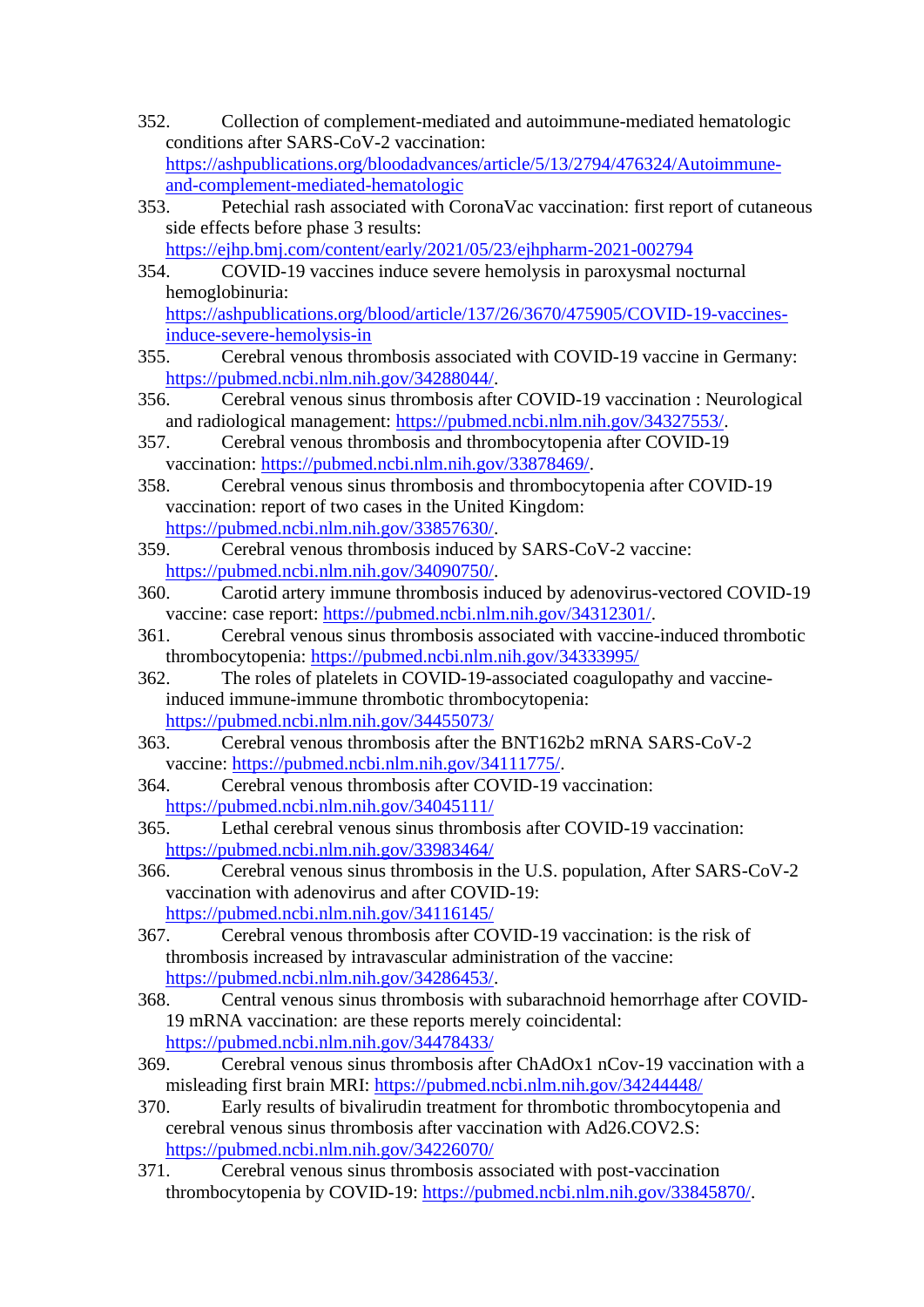- 372. Cerebral venous sinus thrombosis 2 weeks after the first dose of SARS-CoV-2 mRNA vaccine: [https://pubmed.ncbi.nlm.nih.gov/34101024/.](https://pubmed.ncbi.nlm.nih.gov/34101024/)
- 373. Vaccine-induced immune thrombotic thrombocytopenia causing a severe form of cerebral venous thrombosis with a high mortality rate: a case series: [https://pubmed.ncbi.nlm.nih.gov/34393988/.](https://pubmed.ncbi.nlm.nih.gov/34393988/)
- 374. Adenovirus interactions with platelets and coagulation and vaccine-associated autoimmune thrombocytopenia thrombosis syndrome: [https://pubmed.ncbi.nlm.nih.gov/34407607/.](https://pubmed.ncbi.nlm.nih.gov/34407607/)
- 375. Headache attributed to COVID-19 (SARS-CoV-2 coronavirus) vaccination with the ChAdOx1 nCoV-19 (AZD1222) vaccine: a multicenter observational cohort study:<https://pubmed.ncbi.nlm.nih.gov/34313952/>

376. Adverse effects reported after COVID-19 vaccination in a tertiary care hospital, focus on cerebral venous sinus thrombosis (CVST): <https://pubmed.ncbi.nlm.nih.gov/34092166/>

377. Cerebral venous sinus thrombosis following vaccination against SARS-CoV-2: an analysis of cases reported to the European Medicines Agency: <https://pubmed.ncbi.nlm.nih.gov/34293217/>

- 378. A rare case of a middle-age Asian male with cerebral venous thrombosis after COVID-19 AstraZeneca vaccination:<https://pubmed.ncbi.nlm.nih.gov/34274191/>
- 379. Cerebral venous sinus thrombosis negative for anti-PF4 antibody without thrombocytopenia after immunization with COVID-19 vaccine in a non-comorbid elderly Indian male treated with conventional heparin-warfarin-based anticoagulation: <https://pubmed.ncbi.nlm.nih.gov/34186376/>
- 380. Arterial events, venous thromboembolism, thrombocytopenia and bleeding after vaccination with Oxford-AstraZeneca ChAdOx1-S in Denmark and Norway: population-based cohort study:<https://pubmed.ncbi.nlm.nih.gov/33952445/>
- 381. Procoagulant microparticles: a possible link between vaccine-induced immune thrombocytopenia (VITT) and cerebral sinus venous thrombosis: <https://pubmed.ncbi.nlm.nih.gov/34129181/>
- 382. S. case reports of cerebral venous sinus thrombosis with thrombocytopenia after vaccination with Ad26.COV2.S, March 2-April 21, 2021: [https://pubmed.ncbi.nlm.nih.gov/33929487/.](https://pubmed.ncbi.nlm.nih.gov/33929487/)
- 383. Malignant cerebral infarction after vaccination with ChAdOx1 nCov-19: a catastrophic variant of vaccine-induced immune-mediated thrombotic thrombocytopenia:<https://pubmed.ncbi.nlm.nih.gov/34341358/>
- 384. Acute ischemic stroke revealing immune thrombotic thrombocytopenia induced by ChAdOx1 nCov-19 vaccine: impact on recanalization strategy: <https://pubmed.ncbi.nlm.nih.gov/34175640/>
- 385. Vaccine-induced immune thrombotic immune thrombocytopenia (VITT): a new clinicopathologic entity with heterogeneous clinical presentations: [https://pubmed.ncbi.nlm.nih.gov/34159588/.](https://pubmed.ncbi.nlm.nih.gov/34159588/)
- 386. Imaging and hematologic findings in thrombosis and thrombocytopenia after vaccination with ChAdOx1 nCoV-19 (AstraZeneca): <https://pubmed.ncbi.nlm.nih.gov/34402666/>
- 387. Autoimmunity roots of thrombotic events after vaccination with COVID-19: <https://pubmed.ncbi.nlm.nih.gov/34508917/>
- 388. Cerebral venous sinus thrombosis after vaccination: the UK experience: <https://pubmed.ncbi.nlm.nih.gov/34370974/>
- 389. Massive cerebral venous thrombosis and venous basin infarction as late complications of COVID-19: a case report: <https://pubmed.ncbi.nlm.nih.gov/34373991/>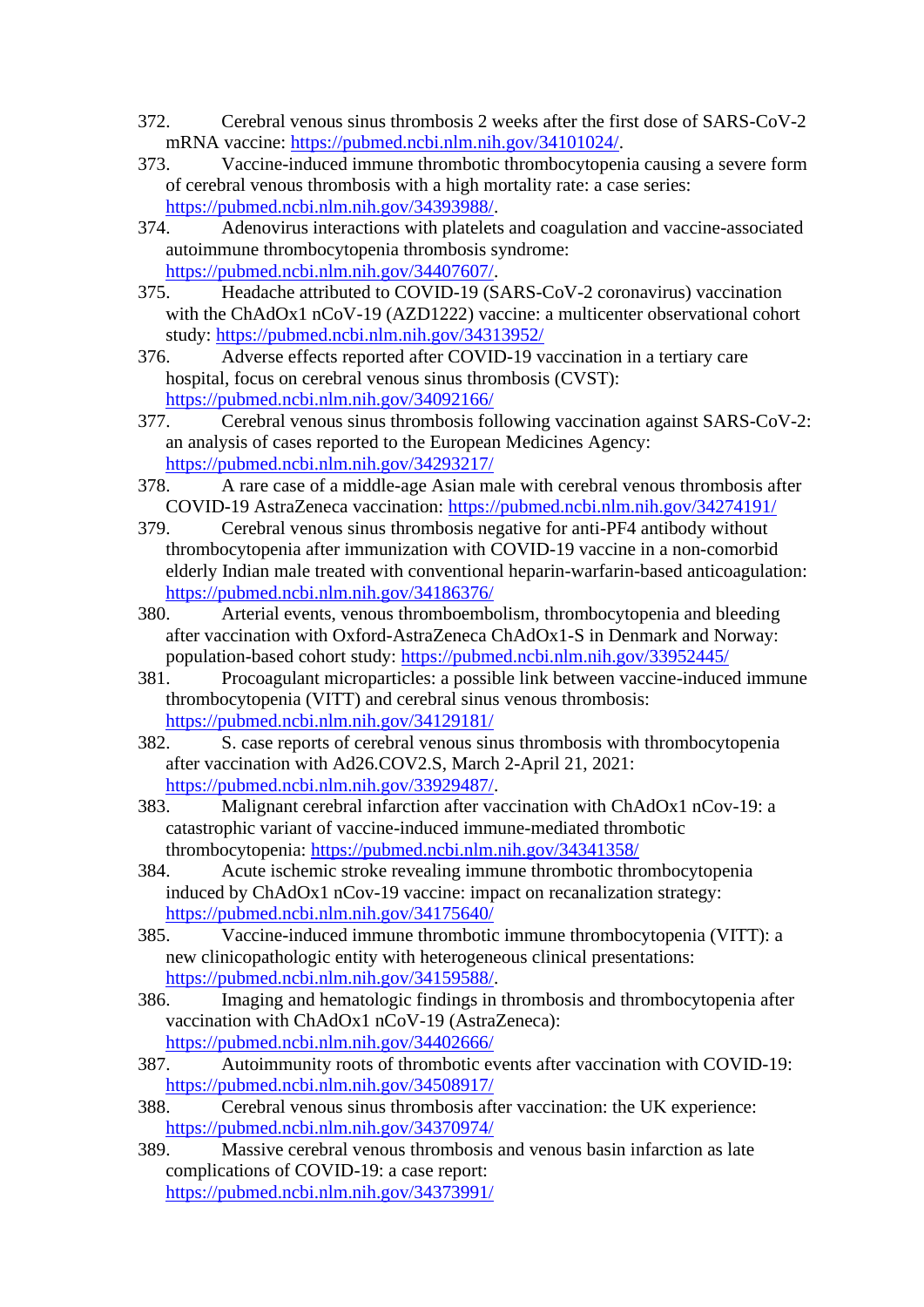- 390. Australian and New Zealand approach to the diagnosis and treatment of vaccine-induced immune thrombosis and immune thrombocytopenia: <https://pubmed.ncbi.nlm.nih.gov/34490632/>
- 391. An observational study to identify the prevalence of thrombocytopenia and anti-PF4 / polyanion antibodies in Norwegian health care workers after COVID-19 vaccination:<https://pubmed.ncbi.nlm.nih.gov/33909350/>
- 392. Acute transverse myelitis (ATM): clinical review of 43 patients with COVID-19-associated ATM and 3 serious adverse events of post-vaccination ATM with ChAdOx1 nCoV-19 (AZD1222) vaccine: [https://pubmed.ncbi.nlm.nih.gov/33981305/.](https://pubmed.ncbi.nlm.nih.gov/33981305/)
- 393. A case of acute demyelinating polyradiculoneuropathy with bilateral facial palsy after ChAdOx1 nCoV-19 vaccine:.<https://pubmed.ncbi.nlm.nih.gov/34272622/>
- 394. Thrombocytopenia with acute ischemic stroke and hemorrhage in a patient recently vaccinated with an adenoviral vector-based COVID-19 vaccine:. <https://pubmed.ncbi.nlm.nih.gov/33877737/>
- 395. Predicted and observed incidence of thromboembolic events among Koreans vaccinated with the ChAdOx1 nCoV-19 vaccine: <https://pubmed.ncbi.nlm.nih.gov/34254476/>
- 396. First dose of ChAdOx1 and BNT162b2 COVID-19 vaccines and thrombocytopenic, thromboembolic, and hemorrhagic events in Scotland: <https://pubmed.ncbi.nlm.nih.gov/34108714/>
- 397. ChAdOx1 nCoV-19 vaccine-associated thrombocytopenia: three cases of immune thrombocytopenia after 107,720 doses of ChAdOx1 vaccination in Thailand: [https://pubmed.ncbi.nlm.nih.gov/34483267/.](https://pubmed.ncbi.nlm.nih.gov/34483267/)
- 398. Pulmonary embolism, transient ischemic attack, and thrombocytopenia after Johnson & Johnson COVID-19 vaccine:<https://pubmed.ncbi.nlm.nih.gov/34261635/>
- 399. Neurosurgical considerations with respect to decompressive craniectomy for intracerebral hemorrhage after SARS-CoV-2 vaccination in vaccine-induced thrombotic thrombocytopenia-VITT:<https://pubmed.ncbi.nlm.nih.gov/34202817/>
- 400. Large hemorrhagic stroke after vaccination against ChAdOx1 nCoV-19: a case report:<https://pubmed.ncbi.nlm.nih.gov/34273119/>
- 401. Polyarthralgia and myalgia syndrome after vaccination with ChAdOx1 nCOV-19:<https://pubmed.ncbi.nlm.nih.gov/34463066/>
- 402. A rare case of thrombosis and thrombocytopenia of the superior ophthalmic vein after ChAdOx1 nCoV-19 vaccination against SARS-CoV-2: <https://pubmed.ncbi.nlm.nih.gov/34276917/>
- 403. Thrombosis and severe acute respiratory syndrome Coronavirus 2 vaccines: vaccine-induced immune thrombotic thrombocytopenia: [https://pubmed.ncbi.nlm.nih.gov/34237213/.](https://pubmed.ncbi.nlm.nih.gov/34237213/)
- 404. Renal vein thrombosis and pulmonary embolism secondary to vaccine-induced thrombotic immune thrombocytopenia (VITT): [https://pubmed.ncbi.nlm.nih.gov/34268278/.](https://pubmed.ncbi.nlm.nih.gov/34268278/)
- 405. Limb ischemia and pulmonary artery thrombosis after ChAdOx1 nCoV-19 vaccine (Oxford-AstraZeneca): a case of vaccine-induced immune thrombotic thrombocytopenia: [https://pubmed.ncbi.nlm.nih.gov/33990339/.](https://pubmed.ncbi.nlm.nih.gov/33990339/)
- 406. Association between ChAdOx1 nCoV-19 vaccination and bleeding episodes: large population-based cohort study: [https://pubmed.ncbi.nlm.nih.gov/34479760/.](https://pubmed.ncbi.nlm.nih.gov/34479760/)
- 407. Secondary thrombocytopenia after SARS-CoV-2 vaccination: case report of haemorrhage and hematoma after minor oral surgery: [https://pubmed.ncbi.nlm.nih.gov/34314875/.](https://pubmed.ncbi.nlm.nih.gov/34314875/)
- 408. Venous thromboembolism and mild thrombocytopenia after vaccination with ChAdOx1 nCoV-19:<https://pubmed.ncbi.nlm.nih.gov/34384129/>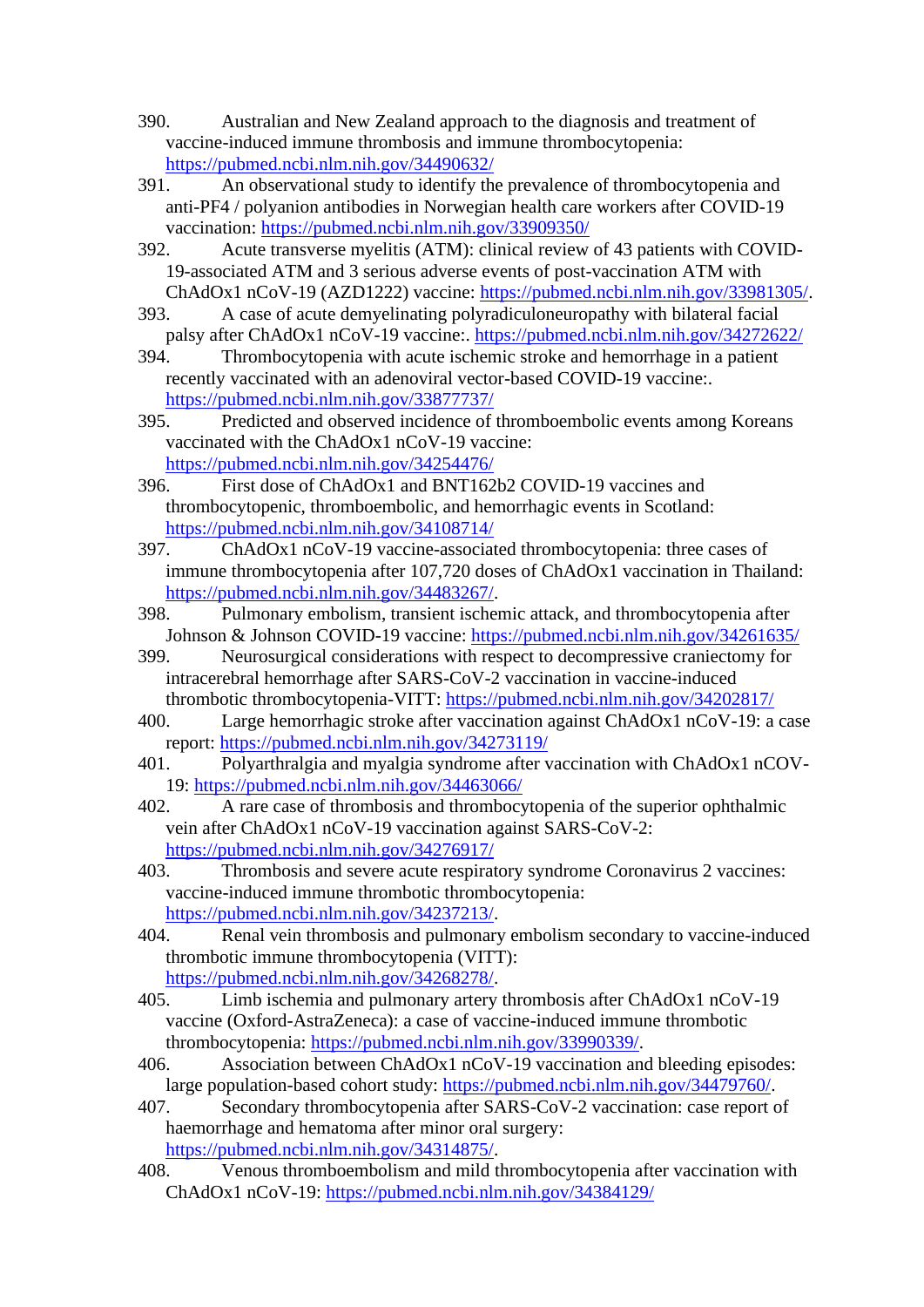- 409. Fatal exacerbation of ChadOx1-nCoV-19-induced thrombotic thrombocytopenia syndrome after successful initial therapy with intravenous immunoglobulins: a rationale for monitoring immunoglobulin G levels: <https://pubmed.ncbi.nlm.nih.gov/34382387/>
- 410. A case of ANCA-associated vasculitis after AZD1222 (Oxford-AstraZeneca) SARS-CoV-2 vaccination: victim or causality?: [https://pubmed.ncbi.nlm.nih.gov/34416184/.](https://pubmed.ncbi.nlm.nih.gov/34416184/)
- 411. Intracerebral hemorrhage associated with vaccine-induced thrombotic thrombocytopenia after ChAdOx1 nCOVID-19 vaccination in a pregnant woman: <https://pubmed.ncbi.nlm.nih.gov/34261297/>
- 412. Massive cerebral venous thrombosis due to vaccine-induced immune thrombotic thrombocytopenia:<https://pubmed.ncbi.nlm.nih.gov/34261296/>
- 413. Nephrotic syndrome after ChAdOx1 nCoV-19 vaccine against SARScoV-2: [https://pubmed.ncbi.nlm.nih.gov/34250318/.](https://pubmed.ncbi.nlm.nih.gov/34250318/)
- 414. A case of vaccine-induced immune-immune thrombotic thrombocytopenia with massive arteriovenous thrombosis:<https://pubmed.ncbi.nlm.nih.gov/34059191/>
- 415. Cutaneous thrombosis associated with cutaneous necrosis following Oxford-AstraZeneca COVID-19 vaccination:<https://pubmed.ncbi.nlm.nih.gov/34189756/>
- 416. Thrombocytopenia in an adolescent with sickle cell anemia after COVID-19 vaccination:<https://pubmed.ncbi.nlm.nih.gov/34331506/>
- 417. Vaccine-induced thrombocytopenia with severe headache: <https://pubmed.ncbi.nlm.nih.gov/34525282/>
- 418. Myocarditis associated with SARS-CoV-2 mRNA vaccination in children aged 12 to 17 years: stratified analysis of a national database: <https://www.medrxiv.org/content/10.1101/2021.08.30.21262866v1>
- 419. COVID-19 mRNA vaccination and development of CMR-confirmed myopericarditis:

[https://www.medrxiv.org/content/10.1101/2021.09.13.21262182v1.full?s=09.](https://www.medrxiv.org/content/10.1101/2021.09.13.21262182v1.full?s=09)

- 420. Severe autoimmune hemolytic anemia after receipt of SARS-CoV-2 mRNA vaccine:<https://onlinelibrary.wiley.com/doi/10.1111/trf.16672>
- 421. Intravenous injection of coronavirus disease 2019 (COVID-19) mRNA vaccine can induce acute myopericarditis in a mouse model:<https://t.co/j0IEM8cMXI>
- 422. A report of myocarditis adverse events in the U.S. Vaccine Adverse Event Reporting System. (VAERS) in association with COVID-19 injectable biologics: <https://pubmed.ncbi.nlm.nih.gov/34601006/>
- 423. This study concludes that: "The vaccine was associated with an excess risk of myocarditis (1 to 5 events per 100,000 persons). The risk of this potentially serious adverse event and of many other serious adverse events increased substantially after SARS-CoV-2 infection":<https://www.nejm.org/doi/full/10.1056/NEJMoa2110475>
- 424. Bilateral uveitis after inoculation with COVID-19 vaccine: a case report: <https://www.sciencedirect.com/science/article/pii/S1201971221007797>
- 425. Myocarditis associated with SARS-CoV-2 mRNA vaccination in children aged 12 to 17 years: stratified analysis of a national database: [https://www.medrxiv.org/content/10.1101/2021.08.30.21262866v1.](https://www.medrxiv.org/content/10.1101/2021.08.30.21262866v1)
- 426. Immune-mediated hepatitis with the Moderna vaccine is no longer a coincidence but confirmed:

<https://www.sciencedirect.com/science/article/pii/S0168827821020936>

427. Extensive investigations revealed consistent pathophysiologic alterations after vaccination with COVID-19 vaccines: [https://www.nature.com/articles/s41421-021-](https://www.nature.com/articles/s41421-021-00329-3) [00329-3](https://www.nature.com/articles/s41421-021-00329-3)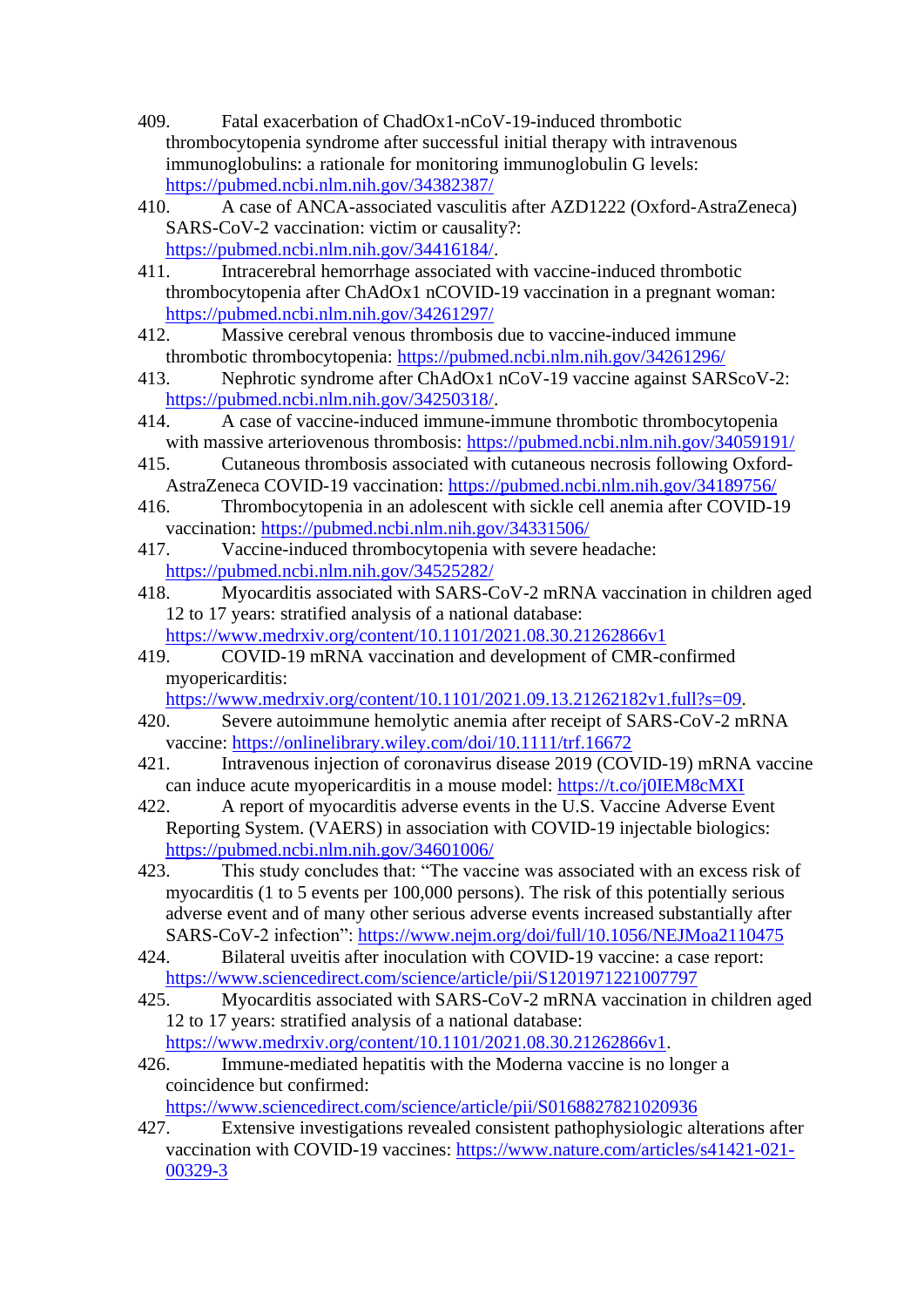428. Lobar hemorrhage with ventricular rupture shortly after the first dose of an mRNA-based SARS-CoV-2 vaccine:

<https://www.ncbi.nlm.nih.gov/labs/pmc/articles/PMC8553377/>

- 429. Mrna COVID vaccines dramatically increase endothelial inflammatory markers and risk of Acute Coronary Syndrome as measured by PULS cardiac testing: a caution: [https://www.ahajournals.org/doi/10.1161/circ.144.suppl\\_1.10712](https://www.ahajournals.org/doi/10.1161/circ.144.suppl_1.10712)
- 430. ChAdOx1 interacts with CAR and PF4 with implications for thrombosis with thrombocytopenia syndrome:https://www.science.org/doi/10.1126/sciadv.abl8213
- 431. Lethal vaccine-induced immune thrombotic immune thrombocytopenia (VITT) following announcement 26.COV2.S: first documented case outside the U.S.: <https://pubmed.ncbi.nlm.nih.gov/34626338/>
- 432. A prothrombotic thrombocytopenic disorder resembling heparin-induced thrombocytopenia after coronavirus-19 vaccination: [https://europepmc.org/article/PPR/PPR304469 435.](https://europepmc.org/article/PPR/PPR304469%20435)
- 433. VITT (vaccine-induced immune thrombotic thrombocytopenia) after vaccination with ChAdOx1 nCoV-19:<https://pubmed.ncbi.nlm.nih.gov/34731555/>
- 434. Vaccine-induced immune thrombotic thrombocytopenia (VITT): a new clinicopathologic entity with heterogeneous clinical presentations: <https://pubmed.ncbi.nlm.nih.gov/34159588/>
- 435. Treatment of acute ischemic stroke associated with ChAdOx1 nCoV-19 vaccine-induced immune thrombotic thrombocytopenia: <https://pubmed.ncbi.nlm.nih.gov/34461442/>
- 436. Spectrum of neurological complications after COVID-19 vaccination: [https://pubmed.ncbi.nlm.nih.gov/34719776/.](https://pubmed.ncbi.nlm.nih.gov/34719776/)
- 437. Cerebral venous sinus thrombosis after vaccination: the UK experience: <https://pubmed.ncbi.nlm.nih.gov/34370974/>
- 438. Cerebral venous vein/venous sinus thrombosis with thrombocytopenia syndrome after COVID-19 vaccination:<https://pubmed.ncbi.nlm.nih.gov/34373413/>
- 439. Portal vein thrombosis due to vaccine-induced immune thrombotic immune thrombocytopenia (VITT) after Covid vaccination with ChAdOx1 nCoV-19: <https://pubmed.ncbi.nlm.nih.gov/34598301/>
- 440. Hematuria, a generalized petechial rash and headaches after Oxford AstraZeneca ChAdOx1 nCoV-19 vaccination: <https://pubmed.ncbi.nlm.nih.gov/34620638/>
- 441. Myocardial infarction and azygos vein thrombosis after vaccination with ChAdOx1 nCoV-19 in a hemodialysis patient: <https://pubmed.ncbi.nlm.nih.gov/34650896/>
- 442. Takotsubo (stress) cardiomyopathy after vaccination with ChAdOx1 nCoV-19: <https://pubmed.ncbi.nlm.nih.gov/34625447/>
- 443. Humoral response induced by Prime-Boost vaccination with ChAdOx1 nCoV-19 and BNT162b2 mRNA vaccines in a patient with multiple sclerosis treated with teriflunomide:<https://pubmed.ncbi.nlm.nih.gov/34696248/>
- 444. Guillain-Barré syndrome after ChAdOx1 nCoV-19 COVID-19 vaccination: a case series:<https://pubmed.ncbi.nlm.nih.gov/34548920/>
- 445. Refractory vaccine-induced immune thrombotic thrombocytopenia (VITT) treated with delayed therapeutic plasma exchange (TPE): [https://pubmed.ncbi.nlm.nih.gov/34672380/.](https://pubmed.ncbi.nlm.nih.gov/34672380/)
- 446. Rare case of COVID-19 vaccine-associated intracranial hemorrhage with venous sinus thrombosis: [https://pubmed.ncbi.nlm.nih.gov/34556531/.](https://pubmed.ncbi.nlm.nih.gov/34556531/)
- 447. Delayed headache after COVID-19 vaccination: a warning sign for vaccineinduced cerebral venous thrombosis: [https://pubmed.ncbi.nlm.nih.gov/34535076/.](https://pubmed.ncbi.nlm.nih.gov/34535076/)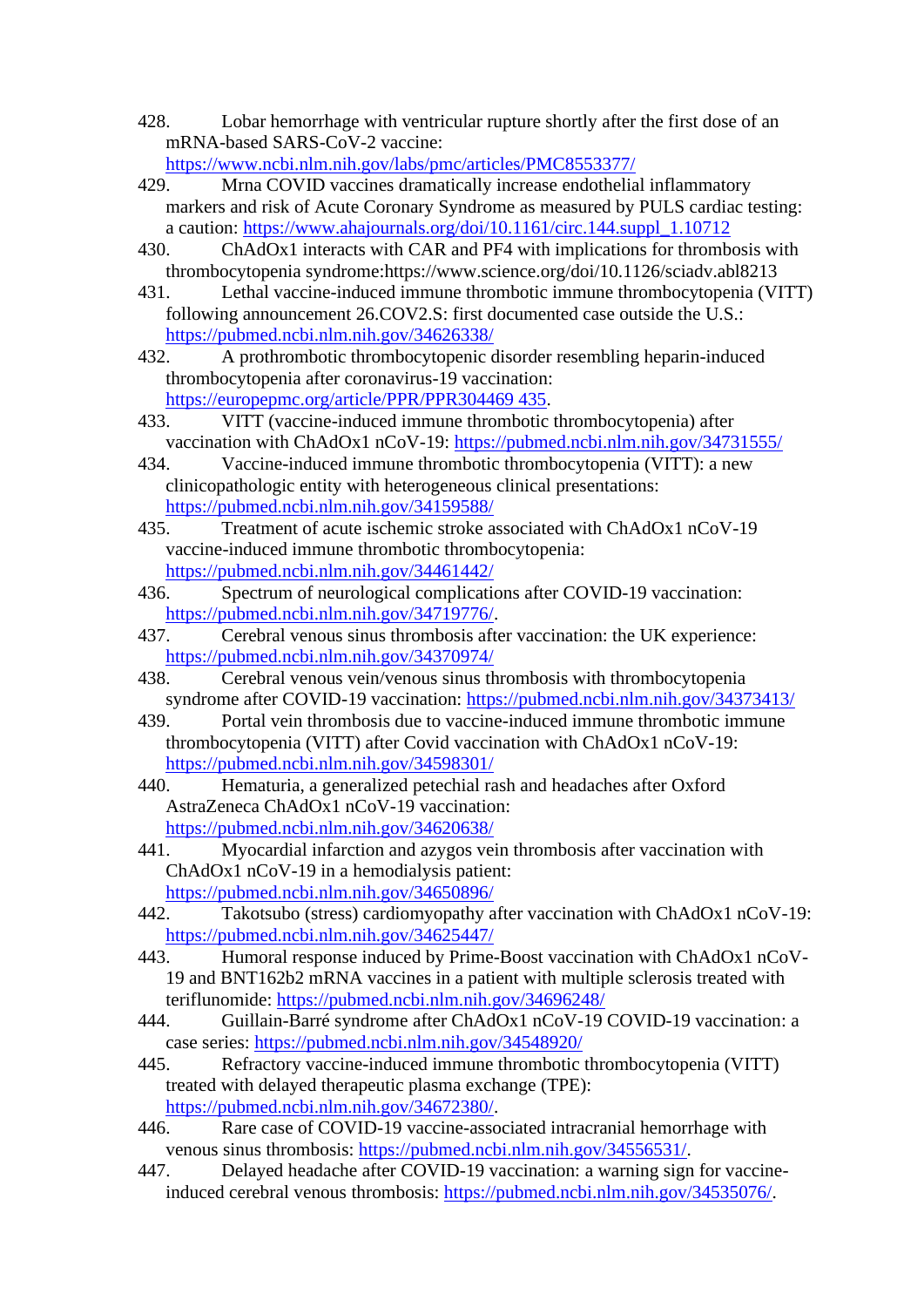- 448. Clinical features of vaccine-induced thrombocytopenia and immune thrombosis: [https://pubmed.ncbi.nlm.nih.gov/34379914/.](https://pubmed.ncbi.nlm.nih.gov/34379914/)
- 449. Predictors of mortality in thrombotic thrombocytopenia after adenoviral COVID-19 vaccination: the FAPIC score:<https://pubmed.ncbi.nlm.nih.gov/34545400/>
- 450. Ischemic stroke as a presenting feature of immune thrombotic thrombocytopenia induced by ChAdOx1-nCoV-19 vaccination: <https://pubmed.ncbi.nlm.nih.gov/34035134/>
- 451. In-hospital observational study of neurological disorders in patients recently vaccinated with COVID-19 mRNA vaccines: <https://pubmed.ncbi.nlm.nih.gov/34688190/>
- 452. Endovascular treatment for vaccine-induced cerebral venous sinus thrombosis and thrombocytopenia after vaccination with ChAdOx1 nCoV-19: report of three cases:<https://pubmed.ncbi.nlm.nih.gov/34782400/>
- 453. Cardiovascular, neurological, and pulmonary events after vaccination with BNT162b2, ChAdOx1 nCoV-19, and Ad26.COV2.S vaccines: an analysis of European data:<https://pubmed.ncbi.nlm.nih.gov/34710832/>
- 454. Cerebral venous thrombosis developing after vaccination. COVID-19: VITT, VATT, TTS and more:<https://pubmed.ncbi.nlm.nih.gov/34695859/>
- 455. Cerebral venous thrombosis and myeloproliferative neoplasms: a three-center study of 74 consecutive cases: [https://pubmed.ncbi.nlm.nih.gov/34453762/.](https://pubmed.ncbi.nlm.nih.gov/34453762/)
- 456. Possible triggers of thrombocytopenia and/or hemorrhage by BNT162b2 vaccine, Pfizer-BioNTech: [https://pubmed.ncbi.nlm.nih.gov/34660652/.](https://pubmed.ncbi.nlm.nih.gov/34660652/)
- 457. Multiple sites of arterial thrombosis in a 35-year-old patient after vaccination with ChAdOx1 (AstraZeneca), which required emergency femoral and carotid surgical thrombectomy:<https://pubmed.ncbi.nlm.nih.gov/34644642/>
- 458. Case series of vaccine-induced thrombotic thrombocytopenia in a London teaching hospital:<https://pubmed.ncbi.nlm.nih.gov/34694650/>
- 459. Neuro-ophthalmic complications with thrombocytopenia and thrombosis induced by ChAdOx1 nCoV-19 vaccine:<https://pubmed.ncbi.nlm.nih.gov/34726934/>
- 460. Thrombotic events after COVID-19 vaccination in over 50 years of age: results of a population-based study in Italy:<https://pubmed.ncbi.nlm.nih.gov/34835237/>
- 461. Intracerebral hemorrhage associated with vaccine-induced thrombotic thrombocytopenia after ChAdOx1 nCOVID-19 vaccination in a pregnant woman: <https://pubmed.ncbi.nlm.nih.gov/34261297/>
- 462. Age- and sex-specific incidence of cerebral venous sinus thrombosis associated with Ad26.COV2.S COVID-19 vaccination: [https://pubmed.ncbi.nlm.nih.gov/34724036/.](https://pubmed.ncbi.nlm.nih.gov/34724036/)
- 463. Genital necrosis with cutaneous thrombosis following vaccination with
- COVID-19 mRNA:<https://pubmed.ncbi.nlm.nih.gov/34839563/>
- 464. Cerebral venous sinus thrombosis after mRNA-based COVID-19 vaccination: [https://pubmed.ncbi.nlm.nih.gov/34783932/.](https://pubmed.ncbi.nlm.nih.gov/34783932/)
- 465. COVID-19 vaccine-induced immune thrombosis with thrombocytopenia thrombosis (VITT) and shades of gray in thrombus formation: <https://pubmed.ncbi.nlm.nih.gov/34624910/>
- 466. Inflammatory myositis after vaccination with ChAdOx1: <https://pubmed.ncbi.nlm.nih.gov/34585145/>
- 467. Acute ST-segment elevation myocardial infarction secondary to vaccineinduced immune thrombosis with thrombocytopenia (VITT): [https://pubmed.ncbi.nlm.nih.gov/34580132/.](https://pubmed.ncbi.nlm.nih.gov/34580132/)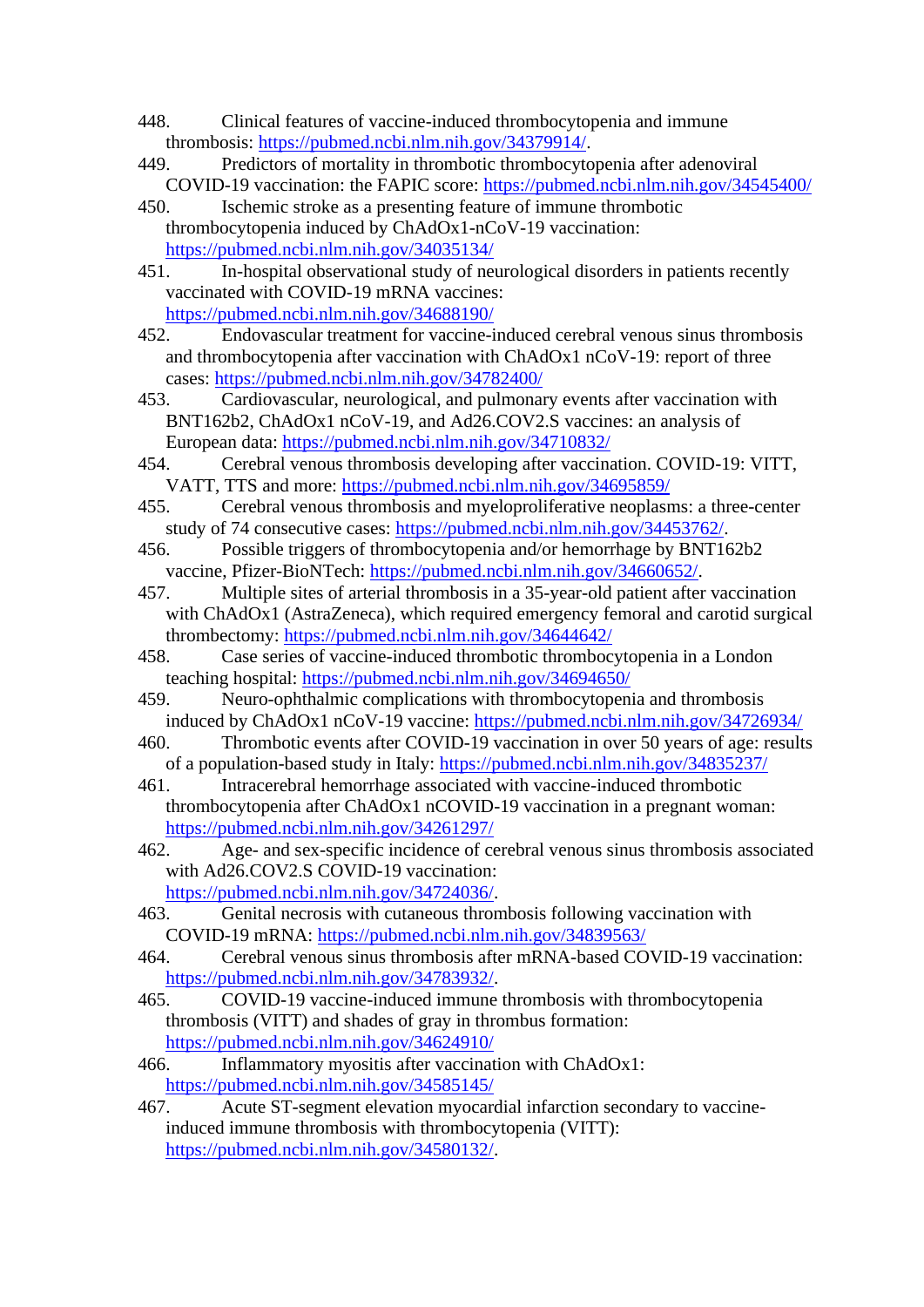- 468. A rare case of COVID-19 vaccine-induced thrombotic thrombocytopenia (VITT) affecting the venosplanchnic and pulmonary arterial circulation from a UK district general hospital:<https://pubmed.ncbi.nlm.nih.gov/34535492/>
- 469. COVID-19 vaccine-induced thrombotic thrombocytopenia: a case series: <https://pubmed.ncbi.nlm.nih.gov/34527501/>
- 470. Thrombosis with thrombocytopenia syndrome (TTS) after vaccination with AstraZeneca ChAdOx1 nCoV-19 (AZD1222) COVID-19: a risk-benefit analysis for persons <60% risk-benefit analysis for people <60 years in Australia: <https://pubmed.ncbi.nlm.nih.gov/34272095/>
- 471. Immune thrombocytopenia after immunization with Vaxzevria ChadOx1-S vaccine (AstraZeneca), Victoria, Australia: <https://pubmed.ncbi.nlm.nih.gov/34756770/>
- 472. Characteristics and outcomes of patients with cerebral venous sinus thrombosis in thrombotic immune thrombocytopenia induced by SARS-CoV-2 vaccine: <https://jamanetwork.com/journals/jamaneurology/fullarticle/2784622>
- 473. Case study of thrombosis and thrombocytopenia syndrome after administration of the AstraZeneca COVID-19 vaccine:<https://pubmed.ncbi.nlm.nih.gov/34781321/>
- 474. Thrombosis with Thrombocytopenia Syndrome Associated with COVID-19 Vaccines:<https://pubmed.ncbi.nlm.nih.gov/34062319/>
- 475. Cerebral venous sinus thrombosis following vaccination with ChAdOx1: the first case of definite thrombosis with thrombocytopenia syndrome in India: <https://pubmed.ncbi.nlm.nih.gov/34706921/>
- 476. COVID-19 vaccine-associated thrombosis with thrombocytopenia syndrome (TTS): systematic review and post hoc analysis: [https://pubmed.ncbi.nlm.nih.gov/34698582/.](https://pubmed.ncbi.nlm.nih.gov/34698582/)
- 477. Case report of immune thrombocytopenia after vaccination with ChAdOx1 nCoV-19: [https://pubmed.ncbi.nlm.nih.gov/34751013/.](https://pubmed.ncbi.nlm.nih.gov/34751013/)
- 478. Acute transverse myelitis after COVID-19 vaccination: [https://pubmed.ncbi.nlm.nih.gov/34684047/.](https://pubmed.ncbi.nlm.nih.gov/34684047/)
- 479. Concerns for adverse effects of thrombocytopenia and thrombosis after adenovirus-vectored COVID-19 vaccination: <https://pubmed.ncbi.nlm.nih.gov/34541935/>
- 480. Major hemorrhagic stroke after ChAdOx1 nCoV-19 vaccination: a case report: <https://pubmed.ncbi.nlm.nih.gov/34273119/>
- 481. Cerebral venous sinus thrombosis after COVID-19 vaccination: neurologic and radiologic management: [https://pubmed.ncbi.nlm.nih.gov/34327553/.](https://pubmed.ncbi.nlm.nih.gov/34327553/)
- 482. Thrombocytopenia with acute ischemic stroke and hemorrhage in a patient recently vaccinated with an adenoviral vector-based COVID-19 vaccine: <https://pubmed.ncbi.nlm.nih.gov/33877737/>
- 483. Intracerebral hemorrhage and thrombocytopenia after AstraZeneca COVID-19 vaccine: clinical and diagnostic challenges of vaccine-induced thrombotic thrombocytopenia:<https://pubmed.ncbi.nlm.nih.gov/34646685/>
- 484. Minimal change disease with severe acute kidney injury after Oxford-AstraZeneca COVID-19 vaccine: case report: [https://pubmed.ncbi.nlm.nih.gov/34242687/.](https://pubmed.ncbi.nlm.nih.gov/34242687/)
- 485. Case report: cerebral sinus vein thrombosis in two patients with AstraZeneca SARS-CoV-2 vaccine:<https://pubmed.ncbi.nlm.nih.gov/34609603/>
- 486. Case report: Pityriasis rosea-like rash after vaccination with COVID-19: <https://pubmed.ncbi.nlm.nih.gov/34557507/>
- 487. Extensive longitudinal transverse myelitis after ChAdOx1 nCOV-19 vaccine: case report: [https://pubmed.ncbi.nlm.nih.gov/34641797/.](https://pubmed.ncbi.nlm.nih.gov/34641797/)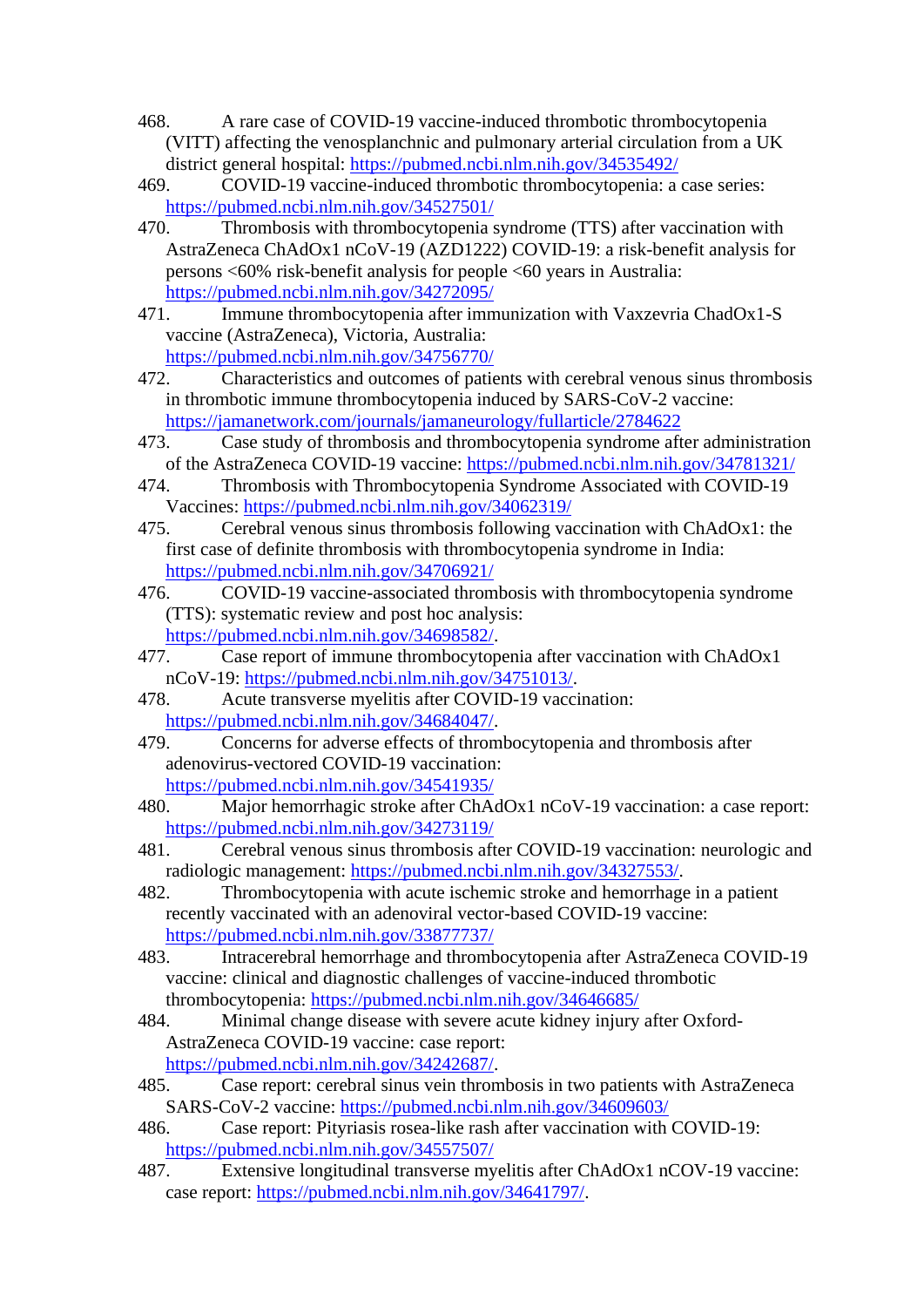- 488. Acute eosinophilic pneumonia associated with anti-COVID-19 vaccine AZD1222: [https://pubmed.ncbi.nlm.nih.gov/34812326/.](https://pubmed.ncbi.nlm.nih.gov/34812326/)
- 489. Thrombocytopenia, including immune thrombocytopenia after receiving COVID-19 mRNA vaccines reported to the Vaccine Adverse Event Reporting System (VAERS):<https://pubmed.ncbi.nlm.nih.gov/34006408/>
- 490. A case of ANCA-associated vasculitis after AZD1222 (Oxford-AstraZeneca) SARS-CoV-2 vaccination: victim or causality?: <https://pubmed.ncbi.nlm.nih.gov/34416184/>
- 491. Vaccine-induced immune thrombosis and thrombocytopenia syndrome after adenovirus-vectored severe acute respiratory syndrome coronavirus 2 vaccination: a new hypothesis on mechanisms and implications for future vaccine development: [https://pubmed.ncbi.nlm.nih.gov/34664303/.](https://pubmed.ncbi.nlm.nih.gov/34664303/)
- 492. Thrombosis in peripheral artery disease and thrombotic thrombocytopenia following adenoviral COVID-19 vaccination: [https://pubmed.ncbi.nlm.nih.gov/34649281/.](https://pubmed.ncbi.nlm.nih.gov/34649281/)
- 493. Newly diagnosed immune thrombocytopenia in a pregnant patient after coronavirus disease 2019 vaccination:<https://pubmed.ncbi.nlm.nih.gov/34420249/>
- 494. Cerebral venous sinus thrombosis and thrombotic events after vector-based COVID-19 vaccines: systematic review and meta-analysis: [https://pubmed.ncbi.nlm.nih.gov/34610990/.](https://pubmed.ncbi.nlm.nih.gov/34610990/)
- 495. Sweet's syndrome after Oxford-AstraZeneca COVID-19 vaccine (AZD1222) in an elderly woman:<https://pubmed.ncbi.nlm.nih.gov/34590397/>
- 496. Sudden sensorineural hearing loss after COVID-19 vaccination: [https://pubmed.ncbi.nlm.nih.gov/34670143/.](https://pubmed.ncbi.nlm.nih.gov/34670143/)
- 497. Prevalence of serious adverse events among health care professionals after receiving the first dose of ChAdOx1 nCoV-19 coronavirus vaccine (Covishield) in Togo, March 2021: [https://pubmed.ncbi.nlm.nih.gov/34819146/.](https://pubmed.ncbi.nlm.nih.gov/34819146/)
- 498. Acute hemichorea-hemibalismus after COVID-19 (AZD1222) vaccination: <https://pubmed.ncbi.nlm.nih.gov/34581453/>
- 499. Recurrence of alopecia areata after covid-19 vaccination: a report of three cases in Italy:<https://pubmed.ncbi.nlm.nih.gov/34741583/>
- 500. Shingles-like skin lesion after vaccination with AstraZeneca for COVID-19: a case report:<https://pubmed.ncbi.nlm.nih.gov/34631069/>
- 501. Thrombosis after COVID-19 vaccination: possible link to ACE pathways: <https://pubmed.ncbi.nlm.nih.gov/34479129/>
- 502. Thrombocytopenia in an adolescent with sickle cell anemia after COVID-19 vaccination:<https://pubmed.ncbi.nlm.nih.gov/34331506/>
- 503. Leukocytoclastic vasculitis as a cutaneous manifestation of ChAdOx1 corona virus vaccine nCoV-19 (recombinant):<https://pubmed.ncbi.nlm.nih.gov/34546608/>
- 504. Abdominal pain and bilateral adrenal hemorrhage from immune thrombotic thrombocytopenia induced by COVID-19 vaccine: <https://pubmed.ncbi.nlm.nih.gov/34546343/>
- 505. Longitudinally extensive cervical myelitis after vaccination with inactivated
- virus based COVID-19 vaccine:<https://pubmed.ncbi.nlm.nih.gov/34849183/>
- 506. Induction of cutaneous leukocytoclastic vasculitis after ChAdOx1 nCoV-19 vaccine: [https://pubmed.ncbi.nlm.nih.gov/34853744/.](https://pubmed.ncbi.nlm.nih.gov/34853744/)
- 507. A case of toxic epidermal necrolysis after vaccination with ChAdOx1 nCoV-19 (AZD1222): [https://pubmed.ncbi.nlm.nih.gov/34751429/.](https://pubmed.ncbi.nlm.nih.gov/34751429/)
- 508. Ocular adverse events following COVID-19 vaccination: <https://pubmed.ncbi.nlm.nih.gov/34559576/>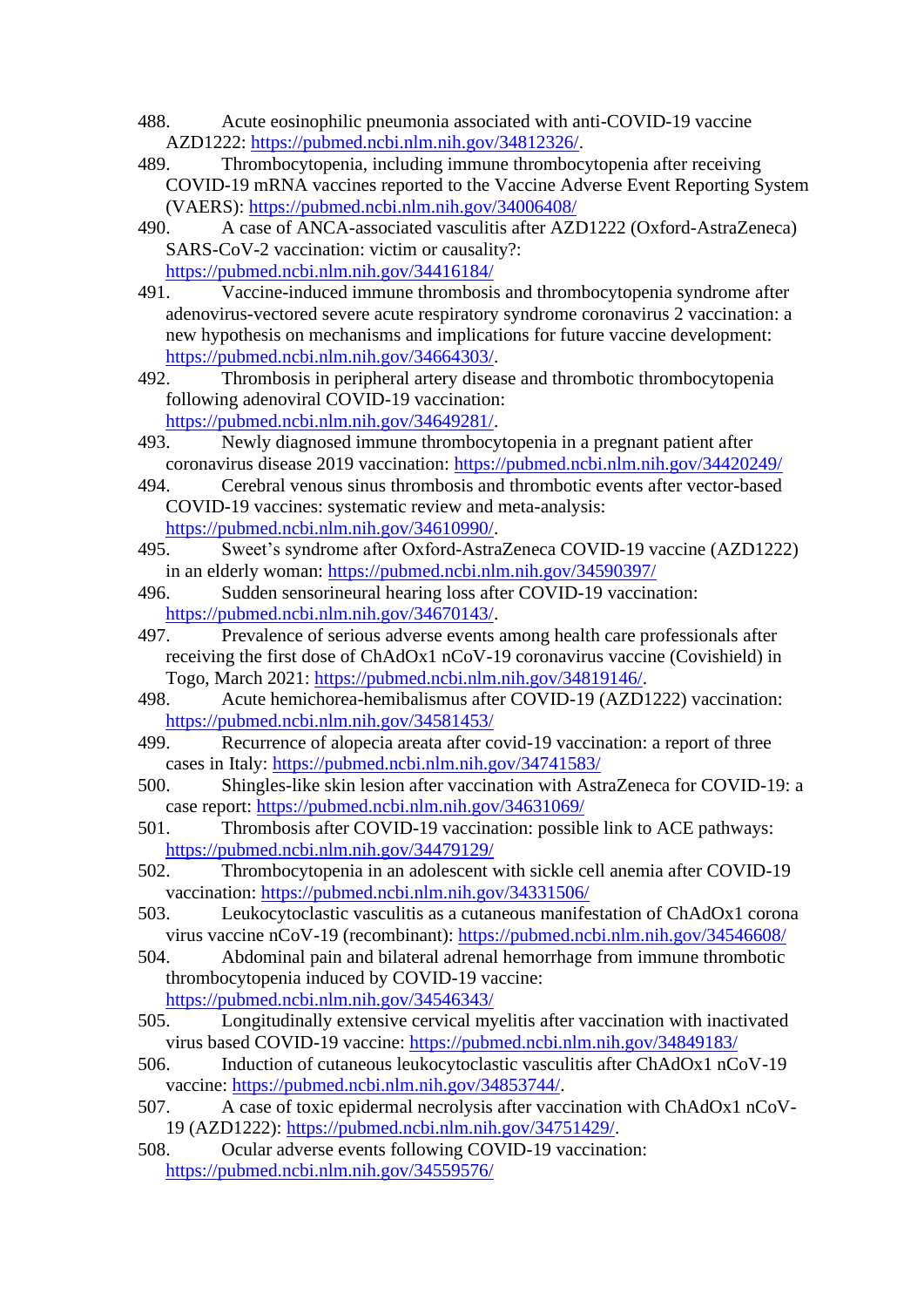- 509. Depression after ChAdOx1-S / nCoV-19 vaccination: [https://pubmed.ncbi.nlm.nih.gov/34608345/.](https://pubmed.ncbi.nlm.nih.gov/34608345/)
- 510. Venous thromboembolism and mild thrombocytopenia after ChAdOx1 nCoV-19 vaccination: [https://pubmed.ncbi.nlm.nih.gov/34384129/.](https://pubmed.ncbi.nlm.nih.gov/34384129/)
- 511. Recurrent ANCA-associated vasculitis after Oxford AstraZeneca ChAdOx1-S COVID-19 vaccination: a case series of two patients: <https://pubmed.ncbi.nlm.nih.gov/34755433/>
- 512. Major artery thrombosis and vaccination against ChAdOx1 nCov-19: <https://pubmed.ncbi.nlm.nih.gov/34839830/>
- 513. Rare case of contralateral supraclavicular lymphadenopathy after vaccination with COVID-19: computed tomography and ultrasound findings: <https://pubmed.ncbi.nlm.nih.gov/34667486/>
- 514. Cutaneous lymphocytic vasculitis after administration of the second dose of AZD1222 (Oxford-AstraZeneca) Severe acute respiratory syndrome Coronavirus 2 vaccine: chance or causality: [https://pubmed.ncbi.nlm.nih.gov/34726187/.](https://pubmed.ncbi.nlm.nih.gov/34726187/)
- 515. Pancreas allograft rejection after ChAdOx1 nCoV-19 vaccine: <https://pubmed.ncbi.nlm.nih.gov/34781027/>
- 516. Understanding the risk of thrombosis with thrombocytopenia syndrome following Ad26.COV2.S vaccination:<https://pubmed.ncbi.nlm.nih.gov/34595694/>
- 517. Cutaneous adverse reactions of 35,229 doses of COVID-19 Sinovac and AstraZeneca vaccine COVID-19: a prospective cohort study in health care workers: <https://pubmed.ncbi.nlm.nih.gov/34661934/>
- 518. Comments on thrombosis after vaccination: spike protein leader sequence could be responsible for thrombosis and antibody-mediated thrombocytopenia: <https://pubmed.ncbi.nlm.nih.gov/34788138>
- 519. Eosinophilic dermatosis after AstraZeneca COVID-19 vaccination: [https://pubmed.ncbi.nlm.nih.gov/34753210/.](https://pubmed.ncbi.nlm.nih.gov/34753210/)
- 520. Severe immune thrombocytopenia following COVID-19 vaccination: report of four cases and review of the literature: [https://pubmed.ncbi.nlm.nih.gov/34653943/.](https://pubmed.ncbi.nlm.nih.gov/34653943/)
- 521. Relapse of immune thrombocytopenia after COVID-19 vaccination: <https://pubmed.ncbi.nlm.nih.gov/34591991/>
- 522. Thrombosis in pre- and post-vaccination phase of COVID-19; <https://pubmed.ncbi.nlm.nih.gov/34650382/>
- 523. A look at the role of postmortem immunohistochemistry in understanding the inflammatory pathophysiology of COVID-19 disease and vaccine-related thrombotic adverse events: a narrative review:<https://pubmed.ncbi.nlm.nih.gov/34769454/>
- 524. COVID-19 vaccine in patients with hypercoagulability disorders: a clinical perspective:<https://pubmed.ncbi.nlm.nih.gov/34786893/>
- 525. Vaccine-associated thrombocytopenia and thrombosis: venous endotheliopathy leading to combined venous micro-macrothrombosis: <https://pubmed.ncbi.nlm.nih.gov/34833382/>
- 526. Thrombosis and thrombocytopenia syndrome causing isolated symptomatic carotid occlusion after COVID-19 Ad26.COV2.S vaccine (Janssen): <https://pubmed.ncbi.nlm.nih.gov/34670287/>
- 527. An unusual presentation of acute deep vein thrombosis after Modern COVID-19 vaccine: case report:<https://pubmed.ncbi.nlm.nih.gov/34790811/>
- 528. Immediate high-dose intravenous immunoglobulins followed by direct treatment with thrombin inhibitors is crucial for survival in vaccine-induced immune thrombotic thrombocytopenia Sars-Covid-19-vector adenoviral VITT with venous thrombosis of the cerebral sinus and portal vein: [https://pubmed.ncbi.nlm.nih.gov/34023956/.](https://pubmed.ncbi.nlm.nih.gov/34023956/)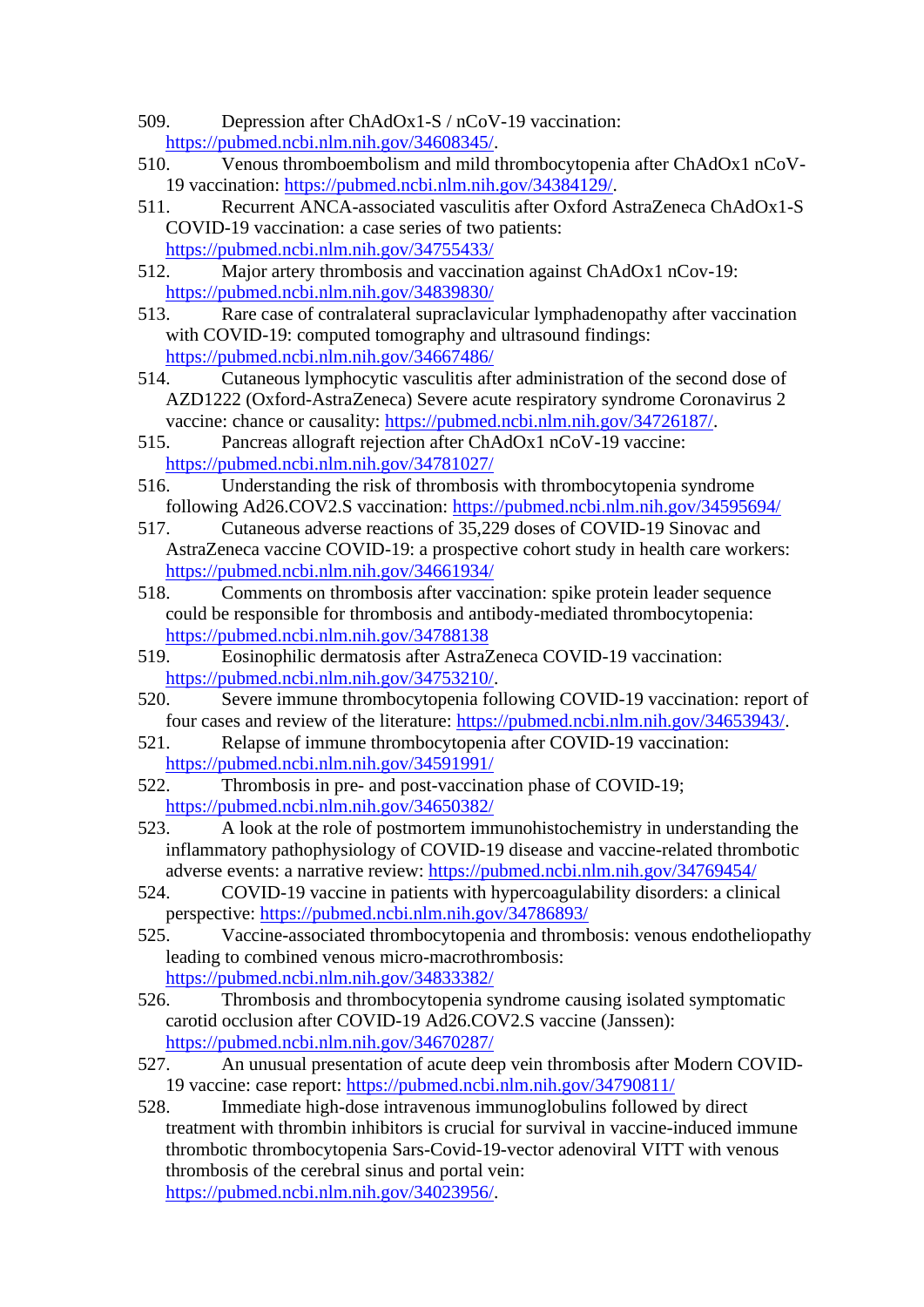- 529. Thrombosis formation after COVID-19 vaccination immunologic aspects: review article:<https://pubmed.ncbi.nlm.nih.gov/34629931/>
- 530. Imaging and hematologic findings in thrombosis and thrombocytopenia after vaccination with ChAdOx1 nCoV-19 (AstraZeneca): <https://pubmed.ncbi.nlm.nih.gov/34402666/>
- 531. Spectrum of neuroimaging findings in post-CoVID-19 vaccination: a case series and review of the literature:<https://pubmed.ncbi.nlm.nih.gov/34842783/>
- 532. Cerebral venous sinus thrombosis, pulmonary embolism, and thrombocytopenia after COVID-19 vaccination in a Taiwanese man: a case report and review of the literature:<https://pubmed.ncbi.nlm.nih.gov/34630307/>
- 533. Fatal cerebral venous sinus thrombosis after COVID-19 vaccination: <https://pubmed.ncbi.nlm.nih.gov/33983464/>
- 534. Autoimmune roots of thrombotic events after COVID-19 vaccination: [https://pubmed.ncbi.nlm.nih.gov/34508917/.](https://pubmed.ncbi.nlm.nih.gov/34508917/)
- 535. New portal vein thrombosis in cirrhosis: is thrombophilia exacerbated by vaccine or COVID-19: [https://www.jcehepatology.com/article/S0973-6883\(21\)00545-](https://www.jcehepatology.com/article/S0973-6883(21)00545-4/fulltext) [4/fulltext.](https://www.jcehepatology.com/article/S0973-6883(21)00545-4/fulltext)
- 536. Images of immune thrombotic thrombocytopenia induced by Oxford / AstraZeneca® COVID-19 vaccine: [https://pubmed.ncbi.nlm.nih.gov/33962903/.](https://pubmed.ncbi.nlm.nih.gov/33962903/)
- 537. Cerebral venous sinus thrombosis after vaccination with COVID-19 mRNA of BNT162b2: [https://pubmed.ncbi.nlm.nih.gov/34796065/.](https://pubmed.ncbi.nlm.nih.gov/34796065/)
- 538. Increased risk of urticaria/angioedema after BNT162b2 mRNA COVID-19 vaccination in health care workers taking ACE inhibitors: <https://pubmed.ncbi.nlm.nih.gov/34579248/>
- 539. A case of unusual mild clinical presentation of COVID-19 vaccine-induced immune thrombotic thrombocytopenia with splanchnic vein thrombosis: <https://pubmed.ncbi.nlm.nih.gov/34843991/>
- 540. Cerebral venous sinus thrombosis following vaccination with Pfizer-BioNTech COVID-19 (BNT162b2):<https://pubmed.ncbi.nlm.nih.gov/34595867/>
- 541. A case of idiopathic thrombocytopenic purpura after a booster dose of COVID-19 BNT162b2 vaccine (Pfizer-Biontech):<https://pubmed.ncbi.nlm.nih.gov/34820240/>
- 542. Vaccine-induced immune thrombotic immune thrombocytopenia (VITT): targeting pathologic mechanisms with Bruton's tyrosine kinase inhibitors: <https://pubmed.ncbi.nlm.nih.gov/33851389/>
- 543. Thrombotic thrombocytopenic purpura after vaccination with Ad26.COV2-S: <https://pubmed.ncbi.nlm.nih.gov/33980419/>
- 544. Thromboembolic events in younger females exposed to Pfizer-BioNTech or Moderna COVID-19 vaccines:<https://pubmed.ncbi.nlm.nih.gov/34264151/>
- 545. Potential risk of thrombotic events after COVID-19 vaccination with Oxford-AstraZeneca in women receiving estrogen: <https://pubmed.ncbi.nlm.nih.gov/34734086/>
- 546. Thrombosis after adenovirus-vectored COVID-19 vaccination: a concern for underlying disease:<https://pubmed.ncbi.nlm.nih.gov/34755555/>
- 547. Adenovirus interactions with platelets and coagulation and vaccine-induced immune thrombotic thrombocytopenia syndrome: <https://pubmed.ncbi.nlm.nih.gov/34407607/>
- 548. Thrombotic thrombocytopenic purpura: a new threat after COVID bnt162b2 vaccine: [https://pubmed.ncbi.nlm.nih.gov/34264514/.](https://pubmed.ncbi.nlm.nih.gov/34264514/)
- 549. Unusual site of deep vein thrombosis after vaccination against coronavirus mRNA-2019 coronavirus disease (COVID-19): <https://pubmed.ncbi.nlm.nih.gov/34840204/>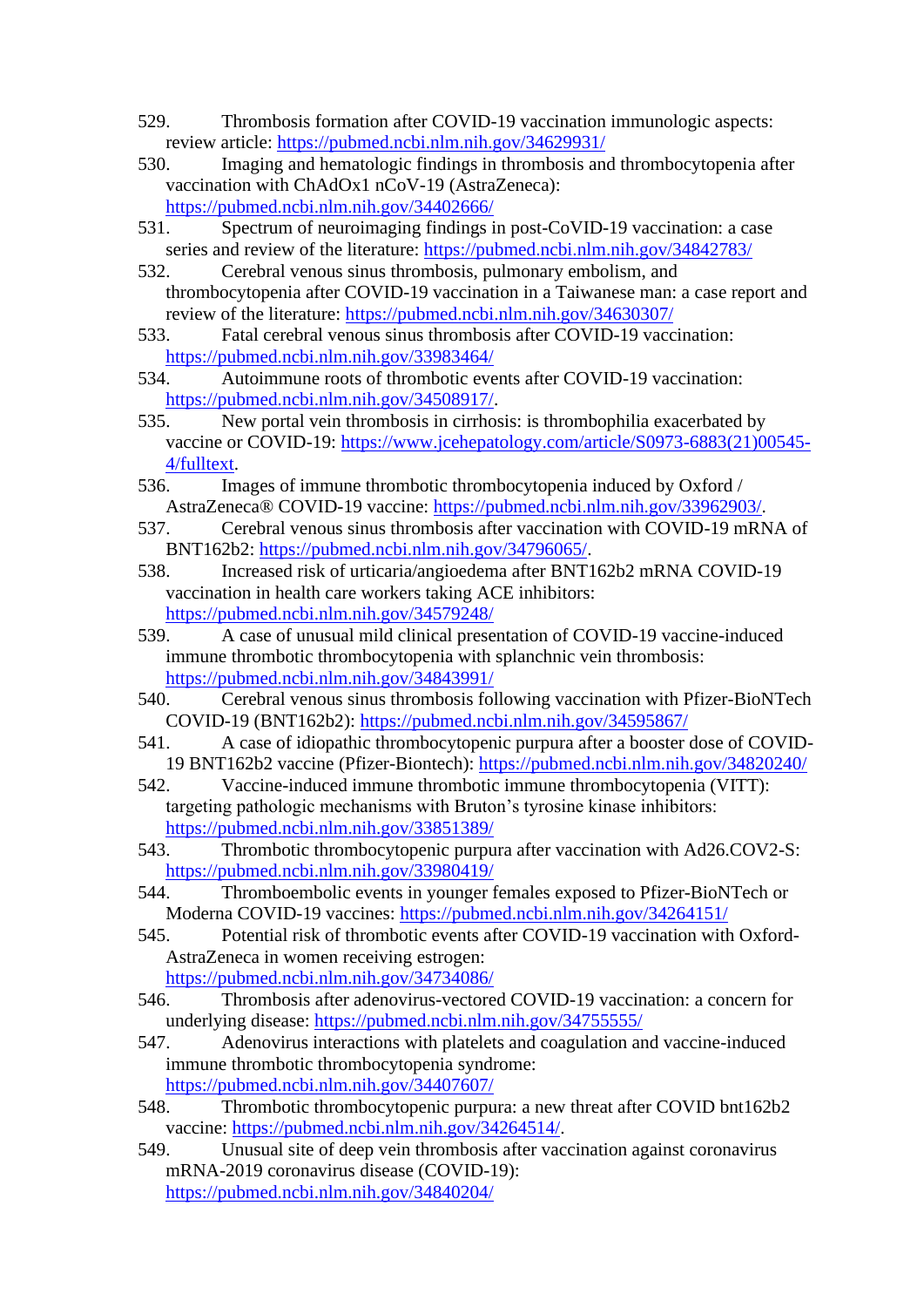- 550. Neurological side effects of SARS-CoV-2 vaccines: <https://pubmed.ncbi.nlm.nih.gov/34750810/>
- 551. Coagulopathies after SARS-CoV-2 vaccination may derive from a combined effect of SARS-CoV-2 spike protein and adenovirus vector-activated signaling pathways:<https://pubmed.ncbi.nlm.nih.gov/34639132/>
- 552. Isolated pulmonary embolism after COVID vaccination: 2 case reports and a review of acute pulmonary embolism complications and follow-up: <https://pubmed.ncbi.nlm.nih.gov/34804412/>
- 553. Central retinal vein occlusion after vaccination with SARS-CoV-2 mRNA: case report: [https://pubmed.ncbi.nlm.nih.gov/34571653/.](https://pubmed.ncbi.nlm.nih.gov/34571653/)
- 554. Complicated case report of long-term vaccine-induced thrombotic immune thrombocytopenia A: [https://pubmed.ncbi.nlm.nih.gov/34835275/.](https://pubmed.ncbi.nlm.nih.gov/34835275/)
- 555. Deep venous thrombosis after vaccination with Ad26.COV2.S in adult males: [https://pubmed.ncbi.nlm.nih.gov/34659839/.](https://pubmed.ncbi.nlm.nih.gov/34659839/)
- 556. Neurological autoimmune diseases after SARS-CoV-2 vaccination: a case series: [https://pubmed.ncbi.nlm.nih.gov/34668274/.](https://pubmed.ncbi.nlm.nih.gov/34668274/)
- 557. Severe autoimmune hemolytic autoimmune anemia after receiving SARS-CoV-2 mRNA vaccine:<https://pubmed.ncbi.nlm.nih.gov/34549821/>
- 558. Occurrence of COVID-19 variants among recipients of ChAdOx1 nCoV-19 vaccine (recombinant):<https://pubmed.ncbi.nlm.nih.gov/34528522/>
- 559. Prevalence of thrombocytopenia, anti-platelet factor 4 antibodies, and elevated D-dimer in Thais after vaccination with ChAdOx1 nCoV-19: <https://pubmed.ncbi.nlm.nih.gov/34568726/>
- 560. Epidemiology of acute myocarditis/pericarditis in Hong Kong adolescents after co-vaccination: [https://academic.oup.com/cid/advance-article](https://academic.oup.com/cid/advance-article-abstract/doi/10.1093/cid/ciab989/644%205179)[abstract/doi/10.1093/cid/ciab989/644 5179.](https://academic.oup.com/cid/advance-article-abstract/doi/10.1093/cid/ciab989/644%205179)
- 561. Myocarditis after 2019 coronavirus disease mRNA vaccine: a case series and determination of incidence rate: [https://academic.oup.com/cid/advance](https://academic.oup.com/cid/advance-article/doi/10.1093/cid/ciab926/6420408)[article/doi/10.1093/cid/ciab926/6420408](https://academic.oup.com/cid/advance-article/doi/10.1093/cid/ciab926/6420408)
- 562. Myocarditis and pericarditis after COVID-19 vaccination: inequalities in age and vaccine types:<https://www.mdpi.com/2075-4426/11/11/1106>
- 563. Epidemiology and clinical features of myocarditis/pericarditis before the introduction of COVID-19 mRNA vaccine in Korean children: a multicenter study: <https://pubmed.ncbi.nlm.nih.gov/34402230/>
- 564. Shedding light on post-vaccination myocarditis and pericarditis in COVID-19 and non-COVID-19 vaccine recipients:<https://pubmed.ncbi.nlm.nih.gov/34696294/>
- 565. Myocarditis Following mRNA COVID-19 Vaccine: https://journals.lww.com/pec-online/Abstract/2021/11000/Myocarditis\_Following [mRNA\\_COVID\\_19\\_Vaccine.9.aspx.](https://journals.lww.com/pec-online/Abstract/2021/11000/Myocarditis_Following_%20mRNA_COVID_19_Vaccine.9.aspx)
- 566. Myocarditis following BNT162b2 mRNA Covid-19 mRNA vaccine in Israel: [https://pubmed.ncbi.nlm.nih.gov/34614328/.](https://pubmed.ncbi.nlm.nih.gov/34614328/)
- 567. Myocarditis, pericarditis, and cardiomyopathy following COVID-19 vaccination: [https://www.heartlungcirc.org/article/S1443-9506\(21\)01156-2/fulltext](https://www.heartlungcirc.org/article/S1443-9506(21)01156-2/fulltext)
- 568. Myocarditis and other cardiovascular complications of COVID-19 mRNAbased COVID-19 vaccines:<https://pubmed.ncbi.nlm.nih.gov/34277198/>
- 569. Possible Association Between COVID-19 Vaccine and Myocarditis: Clinical and CMR Findings:<https://pubmed.ncbi.nlm.nih.gov/34246586/>
- 570. Hypersensitivity Myocarditis and COVID-19 Vaccines: [https://pubmed.ncbi.nlm.nih.gov/34856634/.](https://pubmed.ncbi.nlm.nih.gov/34856634/)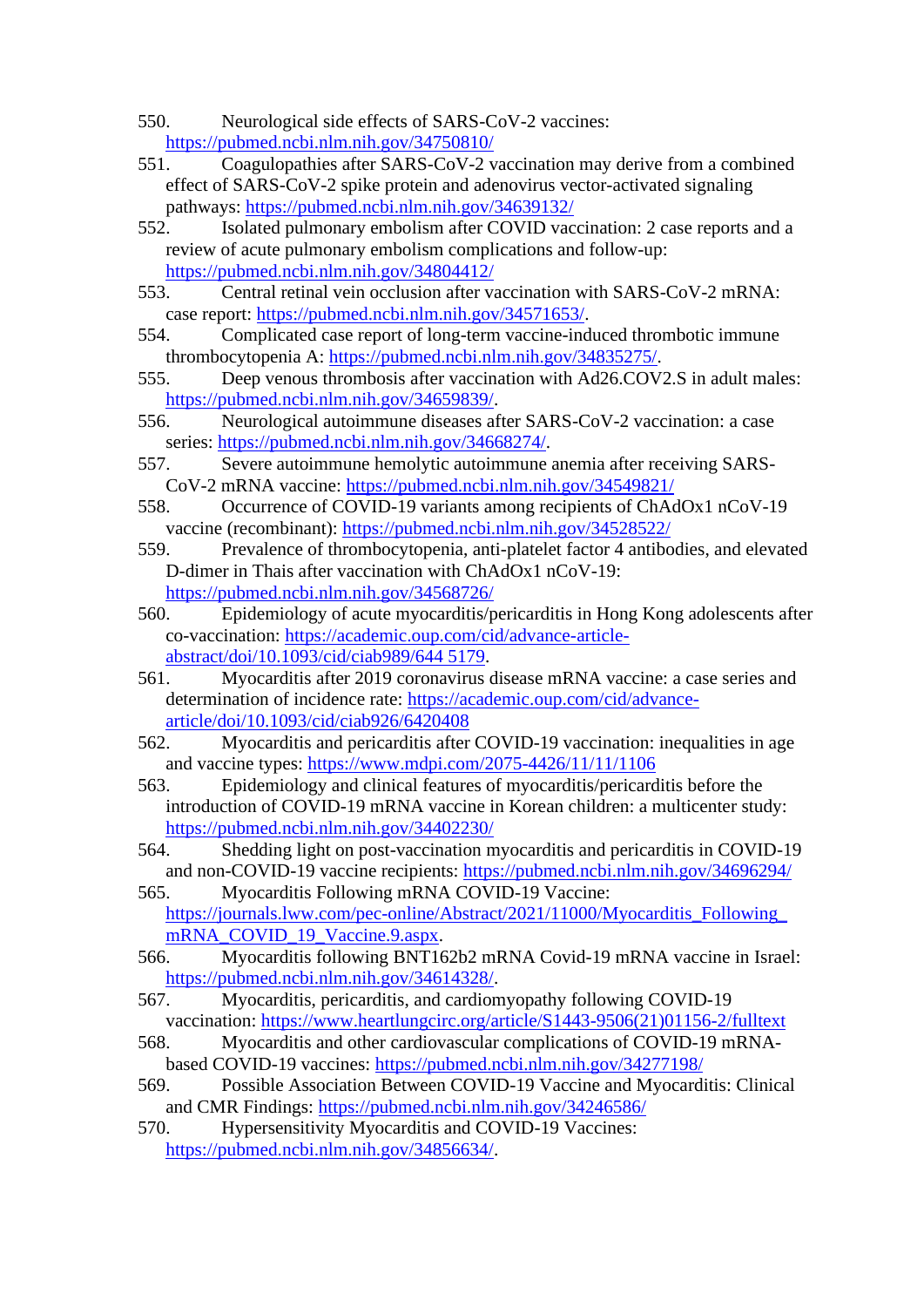- 571. Severe myocarditis associated with COVID-19 vaccine: zebra or unicorn?: [https://www.internationaljournalofcardiology.com/article/S0167-5273\(21\)01477-](https://www.internationaljournalofcardiology.com/article/S0167-5273(21)01477-7/fulltext) [7/fulltext.](https://www.internationaljournalofcardiology.com/article/S0167-5273(21)01477-7/fulltext)
- 572. Acute myocardial infarction and myocarditis after COVID-19 vaccination: <https://www.ncbi.nlm.nih.gov/labs/pmc/articles/PMC8522388/>
- 573. Myocarditis after Covid-19 vaccination in a large healthcare organization: <https://www.nejm.org/doi/10.1056/NEJMoa2110737>
- 574. Association of myocarditis with COVID-19 messenger RNA BNT162b2 vaccine in a case series of children: <https://jamanetwork.com/journals/jamacardiology/fullarticle/2783052>
- 575. Clinical suspicion of myocarditis temporally related to COVID-19 vaccination in adolescents and young adults: [https://www.ahajournals.org/doi/abs/10.1161/CIRCULATIONAHA.121.056583?url\\_](https://www.ahajournals.org/doi/abs/10.1161/CIRCULATIONAHA.121.056583?url_ver=Z39.88-2003&rfr_id=ori:rid:crossref.org&rfr_dat=cr_pub%20%200pubmed) [ver=Z39.88-2003&rfr\\_id=ori:rid:crossref.org&rfr\\_dat=cr\\_pub%20%200pubmed](https://www.ahajournals.org/doi/abs/10.1161/CIRCULATIONAHA.121.056583?url_ver=Z39.88-2003&rfr_id=ori:rid:crossref.org&rfr_dat=cr_pub%20%200pubmed)
- 576. STEMI mimicry: focal myocarditis in an adolescent patient after COVID-19 mRNA vaccination:.<https://pubmed.ncbi.nlm.nih.gov/34756746/>
- 577. Myocarditis and pericarditis in association with COVID-19 mRNA vaccination: cases from a regional pharmacovigilance center: <https://www.ncbi.nlm.nih.gov/labs/pmc/articles/PMC8587334/>
- 578. Myocarditis after COVID-19 mRNA vaccines: [https://pubmed.ncbi.nlm.nih.gov/34546329/.](https://pubmed.ncbi.nlm.nih.gov/34546329/)
- 579. Patients with acute myocarditis after COVID-19 mRNA vaccination:. [https://jamanetwork.com/journals/jamacardiology/fullarticle/2781602.](https://jamanetwork.com/journals/jamacardiology/fullarticle/2781602)
- 580. Myocarditis after COVID-19 vaccination: a case series: [https://www.sciencedirect.com/science/article/pii/S0264410X21011725?via%3Dihub.](https://www.sciencedirect.com/science/article/pii/S0264410X21011725?via%3Dihub)
- 581. Myocarditis associated with COVID-19 vaccination in adolescents: <https://publications.aap.org/pediatrics/article/148/5/e2021053427/181357>
- 582. Myocarditis findings on cardiac magnetic resonance imaging after vaccination with COVID-19 mRNA in adolescents:.<https://pubmed.ncbi.nlm.nih.gov/34704459/>
- 583. Myocarditis after COVID-19 vaccination: magnetic resonance imaging study: [https://academic.oup.com/ehjcimaging/advance-article/doi/10.1093/ehjci/jeab230/6](https://academic.oup.com/ehjcimaging/advance-article/doi/10.1093/ehjci/jeab230/6%20421640)  [421640.](https://academic.oup.com/ehjcimaging/advance-article/doi/10.1093/ehjci/jeab230/6%20421640)
- 584. Acute myocarditis after administration of the second dose of BNT162b2 COVID-19 vaccine:<https://www.ncbi.nlm.nih.gov/labs/pmc/articles/PMC8599115/>
- 585. Myocarditis after COVID-19 vaccination: <https://www.sciencedirect.com/science/article/pii/S2352906721001603>
- 586. Case report: probable myocarditis after Covid-19 mRNA vaccine in a patient with arrhythmogenic left ventricular cardiomyopathy: [https://pubmed.ncbi.nlm.nih.gov/34712717/.](https://pubmed.ncbi.nlm.nih.gov/34712717/)
- 587. Acute myocarditis after administration of BNT162b2 vaccine against COVID-19: [https://www.revespcardiol.org/en-linkresolver-acute-myocarditis-after](https://www.revespcardiol.org/en-linkresolver-acute-myocarditis-after-administration-bnt162b2-S188558572100133X)[administration-bnt162b2-S188558572100133X.](https://www.revespcardiol.org/en-linkresolver-acute-myocarditis-after-administration-bnt162b2-S188558572100133X)
- 588. Myocarditis associated with COVID-19 mRNA vaccination: <https://pubs.rsna.org/doi/10.1148/radiol.2021211430>
- 589. Acute myocarditis after COVID-19 vaccination: a case report: <https://www.sciencedirect.com/science/article/pii/S0248866321007098>
- 590. Acute myopericarditis after COVID-19 vaccination in adolescents:. [https://pubmed.ncbi.nlm.nih.gov/34589238/.](https://pubmed.ncbi.nlm.nih.gov/34589238/)
- 591. Perimyocarditis in adolescents after Pfizer-BioNTech COVID-19 vaccination: [https://academic.oup.com/jpids/article/10/10/962/6329543.](https://academic.oup.com/jpids/article/10/10/962/6329543)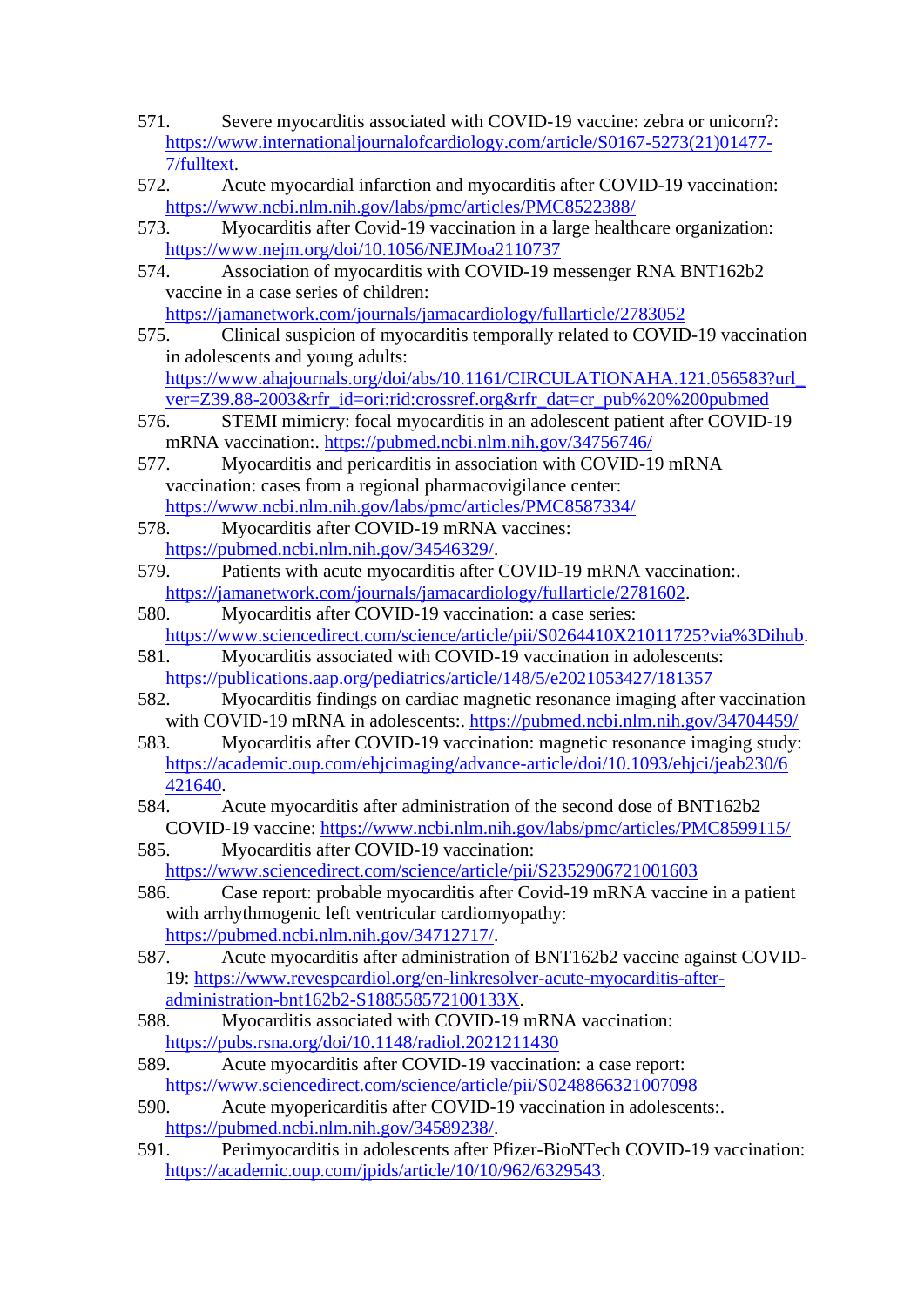- 592. Acute myocarditis associated with anti-COVID-19 vaccination: [https://ecevr.org/DOIx.php?id=10.7774/cevr.2021.10.2.196.](https://ecevr.org/DOIx.php?id=10.7774/cevr.2021.10.2.196)
- 593. Myocarditis associated with COVID-19 vaccination: echocardiographic, cardiac CT, and MRI findings:. [https://pubmed.ncbi.nlm.nih.gov/34428917/.](https://pubmed.ncbi.nlm.nih.gov/34428917/)
- 594. Acute symptomatic myocarditis in 7 adolescents after Pfizer-BioNTech COVID-19 vaccination:. [https://pubmed.ncbi.nlm.nih.gov/34088762/.](https://pubmed.ncbi.nlm.nih.gov/34088762/)
- 595. Myocarditis and pericarditis in adolescents after first and second doses of COVID-19 mRNA vaccines:. https://academic.oup.com/ehjqcco/advancearticle/doi/10.1093/ehjqcco/qcab090/64 42104.
- 596. COVID 19 vaccine for adolescents. Concern for myocarditis and pericarditis: [https://www.mdpi.com/2036-7503/13/3/61.](https://www.mdpi.com/2036-7503/13/3/61)
- 597. Cardiac imaging of acute myocarditis after vaccination with COVID-19 mRNA:<https://pubmed.ncbi.nlm.nih.gov/34402228/>
- 598. Myocarditis temporally associated with COVID-19 vaccination: <https://pubmed.ncbi.nlm.nih.gov/34133885/>
- 599. Acute myocardial injury after COVID-19 vaccination: a case report and review of current evidence from the vaccine adverse event reporting system database: <https://pubmed.ncbi.nlm.nih.gov/34219532/>
- 600. Acute myocarditis associated with COVID-19 vaccination: report of a case: <https://www.ncbi.nlm.nih.gov/labs/pmc/articles/PMC8639400/>
- 601. Myocarditis following vaccination with COVID-19 messenger RNA: a Japanese case series: [https://pubmed.ncbi.nlm.nih.gov/34840235/.](https://pubmed.ncbi.nlm.nih.gov/34840235/)
- 602. Myocarditis in the setting of a recent COVID-19 vaccination: [https://pubmed.ncbi.nlm.nih.gov/34712497/.](https://pubmed.ncbi.nlm.nih.gov/34712497/)
- 603. Acute myocarditis after a second dose of COVID-19 mRNA vaccine: report of two cases: [https://www.clinicalimaging.org/article/S0899-7071\(21\)00265-5/fulltext.](https://www.clinicalimaging.org/article/S0899-7071(21)00265-5/fulltext)
- 604. Prevalence of thrombocytopenia, antiplatelet factor 4 antibodies, and elevated D-dimer in Thais after vaccination with ChAdOx1 nCoV-19: <https://pubmed.ncbi.nlm.nih.gov/34568726/>
- 605. Epidemiology of acute myocarditis/pericarditis in Hong Kong adolescents after co-vaccination: [https://academic.oup.com/cid/advance-article](https://academic.oup.com/cid/advance-article-abstract/doi/10.1093/cid/ciab989/6445179)[abstract/doi/10.1093/cid/ciab989/6445179](https://academic.oup.com/cid/advance-article-abstract/doi/10.1093/cid/ciab989/6445179)
- 606. Myocarditis after 2019 coronavirus disease mRNA vaccine: a case series and incidence rate determination: [https://academic.oup.com/cid/advance](https://academic.oup.com/cid/advance-article/doi/10.1093/cid/ciab926/6420408)[article/doi/10.1093/cid/ciab926/6420408.](https://academic.oup.com/cid/advance-article/doi/10.1093/cid/ciab926/6420408)
- 607. Myocarditis and pericarditis after COVID-19 vaccination: inequalities in age and vaccine types:<https://www.mdpi.com/2075-4426/11/11/1106>
- 608. Epidemiology and clinical features of myocarditis/pericarditis before the introduction of COVID-19 mRNA vaccine in Korean children: a multicenter study: <https://pubmed.ncbi.nlm.nih.gov/34402230/>
- 609. Shedding light on post-vaccination myocarditis and pericarditis in COVID-19 and non-COVID-19 vaccine recipients:<https://pubmed.ncbi.nlm.nih.gov/34696294/>
- 610. Diffuse prothrombotic syndrome after administration of ChAdOx1 nCoV-19 vaccine: case report:<https://pubmed.ncbi.nlm.nih.gov/34615534/>
- 611. Three cases of acute venous thromboembolism in women after coronavirus 2019 vaccination:<https://pubmed.ncbi.nlm.nih.gov/34352418/>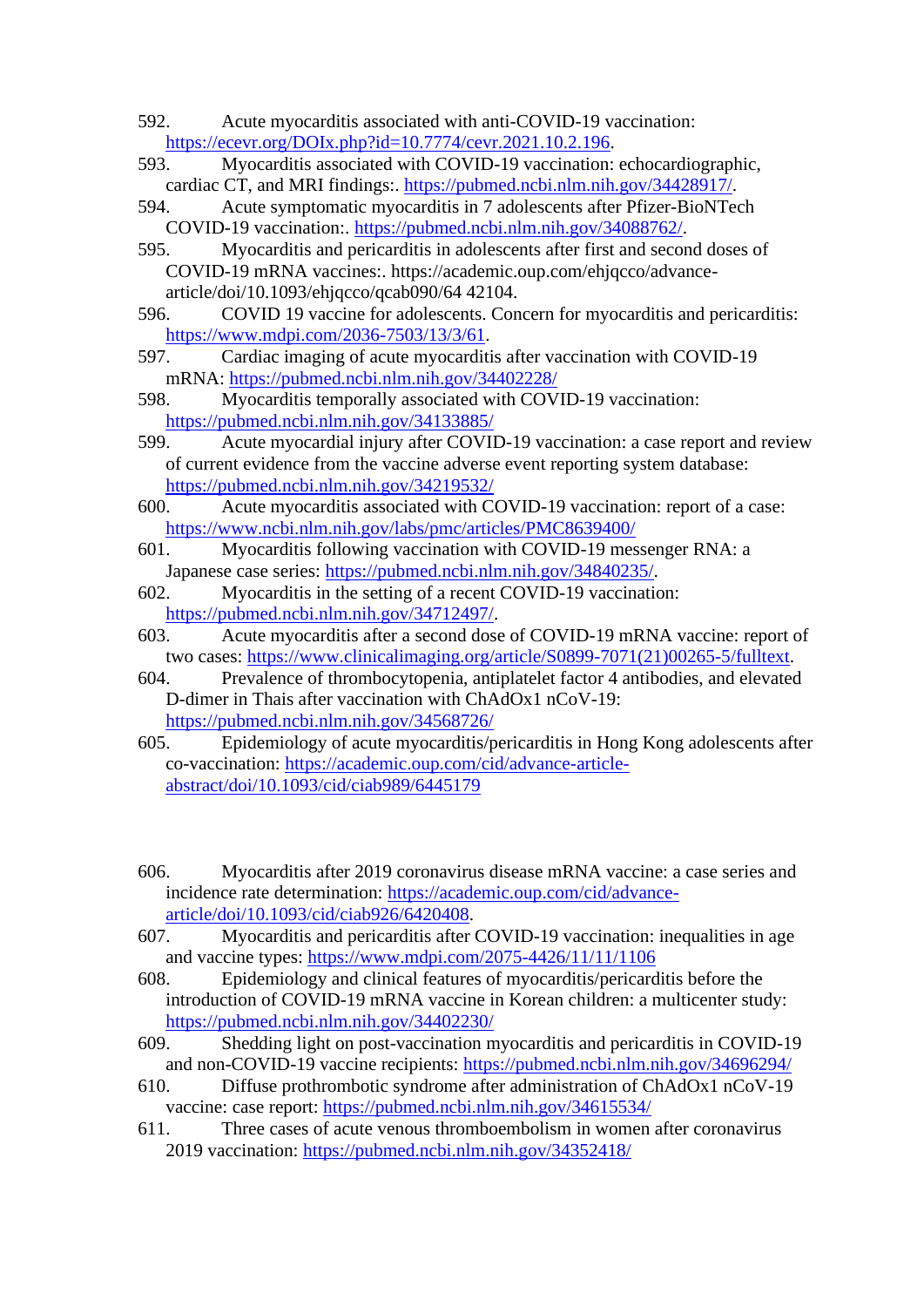- 612. Clinical and biological features of cerebral venous sinus thrombosis after vaccination with ChAdOx1 nCov-19; [https://jnnp.bmj.com/content/early/2021/09/29/jnnp-2021-327340.](https://jnnp.bmj.com/content/early/2021/09/29/jnnp-2021-327340)
- 613. COV2-S vaccination may reveal hereditary thrombophilia: massive cerebral venous sinus thrombosis in a young man with normal platelet count: <https://pubmed.ncbi.nlm.nih.gov/34632750/>
- 614. Post-mortem findings in vaccine-induced thrombotic thrombocytopenia: <https://haematologica.org/article/view/haematol.2021.279075>
- 615. COVID-19 vaccine-induced thrombosis: [https://pubmed.ncbi.nlm.nih.gov/34802488/.](https://pubmed.ncbi.nlm.nih.gov/34802488/)
- 616. Inflammation and platelet activation after COVID-19 vaccines: possible mechanisms behind vaccine-induced immune thrombocytopenia and thrombosis: [https://pubmed.ncbi.nlm.nih.gov/34887867/.](https://pubmed.ncbi.nlm.nih.gov/34887867/)
- 617. Anaphylactoid reaction and coronary thrombosis related to COVID-19 mRNA vaccine: [https://pubmed.ncbi.nlm.nih.gov/34863404/.](https://pubmed.ncbi.nlm.nih.gov/34863404/)
- 618. Vaccine-induced cerebral venous thrombosis and thrombocytopenia. Oxford-AstraZeneca COVID-19: a missed opportunity for rapid return on experience: <https://www.sciencedirect.com/science/article/pii/S235255682100093X>
- 619. Occurrence of splenic infarction due to arterial thrombosis after vaccination with COVID-19:<https://pubmed.ncbi.nlm.nih.gov/34876440/>
- 620. Deep venous thrombosis more than two weeks after COVID-19 vaccination: <https://pubmed.ncbi.nlm.nih.gov/33928773/>
- 621. Case report: Take a second look: Cerebral venous thrombosis related to Covid-19 vaccination and thrombotic thrombocytopenia syndrome: <https://pubmed.ncbi.nlm.nih.gov/34880826/>
- 622. Information on ChAdOx1 nCoV-19 vaccine-induced immune-mediated thrombotic thrombocytopenia:<https://pubmed.ncbi.nlm.nih.gov/34587242/>
- 623. Change in blood viscosity after COVID-19 vaccination: estimation for persons with underlying metabolic syndrome:<https://pubmed.ncbi.nlm.nih.gov/34868465/>
- 624. Management of a patient with a rare congenital limb malformation syndrome after SARS-CoV-2 vaccine-induced thrombosis and thrombocytopenia (VITT): <https://pubmed.ncbi.nlm.nih.gov/34097311/>
- 625. Bilateral thalamic stroke: a case of COVID-19 (VITT) vaccine-induced immune thrombotic thrombocytopenia or a coincidence due to underlying risk factors: [https://pubmed.ncbi.nlm.nih.gov/34820232/.](https://pubmed.ncbi.nlm.nih.gov/34820232/)
- 626. Thrombocytopenia and splanchnic thrombosis after vaccination with Ad26.COV2.S successfully treated with transjugular intrahepatic intrahepatic portosystemic shunt and thrombectomy:
	- <https://onlinelibrary.wiley.com/doi/10.1002/ajh.26258>
- 627. Incidence of acute ischemic stroke after coronavirus vaccination in Indonesia: case series:<https://pubmed.ncbi.nlm.nih.gov/34579636/>
- 628. Successful treatment of vaccine-induced immune immune thrombotic thrombocytopenia in a 26-year-old female patient: <https://pubmed.ncbi.nlm.nih.gov/34614491/>
- 629. Case report: vaccine-induced immune immune thrombotic thrombocytopenia in a patient with pancreatic cancer after vaccination with messenger RNA-1273: <https://pubmed.ncbi.nlm.nih.gov/34790684/>
- 630. Idiopathic idiopathic external jugular vein thrombophlebitis after coronavirus disease vaccination (COVID-19): [https://pubmed.ncbi.nlm.nih.gov/33624509/.](https://pubmed.ncbi.nlm.nih.gov/33624509/)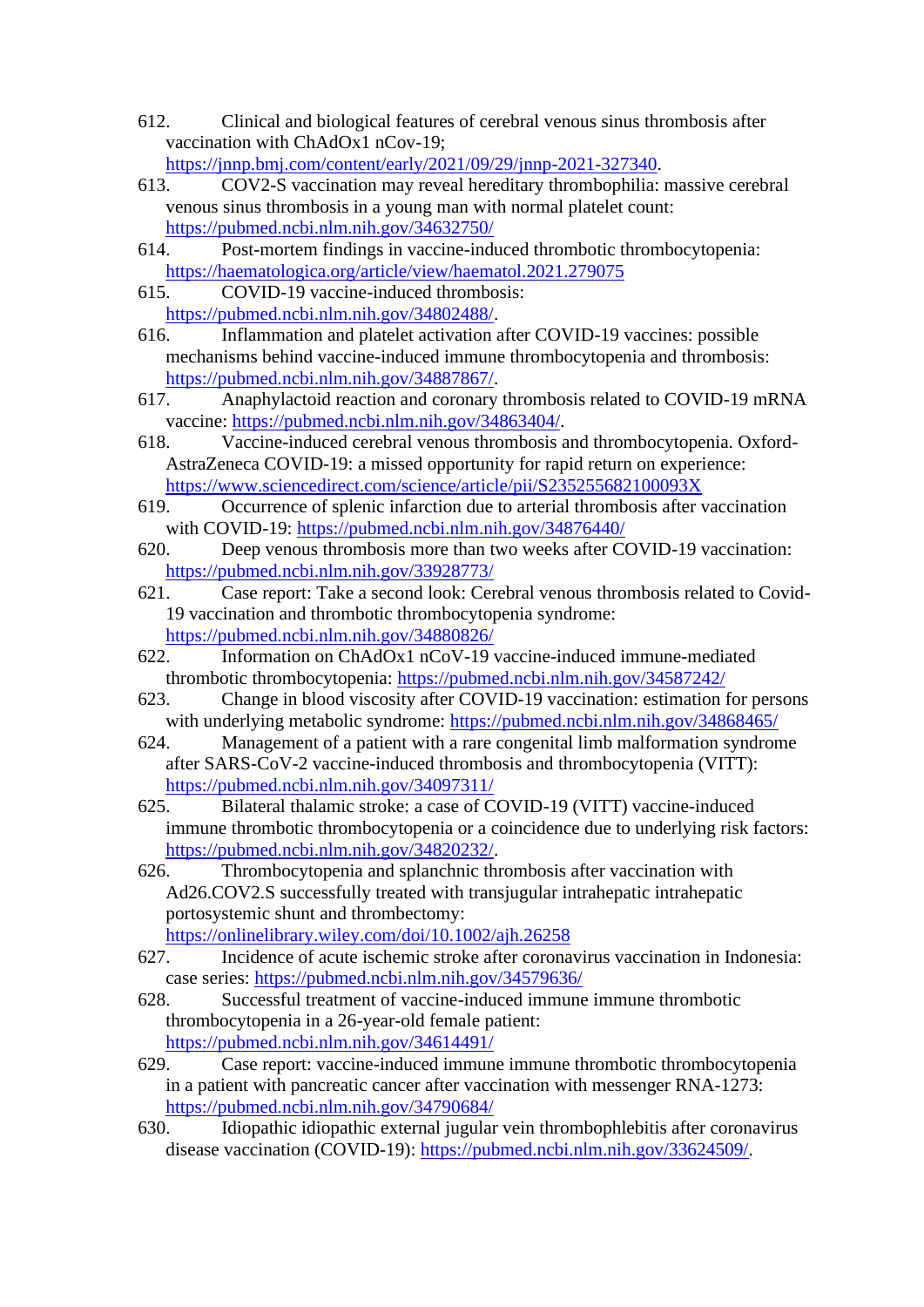- 631. Squamous cell carcinoma of the lung with hemoptysis following vaccination with tozinameran (BNT162b2, Pfizer-BioNTech): <https://pubmed.ncbi.nlm.nih.gov/34612003/>
- 632. Vaccine-induced thrombotic thrombocytopenia after Ad26.COV2.S vaccination in a man presenting as acute venous thromboembolism: <https://pubmed.ncbi.nlm.nih.gov/34096082/>
- 633. Myocarditis associated with COVID-19 vaccination in three adolescent boys: [https://pubmed.ncbi.nlm.nih.gov/34851078/.](https://pubmed.ncbi.nlm.nih.gov/34851078/)
- 634. Cardiovascular magnetic resonance findings in young adult patients with acute myocarditis after COVID-19 mRNA vaccination: a case series: <https://pubmed.ncbi.nlm.nih.gov/34496880/>
- 635. Perimyocarditis after vaccination with COVID-19: <https://pubmed.ncbi.nlm.nih.gov/34866957/>
- 636. Epidemiology of acute myocarditis/pericarditis in Hong Kong adolescents after co-vaccination: [https://pubmed.ncbi.nlm.nih.gov/34849657/.](https://pubmed.ncbi.nlm.nih.gov/34849657/)
- 637. Myocarditis-induced sudden death after BNT162b2 COVID-19 mRNA vaccination in Korea: case report focusing on histopathological findings: <https://pubmed.ncbi.nlm.nih.gov/34664804/>
- 638. Acute myocarditis after vaccination with COVID-19 mRNA in adults aged 18 years or older:<https://pubmed.ncbi.nlm.nih.gov/34605853/>
- 639. Recurrence of acute myocarditis temporally associated with receipt of the 2019 coronavirus mRNA disease vaccine (COVID-19) in an adolescent male: <https://pubmed.ncbi.nlm.nih.gov/34166671/>
- 640. Young male with myocarditis after mRNA-1273 coronavirus disease-2019 (COVID-19) mRNA vaccination:<https://pubmed.ncbi.nlm.nih.gov/34744118/>
- 641. Acute myocarditis after SARS-CoV-2 vaccination in a 24-year-old male: [https://pubmed.ncbi.nlm.nih.gov/34334935/.](https://pubmed.ncbi.nlm.nih.gov/34334935/)
- 642. Ga-DOTATOC digital PET images of inflammatory cell infiltrates in myocarditis after vaccination with COVID-19: <https://pubmed.ncbi.nlm.nih.gov/34746968/>
- 643. Occurrence of acute infarct-like myocarditis after vaccination with COVID-19: just an accidental coincidence or rather a vaccination-associated autoimmune myocarditis?": [https://pubmed.ncbi.nlm.nih.gov/34333695/.](https://pubmed.ncbi.nlm.nih.gov/34333695/)
- 644. Self-limited myocarditis presenting with chest pain and ST-segment elevation in adolescents after vaccination with BNT162b2 mRNA vaccine: <https://pubmed.ncbi.nlm.nih.gov/34180390/>
- 645. Myocarditis Following Immunization with COVID-19 mRNA Vaccines in Members of the U.S. Military:<https://pubmed.ncbi.nlm.nih.gov/34185045/>
- 646. Myocarditis after BNT162b2 vaccination in a healthy male: <https://pubmed.ncbi.nlm.nih.gov/34229940/>
- 647. Myopericarditis in a previously healthy adolescent male after COVID-19 vaccination: Case report:<https://pubmed.ncbi.nlm.nih.gov/34133825/>
- 648. Acute myocarditis after SARS-CoV-2 mRNA-1273 mRNA vaccination: [https://pubmed.ncbi.nlm.nih.gov/34308326/.](https://pubmed.ncbi.nlm.nih.gov/34308326/)
- 649. Chest pain with abnormal electrocardiogram redevelopment after injection of COVID-19 vaccine manufactured by Moderna: <https://pubmed.ncbi.nlm.nih.gov/34866106/>
- 650. Biopsy-proven lymphocytic myocarditis after first vaccination with COVID-19 mRNA in a 40-year-old man: case report:<https://pubmed.ncbi.nlm.nih.gov/34487236/>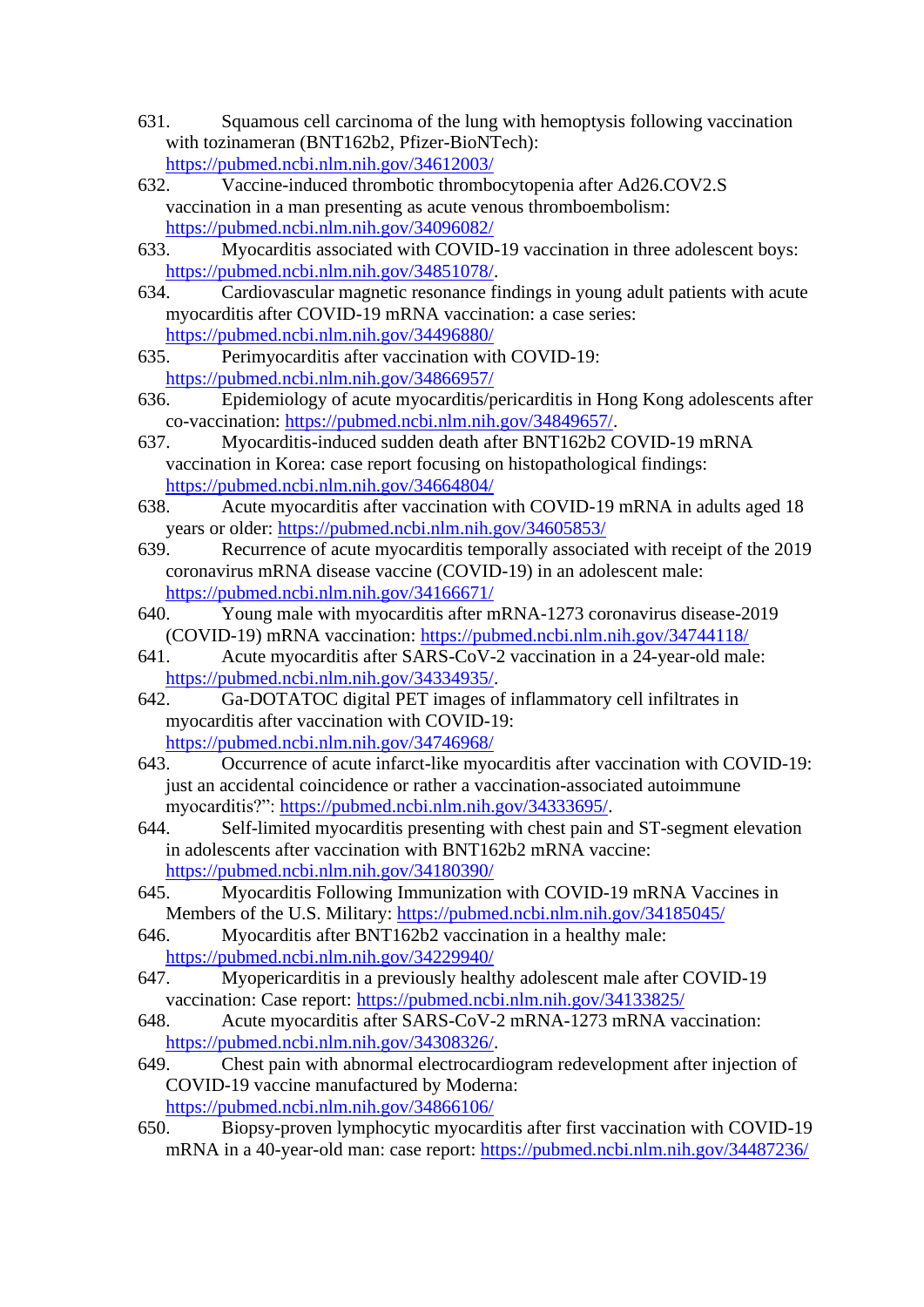- 651. Multimodality imaging and histopathology in a young man presenting with fulminant lymphocytic myocarditis and cardiogenic shock after vaccination with mRNA-1273:<https://pubmed.ncbi.nlm.nih.gov/34848416/>
- 652. Report of a case of myopericarditis after vaccination with BNT162b2 COVID-19 mRNA in a young Korean male:<https://pubmed.ncbi.nlm.nih.gov/34636504/>
- 653. Acute myocarditis after Comirnaty vaccination in a healthy male with previous SARS-CoV-2 infection:<https://pubmed.ncbi.nlm.nih.gov/34367386/>
- 654. Acute myocarditis in a young adult two days after vaccination with Pfizer: <https://pubmed.ncbi.nlm.nih.gov/34709227/>
- 655. Case report: acute fulminant myocarditis and cardiogenic shock after messenger RNA coronavirus vaccination in 2019 requiring extracorporeal cardiopulmonary resuscitation:<https://pubmed.ncbi.nlm.nih.gov/34778411/>
- 656. Acute myocarditis after 2019 coronavirus disease vaccination: <https://pubmed.ncbi.nlm.nih.gov/34734821/>
- 657. A series of patients with myocarditis after vaccination against SARS-CoV-2 with mRNA-1279 and BNT162b2:<https://pubmed.ncbi.nlm.nih.gov/34246585/>

658. Myopericarditis after Pfizer messenger ribonucleic acid coronavirus coronavirus disease vaccine in adolescents: <https://pubmed.ncbi.nlm.nih.gov/34228985/>

- 659. Post-vaccination multisystem inflammatory syndrome in adults without evidence of prior SARS-CoV-2 infection:<https://pubmed.ncbi.nlm.nih.gov/34852213/>
- 660. Acute myocarditis defined after vaccination with 2019 mRNA of coronavirus disease:<https://pubmed.ncbi.nlm.nih.gov/34866122/>
- 661. Biventricular systolic dysfunction in acute myocarditis after SARS-CoV-2 mRNA-1273 vaccination:<https://pubmed.ncbi.nlm.nih.gov/34601566/>
- 662. Myocarditis following COVID-19 vaccination: MRI study: [https://pubmed.ncbi.nlm.nih.gov/34739045/.](https://pubmed.ncbi.nlm.nih.gov/34739045/)
- 663. Acute myocarditis after COVID-19 vaccination: case report: [https://docs.google.com/document/d/1Hc4bh\\_qNbZ7UVm5BLxkRdMPnnI9zcCsl/e](https://docs.google.com/document/d/1Hc4bh_qNbZ7UVm5BLxkRdMPnnI9zcCsl/e)
- 664. Association of myocarditis with COVID-19 messenger RNA BNT162b2 vaccine COVID-19 in a case series of children: <https://pubmed.ncbi.nlm.nih.gov/34374740/>
- 665. Clinical suspicion of myocarditis temporally related to COVID-19 vaccination
- in adolescents and young adults:<https://pubmed.ncbi.nlm.nih.gov/34865500/>
- 666. Myocarditis following vaccination with Covid-19 in a large healthcare organization:<https://pubmed.ncbi.nlm.nih.gov/34614329/>
- 667. AstraZeneca COVID-19 vaccine and Guillain-Barré syndrome in Tasmania: a causal link:<https://pubmed.ncbi.nlm.nih.gov/34560365/>
- 668. COVID-19, Guillain-Barré and vaccineA dangerous mix: [https://pubmed.ncbi.nlm.nih.gov/34108736/.](https://pubmed.ncbi.nlm.nih.gov/34108736/)
- 669. Guillain-Barré syndrome after the first dose of Pfizer-BioNTech COVID-19 vaccine: case report and review of reported cases: [https://pubmed.ncbi.nlm.nih.gov/34796417/.](https://pubmed.ncbi.nlm.nih.gov/34796417/)
- 670. Guillain-Barre syndrome after BNT162b2 COVID-19 vaccine: [https://link.springer.com/article/10.1007%2Fs10072-021-05523-5.](https://link.springer.com/article/10.1007%2Fs10072-021-05523-5)
- 671. COVID-19 adenovirus vaccines and Guillain-Barré syndrome with facial palsy: [https://onlinelibrary.wiley.com/doi/10.1002/ana.26258.](https://onlinelibrary.wiley.com/doi/10.1002/ana.26258)
- 672. Association of receipt association of Ad26.COV2.S COVID-19 vaccine with presumed Guillain-Barre syndrome, February-July 2021: <https://jamanetwork.com/journals/jama/fullarticle/2785009>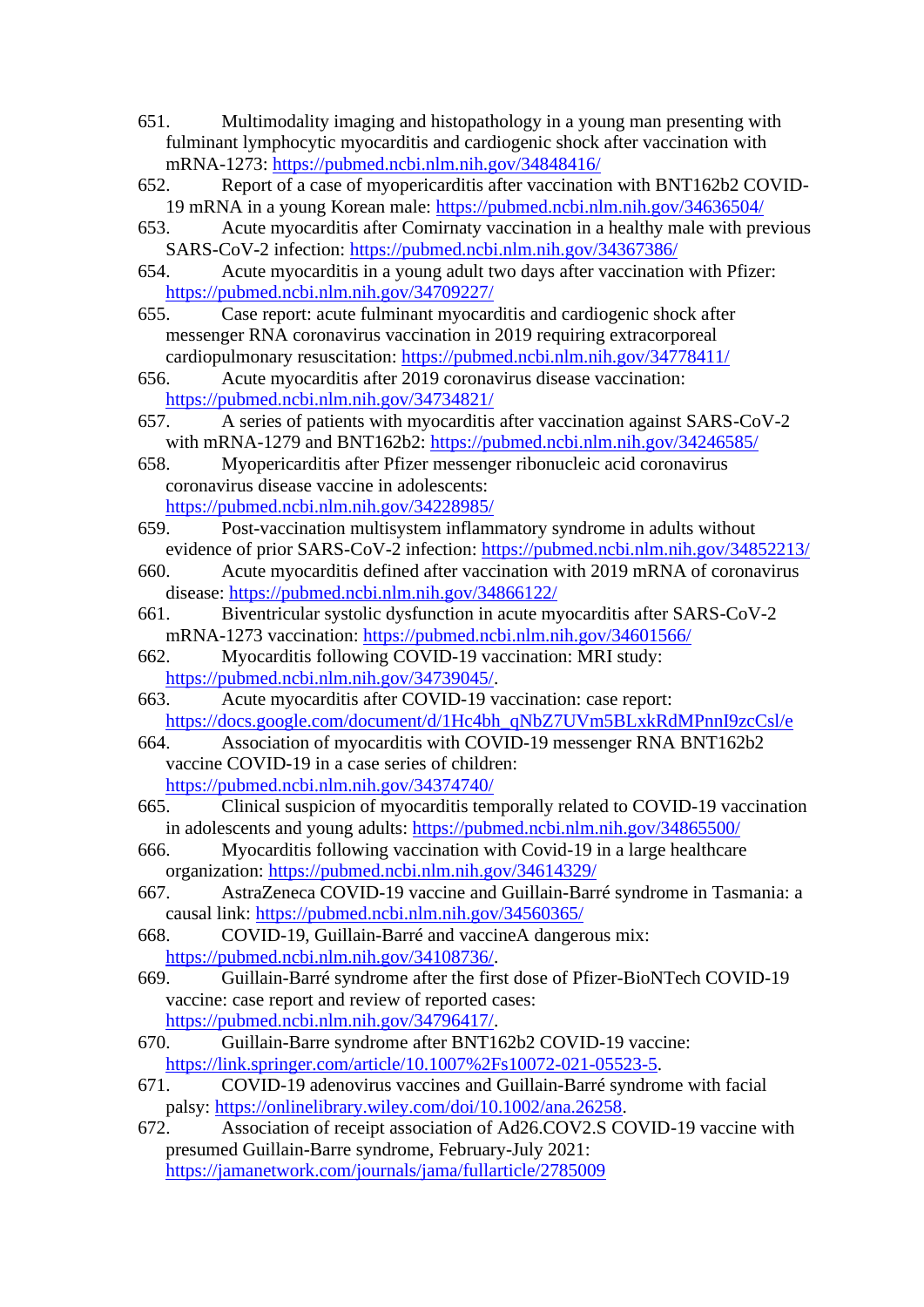- 673. A case of Guillain-Barré syndrome after Pfizer COVID-19 vaccine: <https://pubmed.ncbi.nlm.nih.gov/34567447/>
- 674. Guillain-Barré syndrome associated with COVID-19 vaccination: [https://pubmed.ncbi.nlm.nih.gov/34648420/.](https://pubmed.ncbi.nlm.nih.gov/34648420/)
- 675. Rate of recurrent Guillain-Barré syndrome after COVID-19 BNT162b2 mRNA vaccine:<https://jamanetwork.com/journals/jamaneurology/fullarticle/2783708>
- 676. Guillain-Barre syndrome after COVID-19 vaccination in an adolescent: [https://www.pedneur.com/article/S0887-8994\(21\)00221-6/fulltext.](https://www.pedneur.com/article/S0887-8994(21)00221-6/fulltext)
- 677. Guillain-Barre syndrome after ChAdOx1-S / nCoV-19 vaccination: [https://pubmed.ncbi.nlm.nih.gov/34114256/.](https://pubmed.ncbi.nlm.nih.gov/34114256/)
- 678. Guillain-Barre syndrome after COVID-19 mRNA-1273 vaccine: case report: [https://pubmed.ncbi.nlm.nih.gov/34767184/.](https://pubmed.ncbi.nlm.nih.gov/34767184/)
- 679. Guillain-Barre syndrome following SARS-CoV-2 vaccination in 19 patients: [https://pubmed.ncbi.nlm.nih.gov/34644738/.](https://pubmed.ncbi.nlm.nih.gov/34644738/)
- 680. Guillain-Barre syndrome presenting with facial diplegia following vaccination with COVID-19 in two patients:<https://pubmed.ncbi.nlm.nih.gov/34649856/>
- 681. A rare case of Guillain-Barré syndrome after COVID-19 vaccination: <https://pubmed.ncbi.nlm.nih.gov/34671572/>
- 682. Neurological complications of COVID-19: Guillain-Barre syndrome after Pfizer COVID-19 vaccine:<https://pubmed.ncbi.nlm.nih.gov/33758714/>
- 683. COVID-19 vaccine causing Guillain-Barre syndrome, an uncommon potential side effect:<https://pubmed.ncbi.nlm.nih.gov/34484780/>
- 684. Guillain-Barre syndrome after the first dose of COVID-19 vaccination: case report; [https://pubmed.ncbi.nlm.nih.gov/34779385/.](https://pubmed.ncbi.nlm.nih.gov/34779385/)
- 685. Miller Fisher syndrome after Pfizer COVID-19 vaccine: [https://pubmed.ncbi.nlm.nih.gov/34817727/.](https://pubmed.ncbi.nlm.nih.gov/34817727/)
- 686. Miller Fisher syndrome after 2019 BNT162b2 mRNA coronavirus vaccination: [https://pubmed.ncbi.nlm.nih.gov/34789193/.](https://pubmed.ncbi.nlm.nih.gov/34789193/)
- 687. Bilateral facial weakness with a variant of paresthesia of Guillain-Barre syndrome after Vaxzevria COVID-19 vaccine: <https://pubmed.ncbi.nlm.nih.gov/34261746/>
- 688. Guillain-Barre syndrome after the first injection of ChAdOx1 nCoV-19 vaccine: first report: [https://pubmed.ncbi.nlm.nih.gov/34217513/.](https://pubmed.ncbi.nlm.nih.gov/34217513/)
- 689. A case of sensory ataxic Guillain-Barre syndrome with immunoglobulin G anti-GM1 antibodies after first dose of COVID-19 BNT162b2 mRNA vaccine (Pfizer):<https://pubmed.ncbi.nlm.nih.gov/34871447/>
- 690. Reporting of acute inflammatory neuropathies with COVID-19 vaccines: subgroup disproportionality analysis in VigiBase: <https://pubmed.ncbi.nlm.nih.gov/34579259/>
- 691. A variant of Guillain-Barré syndrome after SARS-CoV-2 vaccination: AMSAN: [https://pubmed.ncbi.nlm.nih.gov/34370408/.](https://pubmed.ncbi.nlm.nih.gov/34370408/)
- 692. A rare variant of Guillain-Barré syndrome after vaccination with Ad26.COV2.S: [https://pubmed.ncbi.nlm.nih.gov/34703690/.](https://pubmed.ncbi.nlm.nih.gov/34703690/)
- 693. Guillain-Barré syndrome after SARS-CoV-2 vaccination in a patient with previous vaccine-associated Guillain-Barré syndrome: <https://pubmed.ncbi.nlm.nih.gov/34810163/>
- 694. Guillain-Barré syndrome in an Australian state using mRNA and adenovirusvector SARS-CoV-2 vaccines: [https://onlinelibrary.wiley.com/doi/10.1002/ana.26218.](https://onlinelibrary.wiley.com/doi/10.1002/ana.26218)
- 695. Acute transverse myelitis after SARS-CoV-2 vaccination: case report and review of the literature: [https://pubmed.ncbi.nlm.nih.gov/34482455/.](https://pubmed.ncbi.nlm.nih.gov/34482455/)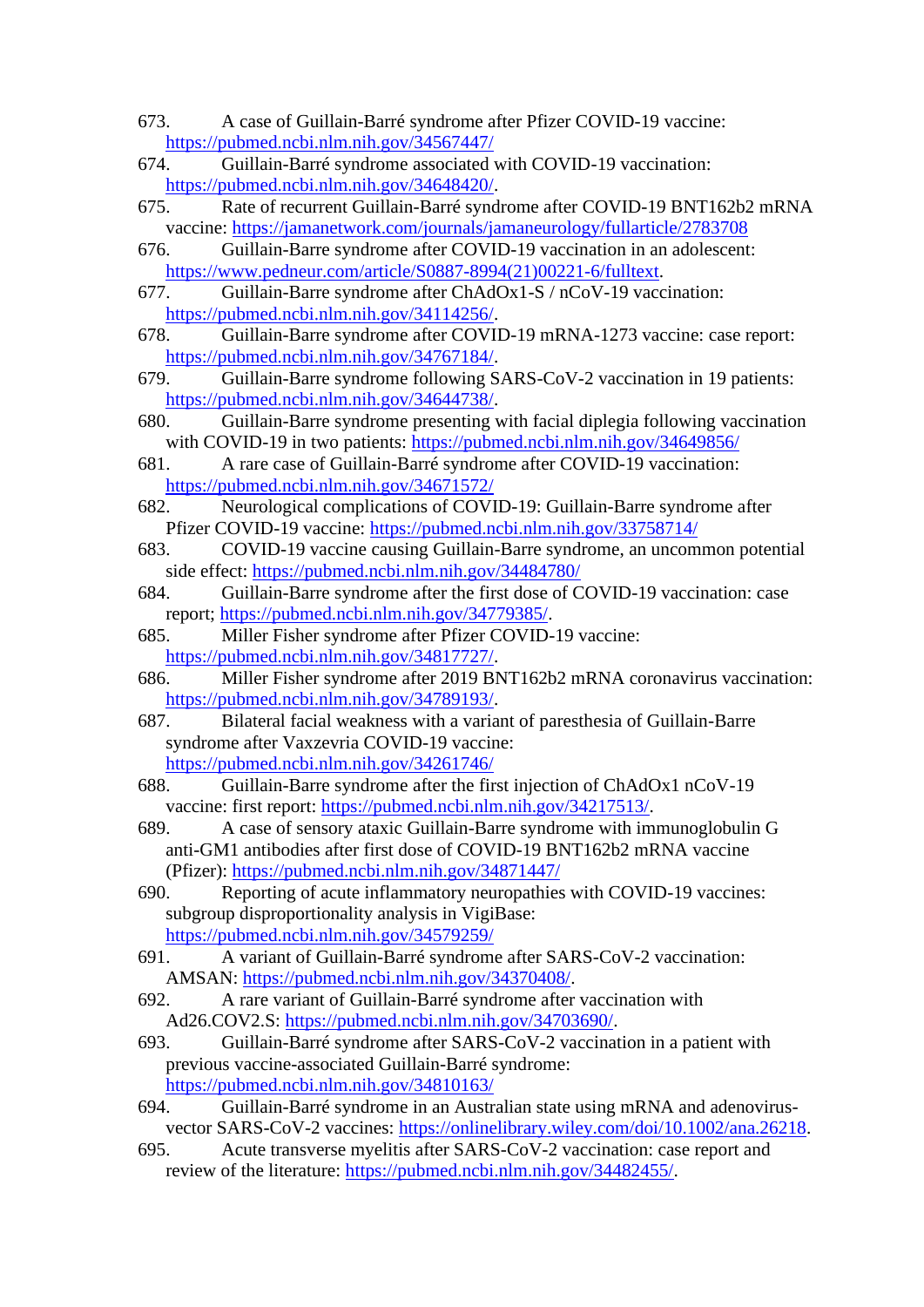- 696. Variant Guillain-Barré syndrome occurring after SARS-CoV-2 vaccination: [https://pubmed.ncbi.nlm.nih.gov/34114269/.](https://pubmed.ncbi.nlm.nih.gov/34114269/)
- 697. Guillian-Barre syndrome with axonal variant temporally associated with Modern SARS-CoV-2 mRNA-based vaccine: <https://pubmed.ncbi.nlm.nih.gov/34722067/>
- 698. Guillain-Barre syndrome after the first dose of SARS-CoV-2 vaccine: a temporary occurrence, not a causal association: <https://pubmed.ncbi.nlm.nih.gov/33968610/>
- 699. SARS-CoV-2 vaccines can be complicated not only by Guillain-Barré syndrome but also by distal small fiber neuropathy: <https://pubmed.ncbi.nlm.nih.gov/34525410/>
- 700. Clinical variant of Guillain-Barré syndrome with prominent facial diplegia after AstraZeneca 2019 coronavirus disease vaccine: <https://pubmed.ncbi.nlm.nih.gov/34808658/>
- 701. Adverse event reporting and risk of Bell's palsy after COVID-19 vaccination: [https://www.thelancet.com/journals/laninf/article/PIIS1473-3099\(21\)00646-0/fulltext.](https://www.thelancet.com/journals/laninf/article/PIIS1473-3099(21)00646-0/fulltext)
- 702. Bilateral facial nerve palsy and COVID-19 vaccination: causality or coincidence:<https://pubmed.ncbi.nlm.nih.gov/34522557/>
- 703. Left Bell's palsy after the first dose of mRNA-1273 SARS-CoV-2 vaccine: case report: [https://pubmed.ncbi.nlm.nih.gov/34763263/.](https://pubmed.ncbi.nlm.nih.gov/34763263/)
- 704. Bell's palsy after inactivated vaccination with COVID-19 in a patient with a history of recurrent Bell's palsy: case report: <https://pubmed.ncbi.nlm.nih.gov/34621891/>
- 705. Neurological complications after the first dose of COVID-19 vaccines and SARS-CoV-2 infection:<https://pubmed.ncbi.nlm.nih.gov/34697502/>
- 706. Type I interferons as a potential mechanism linking COVID-19 mRNA vaccines with Bell's palsy:<https://pubmed.ncbi.nlm.nih.gov/33858693/>
- 707. Acute transverse myelitis following inactivated COVID-19 vaccine: <https://pubmed.ncbi.nlm.nih.gov/34370410/>
- 708. Acute transverse myelitis after COVID-19 vaccination: [https://pubmed.ncbi.nlm.nih.gov/34579245/.](https://pubmed.ncbi.nlm.nih.gov/34579245/)
- 709. A case of longitudinally extensive transverse myelitis following Covid-19 vaccination:<https://pubmed.ncbi.nlm.nih.gov/34182207/>
- 710. Post COVID-19 transverse myelitis; a case report with review of the literature: [https://pubmed.ncbi.nlm.nih.gov/34457267/.](https://pubmed.ncbi.nlm.nih.gov/34457267/)
- 711. Beware of neuromyelitis optica spectrum disorder after vaccination with inactivated virus for COVID-19:<https://pubmed.ncbi.nlm.nih.gov/34189662/>
- 712. Neuromyelitis optica in a healthy woman after vaccination against severe acute respiratory syndrome coronavirus 2 mRNA-1273: <https://pubmed.ncbi.nlm.nih.gov/34660149/>
- 713. Acute bilateral bilateral optic neuritis/chiasm with longitudinal extensive transverse myelitis in long-standing stable multiple sclerosis after vector-based vaccination against SARS-CoV-2:<https://pubmed.ncbi.nlm.nih.gov/34131771/>
- 714. A case series of acute pericarditis after vaccination with COVID-19 in the context of recent reports from Europe and the United States: <https://pubmed.ncbi.nlm.nih.gov/34635376/>
- 715. Acute pericarditis and cardiac tamponade after vaccination with Covid-19: <https://pubmed.ncbi.nlm.nih.gov/34749492/>
- 716. Myocarditis and pericarditis in adolescents after the first and second doses of COVID-19 mRNA vaccines:<https://pubmed.ncbi.nlm.nih.gov/34849667/>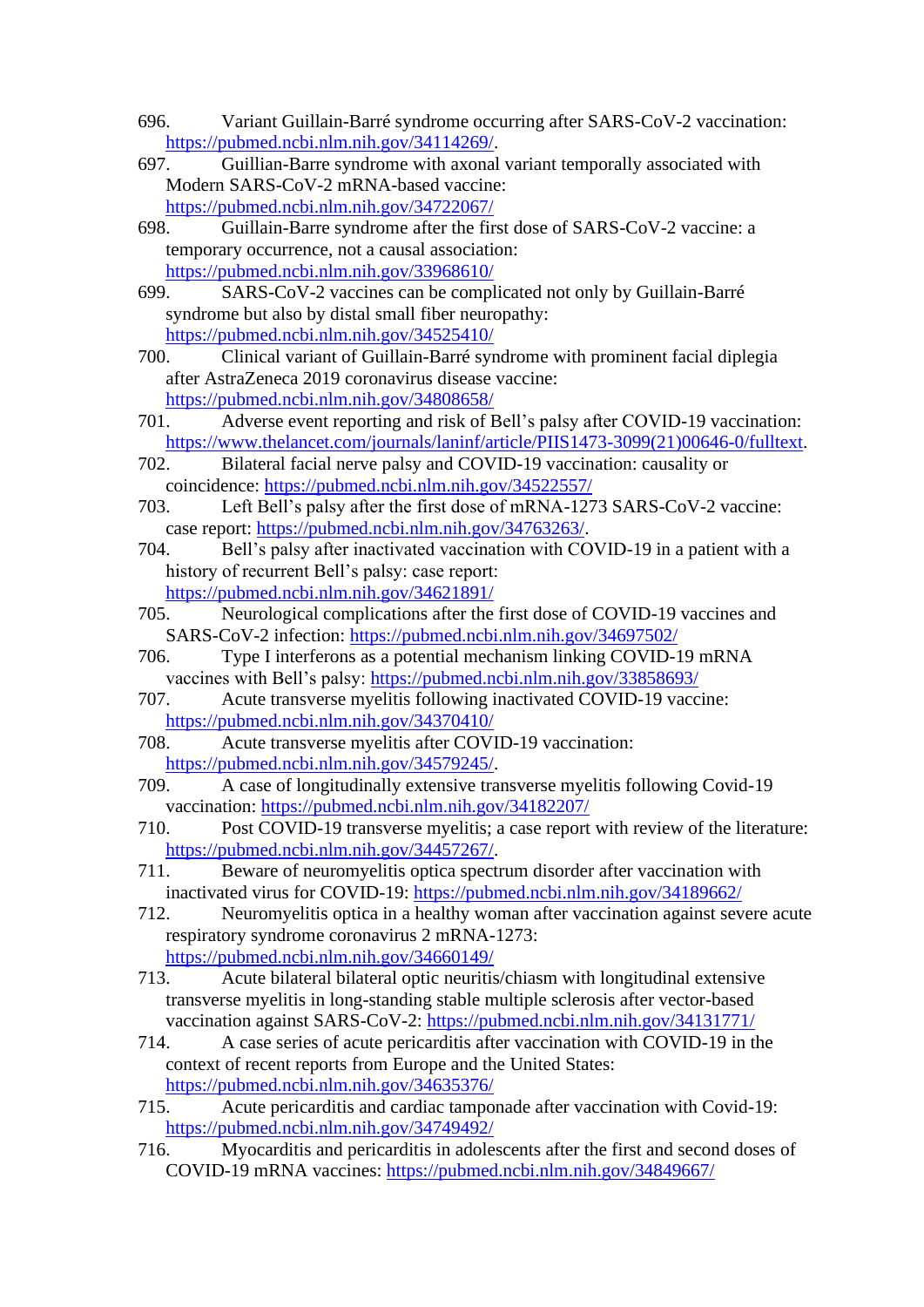- 717. Perimyocarditis in adolescents after Pfizer-BioNTech COVID-19 vaccine: <https://pubmed.ncbi.nlm.nih.gov/34319393/>
- 718. Acute myopericarditis after COVID-19 vaccine in adolescents: <https://pubmed.ncbi.nlm.nih.gov/34589238/>
- 719. Pericarditis after administration of the BNT162b2 mRNA vaccine COVID-19: <https://pubmed.ncbi.nlm.nih.gov/34149145/>
- 720. Case report: symptomatic pericarditis post COVID-19 vaccination: [https://pubmed.ncbi.nlm.nih.gov/34693198/.](https://pubmed.ncbi.nlm.nih.gov/34693198/)
- 721. An outbreak of Still's disease after COVID-19 vaccination in a 34-year-old patient:<https://pubmed.ncbi.nlm.nih.gov/34797392/>
- 722. Hemophagocytic lymphohistiocytosis following COVID-19 vaccination (ChAdOx1 nCoV-19):<https://pubmed.ncbi.nlm.nih.gov/34862234/>
- 723. Myocarditis after SARS-CoV-2 mRNA vaccination, a case series: [https://pubmed.ncbi.nlm.nih.gov/34396358/.](https://pubmed.ncbi.nlm.nih.gov/34396358/)
- 724. Miller-Fisher syndrome and Guillain-Barré syndrome overlap syndrome in a patient after Oxford-AstraZeneca SARS-CoV-2 vaccination: [https://pubmed.ncbi.nlm.nih.gov/34848426/.](https://pubmed.ncbi.nlm.nih.gov/34848426/)
- 725. Immune-mediated disease outbreaks or new-onset disease in 27 subjects after mRNA/DNA vaccination against SARS-CoV-2: <https://pubmed.ncbi.nlm.nih.gov/33946748/>
- 726. Post-mortem investigation of deaths after vaccination with COVID-19 vaccines:<https://pubmed.ncbi.nlm.nih.gov/34591186/>
- 727. Acute kidney injury with macroscopic hematuria and IgA nephropathy after COVID-19 vaccination:<https://pubmed.ncbi.nlm.nih.gov/34352309/>
- 728. Relapse of immune thrombocytopenia after covid-19 vaccination in young male patient: [https://pubmed.ncbi.nlm.nih.gov/34804803/.](https://pubmed.ncbi.nlm.nih.gov/34804803/)
- 729. Immune thrombocytopenic purpura associated with COVID-19 mRNA vaccine Pfizer-BioNTech BNT16B2b2:<https://pubmed.ncbi.nlm.nih.gov/34077572/>
- 730. Retinal hemorrhage after SARS-CoV-2 vaccination: [https://pubmed.ncbi.nlm.nih.gov/34884407/.](https://pubmed.ncbi.nlm.nih.gov/34884407/)
- 731. Case report: anti-neutrophil cytoplasmic antibody-associated vasculitis with acute renal failure and pulmonary hemorrhage can occur after COVID-19 vaccination: <https://pubmed.ncbi.nlm.nih.gov/34859017/>
- 732. Intracerebral hemorrhage due to vasculitis following COVID-19 vaccination: case report:<https://pubmed.ncbi.nlm.nih.gov/34783899/>
- 733. Peduncular, symptomatic cavernous bleeding after immune thrombocytopeniainduced SARS-CoV-2 vaccination: [https://pubmed.ncbi.nlm.nih.gov/34549178/.](https://pubmed.ncbi.nlm.nih.gov/34549178/)
- 734. Brain death in a vaccinated patient with COVID-19 infection: <https://pubmed.ncbi.nlm.nih.gov/34656887/>
- 735. Generalized purpura annularis telangiectodes after SARS-CoV-2 mRNA vaccination: [https://pubmed.ncbi.nlm.nih.gov/34236717/.](https://pubmed.ncbi.nlm.nih.gov/34236717/)
- 736. Lobar hemorrhage with ventricular rupture shortly after the first dose of a SARS-CoV-2 mRNA-based SARS-CoV-2 vaccine: [https://pubmed.ncbi.nlm.nih.gov/34729467/.](https://pubmed.ncbi.nlm.nih.gov/34729467/)
- 737. A case of outbreak of macroscopic hematuria and IgA nephropathy after SARS-CoV-2 vaccination:<https://pubmed.ncbi.nlm.nih.gov/33932458/>
- 738. Acral hemorrhage after administration of the second dose of SARS-CoV-2 vaccine. A post-vaccination reaction: [https://pubmed.ncbi.nlm.nih.gov/34092400/742.](https://pubmed.ncbi.nlm.nih.gov/34092400/742)
- 739. Severe immune thrombocytopenic purpura after SARS-CoV-2 vaccine: <https://pubmed.ncbi.nlm.nih.gov/34754937/>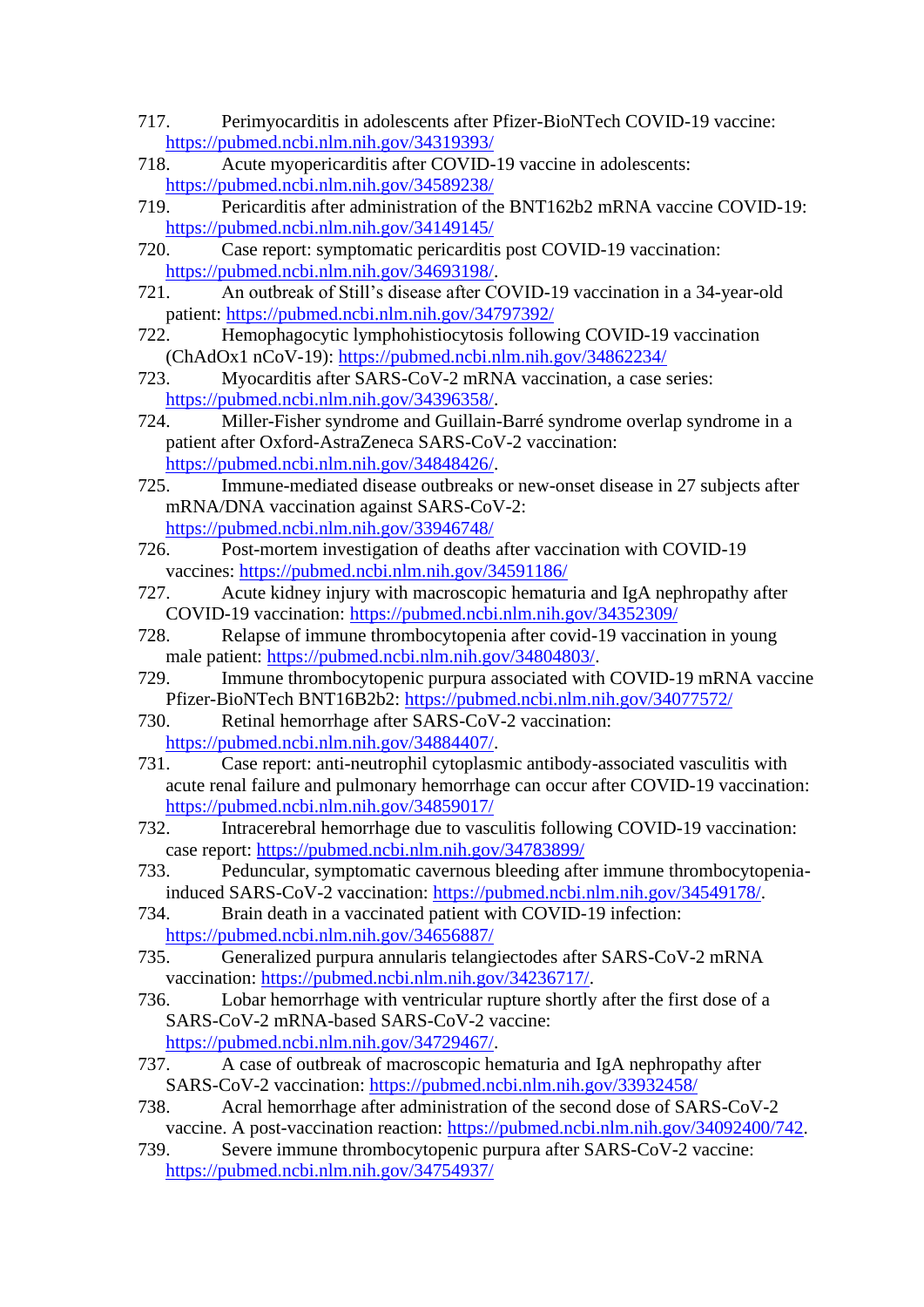- 740. Gross hematuria after severe acute respiratory syndrome coronavirus 2 vaccination in 2 patients with IgA nephropathy: <https://pubmed.ncbi.nlm.nih.gov/33771584/>
- 741. Autoimmune encephalitis after ChAdOx1-S SARS-CoV-2 vaccination: <https://pubmed.ncbi.nlm.nih.gov/34846583/>
- 742. COVID-19 vaccine and death: causality algorithm according to the WHO eligibility diagnosis:<https://pubmed.ncbi.nlm.nih.gov/34073536/>
- 743. Bell's palsy after vaccination with mRNA (BNT162b2) and inactivated (CoronaVac) SARS-CoV-2 vaccines: a case series and a nested case-control study: <https://pubmed.ncbi.nlm.nih.gov/34411532/>
- 744. Epidemiology of myocarditis and pericarditis following mRNA vaccines in Ontario, Canada: by vaccine product, schedule, and interval: <https://www.medrxiv.org/content/10.1101/2021.12.02.21267156v1>
- 745. Anaphylaxis following Covid-19 vaccine in a patient with cholinergic urticaria:<https://pubmed.ncbi.nlm.nih.gov/33851711/>
- 746. Anaphylaxis induced by CoronaVac COVID-19 vaccine: clinical features and results of revaccination: [https://pubmed.ncbi.nlm.nih.gov/34675550/.](https://pubmed.ncbi.nlm.nih.gov/34675550/)
- 747. Anaphylaxis after Modern COVID-19 vaccine: [https://pubmed.ncbi.nlm.nih.gov/34734159/.](https://pubmed.ncbi.nlm.nih.gov/34734159/)
- 748. Association of self-reported history of high-risk allergy with allergy symptoms after COVID-19 vaccination:<https://pubmed.ncbi.nlm.nih.gov/34698847/>
- 749. Sex differences in the incidence of anaphylaxis to LNP-mRNA vaccines COVID-19:<https://pubmed.ncbi.nlm.nih.gov/34020815/>
- 750. Allergic reactions, including anaphylaxis, after receiving the first dose of Pfizer-BioNTech COVID-19 vaccine – United States, December 14 to 23, 2020: <https://pubmed.ncbi.nlm.nih.gov/33641264/>
- 751. Allergic reactions, including anaphylaxis, after receiving the first dose of Modern COVID-19 vaccine – United States, December 21, 2020 to January 10, 2021: <https://pubmed.ncbi.nlm.nih.gov/33641268/>
- 752. Prolonged anaphylaxis to Pfizer 2019 coronavirus disease vaccine: a case report and mechanism of action:<https://pubmed.ncbi.nlm.nih.gov/33834172/>
- 753. Anaphylaxis reactions to Pfizer BNT162b2 vaccine: report of 3 cases of anaphylaxis following vaccination with Pfizer BNT162b2: <https://pubmed.ncbi.nlm.nih.gov/34579211/>
- 754. Biphasic anaphylaxis after first dose of 2019 messenger RNA coronavirus disease vaccine with positive polysorbate 80 skin test result: <https://pubmed.ncbi.nlm.nih.gov/34343674/>
- 755. Acute myocardial infarction and myocarditis after COVID-19 vaccination: <https://pubmed.ncbi.nlm.nih.gov/34586408/>
- 756. Takotsubo syndrome after COVID-19 vaccination: [https://pubmed.ncbi.nlm.nih.gov/34539938/.](https://pubmed.ncbi.nlm.nih.gov/34539938/)
- 757. Takotsubo cardiomyopathy after coronavirus 2019 vaccination in patient on maintenance hemodialysis: [https://pubmed.ncbi.nlm.nih.gov/34731486/.](https://pubmed.ncbi.nlm.nih.gov/34731486/)
- 758. Premature myocardial infarction or side effect of COVID-19 vaccine: <https://pubmed.ncbi.nlm.nih.gov/33824804/>
- 759. Myocardial infarction, stroke, and pulmonary embolism after BNT162b2 mRNA COVID-19 vaccine in persons aged 75 years or older: <https://pubmed.ncbi.nlm.nih.gov/34807248/>
- 760. Kounis syndrome type 1 induced by inactivated SARS-COV-2 vaccine: <https://pubmed.ncbi.nlm.nih.gov/34148772/>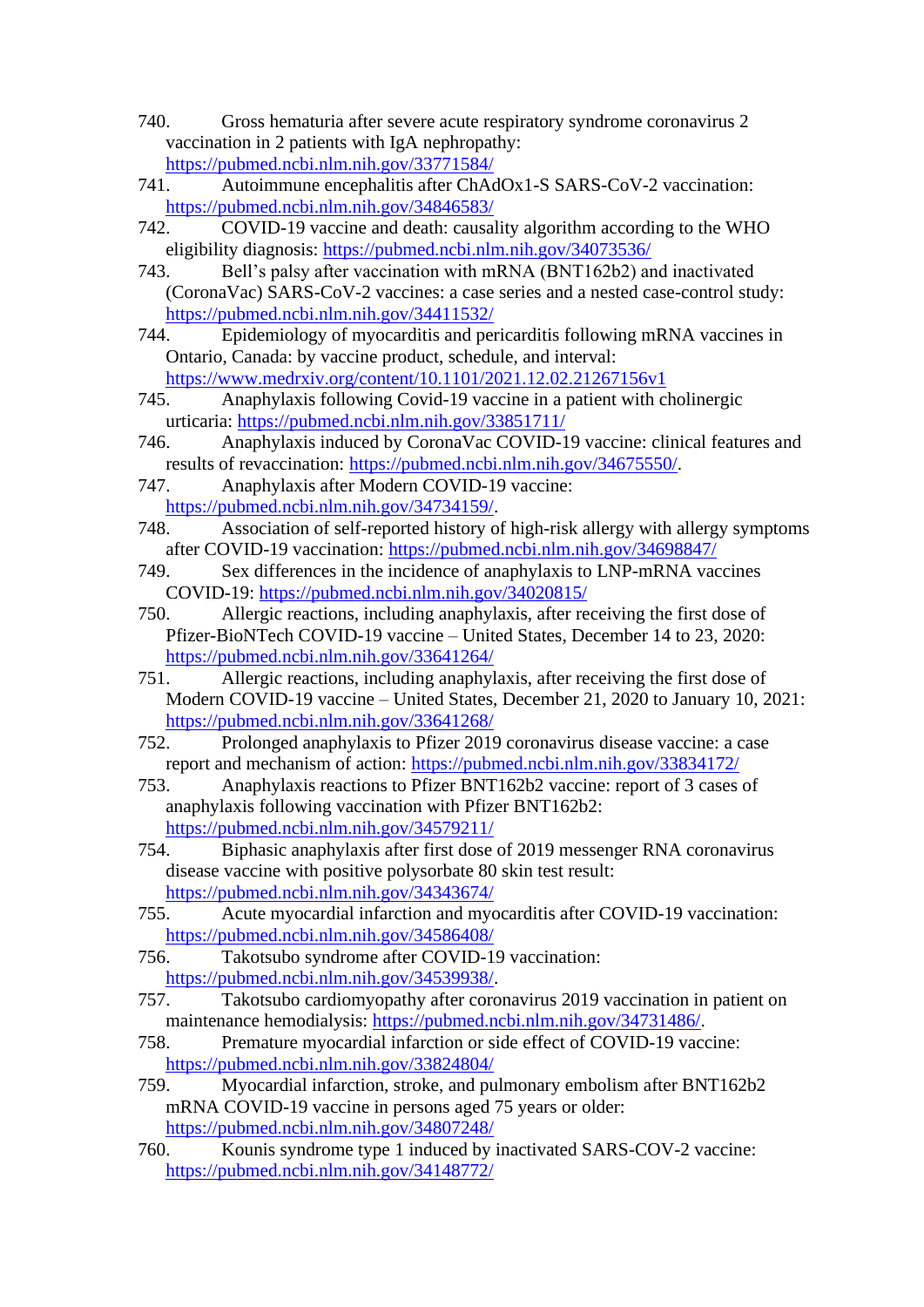- 761. Acute myocardial infarction within 24 hours after COVID-19 vaccination: is Kounis syndrome the culprit:<https://pubmed.ncbi.nlm.nih.gov/34702550/>
- 762. Deaths associated with the recently launched SARS-CoV-2 vaccination (Comirnaty®):<https://pubmed.ncbi.nlm.nih.gov/33895650/>
- 763. Deaths associated with recently launched SARS-CoV-2 vaccination: <https://pubmed.ncbi.nlm.nih.gov/34425384/>
- 764. A case of acute encephalopathy and non-ST-segment elevation myocardial infarction after vaccination with mRNA-1273: possible adverse effect: <https://pubmed.ncbi.nlm.nih.gov/34703815/>
- 765. COVID-19 vaccine-induced urticarial vasculitis: [https://pubmed.ncbi.nlm.nih.gov/34369046/.](https://pubmed.ncbi.nlm.nih.gov/34369046/)
- 766. ANCA-associated vasculitis after Pfizer-BioNTech COVID-19 vaccine: [https://pubmed.ncbi.nlm.nih.gov/34280507/.](https://pubmed.ncbi.nlm.nih.gov/34280507/)
- 767. New-onset leukocytoclastic vasculitis after COVID-19 vaccine: <https://pubmed.ncbi.nlm.nih.gov/34241833/>
- 768. Cutaneous small vessel vasculitis after COVID-19 vaccine: [https://pubmed.ncbi.nlm.nih.gov/34529877/.](https://pubmed.ncbi.nlm.nih.gov/34529877/)
- 769. Outbreak of leukocytoclastic vasculitis after COVID-19 vaccine: <https://pubmed.ncbi.nlm.nih.gov/33928638/>
- 770. Leukocytoclastic vasculitis after exposure to COVID-19 vaccine: <https://pubmed.ncbi.nlm.nih.gov/34836739/>
- 771. Vasculitis and bursitis in [ 18 F] FDG-PET/CT after COVID-19 mRNA vaccine: post hoc ergo propter hoc?; [https://pubmed.ncbi.nlm.nih.gov/34495381/.](https://pubmed.ncbi.nlm.nih.gov/34495381/)
- 772. Cutaneous lymphocytic vasculitis after administration of COVID-19 mRNA vaccine:<https://pubmed.ncbi.nlm.nih.gov/34327795>
- 773. Cutaneous leukocytoclastic vasculitis induced by Sinovac COVID-19 vaccine: [https://pubmed.ncbi.nlm.nih.gov/34660867/.](https://pubmed.ncbi.nlm.nih.gov/34660867/)
- 774. Case report: ANCA-associated vasculitis presenting with rhabdomyolysis and crescentic Pauci-Inmune glomerulonephritis after vaccination with Pfizer-BioNTech COVID-19 mRNA:<https://pubmed.ncbi.nlm.nih.gov/34659268/>
- 775. Reactivation of IgA vasculitis after vaccination with COVID-19: <https://pubmed.ncbi.nlm.nih.gov/34848431/>
- 776. Varicella-zoster virus-related small-vessel vasculitis after Pfizer-BioNTech COVID-19 vaccination: [https://pubmed.ncbi.nlm.nih.gov/34310759/.](https://pubmed.ncbi.nlm.nih.gov/34310759/)
- 777. Imaging in vascular medicine: leukocytoclastic vasculitis after COVID-19 vaccine booster:<https://pubmed.ncbi.nlm.nih.gov/34720009/>
- 778. A rare case of Henoch-Schönlein purpura after a case report of COVID-19 vaccine:<https://pubmed.ncbi.nlm.nih.gov/34518812/>
- 779. Cutaneous vasculitis following COVID-19 vaccination: [https://pubmed.ncbi.nlm.nih.gov/34611627/.](https://pubmed.ncbi.nlm.nih.gov/34611627/)
- 780. Possible case of COVID-19 mRNA vaccine-induced small-vessel vasculitis: [https://pubmed.ncbi.nlm.nih.gov/34705320/.](https://pubmed.ncbi.nlm.nih.gov/34705320/)
- 781. IgA vasculitis following COVID-19 vaccination in an adult: <https://pubmed.ncbi.nlm.nih.gov/34779011/>
- 782. Propylthiouracil-induced anti-neutrophil cytoplasmic antibody-associated vasculitis following vaccination with COVID-19: <https://pubmed.ncbi.nlm.nih.gov/34451967/>
- 783. Coronavirus disease vaccine 2019 (COVID-19) in systemic lupus erythematosus and neutrophil anti-cytoplasmic antibody-associated vasculitis: <https://pubmed.ncbi.nlm.nih.gov/33928459/>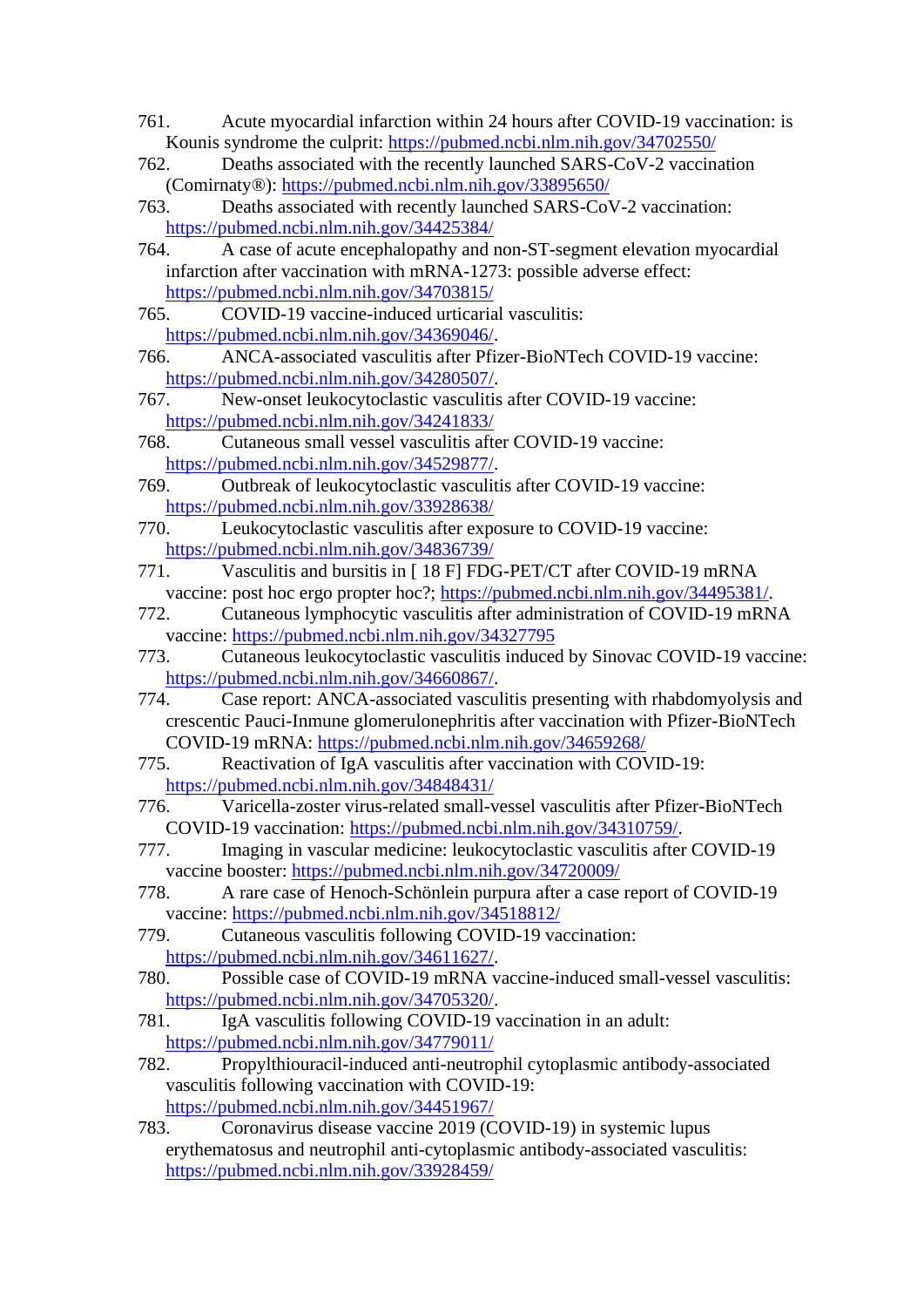- 784. Reactivation of IgA vasculitis after COVID-19 vaccination: <https://pubmed.ncbi.nlm.nih.gov/34250509/>
- 785. Clinical and histopathologic spectrum of delayed adverse skin reactions after COVID-19 vaccination: [https://pubmed.ncbi.nlm.nih.gov/34292611/.](https://pubmed.ncbi.nlm.nih.gov/34292611/)
- 786. First description of immune complex vasculitis after COVID-19 vaccination with BNT162b2: case report: [https://pubmed.ncbi.nlm.nih.gov/34530771/.](https://pubmed.ncbi.nlm.nih.gov/34530771/)
- 787. Nephrotic syndrome and vasculitis after SARS-CoV-2 vaccine: true association or circumstantial: [https://pubmed.ncbi.nlm.nih.gov/34245294/.](https://pubmed.ncbi.nlm.nih.gov/34245294/)
- 788. Occurrence of de novo cutaneous vasculitis after vaccination against coronavirus disease (COVID-19): [https://pubmed.ncbi.nlm.nih.gov/34599716/.](https://pubmed.ncbi.nlm.nih.gov/34599716/)
- 789. Asymmetric cutaneous vasculitis after COVID-19 vaccination with unusual preponderance of eosinophils: [https://pubmed.ncbi.nlm.nih.gov/34115904/.](https://pubmed.ncbi.nlm.nih.gov/34115904/)
- 790. Henoch-Schönlein purpura occurring after vaccination with COVID-19: [https://pubmed.ncbi.nlm.nih.gov/34247902/.](https://pubmed.ncbi.nlm.nih.gov/34247902/)
- 791. Henoch-Schönlein purpura following the first dose of COVID-19 viral vector vaccine: case report: [https://pubmed.ncbi.nlm.nih.gov/34696186/.](https://pubmed.ncbi.nlm.nih.gov/34696186/)
- 792. Granulomatous vasculitis after AstraZeneca anti-SARS-CoV-2 vaccine: [https://pubmed.ncbi.nlm.nih.gov/34237323/.](https://pubmed.ncbi.nlm.nih.gov/34237323/)
- 793. Acute retinal necrosis due to varicella zoster virus reactivation after vaccination with BNT162b2 COVID-19 mRNA: [https://pubmed.ncbi.nlm.nih.gov/34851795/.](https://pubmed.ncbi.nlm.nih.gov/34851795/)
- 794. A case of generalized Sweet's syndrome with vasculitis triggered by recent vaccination with COVID-19:<https://pubmed.ncbi.nlm.nih.gov/34849386/>
- 795. Small-vessel vasculitis following Oxford-AstraZeneca vaccination against SARS-CoV-2:<https://pubmed.ncbi.nlm.nih.gov/34310763/>
- 796. Relapse of microscopic polyangiitis after COVID-19 vaccination: case report: [https://pubmed.ncbi.nlm.nih.gov/34251683/.](https://pubmed.ncbi.nlm.nih.gov/34251683/)
- 797. Cutaneous vasculitis after severe acute respiratory syndrome coronavirus 2 vaccine: [https://pubmed.ncbi.nlm.nih.gov/34557622/.](https://pubmed.ncbi.nlm.nih.gov/34557622/)
- 798. Recurrent herpes zoster after COVID-19 vaccination in patients with chronic urticaria on cyclosporine treatment – A report of 3 cases: <https://pubmed.ncbi.nlm.nih.gov/34510694/>
- 799. Leukocytoclastic vasculitis after coronavirus disease vaccination 2019: <https://pubmed.ncbi.nlm.nih.gov/34713472/803>
- 800. Outbreaks of mixed cryoglobulinemia vasculitis after vaccination against SARS-CoV-2:<https://pubmed.ncbi.nlm.nih.gov/34819272/>
- 801. Cutaneous small-vessel vasculitis after vaccination with a single dose of Janssen Ad26.COV2.S:<https://pubmed.ncbi.nlm.nih.gov/34337124/>
- 802. Case of immunoglobulin A vasculitis after vaccination against coronavirus disease 2019:<https://pubmed.ncbi.nlm.nih.gov/34535924/>
- 803. Rapid progression of angioimmunoblastic T-cell lymphoma after BNT162b2 mRNA booster vaccination: case report:

<https://www.frontiersin.org/articles/10.3389/fmed.2021.798095/>

- 804. COVID-19 mRNA vaccination-induced lymphadenopathy mimics lymphoma progression on FDG PET / CT:<https://pubmed.ncbi.nlm.nih.gov/33591026/>
- 805. Lymphadenopathy in COVID-19 vaccine recipients: diagnostic dilemma in oncology patients:<https://pubmed.ncbi.nlm.nih.gov/33625300/>
- 806. Hypermetabolic lymphadenopathy after administration of BNT162b2 mRNA vaccine Covid-19: incidence assessed by [ 18 F] FDG PET-CT and relevance for study interpretation:<https://pubmed.ncbi.nlm.nih.gov/33774684/>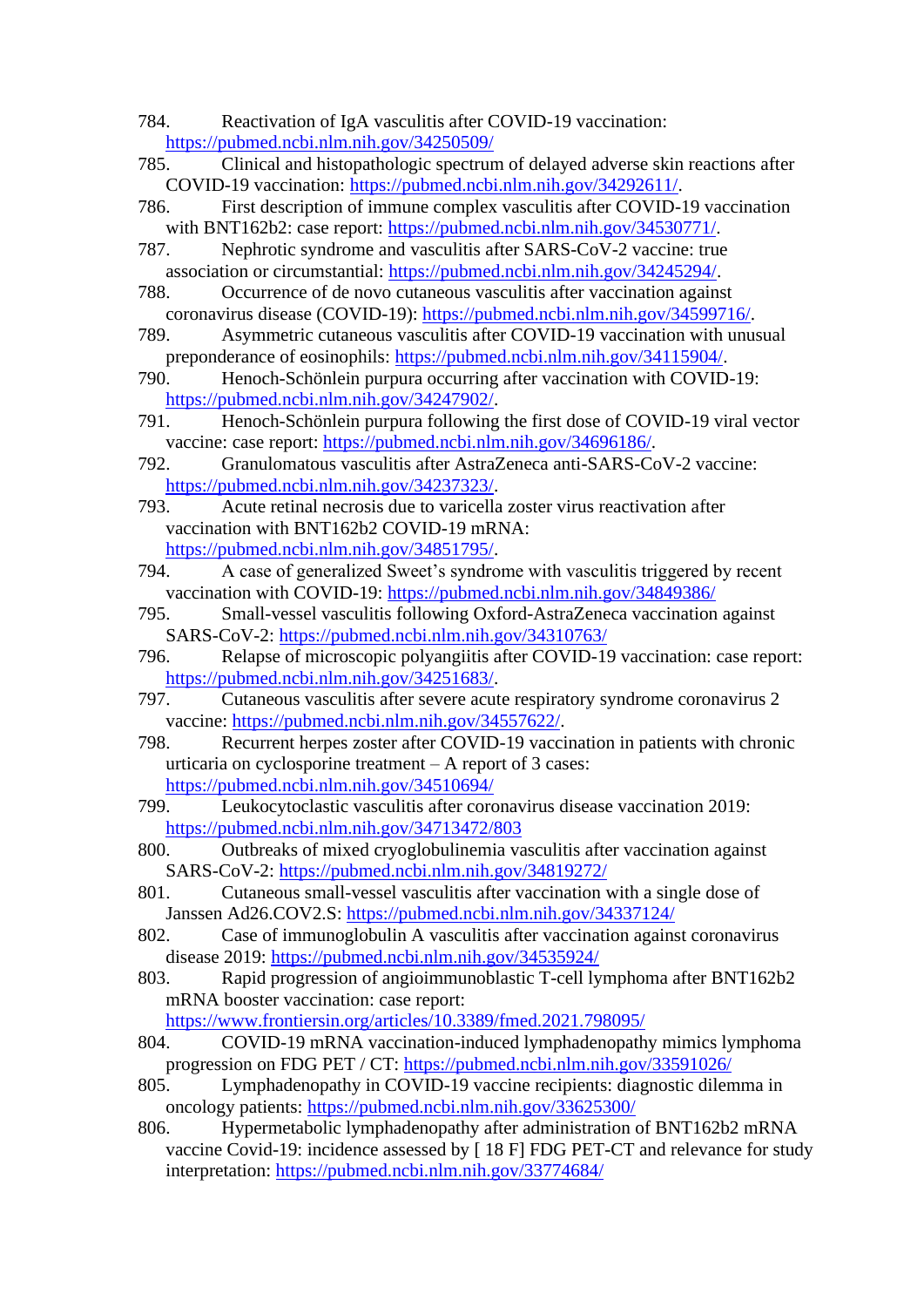- 807. Lymphadenopathy after COVID-19 vaccination: review of imaging findings: <https://pubmed.ncbi.nlm.nih.gov/33985872/>
- 808. Evolution of bilateral hypermetabolic axillary hypermetabolic lymphadenopathy on FDG PET/CT after 2-dose COVID-19 vaccination: <https://pubmed.ncbi.nlm.nih.gov/34735411/>
- 809. Lymphadenopathy associated with COVID-19 vaccination on FDG PET/CT: distinguishing features in adenovirus-vectored vaccine: [https://pubmed.ncbi.nlm.nih.gov/34115709/.](https://pubmed.ncbi.nlm.nih.gov/34115709/)
- 810. COVID-19 vaccination-induced lymphadenopathy in a specialized breast imaging clinic in Israel: analysis of 163 cases: [https://pubmed.ncbi.nlm.nih.gov/34257025/.](https://pubmed.ncbi.nlm.nih.gov/34257025/)
- 811. COVID-19 vaccine-related axillary lymphadenopathy in breast cancer patients: case series with literature review: [https://pubmed.ncbi.nlm.nih.gov/34836672/.](https://pubmed.ncbi.nlm.nih.gov/34836672/)
- 812. Coronavirus disease vaccine 2019 mimics lymph node metastases in patients undergoing skin cancer follow-up: a single-center study: <https://pubmed.ncbi.nlm.nih.gov/34280870/>
- 813. COVID-19 post-vaccination lymphadenopathy: report of fine-needle aspiration biopsy cytologic findings:<https://pubmed.ncbi.nlm.nih.gov/34432391/>
- 814. Regional lymphadenopathy after COVID-19 vaccination: review of the literature and considerations for patient management in breast cancer care: <https://pubmed.ncbi.nlm.nih.gov/34731748/>
- 815. Subclinical axillary lymphadenopathy associated with COVID-19 vaccination on screening mammography:<https://pubmed.ncbi.nlm.nih.gov/34906409/>
- 816. Adverse events of COVID injection that may occur in children.Acute-onset supraclavicular lymphadenopathy coincident with intramuscular mRNA vaccination against COVID-19 may be related to the injection technique of the vaccine, Spain, January and February 2021:<https://pubmed.ncbi.nlm.nih.gov/33706861/>
- 817. Supraclavicular lymphadenopathy after COVID-19 vaccination in Korea: serial follow-up by ultrasonography:<https://pubmed.ncbi.nlm.nih.gov/34116295/>
- 818. Oxford-AstraZeneca COVID-19 vaccination induced lymphadenopathy on [18F] choline PET / CT, not just an FDG finding: <https://pubmed.ncbi.nlm.nih.gov/33661328/>
- 819. Biphasic anaphylaxis after exposure to the first dose of Pfizer-BioNTech COVID-19 mRNA vaccine COVID-19:<https://pubmed.ncbi.nlm.nih.gov/34050949/>
- 820. Axillary adenopathy associated with COVID-19 vaccination: imaging findings and follow-up recommendations in 23 women: <https://pubmed.ncbi.nlm.nih.gov/33624520/>
- 821. A case of cervical lymphadenopathy following COVID-19 vaccination: <https://pubmed.ncbi.nlm.nih.gov/34141500/>
- 822. Unique imaging findings of neurologic phantosmia after Pfizer-BioNtech COVID-19 vaccination: a case report:<https://pubmed.ncbi.nlm.nih.gov/34096896/>
- 823. Thrombotic adverse events reported for Moderna, Pfizer, and Oxford-AstraZeneca COVID-19 vaccines: comparison of occurrence and clinical outcomes in the EudraVigilance database:<https://pubmed.ncbi.nlm.nih.gov/34835256/>
- 824. Unilateral lymphadenopathy after COVID-19 vaccination: a practical management plan for radiologists of all specialties: <https://pubmed.ncbi.nlm.nih.gov/33713605/>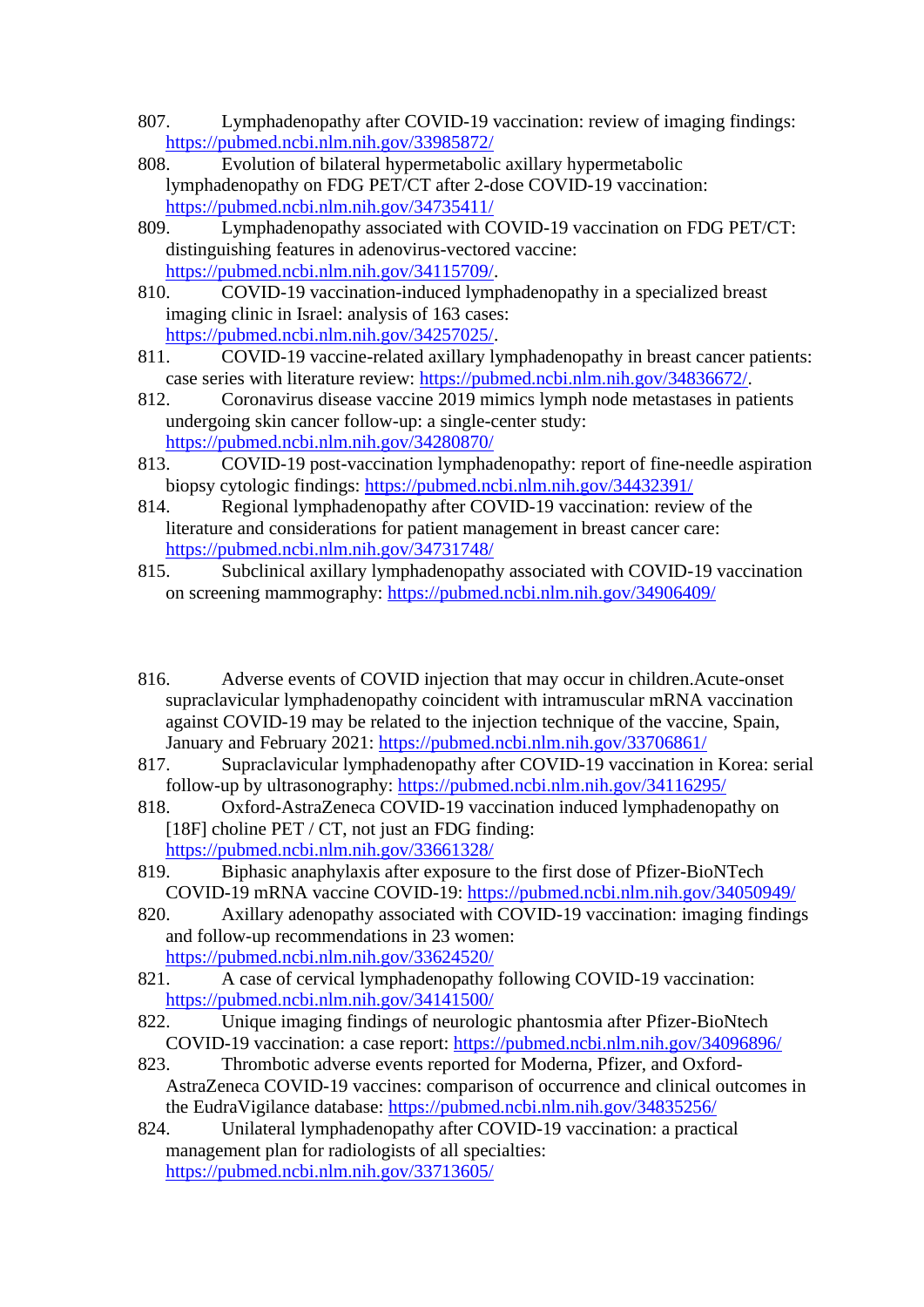- 825. Unilateral axillary adenopathy in the setting of COVID-19 vaccination: followup:<https://pubmed.ncbi.nlm.nih.gov/34298342/>
- 826. A systematic review of cases of CNS demyelination following COVID-19 vaccination:<https://pubmed.ncbi.nlm.nih.gov/34839149/>
- 827. Supraclavicular lymphadenopathy after COVID-19 vaccination: an increasing presentation in the two-week wait neck lump clinic: <https://pubmed.ncbi.nlm.nih.gov/33685772/>
- 828. COVID-19 vaccine-related axillary and cervical lymphadenopathy in patients with current or previous breast cancer and other malignancies: cross-sectional imaging findings on MRI, CT and PET-CT:<https://pubmed.ncbi.nlm.nih.gov/34719892/>
- 829. Adenopathy after COVID-19 vaccination: [https://pubmed.ncbi.nlm.nih.gov/33625299/.](https://pubmed.ncbi.nlm.nih.gov/33625299/)
- 830. Incidence of axillary adenopathy on breast imaging after vaccination with COVID-19: [https://pubmed.ncbi.nlm.nih.gov/34292295/.](https://pubmed.ncbi.nlm.nih.gov/34292295/)
- 831. COVID-19 vaccination and lower cervical lymphadenopathy in two-week neck lump clinic: a follow-up audit: [https://pubmed.ncbi.nlm.nih.gov/33947605/.](https://pubmed.ncbi.nlm.nih.gov/33947605/)
- 832. Cervical lymphadenopathy after coronavirus disease vaccination 2019: clinical features and implications for head and neck cancer services: <https://pubmed.ncbi.nlm.nih.gov/34526175/>
- 833. Lymphadenopathy associated with the COVID-19 vaccine: <https://pubmed.ncbi.nlm.nih.gov/33786231/>
- 834. Evolution of lymphadenopathy on PET/MRI after COVID-19 vaccination: [https://pubmed.ncbi.nlm.nih.gov/33625301/.](https://pubmed.ncbi.nlm.nih.gov/33625301/)
- 835. Autoimmune hepatitis triggered by SARS-CoV-2 vaccination: [https://pubmed.ncbi.nlm.nih.gov/34332438/.](https://pubmed.ncbi.nlm.nih.gov/34332438/)
- 836. New-onset nephrotic syndrome after Janssen COVID-19 vaccination: case report and literature review: [https://pubmed.ncbi.nlm.nih.gov/34342187/.](https://pubmed.ncbi.nlm.nih.gov/34342187/)
- 837. Massive cervical lymphadenopathy following vaccination with COVID-19: <https://pubmed.ncbi.nlm.nih.gov/34601889/>
- 838. ANCA glomerulonephritis following Modern COVID-19 vaccination: <https://pubmed.ncbi.nlm.nih.gov/34081948/>
- 839. Extensive longitudinal transverse myelitis following AstraZeneca COVID-19 vaccination: [https://pubmed.ncbi.nlm.nih.gov/34507942/.](https://pubmed.ncbi.nlm.nih.gov/34507942/)
- 840. Systemic capillary extravasation syndrome after vaccination with ChAdOx1 nCOV-19 (Oxford-AstraZeneca):<https://pubmed.ncbi.nlm.nih.gov/34362727/>
- 841. Unilateral axillary lymphadenopathy related to COVID-19 vaccine: pattern on screening breast MRI allowing benign evaluation: <https://pubmed.ncbi.nlm.nih.gov/34325221/>
- 842. Axillary lymphadenopathy in patients with recent Covid-19 vaccination: a new diagnostic dilemma: [https://pubmed.ncbi.nlm.nih.gov/34825530/.](https://pubmed.ncbi.nlm.nih.gov/34825530/)
- 843. Minimal change disease and acute kidney injury after Pfizer-BioNTech COVID-19 vaccine:<https://pubmed.ncbi.nlm.nih.gov/34000278/>
- 844. COVID-19 vaccine-induced unilateral axillary adenopathy: follow-up evaluation in the USA: [https://pubmed.ncbi.nlm.nih.gov/34655312/.](https://pubmed.ncbi.nlm.nih.gov/34655312/)
- 845. Gastroparesis after Pfizer-BioNTech COVID-19 vaccination: [https://pubmed.ncbi.nlm.nih.gov/34187985/.](https://pubmed.ncbi.nlm.nih.gov/34187985/)
- 846. Acute-onset supraclavicular lymphadenopathy coincident with intramuscular mRNA vaccination against COVID-19 may be related to the injection technique of the vaccine, Spain, January and February 2021: <https://pubmed.ncbi.nlm.nih.gov/33706861/>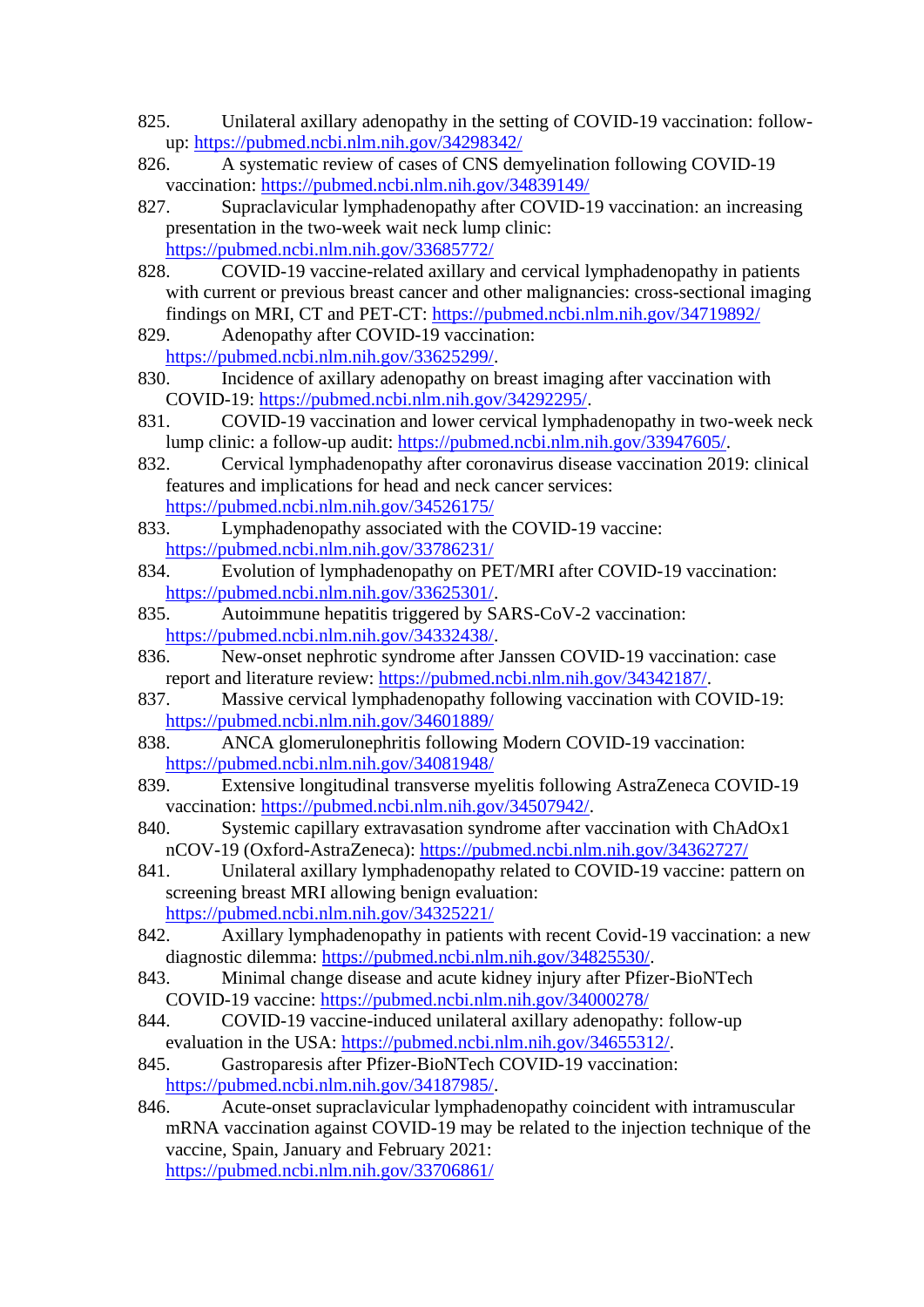- 847. Supraclavicular lymphadenopathy after COVID-19 vaccination in Korea: serial follow-up by ultrasonography:<https://pubmed.ncbi.nlm.nih.gov/34116295/>
- 848. Oxford-AstraZeneca COVID-19 vaccination induced lymphadenopathy on [18F] choline PET / CT, not just an FDG finding: <https://pubmed.ncbi.nlm.nih.gov/33661328/>
- 849. Biphasic anaphylaxis after exposure to the first dose of Pfizer-BioNTech COVID-19 mRNA vaccine COVID-19:<https://pubmed.ncbi.nlm.nih.gov/34050949/>
- 850. Axillary adenopathy associated with COVID-19 vaccination: imaging findings and follow-up recommendations in 23 women: <https://pubmed.ncbi.nlm.nih.gov/33624520/>
- 851. A case of cervical lymphadenopathy following COVID-19 vaccination: <https://pubmed.ncbi.nlm.nih.gov/34141500/>
- 852. Unique imaging findings of neurologic phantosmia after Pfizer-BioNtech COVID-19 vaccination: a case report:<https://pubmed.ncbi.nlm.nih.gov/34096896/>
- 853. Thrombotic adverse events reported for Moderna, Pfizer, and Oxford-AstraZeneca COVID-19 vaccines: comparison of occurrence and clinical outcomes in the EudraVigilance database:<https://pubmed.ncbi.nlm.nih.gov/34835256/>
- 854. Unilateral lymphadenopathy after COVID-19 vaccination: a practical management plan for radiologists of all specialties: <https://pubmed.ncbi.nlm.nih.gov/33713605/>
- 855. Unilateral axillary adenopathy in the setting of COVID-19 vaccination: followup:<https://pubmed.ncbi.nlm.nih.gov/34298342/>
- 856. A systematic review of cases of CNS demyelination following COVID-19 vaccination:<https://pubmed.ncbi.nlm.nih.gov/34839149/>
- 857. Supraclavicular lymphadenopathy after COVID-19 vaccination: an increasing presentation in the two-week wait neck lump clinic: <https://pubmed.ncbi.nlm.nih.gov/33685772/>
- 858. COVID-19 vaccine-related axillary and cervical lymphadenopathy in patients with current or previous breast cancer and other malignancies: cross-sectional imaging findings on MRI, CT and PET-CT:<https://pubmed.ncbi.nlm.nih.gov/34719892/>
- 859. Adenopathy after COVID-19 vaccination: [https://pubmed.ncbi.nlm.nih.gov/33625299/.](https://pubmed.ncbi.nlm.nih.gov/33625299/)
- 860. Incidence of axillary adenopathy on breast imaging after vaccination with COVID-19: [https://pubmed.ncbi.nlm.nih.gov/34292295/.](https://pubmed.ncbi.nlm.nih.gov/34292295/)
- 861. COVID-19 vaccination and lower cervical lymphadenopathy in two-week neck lump clinic: a follow-up audit: [https://pubmed.ncbi.nlm.nih.gov/33947605/.](https://pubmed.ncbi.nlm.nih.gov/33947605/)
- 862. Cervical lymphadenopathy after coronavirus disease vaccination 2019: clinical features and implications for head and neck cancer services: <https://pubmed.ncbi.nlm.nih.gov/34526175/>
- 863. Lymphadenopathy associated with the COVID-19 vaccine: <https://pubmed.ncbi.nlm.nih.gov/33786231/>
- 864. Evolution of lymphadenopathy on PET/MRI after COVID-19 vaccination: [https://pubmed.ncbi.nlm.nih.gov/33625301/.](https://pubmed.ncbi.nlm.nih.gov/33625301/)
- 865. Autoimmune hepatitis triggered by SARS-CoV-2 vaccination: [https://pubmed.ncbi.nlm.nih.gov/34332438/.](https://pubmed.ncbi.nlm.nih.gov/34332438/)
- 866. New-onset nephrotic syndrome after Janssen COVID-19 vaccination: case report and literature review: [https://pubmed.ncbi.nlm.nih.gov/34342187/.](https://pubmed.ncbi.nlm.nih.gov/34342187/)
- 867. Massive cervical lymphadenopathy following vaccination with COVID-19: <https://pubmed.ncbi.nlm.nih.gov/34601889/>
- 868. ANCA glomerulonephritis following Modern COVID-19 vaccination: <https://pubmed.ncbi.nlm.nih.gov/34081948/>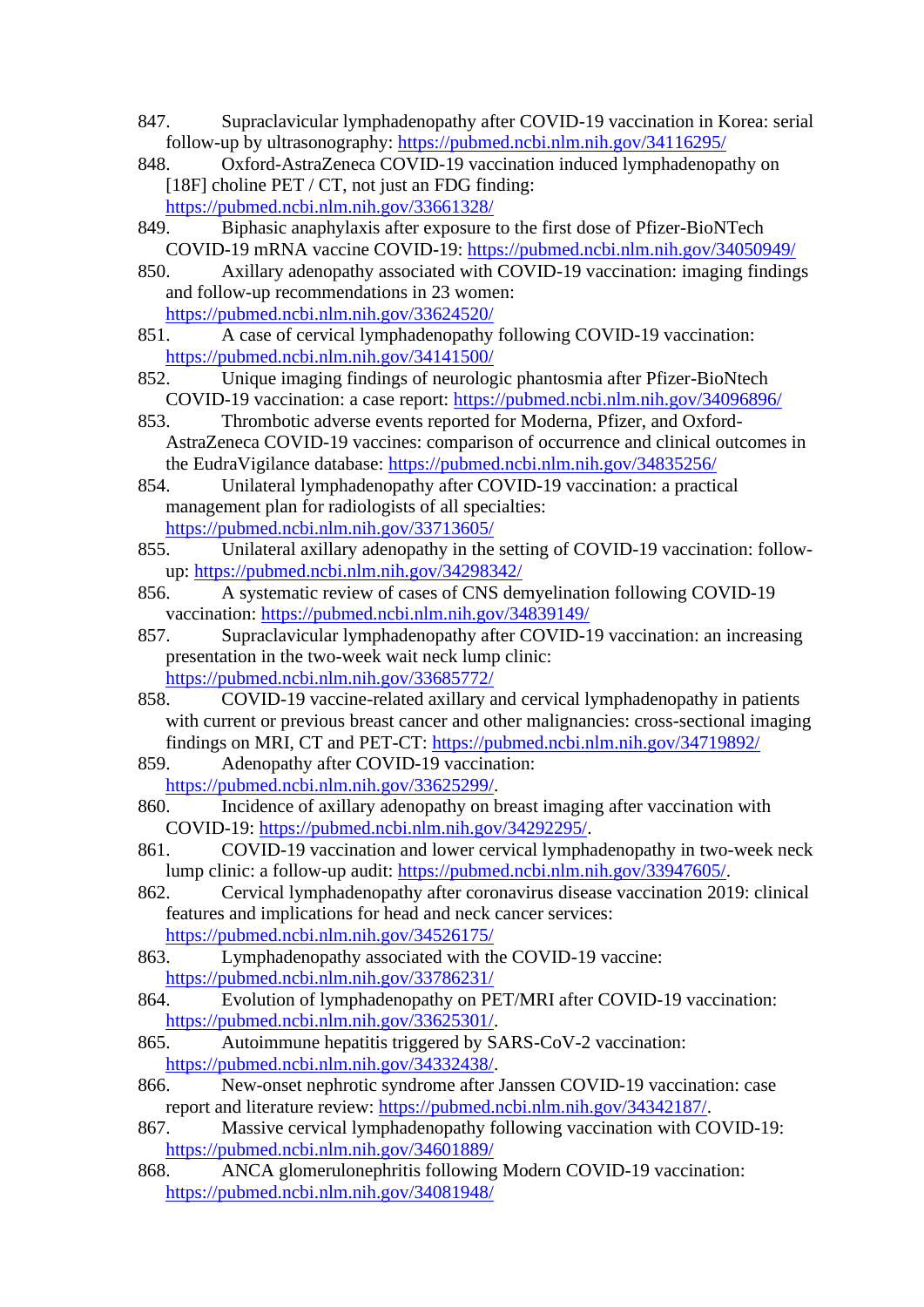- 869. Extensive longitudinal transverse myelitis following AstraZeneca COVID-19 vaccination: [https://pubmed.ncbi.nlm.nih.gov/34507942/.](https://pubmed.ncbi.nlm.nih.gov/34507942/)
- 870. Systemic capillary extravasation syndrome after vaccination with ChAdOx1 nCOV-19 (Oxford-AstraZeneca):<https://pubmed.ncbi.nlm.nih.gov/34362727/>
- 871. Unilateral axillary lymphadenopathy related to COVID-19 vaccine: pattern on screening breast MRI allowing benign evaluation: <https://pubmed.ncbi.nlm.nih.gov/34325221/>
- 872. Axillary lymphadenopathy in patients with recent Covid-19 vaccination: a new diagnostic dilemma: [https://pubmed.ncbi.nlm.nih.gov/34825530/.](https://pubmed.ncbi.nlm.nih.gov/34825530/)
- 873. Minimal change disease and acute kidney injury after Pfizer-BioNTech COVID-19 vaccine:<https://pubmed.ncbi.nlm.nih.gov/34000278/>
- 874. COVID-19 vaccine-induced unilateral axillary adenopathy: follow-up evaluation in the USA: [https://pubmed.ncbi.nlm.nih.gov/34655312/.](https://pubmed.ncbi.nlm.nih.gov/34655312/)
- 875. Gastroparesis after Pfizer-BioNTech COVID-19 vaccination: [https://pubmed.ncbi.nlm.nih.gov/34187985/.](https://pubmed.ncbi.nlm.nih.gov/34187985/)
- 876. Abbate, A., Gavin, J., Madanchi, N., Kim, C., Shah, P. R., Klein, K., ... Danielides, S. (2021). Fulminant myocarditis and systemic hyperinflammation temporally associated with BNT162b2 mRNA COVID-19 vaccination in two patients. Int J Cardiol, 340, 119-121. doi:10.1016/j.ijcard.2021.08.018. <https://www.ncbi.nlm.nih.gov/pubmed/34416319>
- 877. Abu Mouch, S., Roguin, A., Hellou, E., Ishai, A., Shoshan, U., Mahamid, L., . . . Berar Yanay, N. (2021). Myocarditis following COVID-19 mRNA vaccination. Vaccine, 39(29), 3790-3793. doi:10.1016/j.vaccine.2021.05.087. <https://www.ncbi.nlm.nih.gov/pubmed/34092429>
- 878. Albert, E., Aurigemma, G., Saucedo, J., & Gerson, D. S. (2021). Myocarditis following COVID-19 vaccination. Radiol Case Rep, 16(8), 2142-2145. doi:10.1016/j.radcr.2021.05.033.<https://www.ncbi.nlm.nih.gov/pubmed/34025885>
- 879. Aye, Y. N., Mai, A. S., Zhang, A., Lim, O. Z. H., Lin, N., Ng, C. H., . . . Chew, N. W. S. (2021). Acute Myocardial Infarction and Myocarditis following COVID-19 Vaccination. QJM. doi:10.1093/qjmed/hcab252. <https://www.ncbi.nlm.nih.gov/pubmed/34586408>
- 880. Azir, M., Inman, B., Webb, J., & Tannenbaum, L. (2021). STEMI Mimic: Focal Myocarditis in an Adolescent Patient After mRNA COVID-19 Vaccine. J Emerg Med, 61(6), e129-e132. doi:10.1016/j.jemermed.2021.09.017. <https://www.ncbi.nlm.nih.gov/pubmed/34756746>
- 881. Barda, N., Dagan, N., Ben-Shlomo, Y., Kepten, E., Waxman, J., Ohana, R., ... Balicer, R. D. (2021). Safety of the BNT162b2 mRNA Covid-19 Vaccine in a Nationwide Setting. N Engl J Med, 385(12), 1078-1090. doi:10.1056/NEJMoa2110475.<https://www.ncbi.nlm.nih.gov/pubmed/34432976>
- 882. Bhandari, M., Pradhan, A., Vishwakarma, P., & Sethi, R. (2021). Coronavirus and cardiovascular manifestations- getting to the heart of the matter. World J Cardiol, 13(10), 556-565. doi:10.4330/wjc.v13.i10.556. <https://www.ncbi.nlm.nih.gov/pubmed/34754400>
- 883. Bozkurt, B., Kamat, I., & Hotez, P. J. (2021). Myocarditis With COVID-19 mRNA Vaccines. Circulation, 144(6), 471-484. doi:10.1161/CIRCULATIONAHA.121.056135. <https://www.ncbi.nlm.nih.gov/pubmed/34281357>
- 884. Buchhorn, R., Meyer, C., Schulze-Forster, K., Junker, J., & Heidecke, H. (2021). Autoantibody Release in Children after Corona Virus mRNA Vaccination: A Risk Factor of Multisystem Inflammatory Syndrome? Vaccines (Basel), 9(11). doi:10.3390/vaccines9111353.<https://www.ncbi.nlm.nih.gov/pubmed/34835284>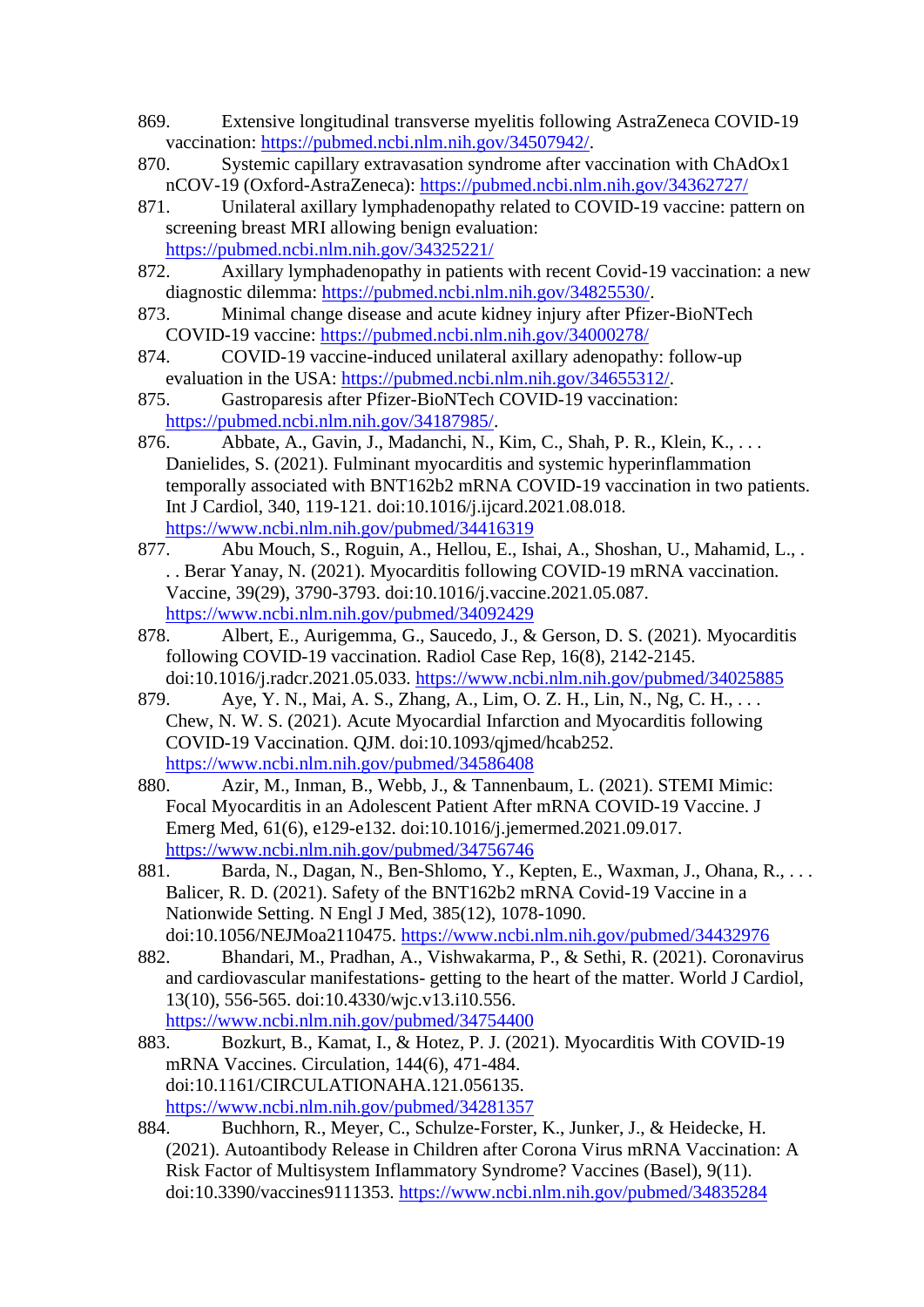- 885. Calcaterra, G., Bassareo, P. P., Barilla, F., Romeo, F., & Mehta, J. L. (2022). Concerning the unexpected prothrombotic state following some coronavirus disease 2019 vaccines. J Cardiovasc Med (Hagerstown), 23(2), 71-74. doi:10.2459/JCM.0000000000001232. <https://www.ncbi.nlm.nih.gov/pubmed/34366403>
- 886. Calcaterra, G., Mehta, J. L., de Gregorio, C., Butera, G., Neroni, P., Fanos, V., & Bassareo, P. P. (2021). COVID 19 Vaccine for Adolescents. Concern about Myocarditis and Pericarditis. Pediatr Rep, 13(3), 530-533. doi:10.3390/pediatric13030061.<https://www.ncbi.nlm.nih.gov/pubmed/34564344>
- 887. Chai, Q., Nygaard, U., Schmidt, R. C., Zaremba, T., Moller, A. M., & Thorvig, C. M. (2022). Multisystem inflammatory syndrome in a male adolescent after his second Pfizer-BioNTech COVID-19 vaccine. Acta Paediatr, 111(1), 125-127. doi:10.1111/apa.16141.<https://www.ncbi.nlm.nih.gov/pubmed/34617315>
- 888. Chamling, B., Vehof, V., Drakos, S., Weil, M., Stalling, P., Vahlhaus, C., . . . Yilmaz, A. (2021). Occurrence of acute infarct-like myocarditis following COVID-19 vaccination: just an accidental co-incidence or rather vaccination-associated autoimmune myocarditis? Clin Res Cardiol, 110(11), 1850-1854. doi:10.1007/s00392- 021-01916-w.<https://www.ncbi.nlm.nih.gov/pubmed/34333695>
- 889. Chang, J. C., & Hawley, H. B. (2021). Vaccine-Associated Thrombocytopenia and Thrombosis: Venous Endotheliopathy Leading to Venous Combined Micro-Macrothrombosis. Medicina (Kaunas), 57(11). doi:10.3390/medicina57111163. <https://www.ncbi.nlm.nih.gov/pubmed/34833382>
- 890. Chelala, L., Jeudy, J., Hossain, R., Rosenthal, G., Pietris, N., & White, C. (2021). Cardiac MRI Findings of Myocarditis After COVID-19 mRNA Vaccination in Adolescents. AJR Am J Roentgenol. doi:10.2214/AJR.21.26853. <https://www.ncbi.nlm.nih.gov/pubmed/34704459>
- 891. Choi, S., Lee, S., Seo, J. W., Kim, M. J., Jeon, Y. H., Park, J. H., . . . Yeo, N. S. (2021). Myocarditis-induced Sudden Death after BNT162b2 mRNA COVID-19 Vaccination in Korea: Case Report Focusing on Histopathological Findings. J Korean Med Sci, 36(40), e286. doi:10.3346/jkms.2021.36.e286. <https://www.ncbi.nlm.nih.gov/pubmed/34664804>
- 892. Chouchana, L., Blet, A., Al-Khalaf, M., Kafil, T. S., Nair, G., Robblee, J., ... Liu, P. P. (2021). Features of Inflammatory Heart Reactions Following mRNA COVID-19 Vaccination at a Global Level. Clin Pharmacol Ther. doi:10.1002/cpt.2499.<https://www.ncbi.nlm.nih.gov/pubmed/34860360>
- 893. Chua, G. T., Kwan, M. Y. W., Chui, C. S. L., Smith, R. D., Cheung, E. C., Tian, T., . . . Ip, P. (2021). Epidemiology of Acute Myocarditis/Pericarditis in Hong Kong Adolescents Following Comirnaty Vaccination. Clin Infect Dis. doi:10.1093/cid/ciab989.<https://www.ncbi.nlm.nih.gov/pubmed/34849657>
- 894. Clarke, R., & Ioannou, A. (2021). Should T2 mapping be used in cases of recurrent myocarditis to differentiate between the acute inflammation and chronic scar? J Pediatr. doi:10.1016/j.jpeds.2021.12.026. <https://www.ncbi.nlm.nih.gov/pubmed/34933012>
- 895. Colaneri, M., De Filippo, M., Licari, A., Marseglia, A., Maiocchi, L., Ricciardi, A., . . . Bruno, R. (2021). COVID vaccination and asthma exacerbation: might there be a link? Int J Infect Dis, 112, 243-246. doi:10.1016/j.ijid.2021.09.026. <https://www.ncbi.nlm.nih.gov/pubmed/34547487>
- 896. Das, B. B., Kohli, U., Ramachandran, P., Nguyen, H. H., Greil, G., Hussain, T., . . . Khan, D. (2021). Myopericarditis after messenger RNA Coronavirus Disease 2019 Vaccination in Adolescents 12 to 18 Years of Age. J Pediatr, 238, 26-32 e21. doi:10.1016/j.jpeds.2021.07.044.<https://www.ncbi.nlm.nih.gov/pubmed/34339728>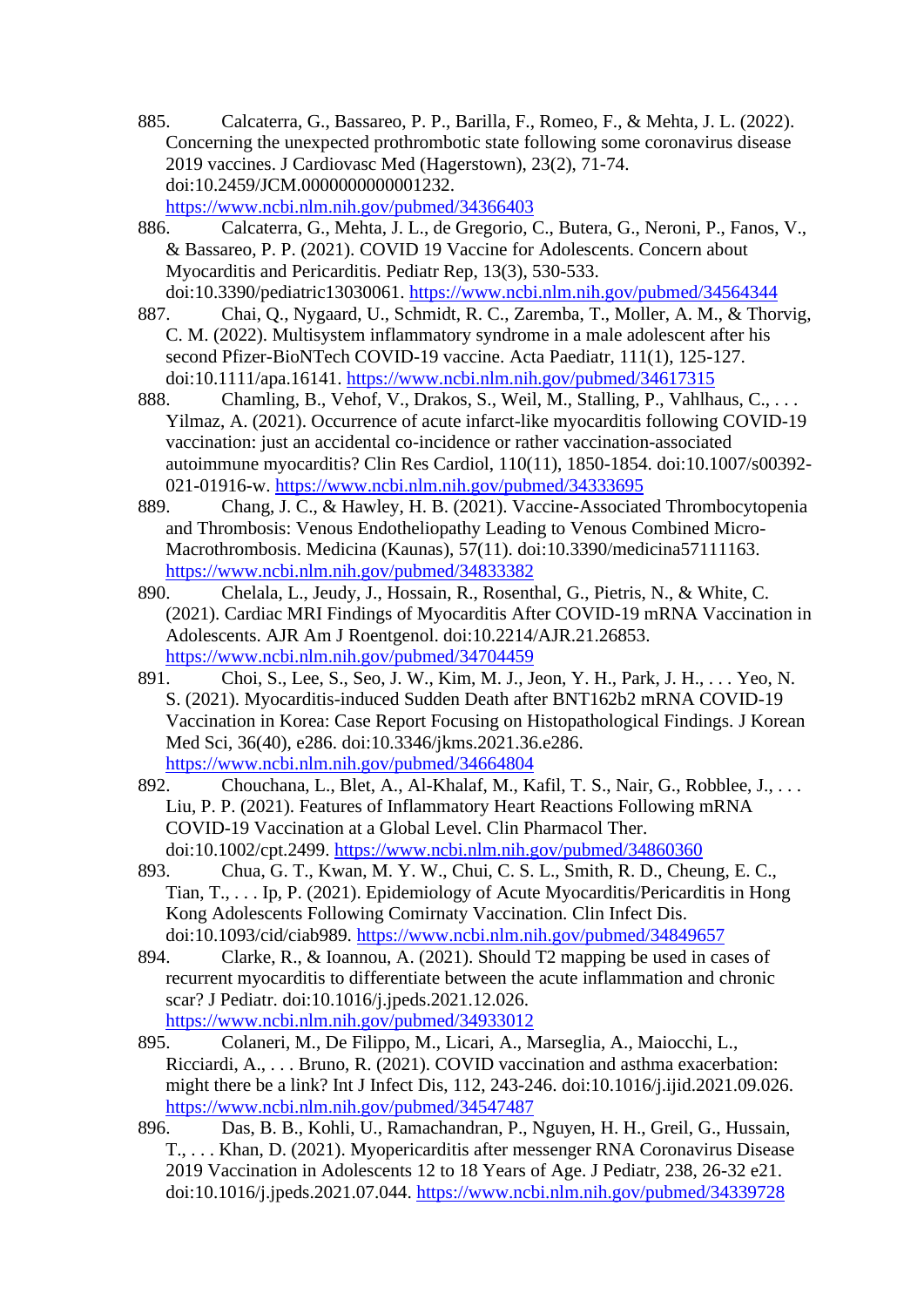- 897. Das, B. B., Moskowitz, W. B., Taylor, M. B., & Palmer, A. (2021). Myocarditis and Pericarditis Following mRNA COVID-19 Vaccination: What Do We Know So Far? Children (Basel), 8(7). doi:10.3390/children8070607. <https://www.ncbi.nlm.nih.gov/pubmed/34356586>
- 898. Deb, A., Abdelmalek, J., Iwuji, K., & Nugent, K. (2021). Acute Myocardial Injury Following COVID-19 Vaccination: A Case Report and Review of Current Evidence from Vaccine Adverse Events Reporting System Database. J Prim Care Community Health, 12, 21501327211029230. doi:10.1177/21501327211029230. <https://www.ncbi.nlm.nih.gov/pubmed/34219532>
- 899. Dickey, J. B., Albert, E., Badr, M., Laraja, K. M., Sena, L. M., Gerson, D. S., . . . Aurigemma, G. P. (2021). A Series of Patients With Myocarditis Following SARS-CoV-2 Vaccination With mRNA-1279 and BNT162b2. JACC Cardiovasc Imaging, 14(9), 1862-1863. doi:10.1016/j.jcmg.2021.06.003. <https://www.ncbi.nlm.nih.gov/pubmed/34246585>
- 900. Dimopoulou, D., Spyridis, N., Vartzelis, G., Tsolia, M. N., & Maritsi, D. N. (2021). Safety and tolerability of the COVID-19 mRNA-vaccine in adolescents with juvenile idiopathic arthritis on treatment with TNF-inhibitors. Arthritis Rheumatol. doi:10.1002/art.41977.<https://www.ncbi.nlm.nih.gov/pubmed/34492161>
- 901. Dimopoulou, D., Vartzelis, G., Dasoula, F., Tsolia, M., & Maritsi, D. (2021). Immunogenicity of the COVID-19 mRNA vaccine in adolescents with juvenile idiopathic arthritis on treatment with TNF inhibitors. Ann Rheum Dis. doi:10.1136/annrheumdis-2021-221607. <https://www.ncbi.nlm.nih.gov/pubmed/34844930>
- 902. Ehrlich, P., Klingel, K., Ohlmann-Knafo, S., Huttinger, S., Sood, N., Pickuth, D., & Kindermann, M. (2021). Biopsy-proven lymphocytic myocarditis following first mRNA COVID-19 vaccination in a 40-year-old male: case report. Clin Res Cardiol, 110(11), 1855-1859. doi:10.1007/s00392-021-01936-6. <https://www.ncbi.nlm.nih.gov/pubmed/34487236>
- 903. El Sahly, H. M., Baden, L. R., Essink, B., Doblecki-Lewis, S., Martin, J. M., Anderson, E. J., . . . Group, C. S. (2021). Efficacy of the mRNA-1273 SARS-CoV-2 Vaccine at Completion of Blinded Phase. N Engl J Med, 385(19), 1774-1785. doi:10.1056/NEJMoa2113017.<https://www.ncbi.nlm.nih.gov/pubmed/34551225>
- 904. Facetti, S., Giraldi, M., Vecchi, A. L., Rogiani, S., & Nassiacos, D. (2021). [Acute myocarditis in a young adult two days after Pfizer vaccination]. G Ital Cardiol (Rome), 22(11), 891-893. doi:10.1714/3689.36746. <https://www.ncbi.nlm.nih.gov/pubmed/34709227>
- 905. Fazlollahi, A., Zahmatyar, M., Noori, M., Nejadghaderi, S. A., Sullman, M. J. M., Shekarriz-Foumani, R., . . . Safiri, S. (2021). Cardiac complications following mRNA COVID-19 vaccines: A systematic review of case reports and case series. Rev Med Virol, e2318. doi:10.1002/rmv.2318. <https://www.ncbi.nlm.nih.gov/pubmed/34921468>
- 906. Fazolo, T., Lima, K., Fontoura, J. C., de Souza, P. O., Hilario, G., Zorzetto, R., . . . Bonorino, C. (2021). Pediatric COVID-19 patients in South Brazil show abundant viral mRNA and strong specific anti-viral responses. Nat Commun, 12(1), 6844. doi:10.1038/s41467-021-27120-y.<https://www.ncbi.nlm.nih.gov/pubmed/34824230>
- 907. Fikenzer, S., & Laufs, U. (2021). Correction to: Response to Letter to the editors referring to Fikenzer, S., Uhe, T., Lavall, D., Rudolph, U., Falz, R., Busse, M., Hepp, P., & Laufs, U. (2020). Effects of surgical and FFP2/N95 face masks on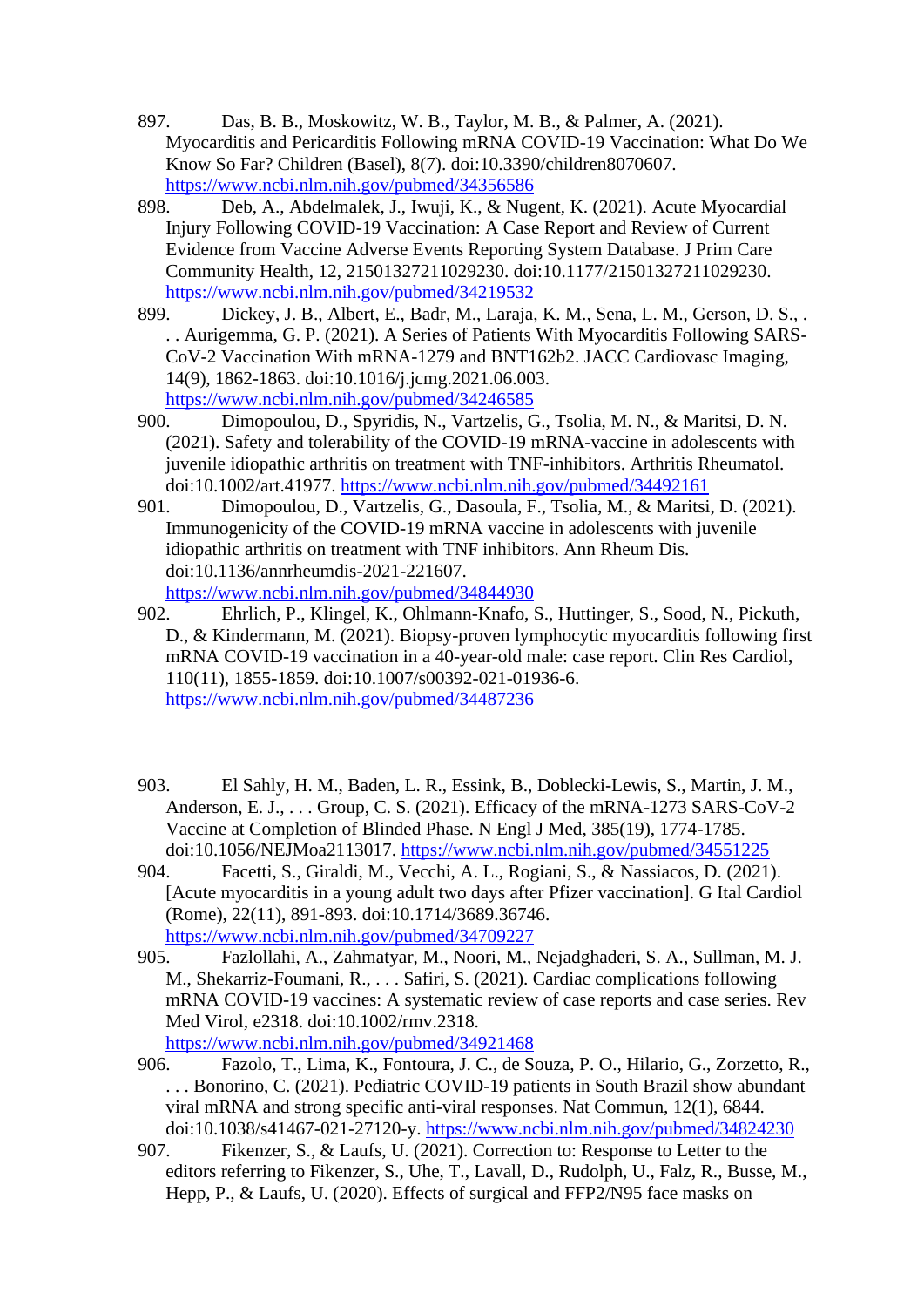cardiopulmonary exercise capacity. Clinical research in cardiology: official journal of the German Cardiac Society, 1-9. Advance online publication. https://doi.org/10.1007/s00392-020-01704-y. Clin Res Cardiol, 110(8), 1352. doi:10.1007/s00392-021-01896-x.<https://www.ncbi.nlm.nih.gov/pubmed/34170372>

- 908. Foltran, D., Delmas, C., Flumian, C., De Paoli, P., Salvo, F., Gautier, S., . . . Montastruc, F. (2021). Myocarditis and Pericarditis in Adolescents after First and Second doses of mRNA COVID-19 Vaccines. Eur Heart J Qual Care Clin Outcomes. doi:10.1093/ehjqcco/qcab090.<https://www.ncbi.nlm.nih.gov/pubmed/34849667>
- 909. Forgacs, D., Jang, H., Abreu, R. B., Hanley, H. B., Gattiker, J. L., Jefferson, A. M., & Ross, T. M. (2021). SARS-CoV-2 mRNA Vaccines Elicit Different Responses in Immunologically Naive and Pre-Immune Humans. Front Immunol, 12, 728021. doi:10.3389/fimmu.2021.728021.<https://www.ncbi.nlm.nih.gov/pubmed/34646267>
- 910. Furer, V., Eviatar, T., Zisman, D., Peleg, H., Paran, D., Levartovsky, D., . . . Elkayam, O. (2021). Immunogenicity and safety of the BNT162b2 mRNA COVID-19 vaccine in adult patients with autoimmune inflammatory rheumatic diseases and in the general population: a multicentre study. Ann Rheum Dis, 80(10), 1330-1338. doi:10.1136/annrheumdis-2021-220647.

<https://www.ncbi.nlm.nih.gov/pubmed/34127481> 911. Galindo, R., Chow, H., & Rongkavilit, C. (2021). COVID-19 in Children:

- Clinical Manifestations and Pharmacologic Interventions Including Vaccine Trials. Pediatr Clin North Am, 68(5), 961-976. doi:10.1016/j.pcl.2021.05.004. <https://www.ncbi.nlm.nih.gov/pubmed/34538306>
- 912. Gargano, J. W., Wallace, M., Hadler, S. C., Langley, G., Su, J. R., Oster, M. E., . . . Oliver, S. E. (2021). Use of mRNA COVID-19 Vaccine After Reports of Myocarditis Among Vaccine Recipients: Update from the Advisory Committee on Immunization Practices – United States, June 2021. MMWR Morb Mortal Wkly Rep, 70(27), 977-982. doi:10.15585/mmwr.mm7027e2. <https://www.ncbi.nlm.nih.gov/pubmed/34237049>
- 913. Gatti, M., Raschi, E., Moretti, U., Ardizzoni, A., Poluzzi, E., & Diemberger, I. (2021). Influenza Vaccination and Myo-Pericarditis in Patients Receiving Immune Checkpoint Inhibitors: Investigating the Likelihood of Interaction through the Vaccine Adverse Event Reporting System and VigiBase. Vaccines (Basel), 9(1). doi:10.3390/vaccines9010019.<https://www.ncbi.nlm.nih.gov/pubmed/33406694>
- 914. Gautam, N., Saluja, P., Fudim, M., Jambhekar, K., Pandey, T., & Al'Aref, S. (2021). A Late Presentation of COVID-19 Vaccine-Induced Myocarditis. Cureus, 13(9), e17890. doi:10.7759/cureus.17890. <https://www.ncbi.nlm.nih.gov/pubmed/34660088>
- 915. Gellad, W. F. (2021). Myocarditis after vaccination against covid-19. BMJ, 375, n3090. doi:10.1136/bmj.n3090.<https://www.ncbi.nlm.nih.gov/pubmed/34916217>
- 916. Greenhawt, M., Abrams, E. M., Shaker, M., Chu, D. K., Khan, D., Akin, C., .. . Golden, D. B. K. (2021). The Risk of Allergic Reaction to SARS-CoV-2 Vaccines and Recommended Evaluation and Management: A Systematic Review, Meta-Analysis, GRADE Assessment, and International Consensus Approach. J Allergy Clin Immunol Pract, 9(10), 3546-3567. doi:10.1016/j.jaip.2021.06.006. <https://www.ncbi.nlm.nih.gov/pubmed/34153517>

917. Haaf, P., Kuster, G. M., Mueller, C., Berger, C. T., Monney, P., Burger, P., ... Tanner, F. C. (2021). The very low risk of myocarditis and pericarditis after mRNA COVID-19 vaccination should not discourage vaccination. Swiss Med Wkly, 151, w30087. doi:10.4414/smw.2021.w30087. <https://www.ncbi.nlm.nih.gov/pubmed/34668687>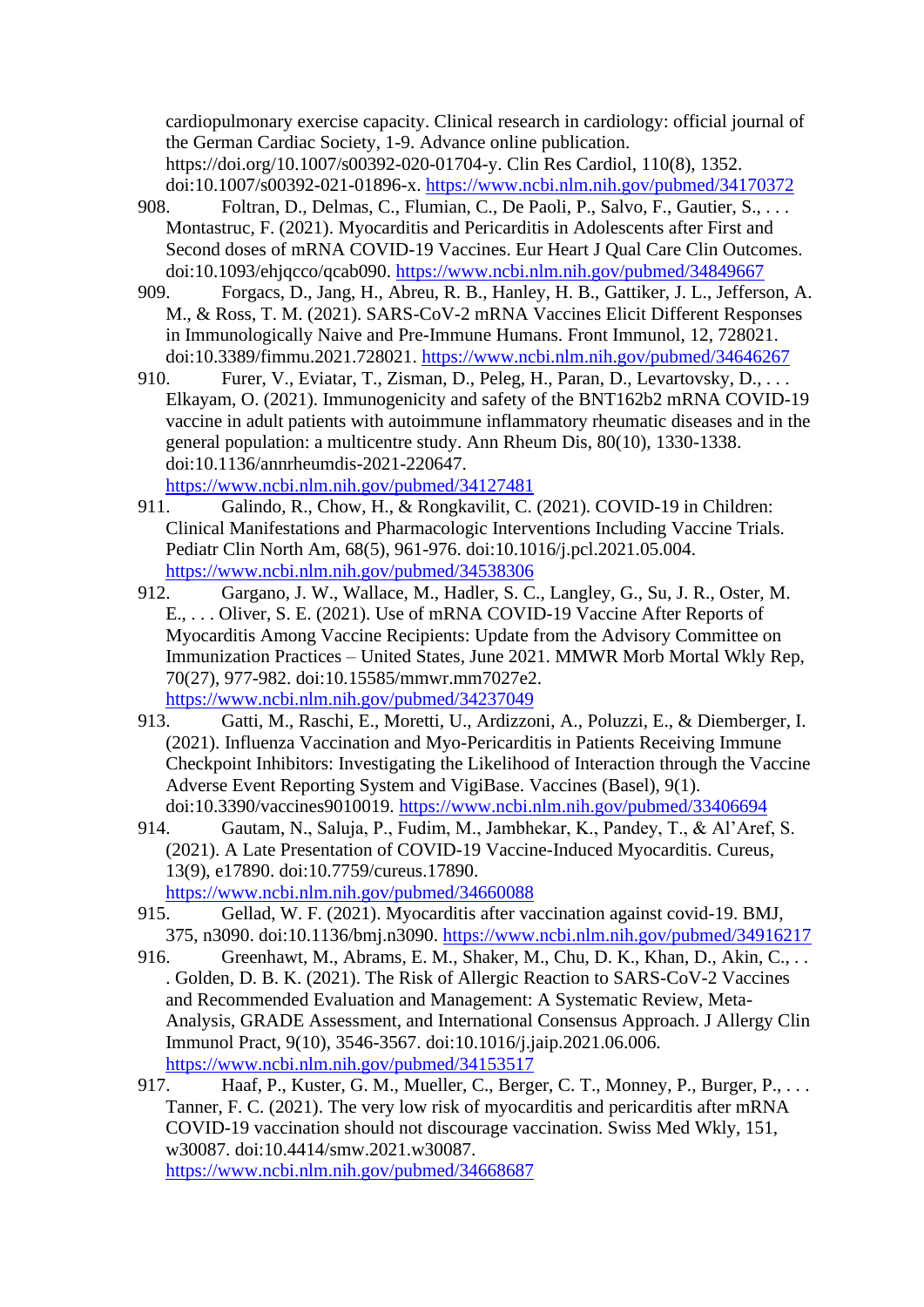- 918. Hasnie, A. A., Hasnie, U. A., Patel, N., Aziz, M. U., Xie, M., Lloyd, S. G., & Prabhu, S. D. (2021). Perimyocarditis following first dose of the mRNA-1273 SARS-CoV-2 (Moderna) vaccine in a healthy young male: a case report. BMC Cardiovasc Disord, 21(1), 375. doi:10.1186/s12872-021-02183-3. <https://www.ncbi.nlm.nih.gov/pubmed/34348657>
- 919. Hause, A. M., Gee, J., Baggs, J., Abara, W. E., Marquez, P., Thompson, D., . . . Shay, D. K. (2021). COVID-19 Vaccine Safety in Adolescents Aged 12-17 Years – United States, December 14, 2020-July 16, 2021. MMWR Morb Mortal Wkly Rep, 70(31), 1053-1058. doi:10.15585/mmwr.mm7031e1. <https://www.ncbi.nlm.nih.gov/pubmed/34351881>
- 920. Helms, J. M., Ansteatt, K. T., Roberts, J. C., Kamatam, S., Foong, K. S., Labayog, J. S., & Tarantino, M. D. (2021). Severe, Refractory Immune Thrombocytopenia Occurring After SARS-CoV-2 Vaccine. J Blood Med, 12, 221- 224. doi:10.2147/JBM.S307047.<https://www.ncbi.nlm.nih.gov/pubmed/33854395>
- 921. Hippisley-Cox, J., Patone, M., Mei, X. W., Saatci, D., Dixon, S., Khunti, K., . . . Coupland, C. A. C. (2021). Risk of thrombocytopenia and thromboembolism after covid-19 vaccination and SARS-CoV-2 positive testing: self-controlled case series study. BMJ, 374, n1931. doi:10.1136/bmj.n1931. <https://www.ncbi.nlm.nih.gov/pubmed/34446426>
- 922. Ho, J. S., Sia, C. H., Ngiam, J. N., Loh, P. H., Chew, N. W., Kong, W. K., & Poh, K. K. (2021). A review of COVID-19 vaccination and the reported cardiac manifestations. Singapore Med J. doi:10.11622/smedj.2021210. <https://www.ncbi.nlm.nih.gov/pubmed/34808708>
- 923. Iguchi, T., Umeda, H., Kojima, M., Kanno, Y., Tanaka, Y., Kinoshita, N., & Sato, D. (2021). Cumulative Adverse Event Reporting of Anaphylaxis After mRNA COVID-19 Vaccine (Pfizer-BioNTech) Injections in Japan: The First-Month Report. Drug Saf, 44(11), 1209-1214. doi:10.1007/s40264-021-01104-9. <https://www.ncbi.nlm.nih.gov/pubmed/34347278>
- 924. In brief: Myocarditis with the Pfizer/BioNTech and Moderna COVID-19 vaccines. (2021). Med Lett Drugs Ther, 63(1629), e9. Retrieved from [https://www.ncbi.nlm.nih.gov/pubmed/34544112https://www.ncbi.nlm.nih.gov/pubme](https://www.ncbi.nlm.nih.gov/pubmed/34544112https:/www.ncbi.nlm.nih.gov/pubmed/3454412) [d/3454412](https://www.ncbi.nlm.nih.gov/pubmed/34544112https:/www.ncbi.nlm.nih.gov/pubmed/3454412)
- 925. Ioannou, A. (2021a). Myocarditis should be considered in those with a troponin rise and unobstructed coronary arteries following Pfizer-BioNTech COVID-19 vaccination. QJM. doi:10.1093/qjmed/hcab231. <https://www.ncbi.nlm.nih.gov/pubmed/34463755>
- 926. Ioannou, A. (2021b). T2 mapping should be utilised in cases of suspected myocarditis to confirm an acute inflammatory process. QJM. doi:10.1093/qjmed/hcab326.<https://www.ncbi.nlm.nih.gov/pubmed/34931681>
- 927. Isaak, A., Feisst, A., & Luetkens, J. A. (2021). Myocarditis Following COVID-19 Vaccination. Radiology, 301(1), E378-E379. doi:10.1148/radiol.2021211766.<https://www.ncbi.nlm.nih.gov/pubmed/34342500>
- 928. Istampoulouoglou, I., Dimitriou, G., Spani, S., Christ, A., Zimmermanns, B., Koechlin, S., . . . Leuppi-Taegtmeyer, A. B. (2021). Myocarditis and pericarditis in association with COVID-19 mRNA-vaccination: cases from a regional pharmacovigilance centre. Glob Cardiol Sci Pract, 2021(3), e202118. doi:10.21542/gcsp.2021.18.<https://www.ncbi.nlm.nih.gov/pubmed/34805376>
- 929. Jaafar, R., Boschi, C., Aherfi, S., Bancod, A., Le Bideau, M., Edouard, S., . . . La Scola, B. (2021). High Individual Heterogeneity of Neutralizing Activities against the Original Strain and Nine Different Variants of SARS-CoV-2. Viruses, 13(11). doi:10.3390/v13112177.<https://www.ncbi.nlm.nih.gov/pubmed/34834983>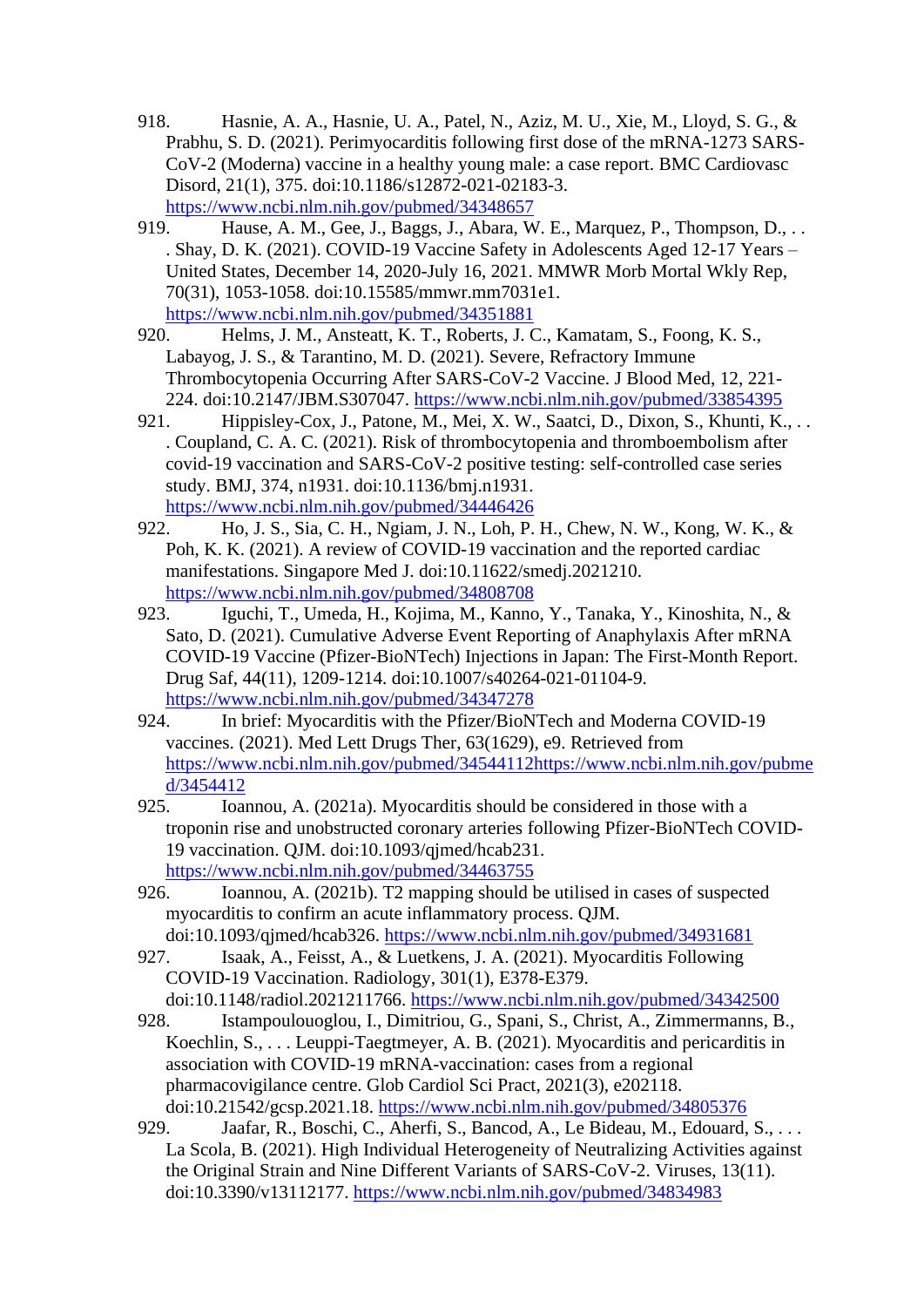- 930. Jain, S. S., Steele, J. M., Fonseca, B., Huang, S., Shah, S., Maskatia, S. A., . . . Grosse-Wortmann, L. (2021). COVID-19 Vaccination-Associated Myocarditis in Adolescents. Pediatrics, 148(5). doi:10.1542/peds.2021-053427. <https://www.ncbi.nlm.nih.gov/pubmed/34389692>
- 931. Jhaveri, R., Adler-Shohet, F. C., Blyth, C. C., Chiotos, K., Gerber, J. S., Green, M., . . . Zaoutis, T. (2021). Weighing the Risks of Perimyocarditis With the Benefits of SARS-CoV-2 mRNA Vaccination in Adolescents. J Pediatric Infect Dis Soc, 10(10), 937-939. doi:10.1093/jpids/piab061. <https://www.ncbi.nlm.nih.gov/pubmed/34270752>
- 932. Kaneta, K., Yokoi, K., Jojima, K., Kotooka, N., & Node, K. (2021). Young Male With Myocarditis Following mRNA-1273 Vaccination Against Coronavirus Disease-2019 (COVID-19). Circ J. doi:10.1253/circj.CJ-21-0818. <https://www.ncbi.nlm.nih.gov/pubmed/34744118>
- 933. Kaul, R., Sreenivasan, J., Goel, A., Malik, A., Bandyopadhyay, D., Jin, C., . . . Panza, J. A. (2021). Myocarditis following COVID-19 vaccination. Int J Cardiol Heart Vasc, 36, 100872. doi:10.1016/j.ijcha.2021.100872. <https://www.ncbi.nlm.nih.gov/pubmed/34568540>
- 934. Khogali, F., & Abdelrahman, R. (2021). Unusual Presentation of Acute Perimyocarditis Following SARS-COV-2 mRNA-1237 Moderna Vaccination. Cureus, 13(7), e16590. doi:10.7759/cureus.16590. <https://www.ncbi.nlm.nih.gov/pubmed/34447639>
- 935. Kim, H. W., Jenista, E. R., Wendell, D. C., Azevedo, C. F., Campbell, M. J., Darty, S. N., . . . Kim, R. J. (2021). Patients With Acute Myocarditis Following mRNA COVID-19 Vaccination. JAMA Cardiol, 6(10), 1196-1201. doi:10.1001/jamacardio.2021.2828.<https://www.ncbi.nlm.nih.gov/pubmed/34185046>
- 936. Kim, I. C., Kim, H., Lee, H. J., Kim, J. Y., & Kim, J. Y. (2021). Cardiac Imaging of Acute Myocarditis Following COVID-19 mRNA Vaccination. J Korean Med Sci, 36(32), e229. doi:10.3346/jkms.2021.36.e229. <https://www.ncbi.nlm.nih.gov/pubmed/34402228>
- 937. King, W. W., Petersen, M. R., Matar, R. M., Budweg, J. B., Cuervo Pardo, L., & Petersen, J. W. (2021). Myocarditis following mRNA vaccination against SARS-CoV-2, a case series. Am Heart J Plus, 8, 100042. doi:10.1016/j.ahjo.2021.100042. <https://www.ncbi.nlm.nih.gov/pubmed/34396358>
- 938. Klein, N. P., Lewis, N., Goddard, K., Fireman, B., Zerbo, O., Hanson, K. E., .. . Weintraub, E. S. (2021). Surveillance for Adverse Events After COVID-19 mRNA Vaccination. JAMA, 326(14), 1390-1399. doi:10.1001/jama.2021.15072. <https://www.ncbi.nlm.nih.gov/pubmed/34477808>
- 939. Klimek, L., Bergmann, K. C., Brehler, R., Pfutzner, W., Zuberbier, T., Hartmann, K., ... Worm, M. (2021). Practical handling of allergic reactions to COVID-19 vaccines: A position paper from German and Austrian Allergy Societies AeDA, DGAKI, GPA and OGAI. Allergo J Int, 1-17. doi:10.1007/s40629-021-00165- 7.<https://www.ncbi.nlm.nih.gov/pubmed/33898162>
- 940. Klimek, L., Novak, N., Hamelmann, E., Werfel, T., Wagenmann, M., Taube, C., . . . Worm, M. (2021). Severe allergic reactions after COVID-19 vaccination with the Pfizer/BioNTech vaccine in Great Britain and USA: Position statement of the German Allergy Societies: Medical Association of German Allergologists (AeDA), German Society for Allergology and Clinical Immunology (DGAKI) and Society for Pediatric Allergology and Environmental Medicine (GPA). Allergo J Int, 30(2), 51-55. doi:10.1007/s40629-020-00160-4.<https://www.ncbi.nlm.nih.gov/pubmed/33643776>
- 941. Kohli, U., Desai, L., Chowdhury, D., Harahsheh, A. S., Yonts, A. B., Ansong, A., . . . Ang, J. Y. (2021). mRNA Coronavirus-19 Vaccine-Associated Myopericarditis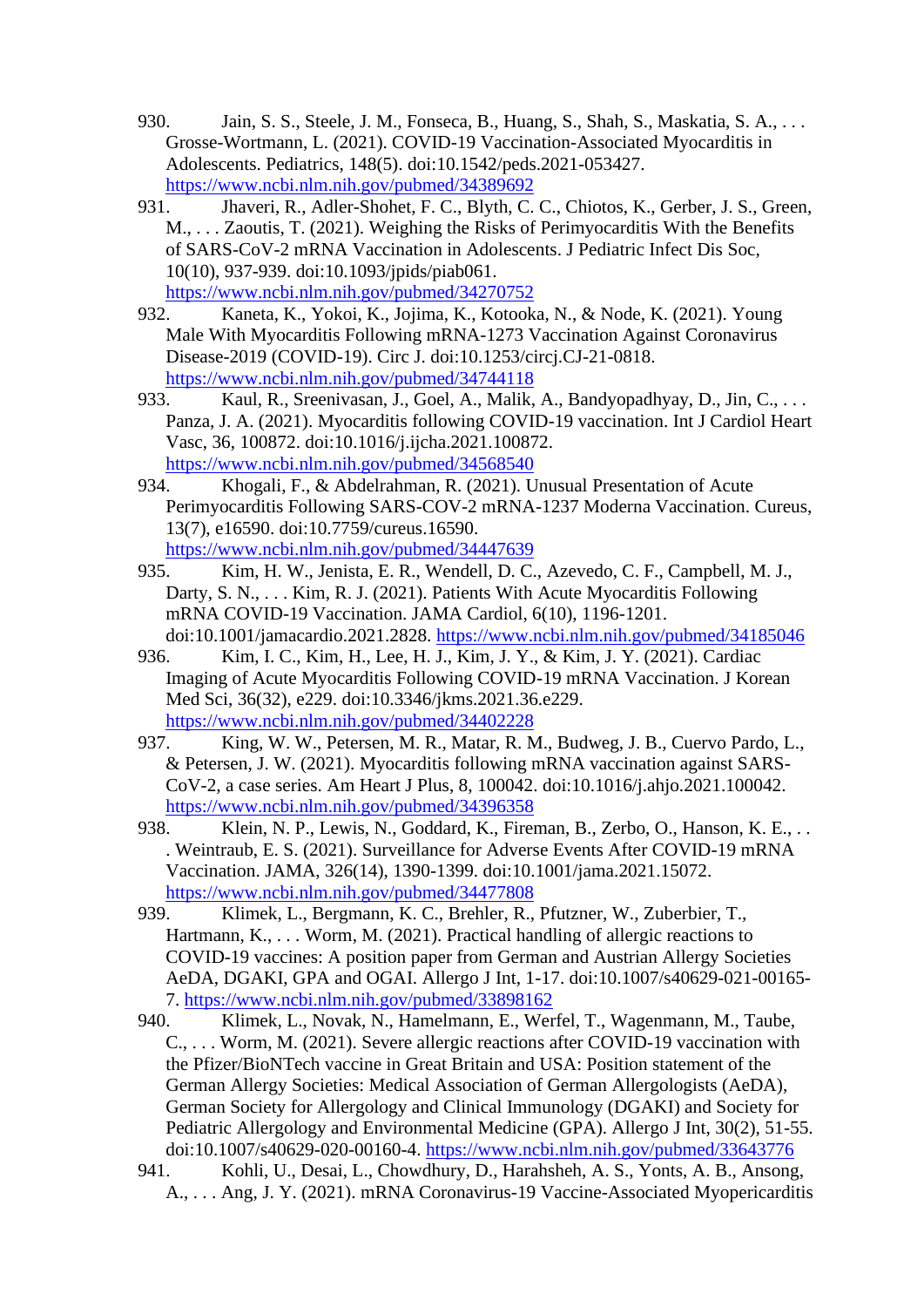in Adolescents: A Survey Study. J Pediatr. doi:10.1016/j.jpeds.2021.12.025. <https://www.ncbi.nlm.nih.gov/pubmed/34952008>

- 942. Kostoff, R. N., Calina, D., Kanduc, D., Briggs, M. B., Vlachoyiannopoulos, P., Svistunov, A. A., & Tsatsakis, A. (2021a). Erratum to "Why are we vaccinating children against COVID-19?" [Toxicol. Rep. 8C (2021) 1665-1684 / 1193]. Toxicol Rep, 8, 1981. doi:10.1016/j.toxrep.2021.10.003. <https://www.ncbi.nlm.nih.gov/pubmed/34642628>
- 943. Kostoff, R. N., Calina, D., Kanduc, D., Briggs, M. B., Vlachoyiannopoulos, P., Svistunov, A. A., & Tsatsakis, A. (2021b). Why are we vaccinating children against COVID-19? Toxicol Rep, 8, 1665-1684. doi:10.1016/j.toxrep.2021.08.010. <https://www.ncbi.nlm.nih.gov/pubmed/34540594>
- 944. Kremsner, P. G., Mann, P., Kroidl, A., Leroux-Roels, I., Schindler, C., Gabor, J. J., . . . Group, C.-N.-S. (2021). Safety and immunogenicity of an mRNA-lipid nanoparticle vaccine candidate against SARS-CoV-2 : A phase 1 randomized clinical trial. Wien Klin Wochenschr, 133(17-18), 931-941. doi:10.1007/s00508-021-01922-y. <https://www.ncbi.nlm.nih.gov/pubmed/34378087>
- 945. Kustin, T., Harel, N., Finkel, U., Perchik, S., Harari, S., Tahor, M., . . . Stern, A. (2021). Evidence for increased breakthrough rates of SARS-CoV-2 variants of concern in BNT162b2-mRNA-vaccinated individuals. Nat Med, 27(8), 1379-1384. doi:10.1038/s41591-021-01413-7.<https://www.ncbi.nlm.nih.gov/pubmed/34127854>
- 946. Kwan, M. Y. W., Chua, G. T., Chow, C. B., Tsao, S. S. L., To, K. K. W., Yuen, K. Y., . . . Ip, P. (2021). mRNA COVID vaccine and myocarditis in adolescents. Hong Kong Med J, 27(5), 326-327. doi:10.12809/hkmj215120. <https://www.ncbi.nlm.nih.gov/pubmed/34393110>
- 947. Lee, E., Chew, N. W. S., Ng, P., & Yeo, T. J. (2021). Reply to "Letter to the editor: Myocarditis should be considered in those with a troponin rise and unobstructed coronary arteries following PfizerBioNTech COVID-19 vaccination". QJM. doi:10.1093/qjmed/hcab232.<https://www.ncbi.nlm.nih.gov/pubmed/34463770>
- 948. Lee, E. J., Cines, D. B., Gernsheimer, T., Kessler, C., Michel, M., Tarantino, M. D., . . . Bussel, J. B. (2021). Thrombocytopenia following Pfizer and Moderna SARS-CoV-2 vaccination. Am J Hematol, 96(5), 534-537. doi:10.1002/ajh.26132. <https://www.ncbi.nlm.nih.gov/pubmed/33606296>
- 949. Levin, D., Shimon, G., Fadlon-Derai, M., Gershovitz, L., Shovali, A., Sebbag, A., . . . Gordon, B. (2021). Myocarditis following COVID-19 vaccination – A case series. Vaccine, 39(42), 6195-6200. doi:10.1016/j.vaccine.2021.09.004. <https://www.ncbi.nlm.nih.gov/pubmed/34535317>
- 950. Li, J., Hui, A., Zhang, X., Yang, Y., Tang, R., Ye, H., . . . Zhu, F. (2021). Safety and immunogenicity of the SARS-CoV-2 BNT162b1 mRNA vaccine in younger and older Chinese adults: a randomized, placebo-controlled, double-blind phase 1 study. Nat Med, 27(6), 1062-1070. doi:10.1038/s41591-021-01330-9. <https://www.ncbi.nlm.nih.gov/pubmed/33888900>
- 951. Li, M., Yuan, J., Lv, G., Brown, J., Jiang, X., & Lu, Z. K. (2021). Myocarditis and Pericarditis following COVID-19 Vaccination: Inequalities in Age and Vaccine Types. J Pers Med, 11(11). doi:10.3390/jpm11111106. <https://www.ncbi.nlm.nih.gov/pubmed/34834458>
- 952. Lim, Y., Kim, M. C., Kim, K. H., Jeong, I. S., Cho, Y. S., Choi, Y. D., & Lee, J. E. (2021). Case Report: Acute Fulminant Myocarditis and Cardiogenic Shock After Messenger RNA Coronavirus Disease 2019 Vaccination Requiring Extracorporeal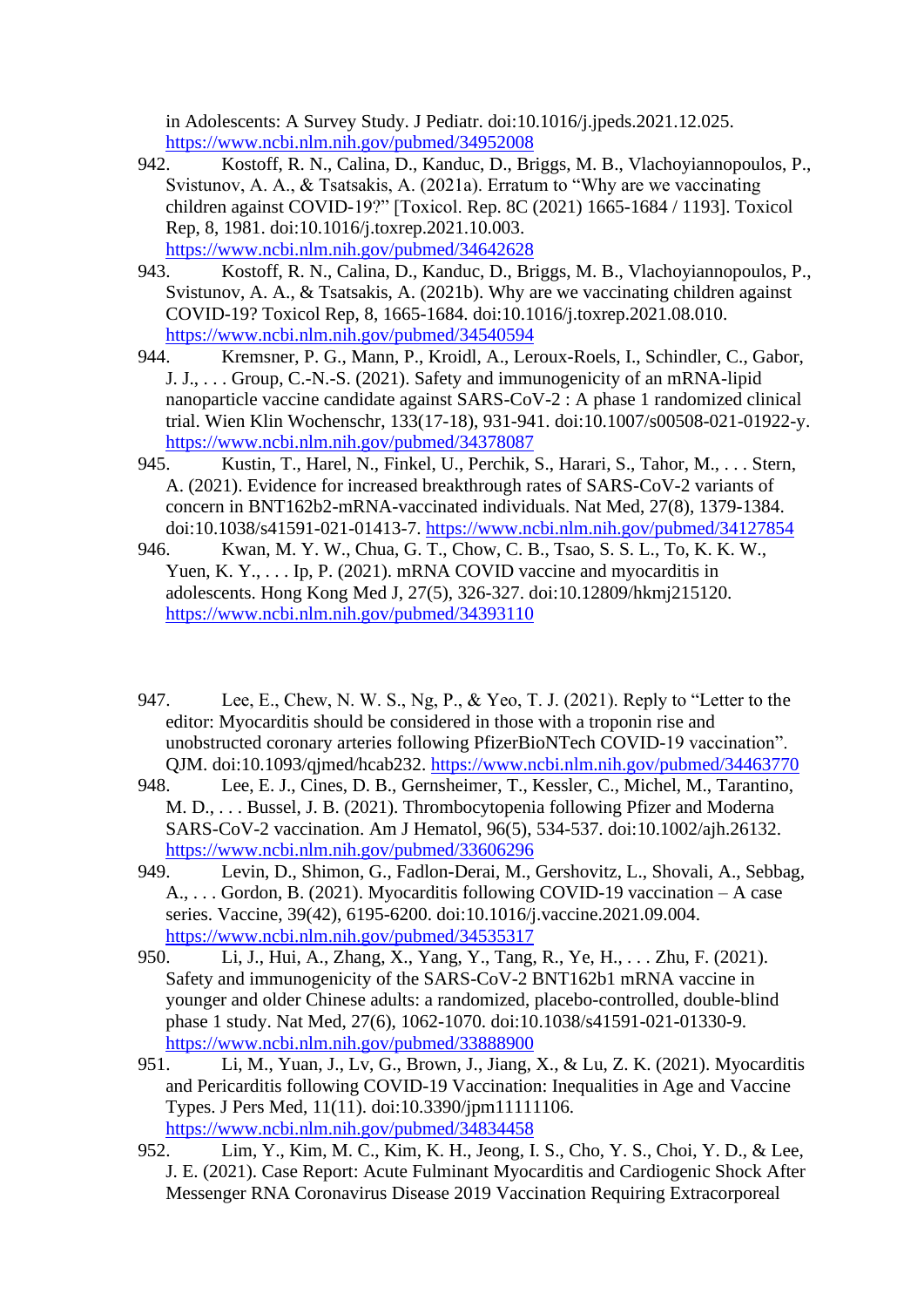Cardiopulmonary Resuscitation. Front Cardiovasc Med, 8, 758996. doi:10.3389/fcvm.2021.758996.<https://www.ncbi.nlm.nih.gov/pubmed/34778411>

- 953. Long, S. S. (2021). Important Insights into Myopericarditis after the Pfizer mRNA COVID-19 Vaccination in Adolescents. J Pediatr, 238, 5. doi:10.1016/j.jpeds.2021.07.057.<https://www.ncbi.nlm.nih.gov/pubmed/34332972>
- 954. Luk, A., Clarke, B., Dahdah, N., Ducharme, A., Krahn, A., McCrindle, B., . . . McDonald, M. (2021). Myocarditis and Pericarditis After COVID-19 mRNA Vaccination: Practical Considerations for Care Providers. Can J Cardiol, 37(10), 1629- 1634. doi:10.1016/j.cjca.2021.08.001. <https://www.ncbi.nlm.nih.gov/pubmed/34375696>
- 955. Madelon, N., Lauper, K., Breville, G., Sabater Royo, I., Goldstein, R., Andrey, D. O., . . . Eberhardt, C. S. (2021). Robust T cell responses in anti-CD20 treated patients following COVID-19 vaccination: a prospective cohort study. Clin Infect Dis. doi:10.1093/cid/ciab954.<https://www.ncbi.nlm.nih.gov/pubmed/34791081>
- 956. Mangat, C., & Milosavljevic, N. (2021). BNT162b2 Vaccination during Pregnancy Protects Both the Mother and Infant: Anti-SARS-CoV-2 S Antibodies Persistently Positive in an Infant at 6 Months of Age. Case Rep Pediatr, 2021, 6901131. doi:10.1155/2021/6901131.

<https://www.ncbi.nlm.nih.gov/pubmed/34676123>

- 957. Mark, C., Gupta, S., Punnett, A., Upton, J., Orkin, J., Atkinson, A., . . . Alexander, S. (2021). Safety of administration of BNT162b2 mRNA (Pfizer-BioNTech) COVID-19 vaccine in youths and young adults with a history of acute lymphoblastic leukemia and allergy to PEG-asparaginase. Pediatr Blood Cancer, 68(11), e29295. doi:10.1002/pbc.29295. <https://www.ncbi.nlm.nih.gov/pubmed/34398511>
- 958. Martins-Filho, P. R., Quintans-Junior, L. J., de Souza Araujo, A. A., Sposato, K. B., Souza Tavares, C. S., Gurgel, R. Q., . . . Santos, V. S. (2021). Socio-economic inequalities and COVID-19 incidence and mortality in Brazilian children: a nationwide register-based study. Public Health, 190, 4-6. doi:10.1016/j.puhe.2020.11.005.<https://www.ncbi.nlm.nih.gov/pubmed/33316478>
- 959. McLean, K., & Johnson, T. J. (2021). Myopericarditis in a previously healthy adolescent male following COVID-19 vaccination: A case report. Acad Emerg Med, 28(8), 918-921. doi:10.1111/acem.14322.

<https://www.ncbi.nlm.nih.gov/pubmed/34133825>

- 960. Mevorach, D., Anis, E., Cedar, N., Bromberg, M., Haas, E. J., Nadir, E., . . . Alroy-Preis, S. (2021). Myocarditis after BNT162b2 mRNA Vaccine against Covid-19 in Israel. N Engl J Med, 385(23), 2140-2149. doi:10.1056/NEJMoa2109730. <https://www.ncbi.nlm.nih.gov/pubmed/34614328>
- 961. Minocha, P. K., Better, D., Singh, R. K., & Hoque, T. (2021). Recurrence of Acute Myocarditis Temporally Associated with Receipt of the mRNA Coronavirus Disease 2019 (COVID-19) Vaccine in a Male Adolescent. J Pediatr, 238, 321-323. doi:10.1016/j.jpeds.2021.06.035.<https://www.ncbi.nlm.nih.gov/pubmed/34166671>
- 962. Mizrahi, B., Lotan, R., Kalkstein, N., Peretz, A., Perez, G., Ben-Tov, A., . . . Patalon, T. (2021). Correlation of SARS-CoV-2-breakthrough infections to time-fromvaccine. Nat Commun, 12(1), 6379. doi:10.1038/s41467-021-26672-3. <https://www.ncbi.nlm.nih.gov/pubmed/34737312>
- 963. Moffitt, K., Cheung, E., Yeung, T., Stamoulis, C., & Malley, R. (2021). Analysis of Staphylococcus aureus Transcriptome in Pediatric Soft Tissue Abscesses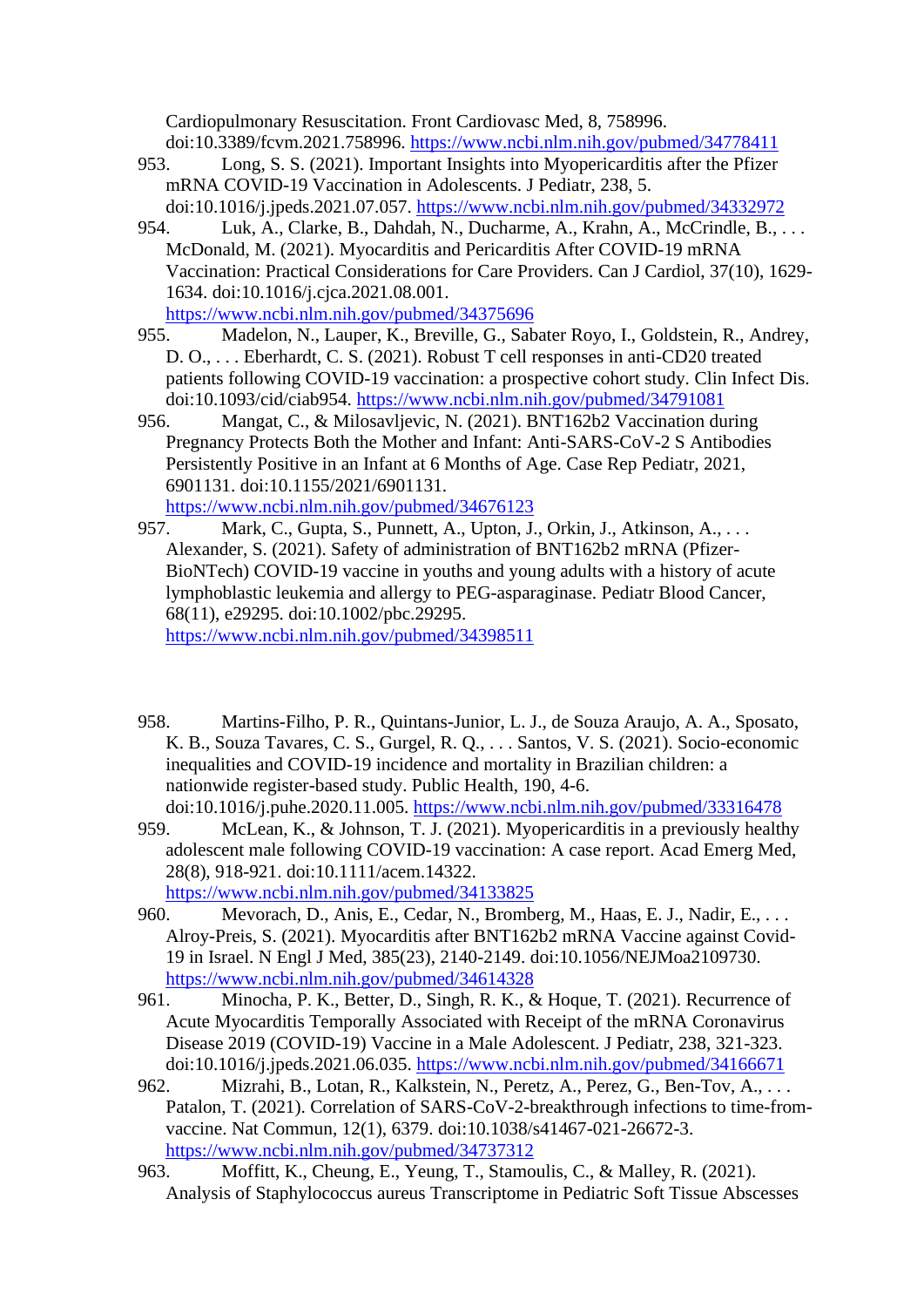and Comparison to Murine Infections. Infect Immun, 89(4). doi:10.1128/IAI.00715- 20.<https://www.ncbi.nlm.nih.gov/pubmed/33526560>

- 964. Mohamed, L., Madsen, A. M. R., Schaltz-Buchholzer, F., Ostenfeld, A., Netea, M. G., Benn, C. S., & Kofoed, P. E. (2021). Reactivation of BCG vaccination scars after vaccination with mRNA-Covid-vaccines: two case reports. BMC Infect Dis, 21(1), 1264. doi:10.1186/s12879-021-06949-0. <https://www.ncbi.nlm.nih.gov/pubmed/34930152>
- 965. Montgomery, J., Ryan, M., Engler, R., Hoffman, D., McClenathan, B., Collins, L., . . . Cooper, L. T., Jr. (2021). Myocarditis Following Immunization With mRNA COVID-19 Vaccines in Members of the US Military. JAMA Cardiol, 6(10), 1202- 1206. doi:10.1001/jamacardio.2021.2833. <https://www.ncbi.nlm.nih.gov/pubmed/34185045>
- 966. Murakami, Y., Shinohara, M., Oka, Y., Wada, R., Noike, R., Ohara, H., ... Ikeda, T. (2021). Myocarditis Following a COVID-19 Messenger RNA Vaccination: A Japanese Case Series. Intern Med. doi:10.2169/internalmedicine.8731-21. <https://www.ncbi.nlm.nih.gov/pubmed/34840235>
- 967. Nagasaka, T., Koitabashi, N., Ishibashi, Y., Aihara, K., Takama, N., Ohyama, Y., . . . Kaneko, Y. (2021). Acute Myocarditis Associated with COVID-19 Vaccination: A Case Report. J Cardiol Cases. doi:10.1016/j.jccase.2021.11.006. <https://www.ncbi.nlm.nih.gov/pubmed/34876937>
- 968. Ntouros, P. A., Vlachogiannis, N. I., Pappa, M., Nezos, A., Mavragani, C. P., Tektonidou, M. G., . . . Sfikakis, P. P. (2021). Effective DNA damage response after acute but not chronic immune challenge: SARS-CoV-2 vaccine versus Systemic Lupus Erythematosus. Clin Immunol, 229, 108765. doi:10.1016/j.clim.2021.108765. <https://www.ncbi.nlm.nih.gov/pubmed/34089859>
- 969. Nygaard, U., Holm, M., Bohnstedt, C., Chai, Q., Schmidt, L. S., Hartling, U. B., . . . Stensballe, L. G. (2022). Population-based Incidence of Myopericarditis After COVID-19 Vaccination in Danish Adolescents. Pediatr Infect Dis J, 41(1), e25-e28. doi:10.1097/INF.0000000000003389. <https://www.ncbi.nlm.nih.gov/pubmed/34889875>
- 970. Oberhardt, V., Luxenburger, H., Kemming, J., Schulien, I., Ciminski, K., Giese, S., . . . Hofmann, M. (2021). Rapid and stable mobilization of CD8(+) T cells by SARS-CoV-2 mRNA vaccine. Nature, 597(7875), 268-273. doi:10.1038/s41586- 021-03841-4.<https://www.ncbi.nlm.nih.gov/pubmed/34320609>
- 971. Park, H., Yun, K. W., Kim, K. R., Song, S. H., Ahn, B., Kim, D. R., . . . Kim, Y. J. (2021). Epidemiology and Clinical Features of Myocarditis/Pericarditis before the Introduction of mRNA COVID-19 Vaccine in Korean Children: a Multicenter Study. J Korean Med Sci, 36(32), e232. doi:10.3346/jkms.2021.36.e232. <https://www.ncbi.nlm.nih.gov/pubmed/34402230>
- 972. Park, J., Brekke, D. R., & Bratincsak, A. (2021). Self-limited myocarditis presenting with chest pain and ST segment elevation in adolescents after vaccination with the BNT162b2 mRNA vaccine. Cardiol Young, 1-4. doi:10.1017/S1047951121002547.<https://www.ncbi.nlm.nih.gov/pubmed/34180390>
- 973. Patel, Y. R., Louis, D. W., Atalay, M., Agarwal, S., & Shah, N. R. (2021). Cardiovascular magnetic resonance findings in young adult patients with acute myocarditis following mRNA COVID-19 vaccination: a case series. J Cardiovasc Magn Reson, 23(1), 101. doi:10.1186/s12968-021-00795-4. <https://www.ncbi.nlm.nih.gov/pubmed/34496880>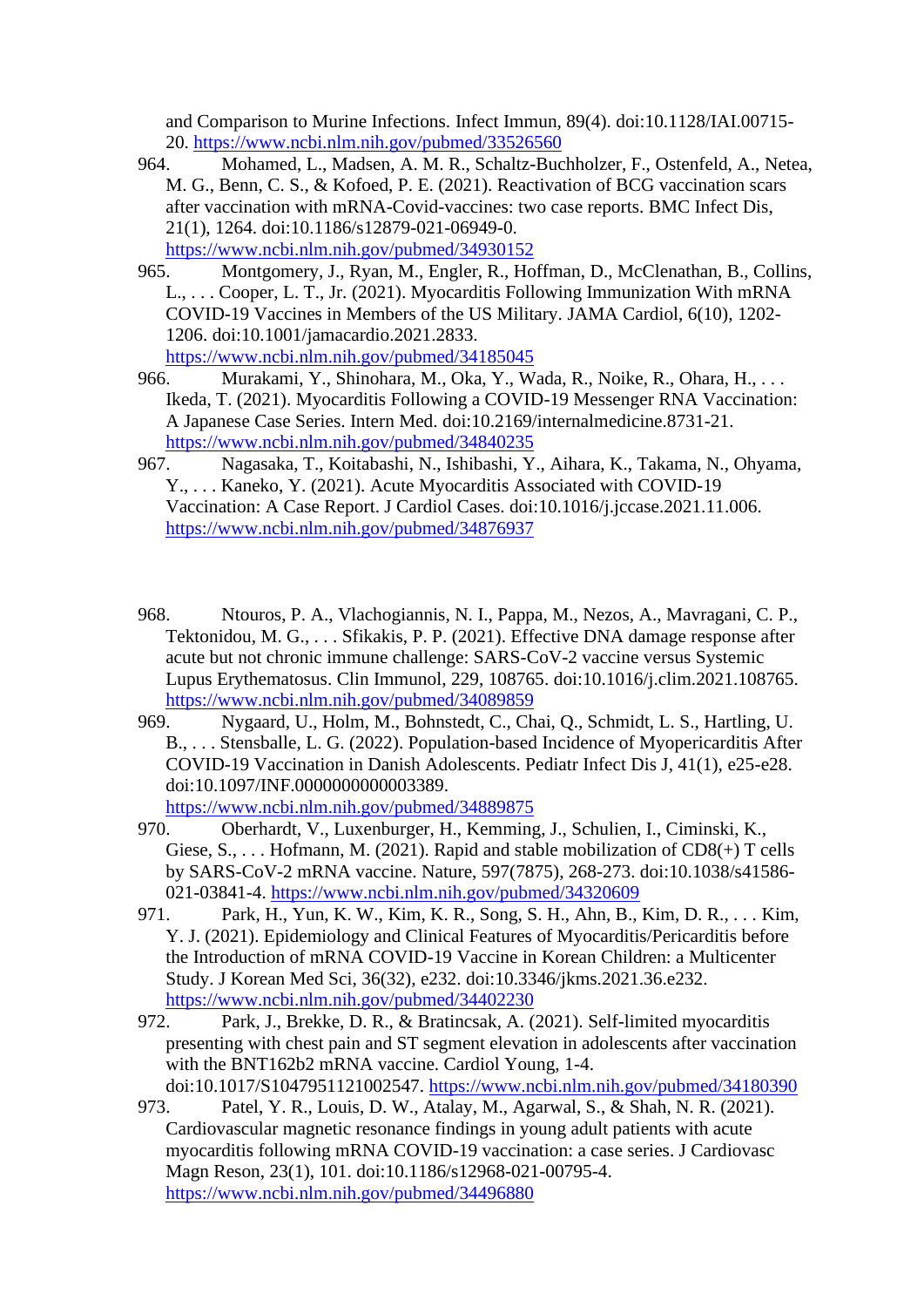- 974. Patone, M., Mei, X. W., Handunnetthi, L., Dixon, S., Zaccardi, F., Shankar-Hari, M., . . . Hippisley-Cox, J. (2021). Risks of myocarditis, pericarditis, and cardiac arrhythmias associated with COVID-19 vaccination or SARS-CoV-2 infection. Nat Med. doi:10.1038/s41591-021-01630-0. <https://www.ncbi.nlm.nih.gov/pubmed/34907393>
- 975. Patrignani, A., Schicchi, N., Calcagnoli, F., Falchetti, E., Ciampani, N., Argalia, G., & Mariani, A. (2021). Acute myocarditis following Comirnaty vaccination in a healthy man with previous SARS-CoV-2 infection. Radiol Case Rep, 16(11), 3321-3325. doi:10.1016/j.radcr.2021.07.082. <https://www.ncbi.nlm.nih.gov/pubmed/34367386><br>976 Perez. Y., Levy. E. R., Joshi, A. Y., Virk.
- Perez, Y., Levy, E. R., Joshi, A. Y., Virk, A., Rodriguez-Porcel, M., Johnson, M., . . . Swift, M. D. (2021). Myocarditis Following COVID-19 mRNA Vaccine: A Case Series and Incidence Rate Determination. Clin Infect Dis. doi:10.1093/cid/ciab926.<https://www.ncbi.nlm.nih.gov/pubmed/34734240>
- 977. Perrotta, A., Biondi-Zoccai, G., Saade, W., Miraldi, F., Morelli, A., Marullo, A. G., . . . Peruzzi, M. (2021). A snapshot global survey on side effects of COVID-19 vaccines among healthcare professionals and armed forces with a focus on headache. Panminerva Med, 63(3), 324-331. doi:10.23736/S0031-0808.21.04435-9. <https://www.ncbi.nlm.nih.gov/pubmed/34738774>
- 978. Pinana, J. L., Lopez-Corral, L., Martino, R., Montoro, J., Vazquez, L., Perez, A., . . . Cell Therapy, G. (2022). SARS-CoV-2-reactive antibody detection after SARS-CoV-2 vaccination in hematopoietic stem cell transplant recipients: Prospective survey from the Spanish Hematopoietic Stem Cell Transplantation and Cell Therapy Group. Am J Hematol, 97(1), 30-42. doi:10.1002/ajh.26385. <https://www.ncbi.nlm.nih.gov/pubmed/34695229>
- 979. Revon-Riviere, G., Ninove, L., Min, V., Rome, A., Coze, C., Verschuur, A., . . . Andre, N. (2021). The BNT162b2 mRNA COVID-19 vaccine in adolescents and young adults with cancer: A monocentric experience. Eur J Cancer, 154, 30-34. doi:10.1016/j.ejca.2021.06.002.<https://www.ncbi.nlm.nih.gov/pubmed/34233234>
- 980. Sanchez Tijmes, F., Thavendiranathan, P., Udell, J. A., Seidman, M. A., & Hanneman, K. (2021). Cardiac MRI Assessment of Nonischemic Myocardial Inflammation: State of the Art Review and Update on Myocarditis Associated with COVID-19 Vaccination. Radiol Cardiothorac Imaging, 3(6), e210252. doi:10.1148/ryct.210252.<https://www.ncbi.nlm.nih.gov/pubmed/34934954>
- 981. Schauer, J., Buddhe, S., Colyer, J., Sagiv, E., Law, Y., Mallenahalli Chikkabyrappa, S., & Portman, M. A. (2021). Myopericarditis After the Pfizer Messenger Ribonucleic Acid Coronavirus Disease Vaccine in Adolescents. J Pediatr, 238, 317-320. doi:10.1016/j.jpeds.2021.06.083. <https://www.ncbi.nlm.nih.gov/pubmed/34228985>
- 982. Schneider, J., Sottmann, L., Greinacher, A., Hagen, M., Kasper, H. U., Kuhnen, C., . . . Schmeling, A. (2021). Postmortem investigation of fatalities following vaccination with COVID-19 vaccines. Int J Legal Med, 135(6), 2335-2345. doi:10.1007/s00414-021-02706-9.<https://www.ncbi.nlm.nih.gov/pubmed/34591186>
- 983. Schramm, R., Costard-Jackle, A., Rivinius, R., Fischer, B., Muller, B., Boeken, U., . . . Gummert, J. (2021). Poor humoral and T-cell response to two-dose SARS-CoV-2 messenger RNA vaccine BNT162b2 in cardiothoracic transplant recipients.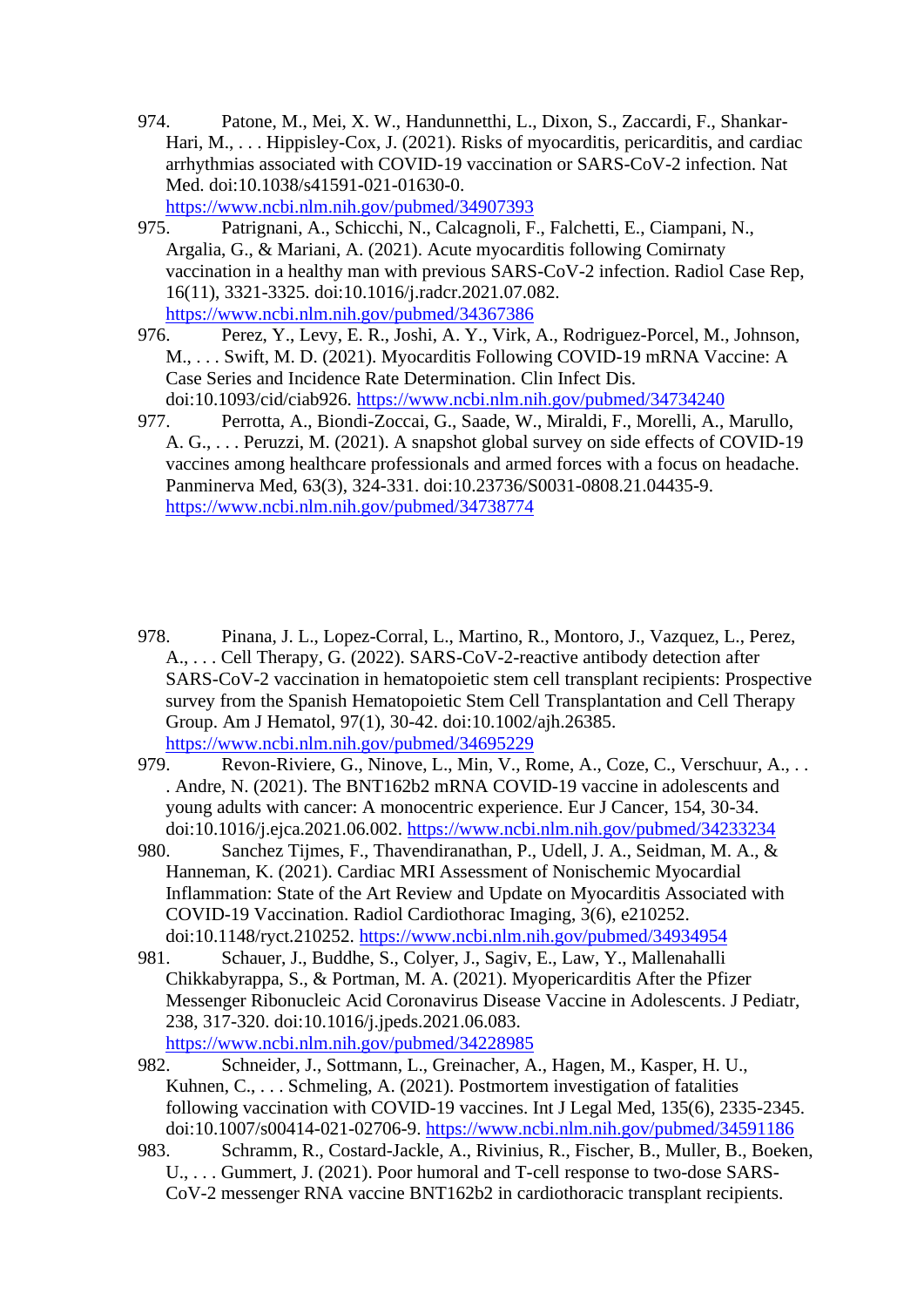Clin Res Cardiol, 110(8), 1142-1149. doi:10.1007/s00392-021-01880-5. <https://www.ncbi.nlm.nih.gov/pubmed/34241676>

- 984. Sessa, F., Salerno, M., Esposito, M., Di Nunno, N., Zamboni, P., & Pomara, C. (2021). Autopsy Findings and Causality Relationship between Death and COVID-19 Vaccination: A Systematic Review. J Clin Med, 10(24). doi:10.3390/jcm10245876. <https://www.ncbi.nlm.nih.gov/pubmed/34945172>
- 985. Sharif, N., Alzahrani, K. J., Ahmed, S. N., & Dey, S. K. (2021). Efficacy, Immunogenicity and Safety of COVID-19 Vaccines: A Systematic Review and Meta-Analysis. Front Immunol, 12, 714170. doi:10.3389/fimmu.2021.714170. <https://www.ncbi.nlm.nih.gov/pubmed/34707602>
- 986. Shay, D. K., Gee, J., Su, J. R., Myers, T. R., Marquez, P., Liu, R., ... Shimabukuro, T. T. (2021). Safety Monitoring of the Janssen (Johnson & Johnson) COVID-19 Vaccine – United States, March-April 2021. MMWR Morb Mortal Wkly Rep, 70(18), 680-684. doi:10.15585/mmwr.mm7018e2. <https://www.ncbi.nlm.nih.gov/pubmed/33956784>
- 987. Shazley, O., & Alshazley, M. (2021). A COVID-Positive 52-Year-Old Man Presented With Venous Thromboembolism and Disseminated Intravascular Coagulation Following Johnson & Johnson Vaccination: A Case-Study. Cureus, 13(7), e16383. doi:10.7759/cureus.16383.<https://www.ncbi.nlm.nih.gov/pubmed/34408937>
- 988. Shiyovich, A., Witberg, G., Aviv, Y., Eisen, A., Orvin, K., Wiessman, M., ... Hamdan, A. (2021). Myocarditis following COVID-19 vaccination: magnetic resonance imaging study. Eur Heart J Cardiovasc Imaging. doi:10.1093/ehjci/jeab230. <https://www.ncbi.nlm.nih.gov/pubmed/34739045>
- 989. Simone, A., Herald, J., Chen, A., Gulati, N., Shen, A. Y., Lewin, B., & Lee, M. S. (2021). Acute Myocarditis Following COVID-19 mRNA Vaccination in Adults Aged 18 Years or Older. JAMA Intern Med, 181(12), 1668-1670. doi:10.1001/jamainternmed.2021.5511. <https://www.ncbi.nlm.nih.gov/pubmed/34605853>
- 990. Singer, M. E., Taub, I. B., & Kaelber, D. C. (2021). Risk of Myocarditis from COVID-19 Infection in People Under Age 20: A Population-Based Analysis. medRxiv. doi:10.1101/2021.07.23.21260998. <https://www.ncbi.nlm.nih.gov/pubmed/34341797>
- 991. Smith, C., Odd, D., Harwood, R., Ward, J., Linney, M., Clark, M., . . . Fraser, L. K. (2021). Deaths in children and young people in England after SARS-CoV-2 infection during the first pandemic year. Nat Med. doi:10.1038/s41591-021-01578-1. <https://www.ncbi.nlm.nih.gov/pubmed/34764489>
- 992. Snapiri, O., Rosenberg Danziger, C., Shirman, N., Weissbach, A., Lowenthal, A., Ayalon, I., . . . Bilavsky, E. (2021). Transient Cardiac Injury in Adolescents Receiving the BNT162b2 mRNA COVID-19 Vaccine. Pediatr Infect Dis J, 40(10), e360-e363. doi:10.1097/INF.0000000000003235. <https://www.ncbi.nlm.nih.gov/pubmed/34077949>
- 993. Spinner, J. A., Julien, C. L., Olayinka, L., Dreyer, W. J., Bocchini, C. E., Munoz, F. M., & Devaraj, S. (2021). SARS-CoV-2 anti-spike antibodies after vaccination in pediatric heart transplantation: A first report. J Heart Lung Transplant. doi:10.1016/j.healun.2021.11.001.<https://www.ncbi.nlm.nih.gov/pubmed/34911654>
- 994. Starekova, J., Bluemke, D. A., Bradham, W. S., Grist, T. M., Schiebler, M. L., & Reeder, S. B. (2021). Myocarditis Associated with mRNA COVID-19 Vaccination. Radiology, 301(2), E409-E411. doi:10.1148/radiol.2021211430. <https://www.ncbi.nlm.nih.gov/pubmed/34282971>
- 995. Sulemankhil, I., Abdelrahman, M., & Negi, S. I. (2021). Temporal association between the COVID-19 Ad26.COV2.S vaccine and acute myocarditis: A case report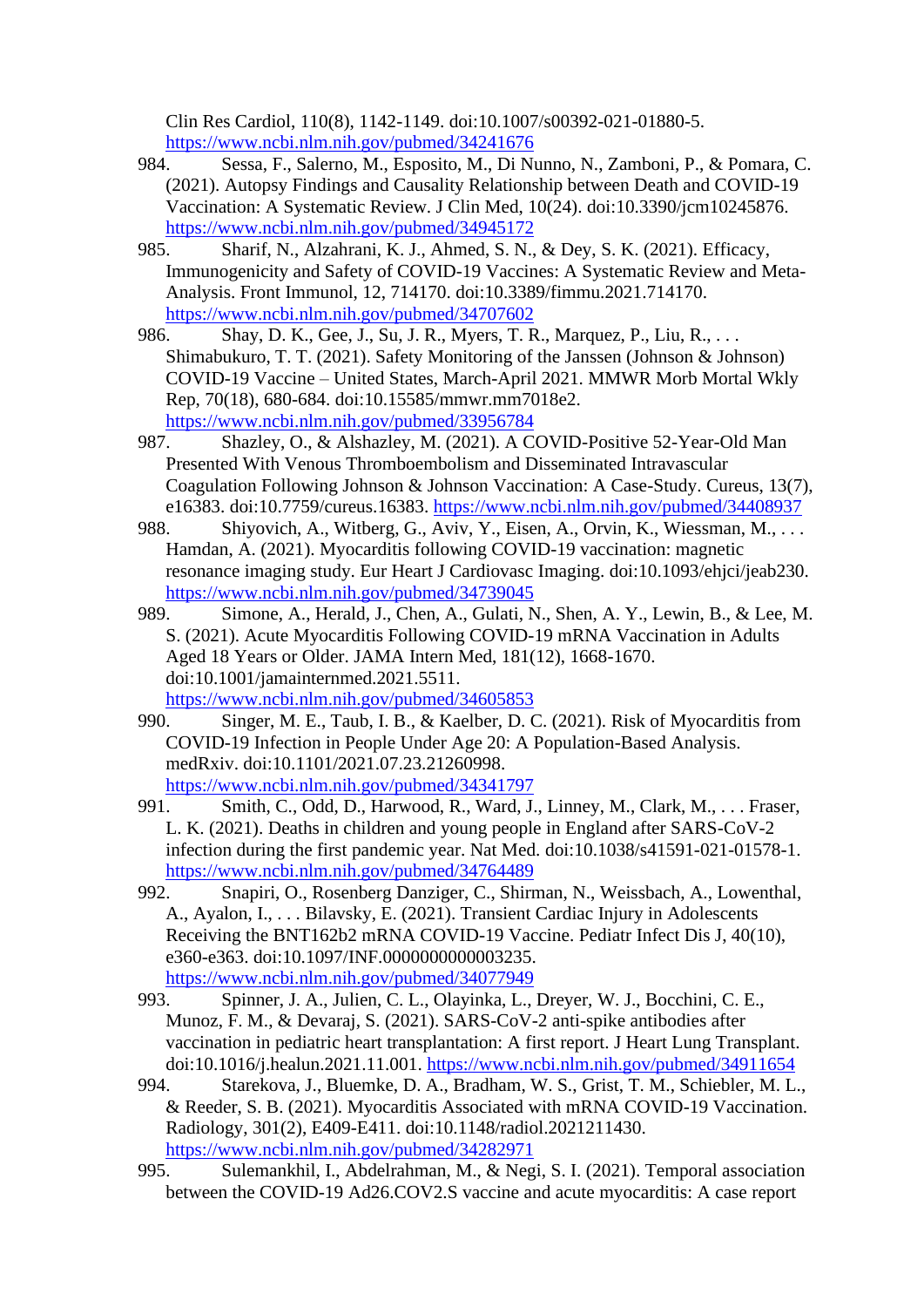and literature review. Cardiovasc Revasc Med. doi:10.1016/j.carrev.2021.08.012. <https://www.ncbi.nlm.nih.gov/pubmed/34420869>

- 996. Tailor, P. D., Feighery, A. M., El-Sabawi, B., & Prasad, A. (2021). Case report: acute myocarditis following the second dose of mRNA-1273 SARS-CoV-2 vaccine. Eur Heart J Case Rep, 5(8), ytab319. doi:10.1093/ehjcr/ytab319. <https://www.ncbi.nlm.nih.gov/pubmed/34514306>
- 997. Takeda, M., Ishio, N., Shoji, T., Mori, N., Matsumoto, M., & Shikama, N. (2021). Eosinophilic Myocarditis Following Coronavirus Disease 2019 (COVID-19) Vaccination. Circ J. doi:10.1253/circj.CJ-21-0935. <https://www.ncbi.nlm.nih.gov/pubmed/34955479>
- 998. Team, C. C.-R., Food, & Drug, A. (2021). Allergic Reactions Including Anaphylaxis After Receipt of the First Dose of Pfizer-BioNTech COVID-19 Vaccine – United States, December 14-23, 2020. MMWR Morb Mortal Wkly Rep, 70(2), 46- 51. doi:10.15585/mmwr.mm7002e1.<https://www.ncbi.nlm.nih.gov/pubmed/33444297>
- 999. Thompson, M. G., Burgess, J. L., Naleway, A. L., Tyner, H., Yoon, S. K., Meece, J., . . . Gaglani, M. (2021). Prevention and Attenuation of Covid-19 with the BNT162b2 and mRNA-1273 Vaccines. N Engl J Med, 385(4), 320-329. doi:10.1056/NEJMoa2107058.<https://www.ncbi.nlm.nih.gov/pubmed/34192428>
- 1000. Tinoco, M., Leite, S., Faria, B., Cardoso, S., Von Hafe, P., Dias, G., . . . Lourenco, A. (2021). Perimyocarditis Following COVID-19 Vaccination. Clin Med Insights Cardiol, 15, 11795468211056634. doi:10.1177/11795468211056634. <https://www.ncbi.nlm.nih.gov/pubmed/34866957>
- 1001. Truong, D. T., Dionne, A., Muniz, J. C., McHugh, K. E., Portman, M. A., Lambert, L. M., . . . Newburger, J. W. (2021). Clinically Suspected Myocarditis Temporally Related to COVID-19 Vaccination in Adolescents and Young Adults. Circulation. doi:10.1161/CIRCULATIONAHA.121.056583. <https://www.ncbi.nlm.nih.gov/pubmed/34865500>
- 1002. Tutor, A., Unis, G., Ruiz, B., Bolaji, O. A., & Bob-Manuel, T. (2021). Spectrum of Suspected Cardiomyopathy Due to COVID-19: A Case Series. Curr Probl Cardiol, 46(10), 100926. doi:10.1016/j.cpcardiol.2021.100926. <https://www.ncbi.nlm.nih.gov/pubmed/34311983>
- 1003. Umei, T. C., Kishino, Y., Shiraishi, Y., Inohara, T., Yuasa, S., & Fukuda, K. (2021). Recurrence of myopericarditis following mRNA COVID-19 vaccination in a male adolescent. CJC Open. doi:10.1016/j.cjco.2021.12.002. <https://www.ncbi.nlm.nih.gov/pubmed/34904134>
- 1004. Vidula, M. K., Ambrose, M., Glassberg, H., Chokshi, N., Chen, T., Ferrari, V. A., & Han, Y. (2021). Myocarditis and Other Cardiovascular Complications of the mRNA-Based COVID-19 Vaccines. Cureus, 13(6), e15576. doi:10.7759/cureus.15576.<https://www.ncbi.nlm.nih.gov/pubmed/34277198>
- 1005. Visclosky, T., Theyyunni, N., Klekowski, N., & Bradin, S. (2021). Myocarditis Following mRNA COVID-19 Vaccine. Pediatr Emerg Care, 37(11), 583-584. doi:10.1097/PEC.0000000000002557. <https://www.ncbi.nlm.nih.gov/pubmed/34731877>

1006. Warren, C. M., Snow, T. T., Lee, A. S., Shah, M. M., Heider, A., Blomkalns, A., . . . Nadeau, K. C. (2021). Assessment of Allergic and Anaphylactic Reactions to mRNA COVID-19 Vaccines With Confirmatory Testing in a US Regional Health System. JAMA Netw Open, 4(9), e2125524. doi:10.1001/jamanetworkopen.2021.25524. <https://www.ncbi.nlm.nih.gov/pubmed/34533570>